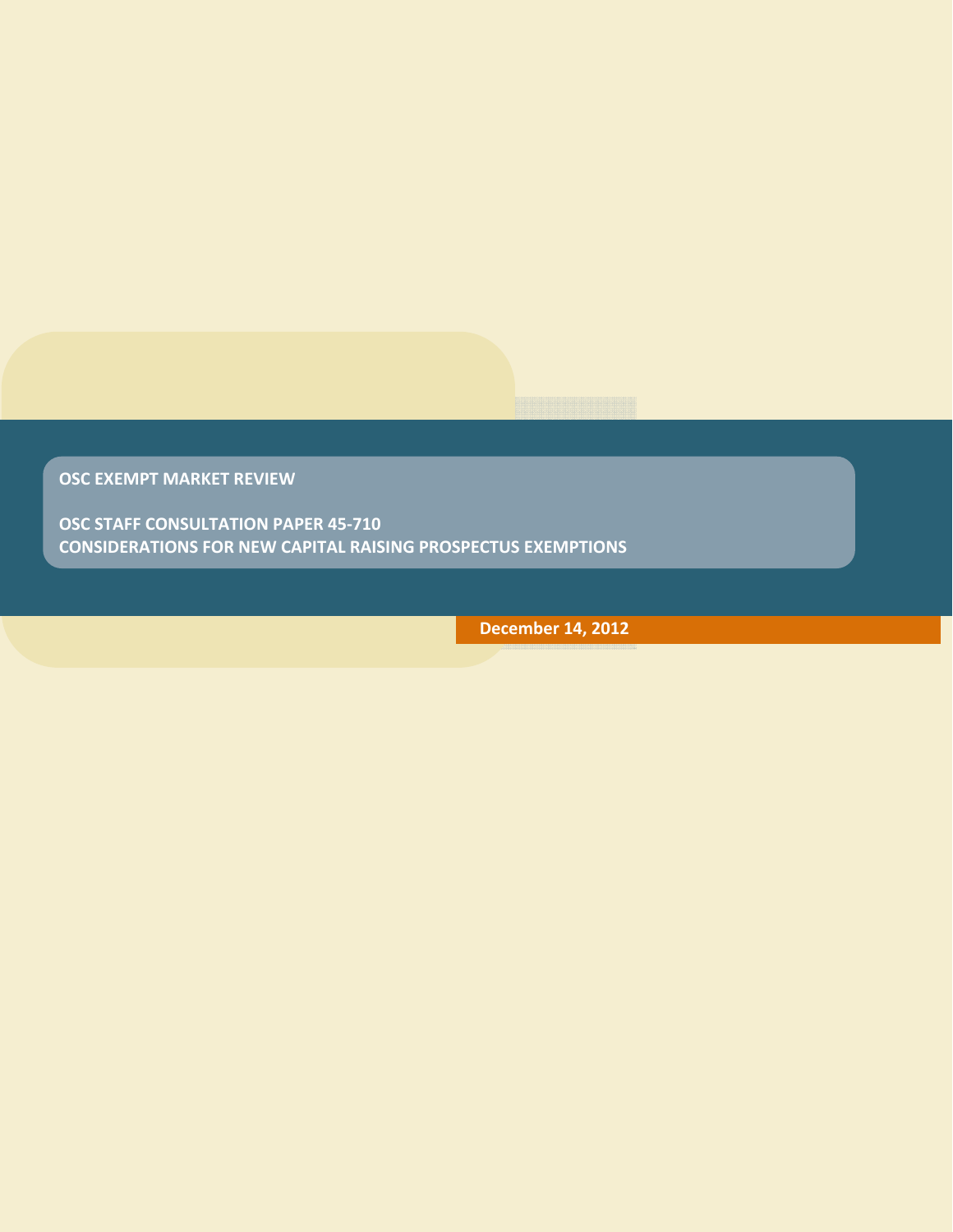# **TABLE OF CONTENTS**

## **1. Introduction**

- 1.1 Background on review
- 1.2 OSC mandate and guiding principles

#### **2. Background on exempt market**

- 2.1 Prospectus and registration requirements
- 2.2 Current regulatory approaches
- 2.3 Snapshot of exempt market activity in Ontario
- 2.4 Estimates of investors eligible to participate in the Ontario exempt market

# **3. Current initiatives related to capital raising**

- 3.1 Prior consultations on the exempt market
- 3.2 Proportionate regulation

## **4. Key issues**

- 4.1 Greater access to the exempt market for issuers and investors
- 4.2 Investor protection concerns and concerns regarding registrant conduct

#### **5. Considerations for crowdfunding and OM prospectus exemptions**

- 5.1 Introduction
- 5.2 Exploration of crowdfunding
- 5.3 Exploration of an OM prospectus exemption

### **6. Considerations for prospectus exemptions based on sophistication and advice**

- 6.1 Introduction
- 6.2 Exploration of a prospectus exemption based on investment knowledge
- 6.3 Exploration of a prospectus exemption based on registrant advice

### **7. Need for additional exempt market data**

- 7.1 Need for more data
- 7.2 Electronic filing
- 7.3 Additional information required

#### **8. Conclusion**

- 8.1 Implications for broadening access to the exempt market
- 8.2 Need for investor research to support review

#### **9. How to provide feedback**

- 9.1 Written comments
- 9.2 Questions

# **Appendices**

Appendix A – Concept ideas for a crowdfunding exemption and OM prospectus exemption

Appendix B – Concept idea for a prospectus exemption based on an investor's investment knowledge

Appendix C – Exempt market activity in Ontario

Appendix D – Income data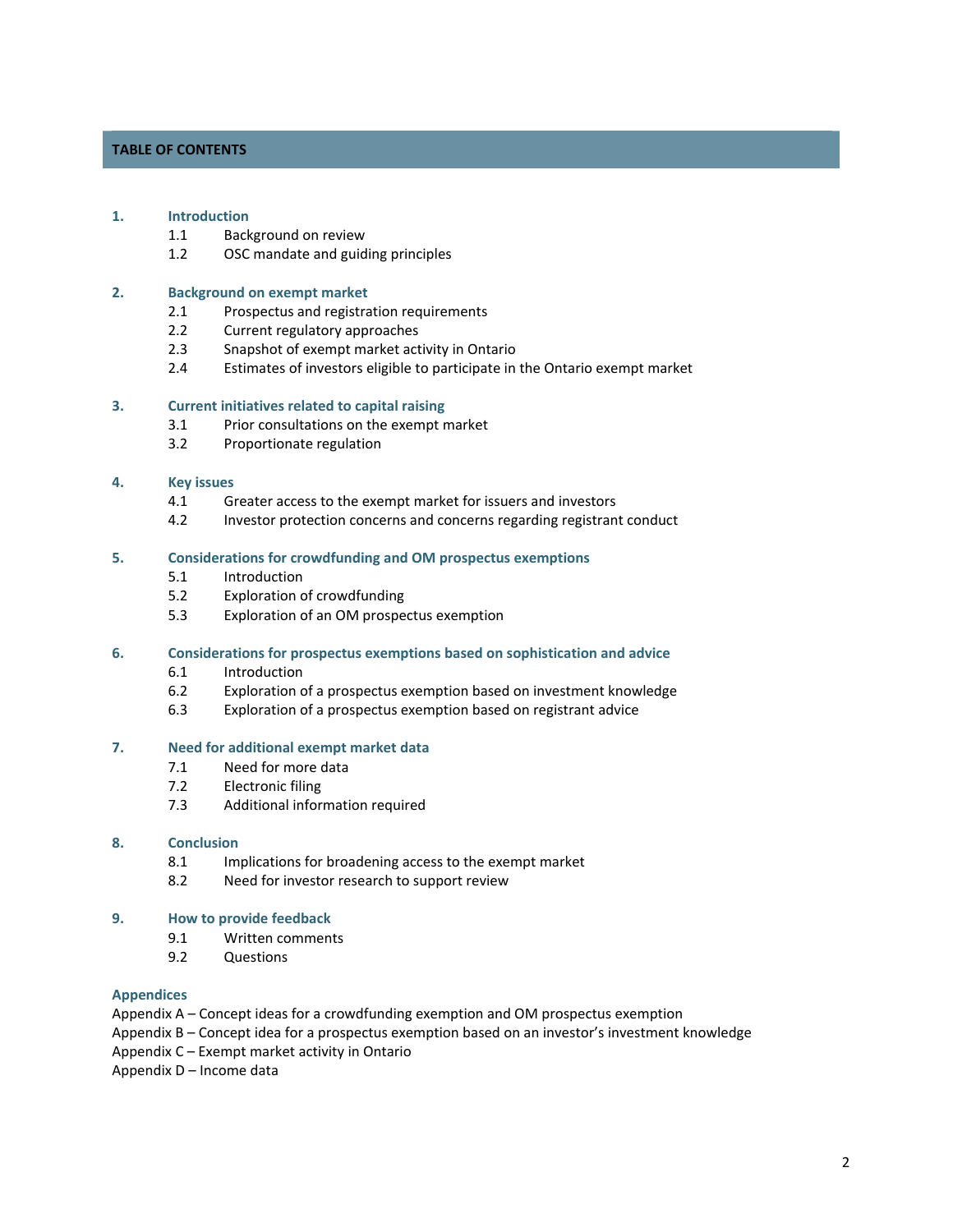# **1. INTRODUCTION**

#### **1.1 Background on review**

This paper sets out concept ideas for new capital raising prospectus exemptions in Ontario, which have been developed as part of the Ontario Securities Commission's (**OSC**) broadened exempt market review, more fully described below. A detailed summary of these concept ideas is set out in Parts 5 and 6 and Appendices A and B.

While this paper discusses these concept ideas, no decision has been made:

- whether additional capital raising prospectus exemptions are warranted, and
- if so, whether these concept ideas should be adopted (and on what terms) or whether alternative prospectus exemptions would be more appropriate.

No such decisions will be made without broad public consultation and discussion. This paper is the initial step in soliciting comments from all interested stakeholders on these important issues.

#### **Exempt market regime**

Major changes to the exempt market regime in Canada were last made in 2005 with the introduction of National Instrument 45‐106 *Prospectus and Registration Exemptions* (**NI 45‐106**), an instrument that substantially harmonized many of the prospectus exemptions available across the country.

NI 45‐106 contains two key capital raising prospectus exemptions, the minimum amount and accredited investor exemptions. These exemptions were available in some jurisdictions prior to 2005, but were harmonized nationally in NI 45‐106. At that time, the OSC chose not to adopt an offering memorandum (**OM**) exemption, unlike all other Canadian jurisdictions, due to investor protection concerns. Further, the OSC adopted a more limited version of the family, friends and business associates exemption available elsewhere.

#### **Original scope of review**

On November 10, 2011, the Canadian Securities Administrators (**CSA**) published CSA Staff Consultation Note 45‐ 401 *Review of Minimum Amount and Accredited Investor Exemptions* (the **Consultation Note**). The Consultation Note focused on the minimum amount and accredited investor exemptions and asked questions designed to elicit feedback on whether these exemptions continue to be appropriate for our markets. The CSA conducted this consultation to identify issues that stakeholders may have about the use of the exemptions and to obtain information that would assist in deciding whether changes are necessary or appropriate.

Since 2005, the capital markets have experienced significant upheaval. As stated in the Consultation Note, the global financial crisis and recent international regulatory developments have raised questions about the use of the minimum amount and the accredited investor exemptions. These events have also raised broader questions about the distribution of exempt securities to supposedly sophisticated investors (such as accredited investors).

In Ontario, we consulted widely on the issues raised in the Consultation Note by holding four public sessions and by speaking directly with a wide range of stakeholder groups, including investor representatives, industry members, registrants, other regulators and legal and other advisors. In addition, the CSA received 109 comment letters in response to the Consultation Note.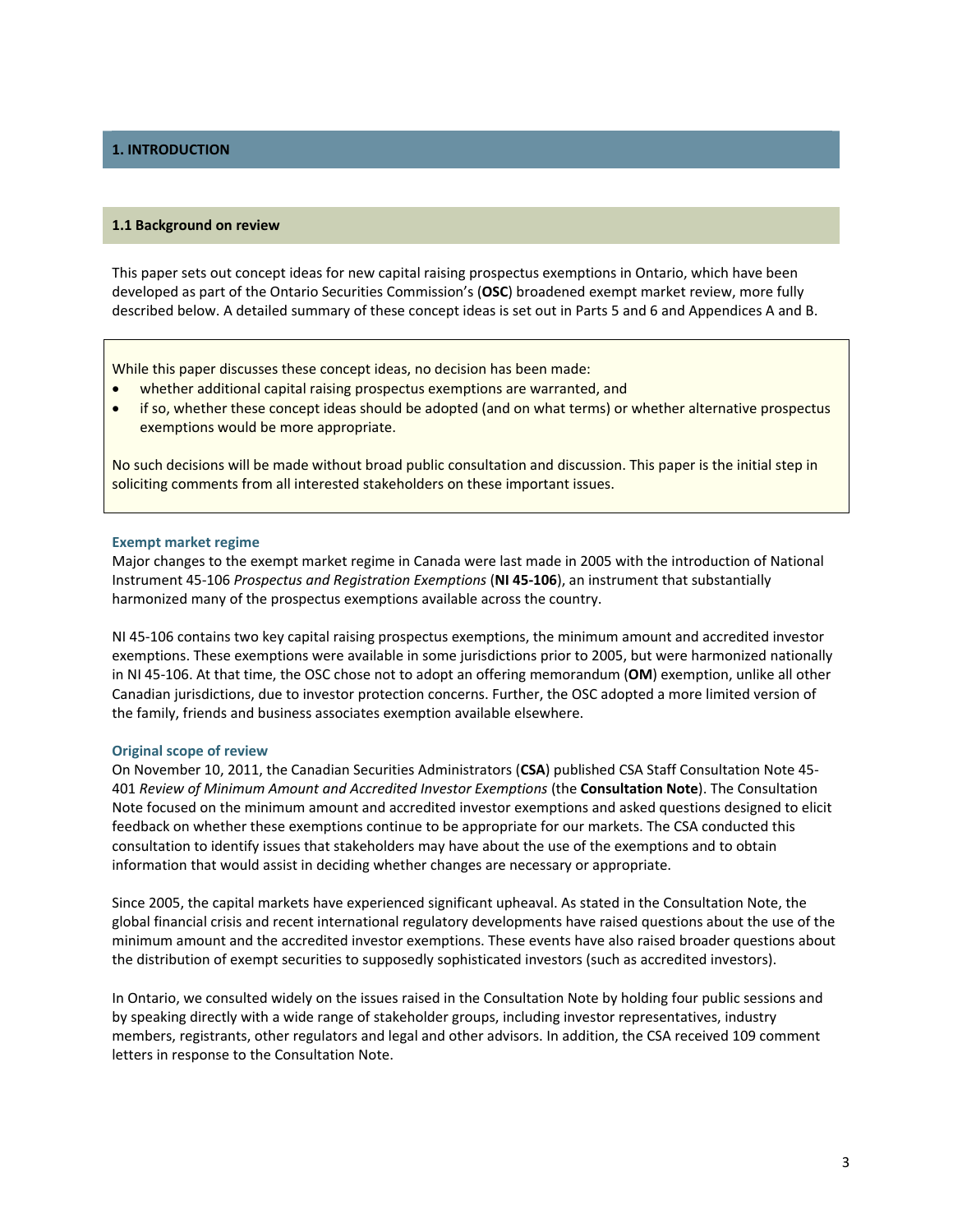A wide range of views was expressed in both the written comment letters and in our consultation sessions. One theme that emerged was the desirability of providing greater access to the exempt market for both issuers and investors. Another frequently expressed view was the desirability of harmonizing prospectus exemptions across Canadian jurisdictions. Other themes expressed included the diversity of the participants and products in the exempt market, issues related to the criteria for accredited investors, the appropriateness of the current minimum amount exemption and other possible options for prospectus exemptions.

# **Expanded exempt market review**

Given the feedback received during the first consultation, the OSC decided to expand the focus of our review to consider whether there was potential to foster greater access by start‐ups and small and medium sized enterprises (**SMEs**) to capital markets while maintaining appropriate investor protection. In this respect, the OSC noted that Ontario does not have all of the prospectus exemptions (such as the OM exemption) available in the rest of the country.

We announced our expanded review on June 7, 2012, with the publication of OSC Staff Notice 45‐707 *OSC Broadening Scope of Review of Prospectus Exemptions* (the **Scope Notice**)*.* The Scope Notice stated that, in light of feedback from stakeholders, we were broadening the scope of our review to consider whether the OSC should introduce any new prospectus exemptions that would facilitate capital raising for business enterprises while protecting the interests of investors.

The Scope Notice set out the specific steps we would take in the coming year to advance our expanded review. We indicated that, during the 2013 fiscal year, we would:

- publish a second consultation note in which we will seek further feedback on the exempt market regulatory regime and, in particular, explore whether the OSC should adopt any new prospectus exemptions and, if so, under what circumstances or terms,
- hold further public consultation sessions, and actively reach out to investors and meet with other stakeholders to obtain their feedback,
- consider the experience of the other CSA jurisdictions with prospectus exemptions not currently available in Ontario (the OM and family, friends and business associates exemptions),
- consider developments in other jurisdictions relevant to capital raising in the exempt market, including the *Jumpstart Our Business Startups Act* (the **JOBS Act**), and
- establish an ad hoc advisory committee.

Our Exempt Market Advisory Committee was established in September 2012 and we have consulted with them on our concept ideas for new prospectus exemptions. We now intend to actively consult on the issues we discuss in this paper.

# **1.2 OSC mandate and guiding principles**

This policy review must take into account the OSC's dual mandate of:

- providing protection to investors from unfair, improper or fraudulent practices, and
- fostering fair and efficient capital markets and confidence in capital markets.

The objectives of this policy review are to consider how to best regulate the exempt market in a manner that:

- enhances its role in raising capital for businesses, particularly SMEs,
- provides retail investors with greater access to investment opportunities without compromising investor protection, and
- better aligns the interests of issuers and investors.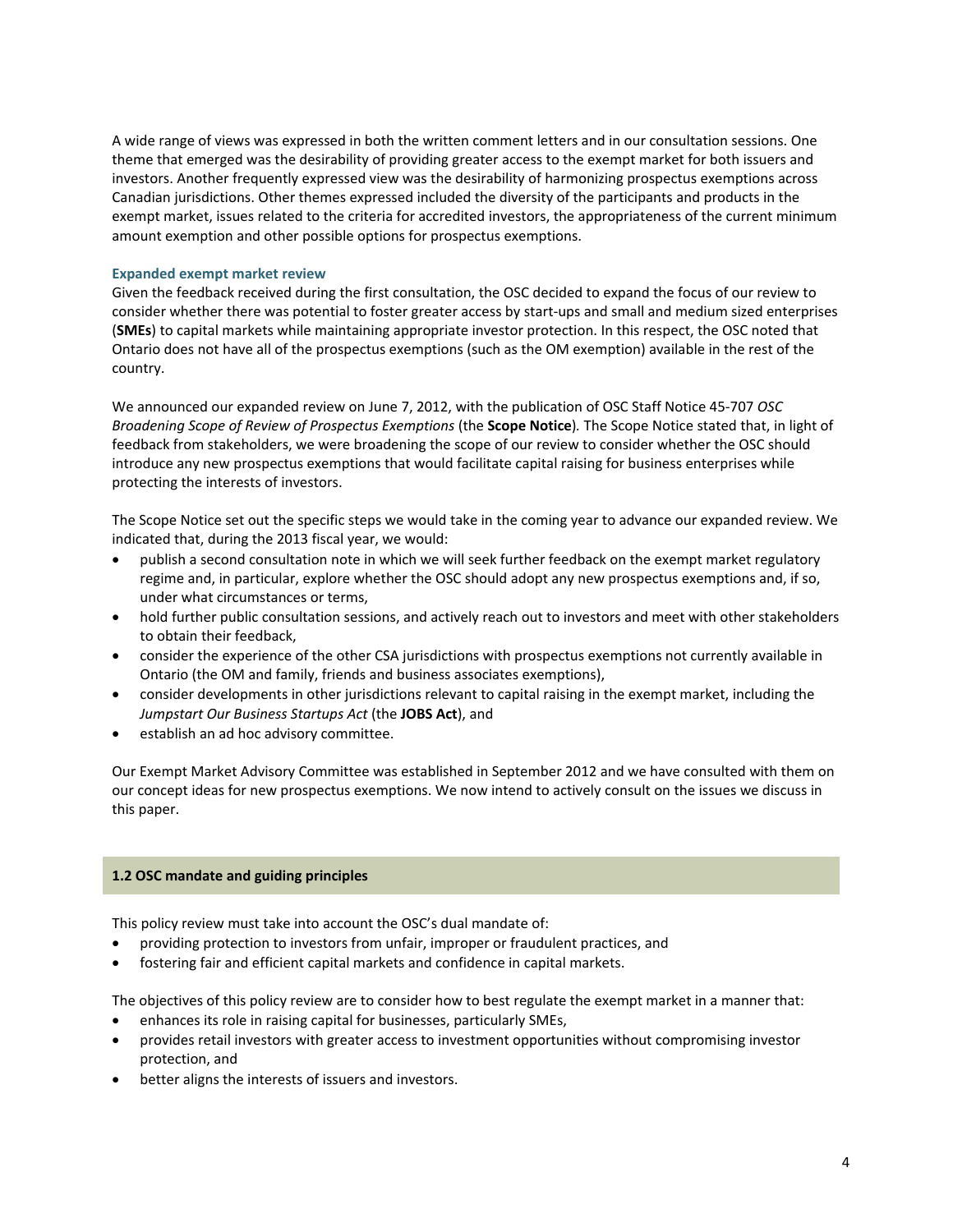We are also guided by the statutory principle that business and regulatory costs and other restrictions on the business and investment activities of market participants should be proportionate to the significance of the regulatory objectives sought to be realized.

In carrying out this policy review, it is important that we consider the exempt market as a whole and the range of prospectus exemptions available in that market. In that respect, we must consider the current policy reviews of the minimum amount and accredited investor exemptions as well as the proposed approach to securitized products distributed under the short term debt exemption. While there are currently multiple policy initiatives looking at different prospectus exemptions, we must consider in this policy review the full range of prospectus exemptions available in the exempt market, the rationale for those exemptions and the interplay of those exemptions with our concept ideas.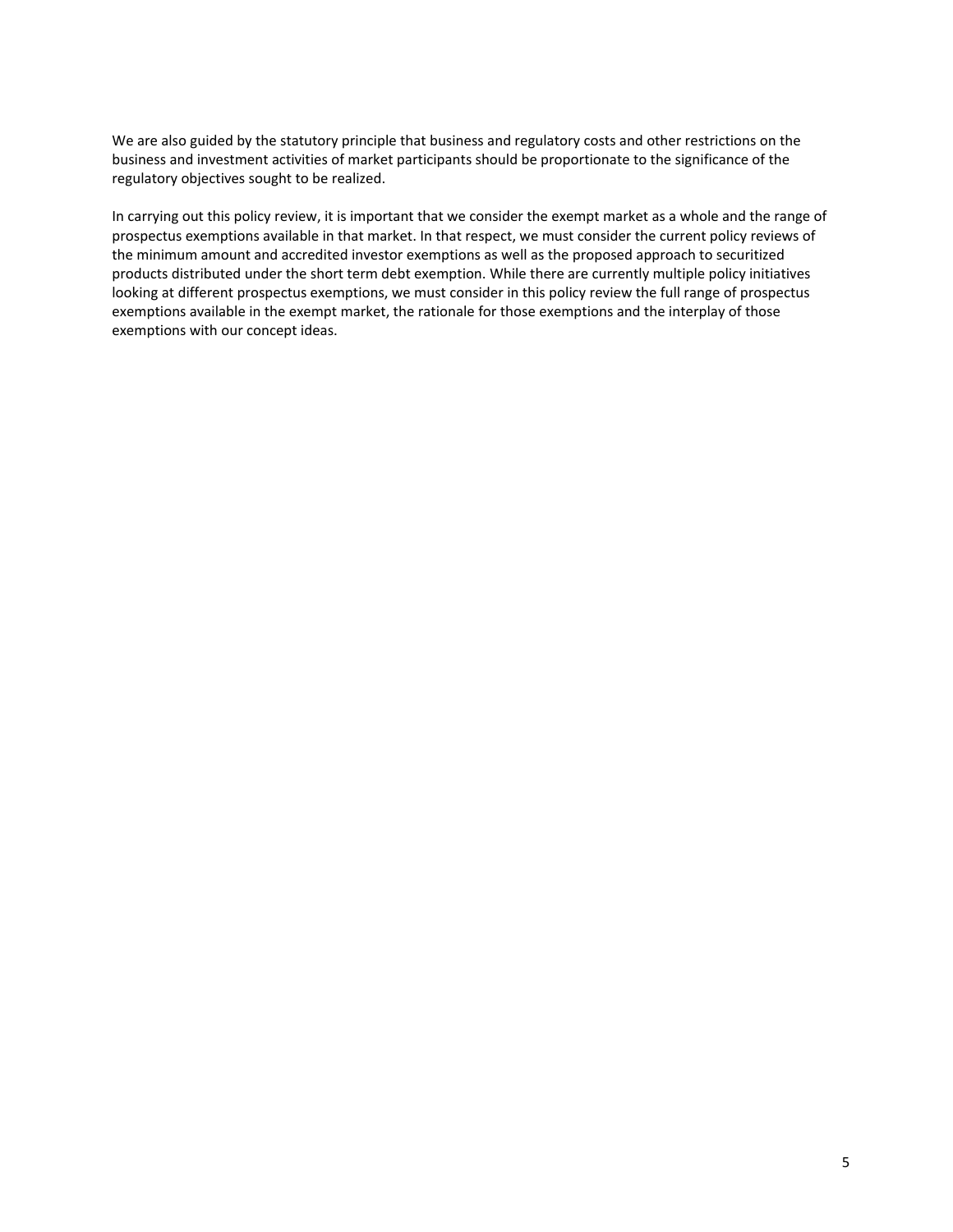# **2. BACKGROUND ON EXEMPT MARKET**

#### **2.1 Prospectus and registration requirements**

### **Prospectus requirement**

One of the key principles of Ontario securities law is that securities may not be distributed unless a prospectus is filed with and receipted by the OSC.

A prospectus is a comprehensive disclosure document that sets out detailed information about the issuer and describes the securities being issued and the risks associated with purchasing those securities. However, a prospectus is not simply a disclosure document, but also gives rise to key purchaser rights. The *Securities Act* (Ontario) (the **Securities Act**) provides specific remedies to purchasers of securities under a prospectus including the right to sue for damages in the event of a misrepresentation in the prospectus. The persons that are required to sign the prospectus assume liability for the disclosure included in the prospectus.

In limited circumstances, securities may be distributed without a prospectus. This is typically referred to as an "exempt distribution" that occurs in the "exempt market". As long as the terms of an available exemption are met, no disclosure is mandated to be provided to purchasers. As a result, the key statutory protections associated with a prospectus, such as the right to sue for damages in the event of a misrepresentation, do not apply. Private placements may, however, be made on the basis of some form of offering document which will attract liability under section 130.1 of the Securities Act in the event of a misrepresentation.

Exemptions from the prospectus requirement are primarily set out in NI 45‐106. Generally speaking, each exemption is premised on a specific policy rationale that supports not requiring a prospectus in the circumstances. For example, an exemption may be premised on the nature of the security being offered, the characteristics of the purchaser or the fact that alternative disclosure is being provided (such as an information circular under a statutory procedure).

If a security is issued under a prospectus exemption, then in many cases that security can only be resold if certain conditions are met. These resale conditions are designed to ensure that there is sufficient disclosure available in the marketplace to allow a subsequent purchaser to make an informed investment decision.

An exempt distribution avoids the costs associated with a prospectus offering and may be a more effective means for a smaller issuer to raise capital.

#### **Registration requirement**

Registration requirements are imposed on persons and companies in the business of trading in securities or advising others in connection with securities. Although there is no requirement for issuers to distribute securities through a registrant, in many cases, as a practical matter, this will be necessary to sell the offering. The registration requirements are intended to ensure the suitability of individuals or firms for registration. The cornerstones of these registration requirements are:

- proficiency (only qualified persons can deal in securities, advise or manage investment funds),
- integrity (registrants are subject to business conduct rules and are held accountable for their securities related activities), and
- solvency (registered firms must be financially viable).

Registration requirements also require registrants to disclose conflicts of interest and to comply with Know‐Your‐ Client (**KYC**), Know‐Your‐Product (**KYP**) and suitability obligations. In many cases, registrants base their KYP and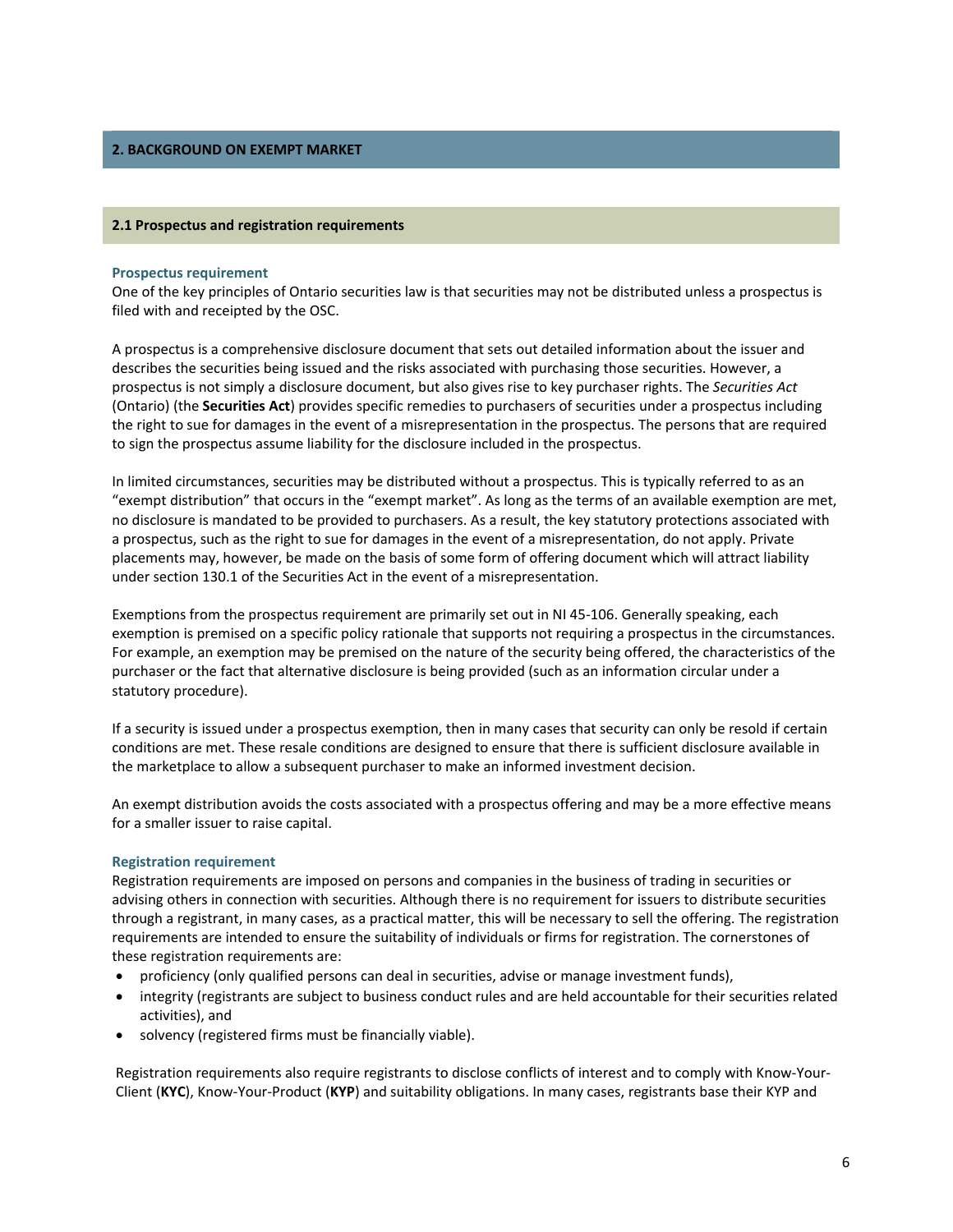suitability determinations on prospectus or other disclosure provided by issuers. Accordingly, disclosure requirements that are imposed on issuers help support and inform registrants' compliance with their KYP and suitability requirements and these requirements may be viewed as complementary to the distribution process.

Registrants may, however, not be prepared to participate in smaller offerings or offerings by smaller issuers. We note that an issuer is not required to be registered where it is not carrying on the business of trading in securities.

## **2.2 Current regulatory approaches**

Prospectus exemptions can be based on a number of factors, including the following:

- investor attributes, which are premised on the investor having a certain level of sophistication, the ability to withstand financial loss, the financial resources to obtain expert advice, and/or the incentive to carefully evaluate an investment,
- the investor's relationship with the issuer or its management,
- the investment size,
- disclosure provided to the investor, and
- the offering size.

In this section, we refer to prospectus exemptions available under the Canadian regime as well as similar exemptions available in the US, Australia and the UK. We refer to the approaches to prospectus exemptions in other jurisdictions where those approaches are relevant to the policy issues raised. Information included in this paper about the regulatory regimes in other jurisdictions is general in nature and is not intended to present a comprehensive review of the law in those jurisdictions.

## **A. Prospectus exemptions based on investor attributes**

There are currently prospectus exemptions based on investor attributes in both the Canadian and foreign regimes discussed below.

## **Canadian regime**

In Canada, the accredited investor exemption permits issuers to sell any amount or type of security to individuals who qualify as accredited investors. The exemption is premised on an investor being an institution or sophisticated organization, having the ability to withstand financial loss or the resources to obtain expert financial advice. The exemption is found in section 2.3 of NI 45‐106. It is similar to the accredited investor exemption available in the US.

The definition of accredited investor includes specified governments, financial institutions and other entities. It also includes individuals who meet one of the following criteria:

- **Income.** An individual whose net income before taxes exceeded \$200,000 in each of the two most recent calendar years or whose net income before taxes combined with that of a spouse exceeded \$300,000 in each of the two most recent calendar years and who, in either case, reasonably expects to exceed that net income level in the current calendar year.
- **Financial assets.** An individual who, either alone or with a spouse, beneficially owns financial assets having an aggregate realizable value that before taxes, but net of any related liabilities, exceeds \$1 million.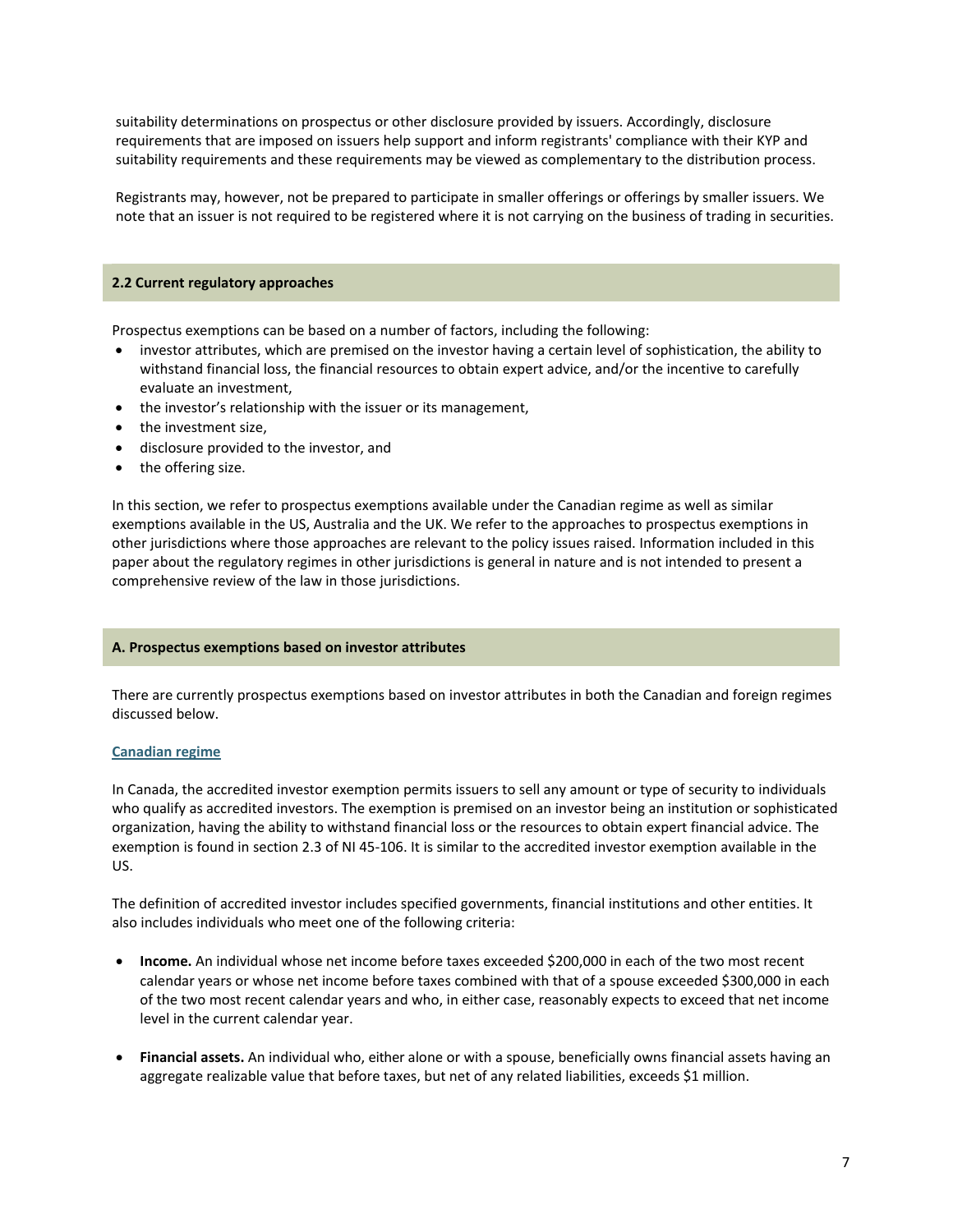**Net assets.** An individual who, either alone or with a spouse, has net assets of at least \$5 million.

We are not seeking feedback on the accredited investor exemption as part of this paper. Feedback on this exemption was sought in the Consultation Note and the CSA is currently considering the feedback received. We will take that feedback into account in proposing any new prospectus exemptions as a result of this policy review.

# **Australian regime**

The available exemptions from disclosure requirements are primarily set out in section 708 of Australia's *Corporations Act 2001* (**AU Corporations Act**). There are a number of types of securities offerings which are exempt from the requirement for a disclosure document. The relevant Australian prospectus exemptions that are based on investor attributes are as follows:

## **Sophisticated investor exemption**

This exemption is governed by section 708(8), (9) and (10) of the AU Corporations Act and applies where offers are made to sophisticated investors:

- who invest more than a minimum amount of A\$500,000,
- are sufficiently wealthy (with net assets of at least A\$2.5 million or gross income for each of the last two financial years of at least A\$250,000), or
- have previous experience investing in securities that allows them to assess the details of the offer and their information needs (in which case the offer must be made through a dealer who is satisfied that the investor can make such assessments and provides reasons for this conclusion in writing).

## **Professional investor exemption**

This exemption is governed by section 708(11) of the AU Corporations Act and applies where an offer is made to a licensed dealer or investment adviser who is acting as a principal in the transaction or to certain specific bodies such as banks, insurance companies or regulated superannuation funds or to a person who has or controls gross assets of at least A\$10 million.

# **UK regime**

Section 85 of the *Financial Services and Markets Act* (**FSMA**) sets out the requirement for a prospectus in the UK. Exemptions to this requirement are set out in section 86 of the FSMA.

# **Offers to qualified investors**

This exemption is governed by sections 86(1)(a) and 86(7) of the FSMA and applies where the offer is made to a qualified investor. A qualified investor is defined in the FSMA as:

- a person who is described as, or who has made a request to be treated as, a professional client in accordance with Annex II of the *Markets in Financial Instruments Directive* (**MiFID**),
- a person who is an eligible counterparty in accordance with Article 24 of MiFID, or
- a person whom any investment firm is authorized to continue to treat as a professional client in accordance with Article 71(6) of MiFID.

Clients that are considered to be professional clients are described in Annex II of MiFID and include:

- regulated financial institutions,
- large enterprises that meet minimum financial thresholds,
- national and regional governments, public bodies that manage public debt, central banks, international and supranational institutions such as the World Bank and other similar international organizations, and
- other institutional investors whose main activity is to invest in financial instruments.

In addition, an individual investor may request to be treated as a professional client by an investment firm. The investment firm must conduct an assessment of the expertise, experience and knowledge of the investor. In the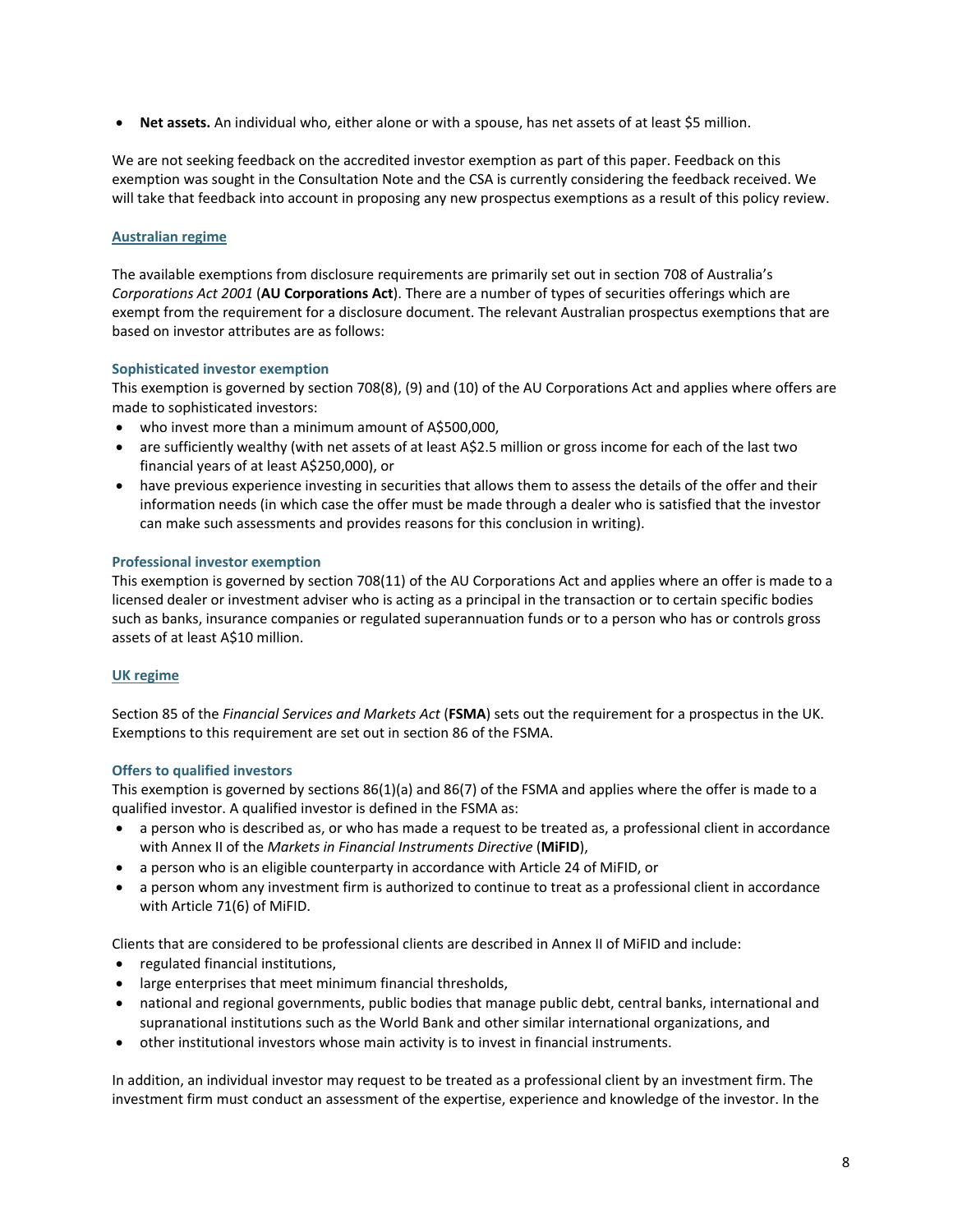course of that assessment, two of the following criteria must be satisfied:

- The investor has carried out transactions, in significant size, on a securities market at an average frequency of ten per quarter over the previous four quarters.
- The size of the investor's financial instrument portfolio, defined as including cash deposits and financial instruments, exceeds €0.5 million.
- The investor works or has worked in the financial sector for at least one year in a professional position, which requires knowledge of the transactions or services envisaged.

An individual investor may revoke in writing any prior request to be treated as a professional client.

# **B. Prospectus exemptions based on relationships with the issuer**

## **Canadian regime**

There are four notable capital raising prospectus exemptions that are based on an investor's relationship with the issuer:

- the private issuer exemption,
- the rights offering exemption,
- the family, friends and business associates exemption in Canadian jurisdictions other than Ontario, and
- the founder, control person and family exemption available in Ontario.

## **Private issuer exemption**

The private issuer exemption in section 2.4 of NI 45-106 allows a non-reporting issuer to distribute securities to 50 people (excluding current and former employees of the issuer or affiliates) who fall within certain categories. For example, private issuer security holders include:

- directors, officers, employees, founders or control persons of the issuer,
- directors, officers or employees of an affiliate of the issuer,
- certain relatives of a director, executive officer, founder or control person and certain relatives of the spouse of a director, executive officer, founder or control person,
- a close personal friend or a close business associate of a director, executive officer, founder or control person,
- an existing security holder of the issuer,
- an accredited investor, and
- a person that is not the public.

These types of investors are generally thought to have a relationship to the issuer that allows them to, at least partially, mitigate the risks of the investment because of the closeness of the relationship or the fact that they have access to information from the issuer.

To be a private issuer, the articles of the issuer must include restrictions on transfer of securities other than non‐ convertible debt securities.

Some stakeholders have indicated that the private issuer exemption is a useful capital raising tool for SMEs. However, there are concerns that the limit of 50 security holders (other than employees and former employees) is too restrictive. Stakeholders have suggested that the limit could be increased without the issuer selling securities to the public.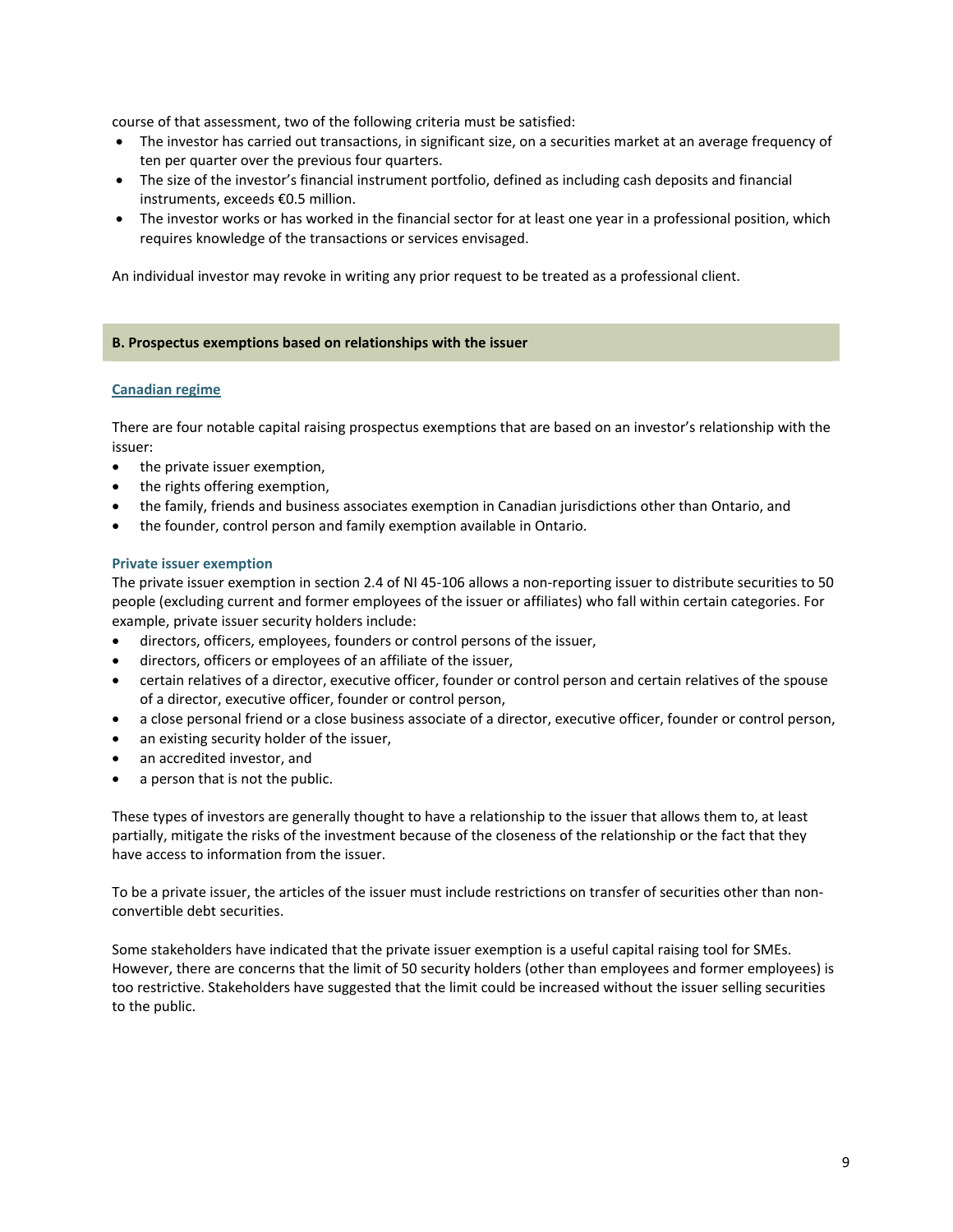## **Closely held issuer exemption**

The closely held issuer exemption replaced the private issuer exemption in 2001 as a result of concerns highlighted in the Final Report of the Task Force on Small Business Financing.<sup>1</sup> The closely held issuer exemption was repealed in 2005 on the introduction of NI 45‐106 and replaced with the private issuer exemption in the interest of harmony with other Canadian jurisdictions.

At the time, the closely held issuer exemption permitted issuers to raise a total of \$3 million, through any number of financings, from up to 35 investors (excluding employees who acquired securities under a compensation or incentive plan) without concern for the "qualifications" of the investors. It differed from the private issuer exemption in that the investors in a closely held issuer did not need to be in a specified relationship, be an accredited investor or not be a member of the public. In addition, closely held issuers were not restricted as to the number of prospective investors who could be approached under the exemption. The exemption was designed to facilitate financings of issuers at early stages by allowing issuers to access a finite amount of capital from investors who did not meet the accredited investor requirements.

The exemption was only available to issuers, other than investment funds, whose shares were subject to restrictions on transfer.

There were mixed views on the repeal of the closely held issuer exemption and the re-introduction of the private issuer exemption. Some stakeholders preferred the private issuer exemption, which was harmonized across Canada, while others thought the closely held issuer exemption was a useful way for SMEs to raise capital.

# **Rights offering exemption**

The rights offering exemption in section 2.1 of NI 45-106 permits any issuer to offer, to its existing security holders, rights to acquire additional securities without a prospectus. Existing investors are assumed to have the information they need to make an investment decision based on their previous experience and knowledge as an investor with the issuer.

There are many conditions to the use of the rights offering exemption set out in both section 2.1 of NI 45‐106 and National Instrument 45‐101 *Rights Offerings* (**NI 45‐101**). The issuer must give the securities regulators prior written notice of the proposed distribution and the regulators have 10 days to object to the proposed distribution or confirm acceptable information has been delivered to them.

Under NI 45‐101, the issuer must prepare a rights offering circular in the prescribed form that contains a brief description of the issuer, including its business, the planned use of proceeds, the resale restrictions of the securities to be distributed, the intentions of insiders regarding rights, underwriting conflicts, any escrow arrangements or stand‐by commitments and details regarding the rights and how they may be exercised.

# **Family, friends and business associates exemption**

The family, friends and business associates exemption in section 2.5 of NI 45-106 is available in Canadian jurisdictions other than Ontario. Under the exemption, a person can sell securities to investors who have a direct relationship or connection with the issuer. The permitted investors include:

- a director, executive officer or control person of the issuer or its affiliate,
- a family member (spouse, parent, grandparent, brother, sister, child or grandchild) of a director, executive officer or control person of the issuer or its affiliate,
- a family member (parent, grandparent, brother, sister, child or grandchild) of the spouse of a director, executive officer or control person of the issuer or its affiliate,
- a close personal friend or close business associate of a director, executive officer or control person of the issuer or its affiliate,

<sup>1</sup> Task Force on Small Business Financing, *Final Report* (published by the OSC: October 1996).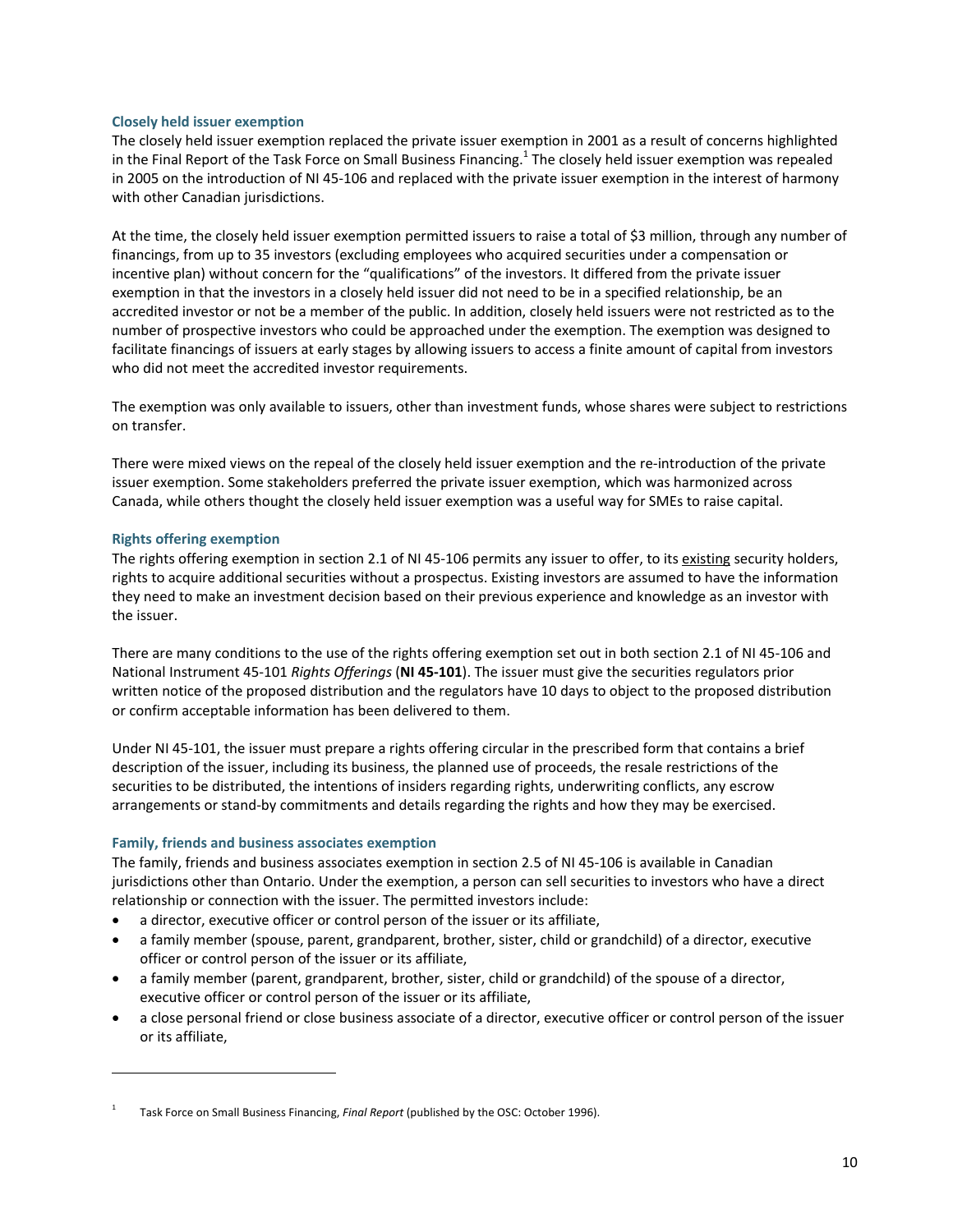- a founder of the issuer or a family member (spouse, parent, grandparent, brother, sister, child or grandchild), close personal friend or close business associate of a founder of the issuer, and
- a family member (parent, grandparent, brother, sister, child or grandchild) of the spouse of a founder of the issuer.

The terms "close personal friend" and "close business associate" are not defined. However, there is guidance provided on both terms. A close personal friend is someone who has known the founder, director, executive officer or control person of the issuer for a sufficient period of time to be able to assess that person's capabilities and trustworthiness. Someone is not a close personal friend simply because they belong to the same organization, association or religious group. Nor is someone a close personal friend simply because they are a current or former customer or client. A close business associate is someone who has had sufficient prior business dealings with the founder, director, executive officer or control person of the issuer to be able to assess that person's capabilities and trustworthiness.

There is no limit on the number of investors or the amount of capital that can be raised using this exemption. There is no requirement to provide investors with any disclosure regarding the issuer or the offering. In Saskatchewan, the investor must sign a risk acknowledgement form.

The OSC did not adopt this exemption when NI 45-106 came into force. In a notice dated December 17, 2004, the OSC stated:

Ontario is not adopting the family, friends and business associates exemption as we do not believe that an exemption that allows securities to be issued to an unlimited group of non-accredited investors is appropriate for the Ontario market.

# **Founder, control person and family exemption available in Ontario**

In Ontario, in lieu of the family, friends and business associates exemption, we have the founder, control person and family exemption in section 2.7 of NI 45-106. It applies to a distribution by an issuer of any security to a specified list of purchasers, which includes:

- a founder of the issuer,
- an affiliate of a founder of the issuer,
- certain family members of an executive officer, director or founder of the issuer, and
- a person that is a control person of the issuer.

The investors must have a pre‐existing relationship with the issuer which would provide them with access to information about the issuer.

# **Australian regime**

Sections 708(1) and (2) of the AU Corporations Act set out an exemption which permits an issuer to make a personal offer to a maximum of 20 unqualified investors over 12 months with no more than A\$2 million being raised in the 12 months.

A personal offer is:

- one that may only be accepted by the person to whom it is made, and
- made to a person who is likely to be interested in the offer, having regard to (1) a previous personal, professional or other relationship or (2) a statement made that the person receiving the offer would be interested in an offer of that kind.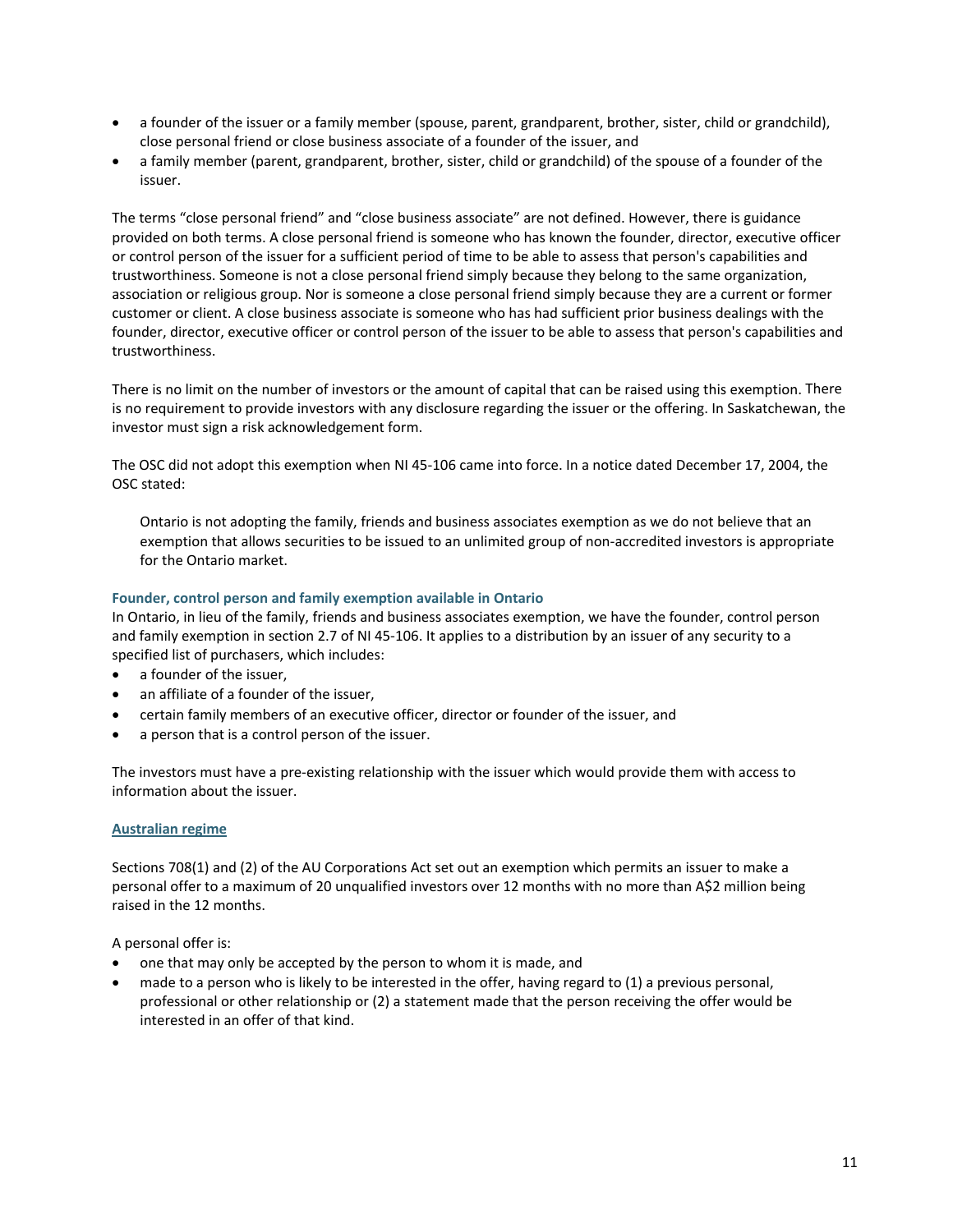## **Consultation questions**

- Is the 50 security holder limit under the private issuer exemption too restrictive? If so, what limit would be appropriate? Please explain.
- Should the OSC consider re‐introducing the closely held issuer exemption in addition, or as an alternative, to the private issuer exemption? If yes, should the conditions be changed?
- Should the OSC consider adopting a family exemption, that allows for securities to be issued to an unlimited number of family members of the directors, executive officers or control persons of the issuer or its affiliates? Please explain.
- Are there other changes that should be made to the current Ontario exemptions referred to above?

## **C. Prospectus exemptions based on investment size**

## **Canadian regime**

The minimum amount exemption in section 2.10 of NI 45-106 is premised on the investment being a minimum size such that an investor has the incentive to carefully evaluate it. This exemption permits any issuer to distribute securities to an investor that invests at least \$150,000 in a single investment, payable in cash at the time of the distribution.

We are not seeking feedback on the minimum amount exemption as part of this paper. Feedback on this exemption was sought in the Consultation Note and the CSA is currently considering the feedback received. We will take that feedback into account in proposing any new prospectus exemptions as a result of this policy review.

## **Australian regime**

Australia has had a minimum amount exemption of A\$500,000 since 1989, set out in sections 708(8)(a) and (b) of the AU Corporations Act.

## **UK regime**

The UK has had the following minimum amount exemption limits: €40,000 (1995), €50,000 (2005), and €100,000 (2012). Currently, there are exemption thresholds for both offers of securities with a denomination of at least €100,000 and where each investor must invest at least €100,000, as set out in section 86(1)(c) and (d) of the FSMA.

## **US regime**

The US Securities and Exchange Commission (**SEC**) adopted a minimum amount exemption of US\$100,000 in 1979. In 1982, this limit was raised to US\$150,000, so long as the amount was at most 20% of the investor's net worth. With the introduction of the accredited investor exemption in 1988, the minimum amount exemption was rescinded. According to the SEC, it had concerns:

…that size of purchase alone, particularly at the \$150,000 level, does not assure sophistication or access to information. While some persons previously accredited would no longer be accredited (i.e., individuals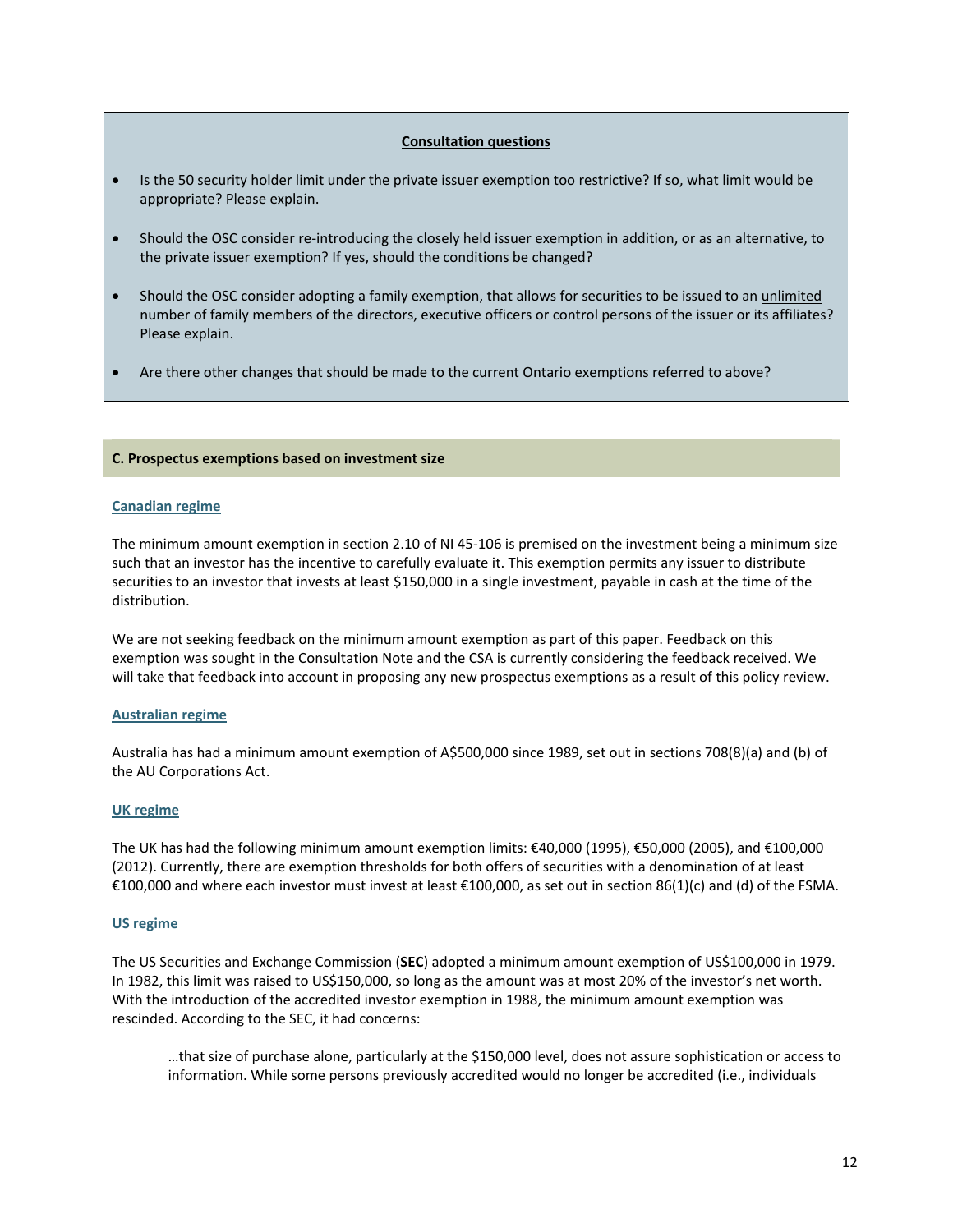with net worths of \$750,000 but less than \$1 million […]), many of the persons who used the \$150,000 purchaser item will now become accredited investors by virtue of [the accredited investor exemption].

## **D. Prospectus exemptions based on disclosure**

## **Canadian regime**

The OM exemption is found in section 2.9 of NI 45-106 and is available in Canadian jurisdictions other than Ontario. It can be relied on for a distribution by an issuer of a security of its own issue to a purchaser, provided that:

- the purchaser purchases the security as principal,
- the issuer delivers an OM to the purchaser in the prescribed form, and
- the purchaser signs a prescribed risk acknowledgement form.

There are two primary models of the OM exemption:

## **BC model**

In the BC model, there is no restriction on the identity of the purchaser nor on the investment size. This model is found in section 2.9(1) of NI 45‐106.

## **Alberta model**

In the Alberta model, a purchaser may not invest more than \$10,000 unless the purchaser is an "eligible investor". "Eligible investors" include persons whose:

- net assets, alone or with a spouse, in the case of an individual, exceed \$400,000,
- net income before taxes exceeded \$75,000 in each of the two most recent calendar years and who reasonably expect to exceed that income level in the current calendar year, or
- net income before taxes, alone or with a spouse, in the case of an individual, exceeded \$125,000 in each of the two most recent calendar years and who reasonably expect to exceed that income level in the current calendar year.

The Alberta model also limits use of the exemption by investment funds. Only mutual funds that are reporting issuers and non-redeemable investment funds may rely on this exemption.

This model is found in section 2.9(2) of NI 45‐106.

The OSC did not adopt this exemption when NI 45-106 came into force. In a notice dated December 17, 2004, the OSC stated:

Ontario is not adopting the offering memorandum exemption. NI 45‐106 contains two versions of the offering memorandum exemption, one for British Columbia, New Brunswick, Nova Scotia and Newfoundland and Labrador (the BC model) and one for Alberta, Manitoba, the Northwest Territories, Nunavut, Prince Edward Island, Quebec and Saskatchewan (the Alberta model).

The BC model permits sales in securities with an acquisition cost of any amount with no registrant involvement. Under this model, a non‐accredited investor who does not have that ability to withstand financial loss may be able to invest, to an unlimited extent, in a private placement simply because he or she has received an offering memorandum and signed a risk acknowledgement form.

The Alberta model requires that purchasers either be "eligible investors" as defined in NI 45‐106 or purchase securities at an acquisition cost of less than \$10,000. We are concerned that the threshold for eligible investors has been set too low. It includes a person whose net assets, alone or with a spouse, in the case of an individual,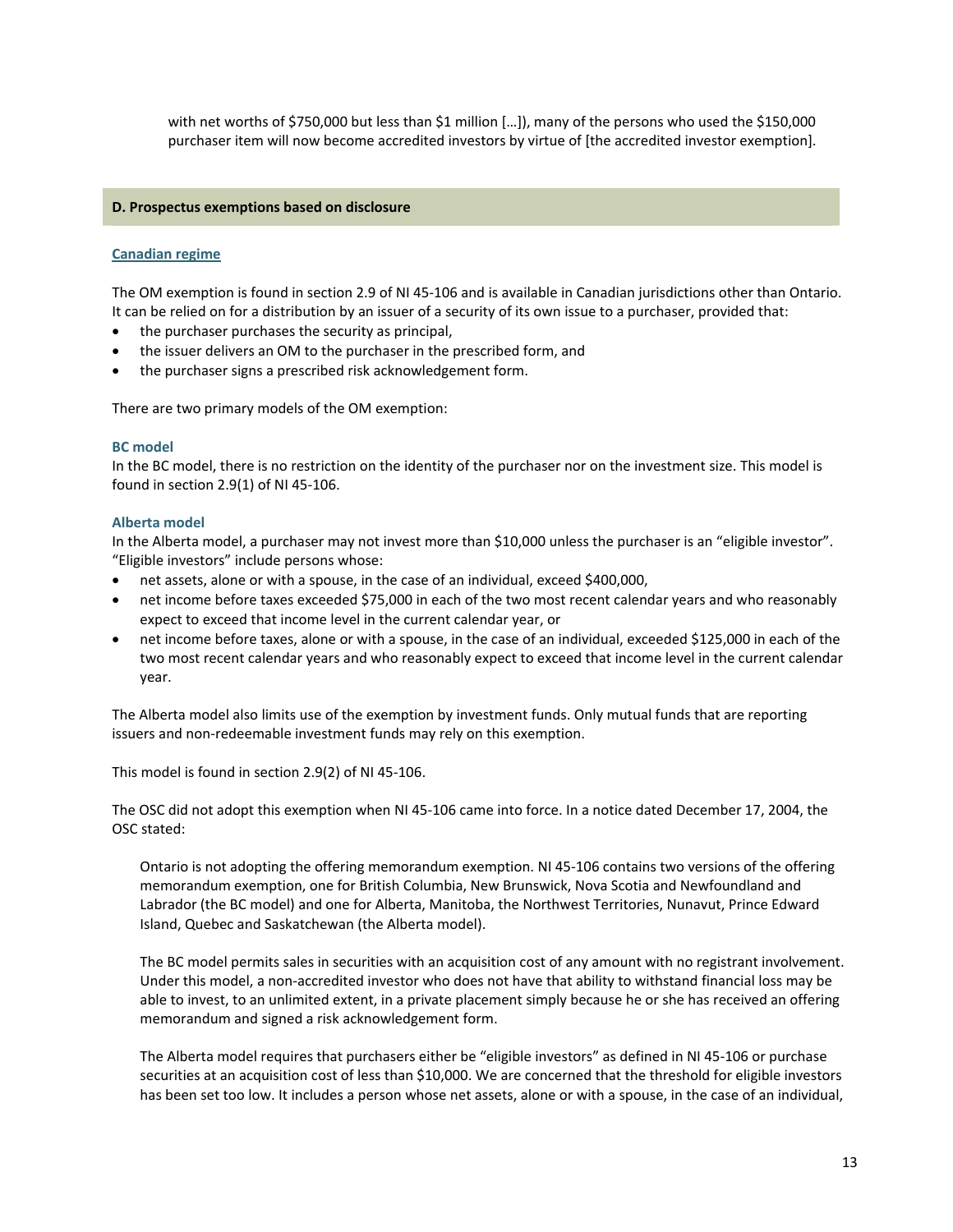exceed \$400,000… In addition, the definition of eligible investors includes a person that has obtained advice regarding the suitability of the investment. We are concerned that obtaining investment advice and receiving a lesser form of disclosure document is not an acceptable alternative to the prospectus regime, particularly if the issuer is not a reporting issuer and no continuous disclosure is available.

We are concerned that both models of this exemption may place investors in Ontario at risk as the offering memorandum is a non‐vetted prospectus‐like document provided to non‐accredited investors who may not have the ability to withstand financial loss. This maintains the status quo in Ontario.

We note that these exemptions do not exclude a principal residence from the calculation of net assets.

## **Australian regime**

In Australia, section 709(4) of the AU Corporations Act provides that a body offering to issue securities may use an offer information statement (**OIS**) for the offer instead of a prospectus if the amount of capital to be raised by the body issuing the securities, when added to all amounts previously raised by:

- the body,
- a related body corporate, or
- an entity controlled by a person who controls the body or an associate of that person,

by issuing securities under an OIS is A\$10 million or less.

An OIS has lower disclosure requirements than a prospectus and the prescribed content of an OIS is set out in section 715 of the AU Corporations Act. It includes, among other things, the following information:

- the issuer and the nature of the securities being offered,
- the issuer's business,
- the use of proceeds from the offering,
- the nature of the risks involved in investing in the securities,
- the details of all amounts payable in respect of the securities,
- a statement that the OIS is not a prospectus and has a lower level of disclosure requirements than a prospectus,
- a statement that a copy of the OIS has been lodged with Australian Securities Investment Commission (**ASIC**) and that ASIC takes no responsibility for the content of the OIS,
- a statement that investors should obtain professional investment advice before accepting the offer, and
- a financial report for the issuer, which includes certain audited financial statements.

Please see section 5.3 below for consultation questions on an OM exemption.

## **E. Crowdfunding**

## **Meaning of crowdfunding**

Crowdfunding is a method of funding a project or venture through small amounts of money raised from a large number of people over the internet via an internet portal intermediary. There are at least five models of crowdfunding:

- **Donation model.** The practice of the crowd donating to a project or venture in exchange for nothing of tangible value.
- **Reward model.** The practice of the crowd donating to a project or venture in exchange for some tangible reward or a "perk".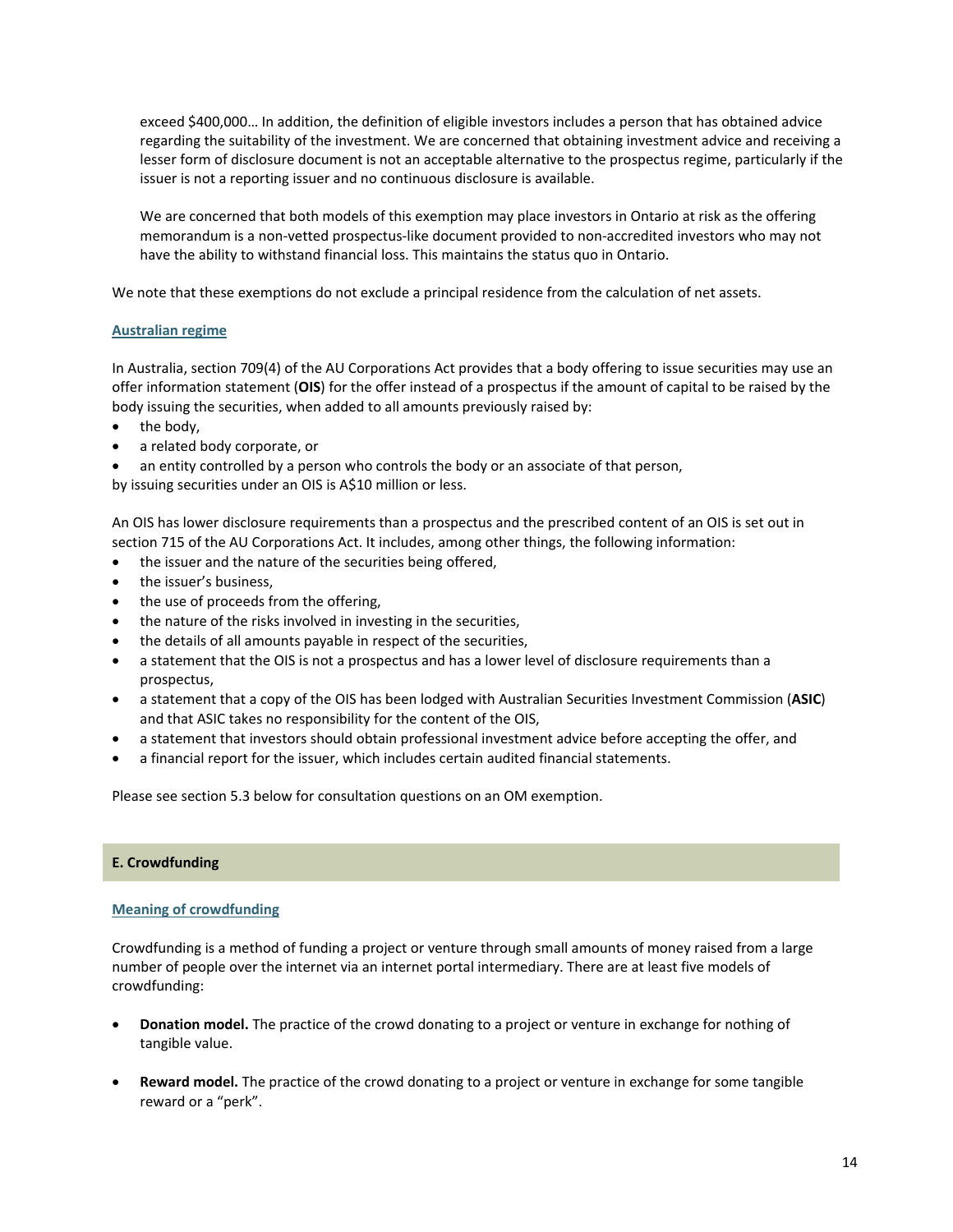- **•** Pre-purchase model. The practice of the crowd donating to a project or venture in exchange for a future tangible reward (such as a consumer product).
- **Peer‐to‐peer lending model.** The practice of an online intermediary facilitating money lending between individuals to fund a business, usually in the form of unsecured personal loans.
- **Equity securities model.** The practice of the crowd investing in an issuer in exchange for securities.

The crowdfunding discussed in this paper involves the distribution of a security.

## **Crowdfunding under the JOBS Act**

On April 5, 2012, the JOBS Act was approved and signed by President Barack Obama after receiving rapid congressional approval in both the United States House of Representatives and United States Senate. The JOBS Act is intended to help increase American job creation and economic growth by improving access to the public capital markets for emerging growth companies.

The JOBS Act contemplates broadened access to investment opportunities in the exempt market through a new crowdfunding exemption. While the JOBS Act creates a new exemption for "crowdfunding", that exemption is subject to SEC rulemaking and crowdfunding for securities will only be legal in the US once the SEC rules are adopted. Many details of the crowdfunding exemption, including those around the funding portal, are still not clear as they will be dealt with by the SEC in rulemaking. The SEC is required to issue rules not later than 270 days following enactment of the JOBS Act (December 31, 2012). However, we note that there is speculation that there may be delays in meeting this deadline.

The following is a summary of the key provisions of crowdfunding as set out in the JOBS Act.

## **Availability of the exemption**

The exemption is only available to domestic US issuers. It is not available to non‐US issuers, issuers subject to public company reporting requirements and investment companies. The exemption could potentially be available to a Canadian issuer through its US subsidiaries. However, this is unclear absent SEC guidance.

#### **Size of the offering and investments**

Crowdfunding is a strategy designed to allow a company to raise up to \$1 million in a 12‐month period by selling securities to the public.

The aggregate amount of securities sold to any investor within the previous 12‐month period in reliance on the exemption cannot exceed:

- the greater of US\$2,000 or 5% of the investor's annual income or net worth if either the annual income or the net worth of the investor is less than US\$100,000, and
- 10% of the investor's annual income or net worth, not to exceed a maximum aggregate amount sold of US\$100,000, if either the annual income or net worth of the investor is equal to or more than US\$100,000.

## **Resale restrictions**

The securities purchased under this exemption are subject to certain resale restrictions for one year. However, securities may be resold to the issuer, to an accredited investor, as part of a registered offering or to a family member of the purchaser under limited circumstances.

## **Intermediaries**

Crowdfunding offerings must be conducted through an intermediary that is registered with the SEC as a broker or funding portal (defined as any person acting as an intermediary in a transaction involving the offer or sale of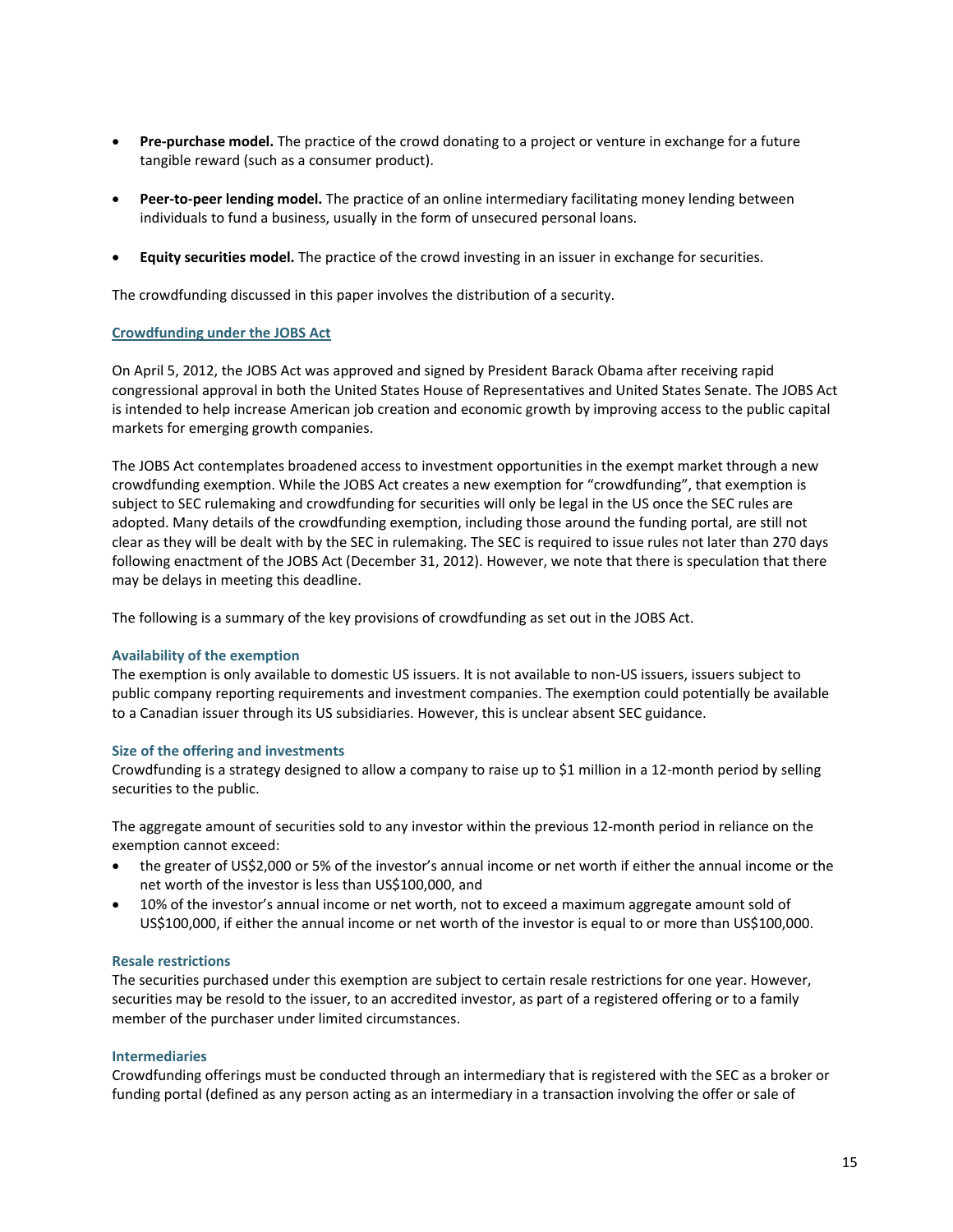securities for the account of others pursuant to the exemption that meets certain conditions) and with any applicable self‐regulatory organization (**SRO**).

The intermediary must take certain actions, including:

- providing disclosures related to risks and other investor education materials, as the SEC by rule deems appropriate and ensuring that investors review such disclosures, affirm the risk of loss and answer various questions,
- taking such measures to reduce the risk of fraud, as will be established by the SEC, including background and regulatory checks on directors, officers and significant shareholders of issuers, and
- making such efforts as the SEC determines appropriate by rule to ensure that no investor in a 12‐month period exceeds the crowdfunding investment limits.

Issuers relying on the exemption will not be permitted to advertise the terms of the offering, except for notices that direct investors to the intermediary.

## **Disclosure to be provided to investors**

Issuers will be required to file with the SEC and provide to investors information such as:

- a description of the business and its anticipated business plan,
- a description of its financial condition (including audited financial statements where the specified target offering amount exceeds US\$500,000 or such other amount that the SEC determines appropriate),
- the names of officers and directors and greater than 20% shareholders,
- the stated purpose and intended use of proceeds,
- the specified target offering amount and deadline to reach that target,
- the price of the securities,
- a description of the ownership and capital structure, and
- such other information as the SEC prescribes by rule.

Securities issued under this exemption will not be subject to state blue sky securities laws (which are intended to protect investors from fraud).

# **Crowdfunding in other jurisdictions**

## **Australian regime**

No specific crowdfunding exemption or legislation appears to have been passed in Australia. However, an order of ASIC to permit business introduction or matching services may be facilitating equity crowdfunding activity.

ASIC Class Order 02/273 "Business Introduction and Matching Services", which was made effective on March 11, 2002, provides an exemption from certain provisions of the AU Corporations Act for persons involved in making or calling attention to offers of securities through a business introduction service (the **AU Class Order**). The AU Class Order permits a person to bring together issuers seeking capital and investors without being subject to the full requirements of the AU Corporations Act, provided the terms of the AU Class Order are complied with.

For issuers that wish to offer their securities through a business introduction service, the AU Class Order limits such offers to the following:

- a personal offer to a maximum of 20 unqualified investors over 12 months, and
- with no more than A\$5 million being raised in that 12 months.

There are restrictions on advertising and recommendations of offerings under the exemption provided in section 734 of the AU Corporations Act. However, issuers and those making introductions are exempt from some advertising restrictions as a result of the AU Class Order.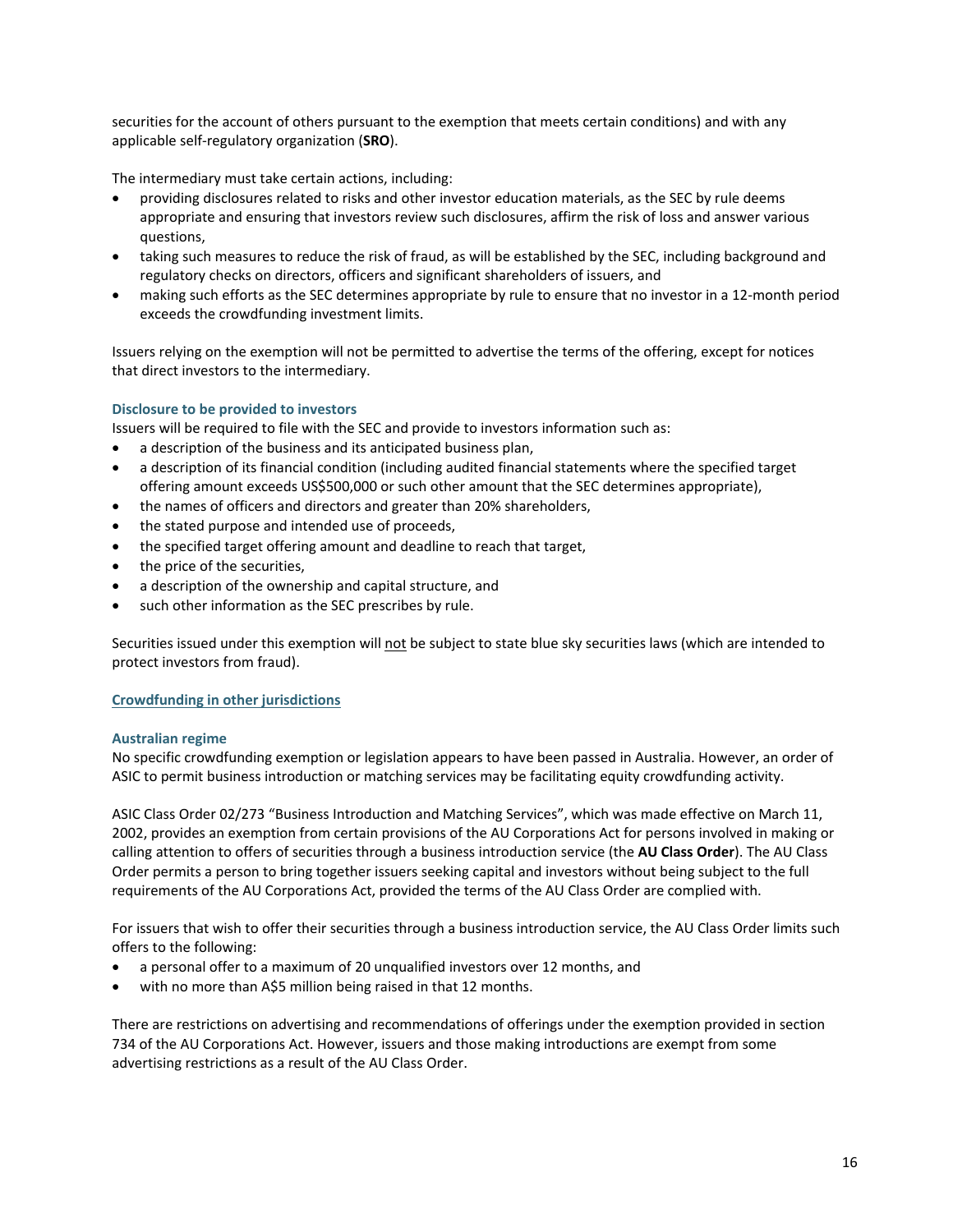On August 14, 2012, ASIC issued "12‐196MR ASIC guidance on crowdfunding" (the **AU Notice**). The AU Notice appears to primarily focus on non‐equity crowdfunding. It describes crowdfunding and states that project "sponsors or pledgers typically receive some reward in return for their funds".

ASIC also highlighted some of the risks for operators of crowdfunding websites and for individuals investing in crowdfunded ventures, including:

- a risk of fraud being carried out through crowdfunding websites. ASIC suggests that website operators can help manage this risk by performing background checks on project creators.
- a risk that funded projects are not completed and the sponsors do not receive the rewards promised. The guidance suggests that website operators can manage this risk by assessing the viability of the project before it is posted to the website, requiring the project creator to provide more information and mandate reporting requirements on project progress.
- a risk that the money collected is lost due to fraud or bankruptcy of the website operator before the money is passed on to the project creator. The guidance states that a website operator can manage this risk by holding funds in a separate account.

ASIC has been monitoring the increased use of equity crowdfunding to identify arrangements that may be regulated by ASIC. In its guidance, ASIC highlighted that crowdfunding arrangements offering or advertising a financial product, providing a financial service or fundraising through securities may require a complying disclosure document depending on the approach taken.

# **UK regime**

In the UK, the prospectus requirement is triggered for offerings of securities where:

- the total offering amount is €5 million or greater, or
- there are more than 150 investors.

Below these thresholds, a prospectus is generally not required. Despite the fact that a prospectus may not be required for small offerings of securities, a UK entity involved in securities distributions may still need to be registered with the Financial Services Authority (**FSA**) depending on the activities being conducted.

Equity crowdfunding in the UK is already active. For example, Crowdcube is a crowdfunding website founded in 2010 that allows businesses to raise money directly from investors. Crowdcube restricts participation to investors who can self-certify as high net worth or sophisticated investors.

In addition, on July 6, 2012, Seedrs Limited was launched as an equity crowdfunding platform in the UK. Seedrs is an online platform for investing in start‐up businesses. It is structured such that Seedrs acts as the nominee for individual investors that want to invest through the platform, holding the shares on their behalf. Seedrs is registered with the FSA and is subject to restrictions on the type of business activities it can conduct as set out in its permission from the FSA.

On August 10, 2012, the FSA published a consumer information bulletin called "Crowdfunding: is your investment protected?". The guidance warned investors that many crowdfunding opportunities are high risk and complex and are suited to sophisticated investors only. The notice also pointed out that these types of investments are generally illiquid and that investors should be careful about investing over the internet because of the risk of fraud. The FSA also expressed concern that some firms involved in crowdfunding may be acting without FSA permission or authorisation.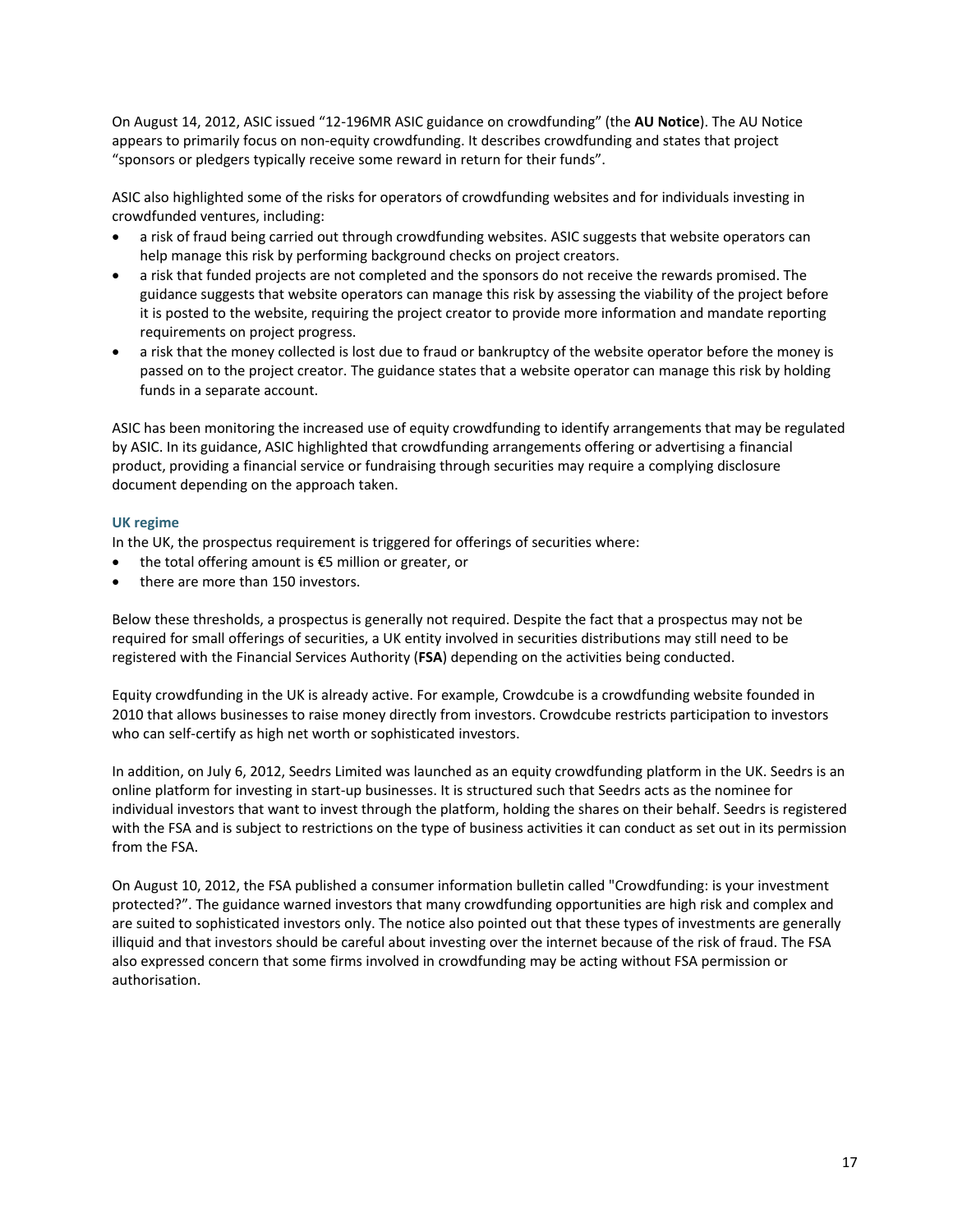### **F. Prospectus exemptions based on offering size**

## **Small issue exemption under the JOBS Act**

Title IV of the the JOBS Act directs the SEC to amend existing regulations or adopt a new exemption to permit a new class of securities that are exempt from the registration requirements where the aggregate amount of all securities offered and sold in reliance on the exemption within the prior 12-month period does not exceed US\$50 million. The JOBS Act did not set a deadline for adopting these new rules and the SEC has not yet made changes to implement this exemption. Previously, the limitation was US\$5 million. Section 401 of the JOBS Act requires the SEC to review and increase the "small issue" offering amount biennially and to report to certain congressional committees on its reasons for not increasing the amount if it decides not to do so.

Section 401 of the JOBS Act outlines the details of how the exemption will operate. The exemption permits securities to be offered and sold publicly and exempts them from resale restrictions. The exemption applies to equity securities, debt securities and debt securities convertible into or exchangeable for equity interests, as well as any guarantees of such securities. The civil liability for false or misleading statements or omissions set forth in an offering document or oral communications will apply to such securities.

Unlike the other registration exemptions under the US *Securities Act of 1933*, this "small issue" exemption requires the issuer to file audited financial statements annually with the SEC. In addition, the exemption provides that the SEC may create rules or regulations that require an issuer relying on the exemption to make available to investors and file with the SEC an offering statement and periodic disclosure containing prescribed information about the issuer, its business operations, financial condition, corporate governance principles, use of investor funds and other matters.

Issuers relying on the exemption will be permitted to solicit investor interest prior to the filing with the SEC of any required offering statement on such terms as the SEC prescribes.

Securities issued under this exemption will also be subject to state blue sky securities laws (intended to protect investors from fraud).

## **2.3 Snapshot of exempt market activity in Ontario**

The exempt market in Ontario has become increasingly important for issuers and investors.

#### **Overall activity in the exempt market**

The total amount of capital raised in Ontario through exempt distributions in 2011 was approximately \$86.5 billion. <sup>2</sup> This capital was raised by a diverse range of issuers using a variety of instruments, including debt, equity, asset backed securities, investment fund securities and derivatives. Approximately 32% of the capital raised in Ontario through the exempt market was raised by non-investment funds.<sup>3</sup> Of the capital raised by non-investment funds in Ontario, approximately 23% was raised by the financial services industry. The mining and technology sectors represented only approximately 14% and 5%, respectively.

<sup>2</sup> We note that this exempt market data is limited because it is based on reports of exempt distribution filed with the OSC. Only specified prospectus exemptions trigger a requirement to file a report. As a result, this data does not capture all exempt market activity. We also note that this data reflects distributions to both individual and institutional investors under the exemption.

<sup>3</sup> We note that the data for distributions of investment fund securities reflects distributions to both individual and institutional investors of both public and private investment fund securities. We also note that this data reflects purchases and not redemptions of investment fund securities.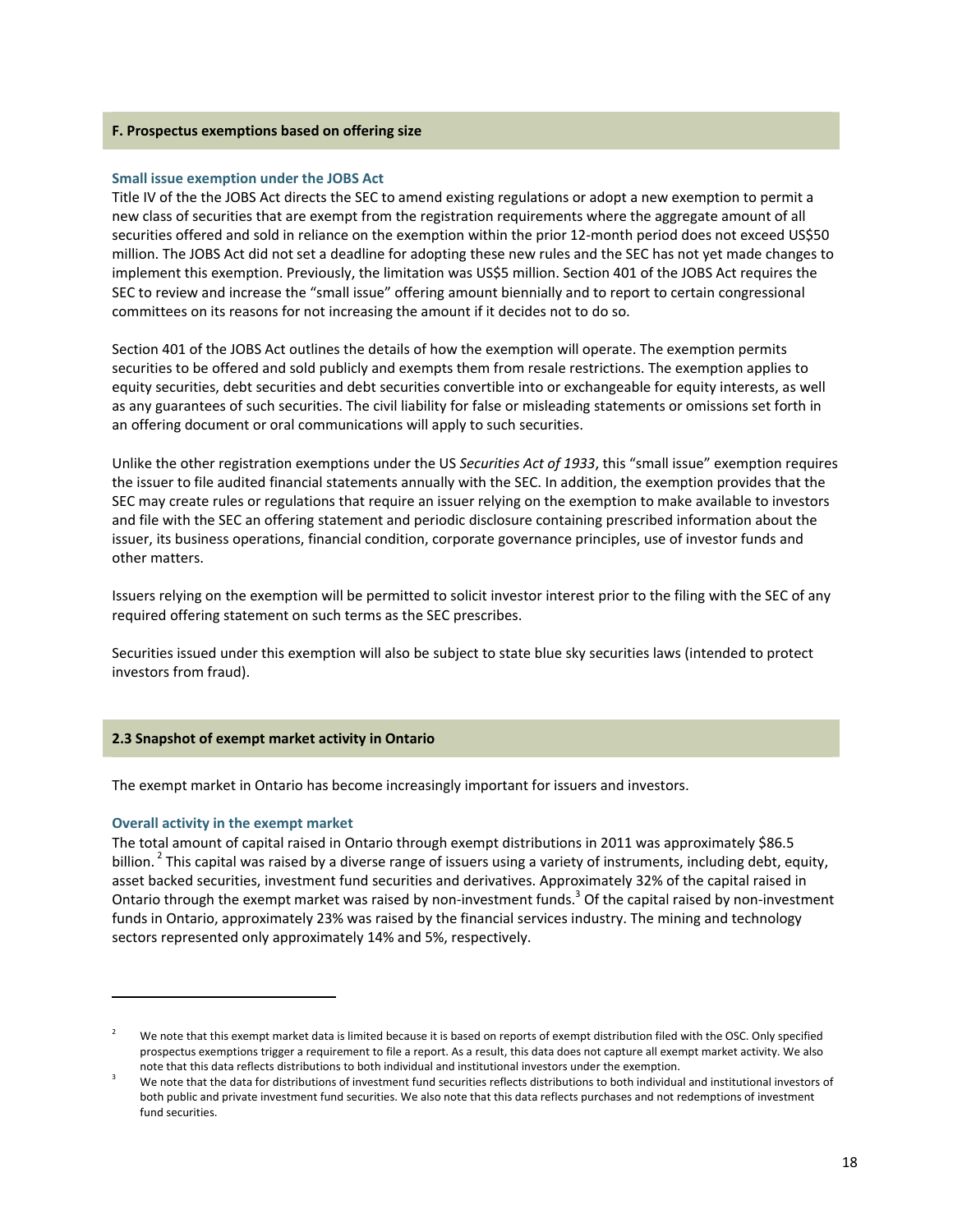## **Accredited investor exemption**

In 2011, approximately \$72.8 billion was raised under the accredited investor exemption in Ontario. This is by far the most heavily relied upon prospectus exemption for which a report of exempt distribution is required to be filed with the OSC. In Ontario, it has historically accounted for over 70% of distributions and over 80% of capital raised in the exempt market in reported transactions. In addition, the largest distributions have been overwhelmingly conducted in reliance on the accredited investor exemption.

The following are highlights of the use of the accredited investor exemption in Ontario in 2011:

- Approximately 66% of the total amount invested under this exemption was invested in investment funds.<sup>4</sup>
- Approximately 85% of the total amount raised under this exemption was raised by non‐reporting issuers.
- There were 4,575 distributions made under this exemption, with approximately 77% of those distributions being made by non‐reporting issuers.
- Investment funds made approximately 41% of the distributions.<sup>5</sup>

## **Minimum amount exemption**

The minimum amount exemption is less used. In 2011, approximately \$3.9 billion was raised under this exemption in Ontario.

The following are highlights of the use of the minimum amount exemption in Ontario in 2011:

- Approximately 49% of the total amount invested under this exemption was invested in investment funds.<sup>6</sup>
- Approximately 62% of the total amount raised under this exemption was raised by non‐reporting issuers.

Appendix C contains a summary of the exempt market data reported to the OSC.

As part of this policy review, we are proposing to amend our exempt distribution reporting requirements to provide more accurate and useful information with respect to the use of these exemptions. Please see section 7.3.

## **2.4 Estimates of investors eligible to participate in the Ontario exempt market**

As discussed above, under the existing capital raising prospectus exemptions, only certain individuals can invest in the exempt market. Specifically, the definition of "accredited investor" as set out in section 1.1 of NI 45‐106 includes, among others, individuals who meet the specified income or asset criteria.

Based on available data,<sup>7</sup> we have produced an estimate of the number of individuals who qualified as accredited investors in 2010 under the current thresholds. The minimum figure for the number of potential accredited investors was produced using only individuals qualifying under the individual and family income thresholds. This assumes high net worth individuals also earn income qualifying them as accredited investors and as such are captured. The larger figure assumes the opposite, namely that no high net worth individuals would also qualify under the income thresholds. Overall, we find the total number of individuals qualifying as accredited investors under the current income and assets thresholds is less than 4% of the Ontario and Canadian populations.

- 5 *Ibid*.
- 6 *Ibid*. 7

<sup>4</sup> *Supra* note 3.

 We have used 2010 Statistics Canada data on income, 2011 Ipsos Reid data on financial assets and 2005 Statistics Canada data on household assets. We have made a number of assumptions to deal with the limitations of the data.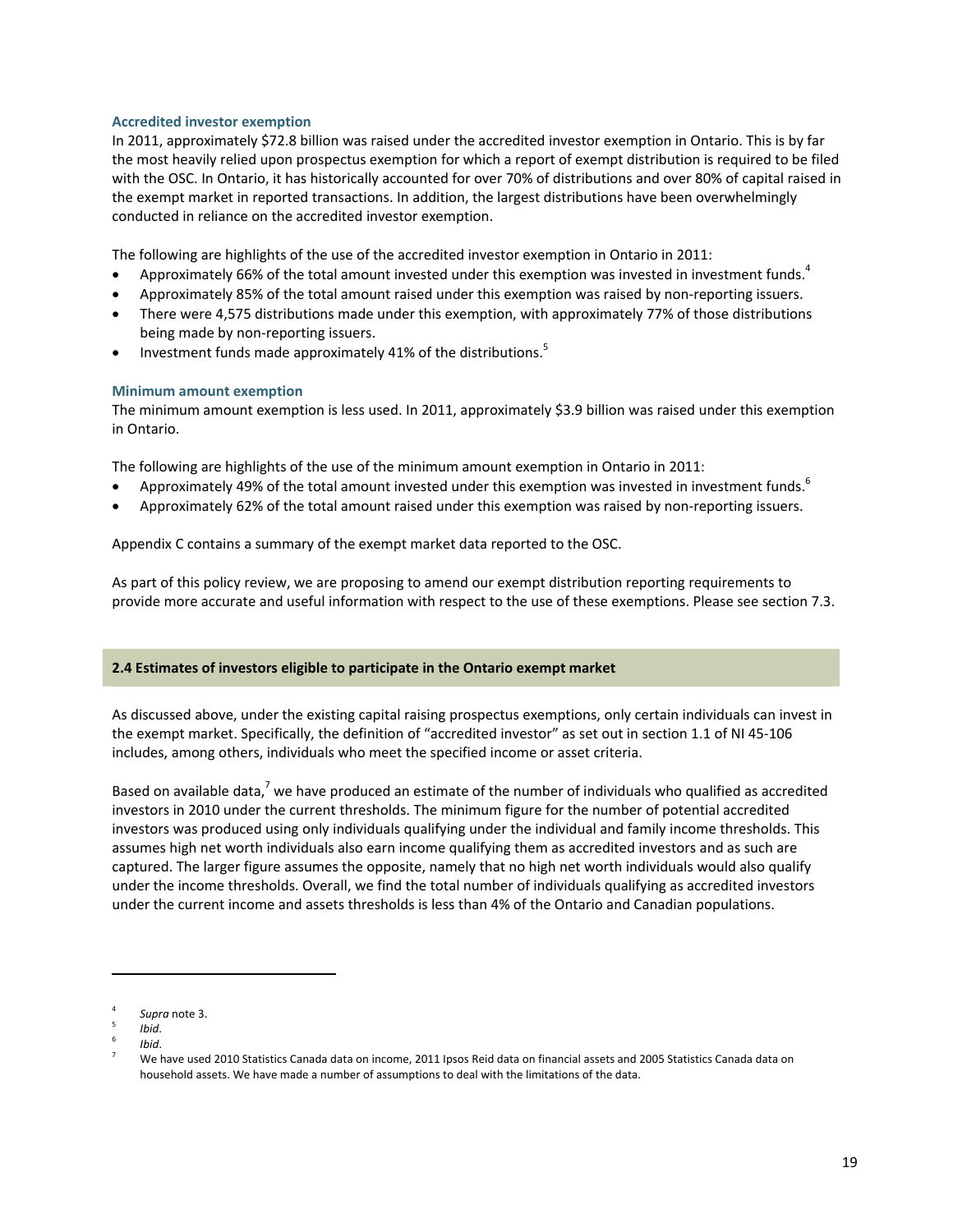| <b>Jurisdiction</b> | Estimated number of potential accredited investors under<br>current thresholds                                                                                                                                          |
|---------------------|-------------------------------------------------------------------------------------------------------------------------------------------------------------------------------------------------------------------------|
| Ontario             | Between:<br>175,210 individuals (1.8% of Ontario taxfilers) and<br>351,970 individuals (3.6% of Ontario taxfilers)                                                                                                      |
| Canada              | Between:<br>391,030 individuals (1.5% of Canadian taxfilers) and<br>• 857,222 individuals (3.4% of Canadian taxfilers)<br>Ontario residents represent 41.0% to 44.8% of all potential<br>Canadian accredited investors. |

Due to data constraints, identifying overlap between potential accredited investors qualifying under the income and asset thresholds is difficult. The lower bound estimate assumes complete overlap between the income and asset thresholds, providing the number of individuals in families with income over \$300,000 and individuals not in families, with incomes over \$200,000. The upper bound estimate assumes no overlap between individuals qualifying under the income and asset thresholds and also adjusts for individuals in families with incomes above \$200,000 but family incomes below \$300,000.

Appendix D contains more detailed information regarding income data for Ontario and Canadian taxfilers.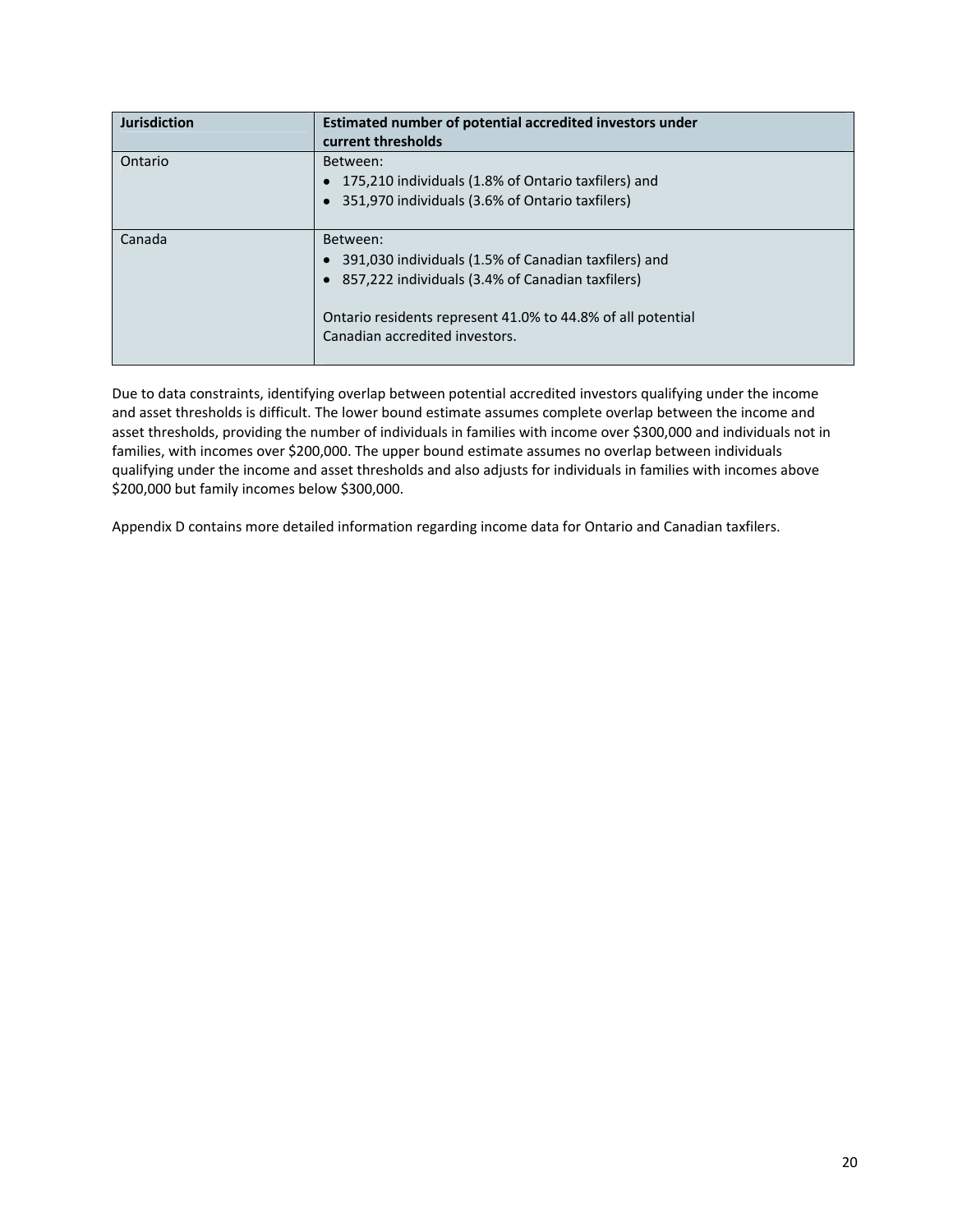# **3. CURRENT INITIATIVES RELATED TO CAPITAL RAISING**

### **3.1 Prior consultations on the exempt market**

### **A. Consultation on the accredited investor and \$150,000 minimum amount exemptions**

#### **Key themes from feedback received**

The Consultation Note published in November 2011 asked for feedback on a number of specific questions about the minimum amount and accredited investor exemptions. A wide range of views was expressed in both the written comment letters and in our consultation sessions. Some of the themes raised with OSC staff were:

- **Diversity of the exempt market.** There are different segments of the exempt market and a "one size fits all" regulatory approach may not be appropriate or sufficient.
- **Access to the exempt market by issuers.** Some stakeholders suggested that access to a broader range of investors through the exempt market may provide better support for SMEs.
- **Access to the exempt market by investors.** Stakeholders expressed divergent views on whether greater access to the exempt market should be provided to non‐accredited investors. Some stakeholders supported "democratization" of the exempt market so that more individuals, rather than simply high net worth or high income individuals, would be able to make investments on a prospectus‐exempt basis. Others focused on the investor protection concerns associated with broader investor participation in the exempt market.
- **Existing criteria for accredited investor status.** Stakeholders expressed divergent views on the appropriateness of the existing financial thresholds in the accredited investor exemption. While some found the current financial thresholds to be an appropriate basis for determining accredited investor status, many others suggested that these criteria are not an adequate proxy for sophistication, particularly given the fact that the financial thresholds have not been adjusted for inflation since the introduction of the exemption. However, we also heard that this exemption is critical to capital raising for businesses and any restrictive changes could have a significant impact.
- **Existing minimum purchase amount.** Many stakeholders questioned the rationale for the existing minimum amount exemption. Some suggested that it was time to repeal this exemption and that the accredited investor exemption is an appropriate alternative.
- **Other suggestions.** Some stakeholders submitted that the OSC should adopt an OM exemption, which would allow a broader range of investors to participate in the exempt market on the condition that some disclosure is provided. Others encouraged CSA members to renew their efforts to harmonize the current prospectus exemptions that exist in NI 45‐106*.*

## **Status of CSA staff review of minimum amount and accredited investor exemptions**

On June 7, 2012, the CSA published CSA Staff Notice 45‐310 *Update on CSA Staff Consultation Note 45‐401 Review of Minimum Amount and Accredited Investor Exemptions* (the **CSA Notice**). The CSA Notice indicated that given the number of comments and the diversity of the feedback provided, CSA staff will need further time to complete the review of the minimum amount and accredited investor exemptions. CSA staff will finalize the review and publicly report on their conclusions in 2013.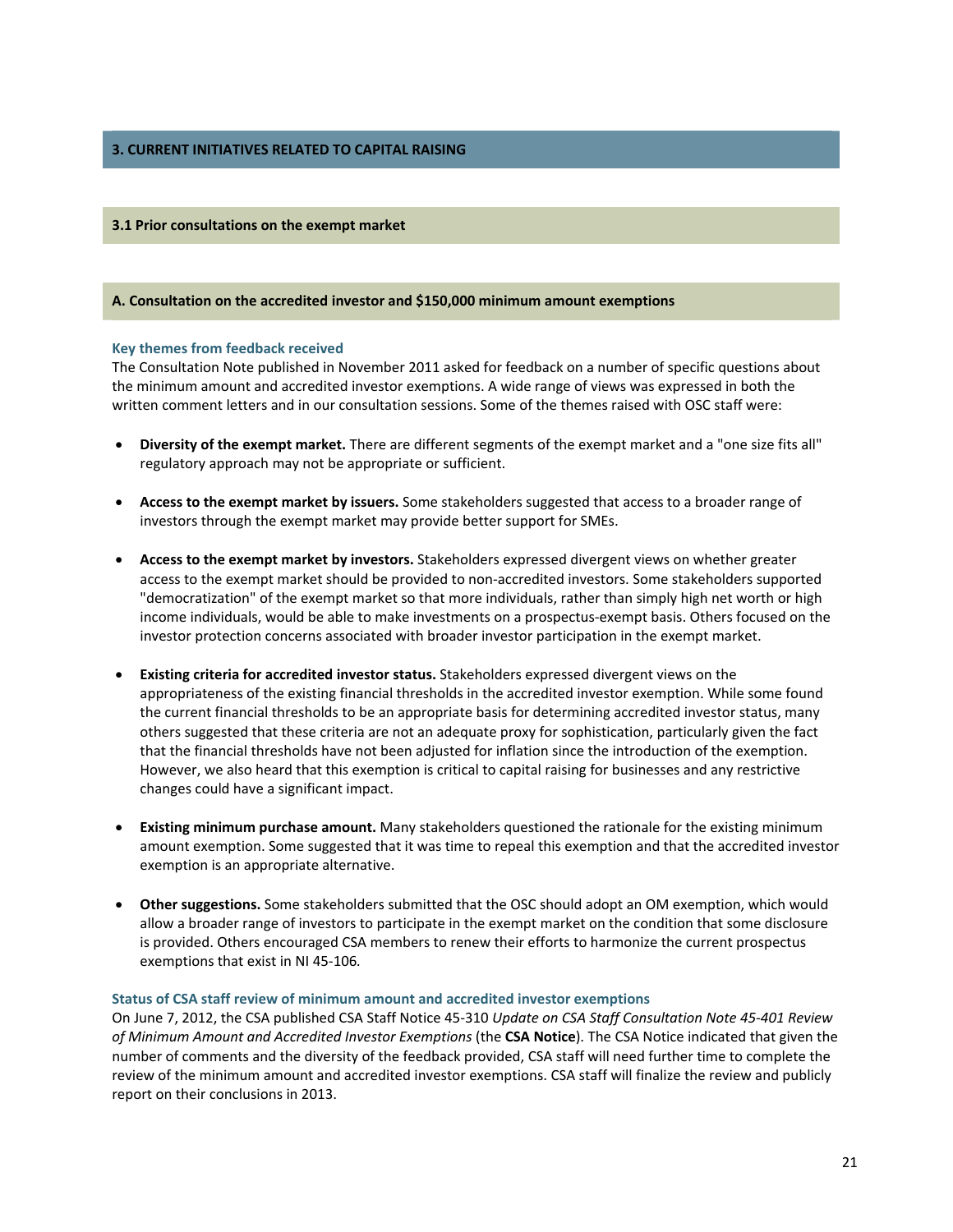## **B. Consultation on distributions of securitized products**

A separate CSA initiative to consider a new regulatory regime for the distribution of certain securitized products has been underway for some time. On April 1, 2011, the CSA published for comment a set of proposed rules that would establish a new framework for the regulation of securitized products in Canada. These proposed rules would introduce enhanced disclosure requirements for securitized products issued by reporting issuers. In addition, the proposals consider whether new restrictions should be implemented that would narrow the class of investors who can buy securitized products on a prospectus‐exempt basis.

The CSA received 30 comment letters in response to these proposals. Commenters expressed differing views on how best to regulate securitized products sold on a prospectus-exempt basis. Some suggested that there does not seem to be a valid reason to identify securitized products as a class of securities that raise greater investor protection concerns, while others suggested that securitized products pose unique investor protection risks.

These consultations are ongoing and the CSA plans to publish amended proposals in 2013. We will take the feedback received on these proposals into account in proposing any new exemptions arising out of this policy review.

## **3.2 Proportionate regulation**

Facilitating effective capital raising is a matter that must be addressed, not only in the context of the exempt market, but also of the public market.

In recognition of this reality and to address other concerns, on September 13, 2012, the CSA published for a second comment period proposed National Instrument 51‐103 *Ongoing Governance and Disclosure Requirements for Venture Issuers*. It was originally published for comment on July 29, 2011. The comment period closed on December 12, 2012.

The proposed instrument is designed to:

- improve access to key information and facilitate informed decision-making by venture issuer investors by:
	- tailoring disclosure requirements to the circumstances of venture issuers,
	- eliminating certain disclosure obligations that may be of less value to venture issuer investors, and
	- providing supplemental disclosure that we think is relevant to venture issuer investors,
- allow venture issuer management more time to focus on the growth of their issuer's business by reducing the time venture issuer management must spend reading and trying to understand disclosure requirements through:
	- reducing the overall length and complexity of the instruments,
	- tailoring the requirements to focus on those applicable to venture issuers, and
	- streamlining and reducing disclosure redundancies, and
- enhance investor confidence in the venture market by introducing substantive governance standards relating to conflicts of interest, related party transactions and insider trading.

Under the proposed instrument, all venture issuers will be required to file an annual report and will therefore be able to access the public market through the short form prospectus system.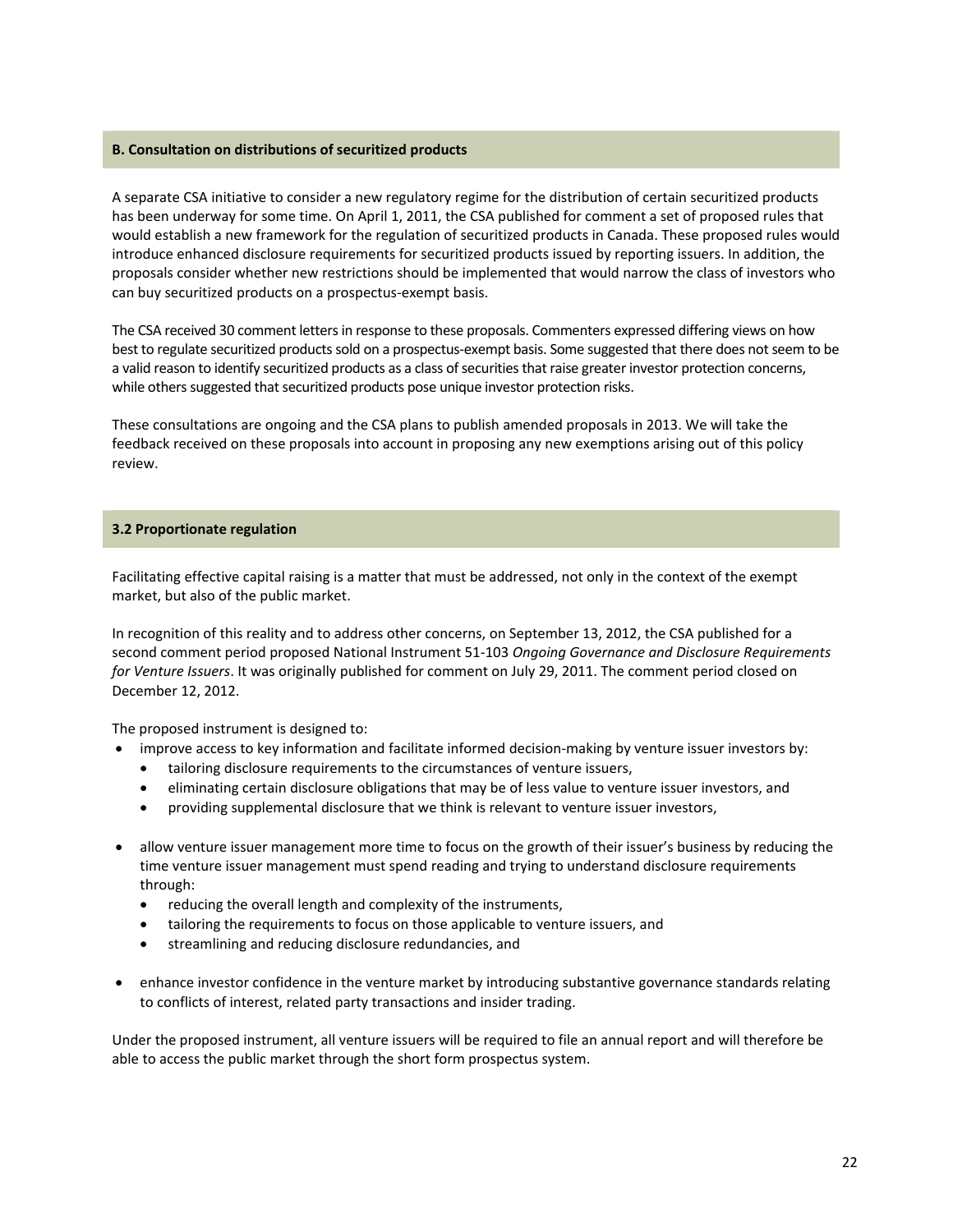# **4. KEY ISSUES**

#### **4.1 Greater access to the exempt market for issuers and investors**

It is important that we take into account the needs of both issuers and investors when considering new prospectus exemptions. Greater access to the exempt market is a theme we heard during our initial consultation. As part of this process, we will consider ways to align the interests of investors and issuers as much as possible.

### **Increased access to capital for issuers**

A key purpose of this policy review is to examine how business enterprises, particularly SMEs, can have greater access to capital raising opportunities.

SMEs play an important role in the economy. In 2010, SMEs accounted for over 99% of the number of businesses in Canada.<sup>8</sup> In 2005, the latest year for which Statistics Canada has reported data, SMEs accounted for over 54% of Canada's Gross Domestic Product (**GDP**).9 Further, SMEs accounted for 54% of Canadian job creation between 2001 and 2010.<sup>10</sup> The statistics for Ontario for 2009 largely parallel these national statistics, except that SMEs only accounted for approximately 40% of the province's GDP.<sup>11</sup>

One of our goals is to consider whether any new prospectus exemptions could improve capital raising options available to SMEs without unduly compromising investor protection. We recognize that facilitating capital raising has not been an express objective of securities regulation (except to the extent that it is subsumed in the purpose of fostering "efficient capital markets"). However, given the importance of SMEs to the economy, we should consider whether there are ways to streamline and improve on the prospectus exemptions currently available to SMEs.

## **Access to investment opportunities by investors**

In addition to considering the impact of possible new prospectus exemptions on business enterprises, particularly SMEs, we are considering whether there is investor interest in greater access to investment opportunities in the exempt market. There are a variety of potential reasons for this:

- **Changing investor profile.** Given the demographic makeup of the Canadian population, the investment needs of Canadians are expected to change to some degree in the coming years. As the baby boomer generation moves into retirement, there will be a shift in investment focus by a segment of the population. As a result, some investors may seek a broader range of investment opportunities.
- **Availability of information on the internet.** Financial and business information is now widely available to the public over the internet. This allows for individual investors to do more of their own research on possible investment opportunities, rather than rely solely on investment professionals. At the same time, an increasing number of financial and investment transactions are taking place over the internet. One survey suggests that

<sup>8</sup> Small Business Branch, *Key Small Business Statistics* (Ottawa: Industry Canada, July 2011) at 8, online:

<sup>&</sup>lt;http://www.ic.gc.ca/eic/site/061.nsf/vwapj/KSBS‐PSRPE\_July‐Juillet2011\_eng.pdf/\$FILE/KSBS‐PSRPE\_July‐Juillet2011\_eng.pdf>. <sup>9</sup> Danny Leung, Luke Rispoli & Bob Gibson, *Small, Medium‐sized and Large Businesses in the Canadian Economy: Measuring Their Contribution to Gross Domestic Product in 2005* (Ottawa: Economic Analysis Division, Statistics Canada, May 2011) at 6, online: <http://www.statcan.gc.ca/pub/11f0027m/11f0027m2011069‐eng.pdf>.

<sup>10</sup> *Supra* note <sup>8</sup> at 22. <sup>11</sup> Ontario Ministry of Economic Development and Trade, *Snapshot of Ontario's Small and Medium Enterprises* (May 2010), online: <http://www.sbe.gov.on.ca/ontcan/1medt/downloads/SME\_snapshot\_may2010\_en.pdf>.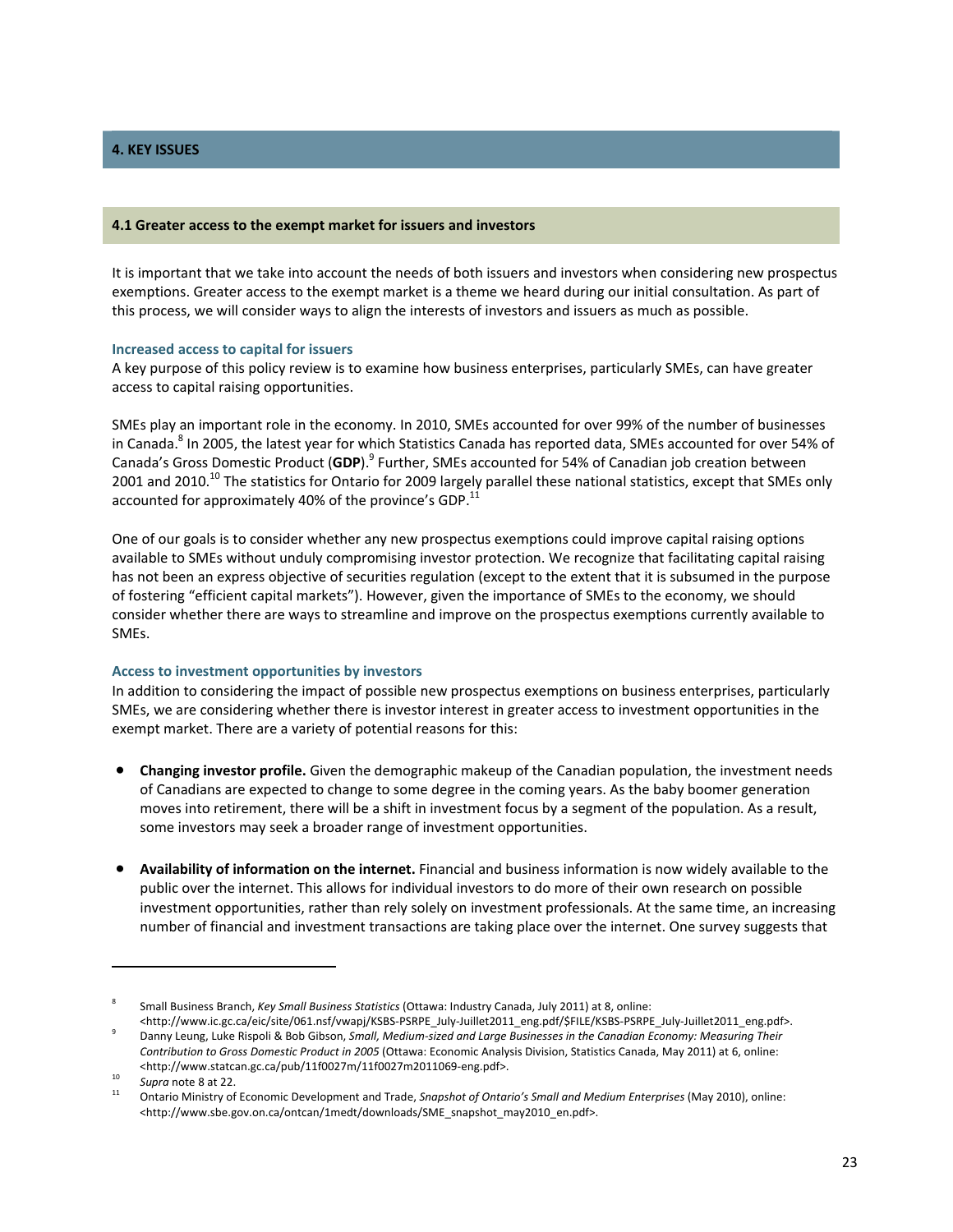up to 30% of Canadians are seeking financial advice from online news articles and blogs and from social media. $12$ 

 **Greater self‐reliance in retirement.** The availability of traditional retirement investments, such as defined benefit pension plans, is much reduced today in Canada. As a result, investors must increasingly rely on their own investments and savings to meet their retirement goals. This arguably results in a greater need for the availability of diverse investment opportunities and strategies.

As a result of these factors, it is worthwhile to consider whether investors should have greater access to a wider range of investments, including investments available in the exempt market.

### **4.2 Investor protection concerns and concerns regarding registrant conduct**

When considering possible new prospectus exemptions, we need to be aware of the problems that currently exist with the way that securities are distributed in the exempt market, so that we can create rules that will mitigate these harms.

Sales of securities on an exempt basis, especially to individual investors (commonly referred to as "retail" investors), raise a number of investor protection concerns. For example, with no mandatory disclosure required, it is left to investors to determine what information, if any, they require to make an investment decision and to request that information from the issuer. Retail investors may be at a disadvantage when it comes to negotiating with issuers. They may also not have the ability to determine whether the information provided to them is sufficient and to analyze the information received.

It can be difficult to quantify the exact nature and extent of the problems that may exist in the exempt market from a retail investor protection perspective. Problematic activity lies along a spectrum from unlawful activity such as fraud to activity that is within the letter of the law but nevertheless may cause harm. We have information on concerns about activities in the exempt market from a variety of sources.

## **Contact Centre complaints**

We know from complaints received by the OSC's Contact Centre that some investors who acquired securities under a prospectus exemption believe there was a problem or unfairness with the transaction.

Staff in the Contact Centre have received complaints from retail investors who acquired securities in the exempt market. These complaints suggest that retail investors may have difficulty making informed investment decisions in some cases. Specific complaints often focus on the fact that an investor was not aware of the risks associated with the securities that were acquired or did not understand what it means to be an "accredited investor".

#### **Concerns with the minimum amount and accredited investor exemptions**

We also heard views expressed in our initial consultation on the minimum amount and accredited investor exemptions. Many stakeholders indicated that the exempt market raises investor protection concerns that need to be addressed.

In particular, the current minimum amount exemption has been criticized for being fundamentally flawed. Some stakeholders stated that having a certain amount of money to invest is not a proxy for sophistication, nor does it provide any assurance that an investor has the ability to withstand the loss of the investment. The minimum

<sup>12</sup> Rob Carrick, "Are we placing too much faith in banks' advice" *The Globe and Mail* (November 7, 2012), online: <http://www.theglobeandmail.com/globe‐investor/personal‐finance/household‐finances/are‐we‐placing‐too‐much‐faith‐in‐banks‐ advice/article5077728/>.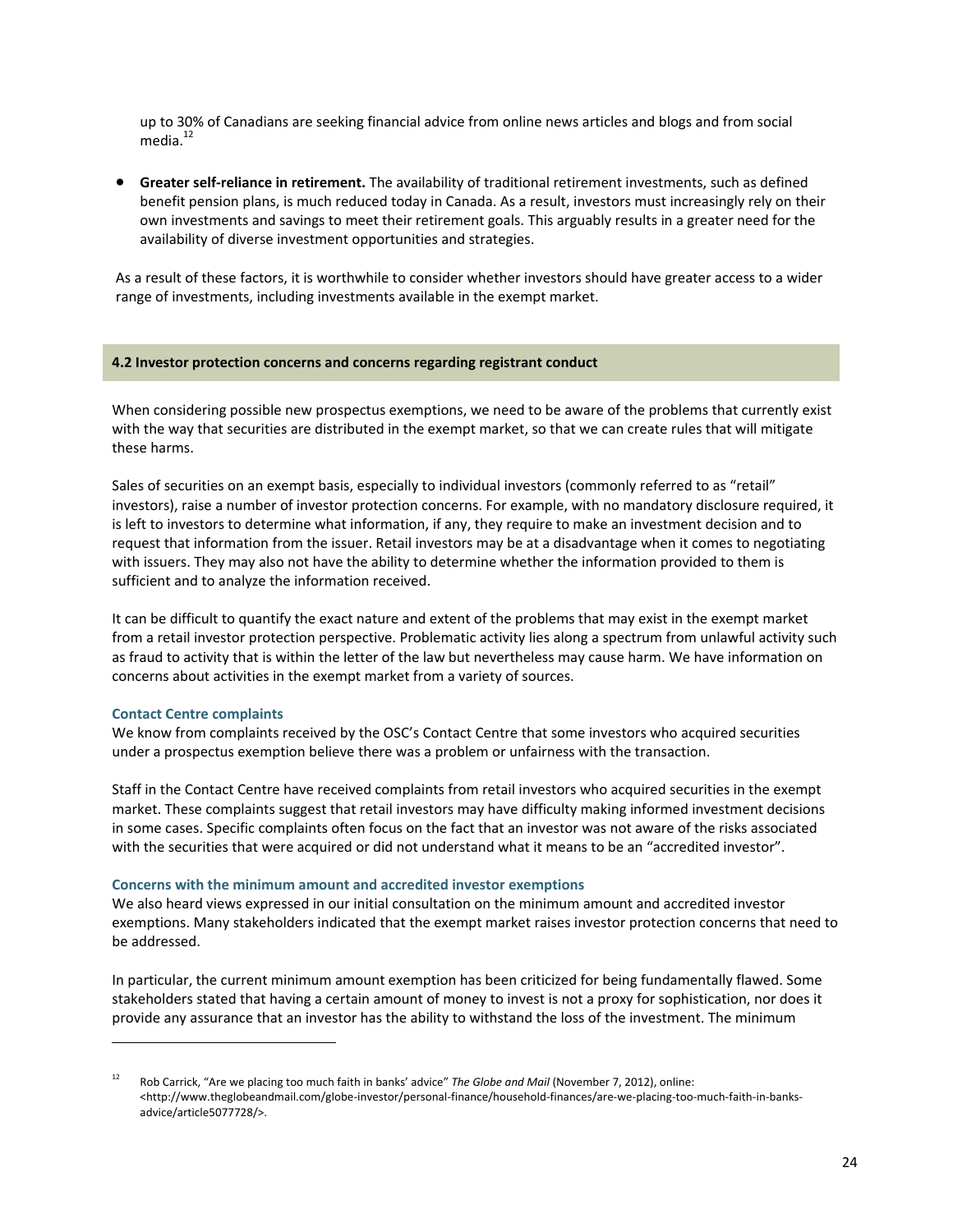amount exemption has also been criticized for requiring investors to invest a large amount in one security, which discourages diversification and may not be an appropriate investment choice for the investor.

Others have taken the position that the current thresholds for both the minimum amount and accredited investor exemptions are too low and should be adjusted for inflation. They argue that the original rationale for setting these thresholds has been watered down by the impact of inflation, potentially allowing a broader group of investors to participate in the exempt market than was originally intended.

# **Information from OSC "sweeps" – compliance reviews of EMDs**

In recent years, we have identified significant compliance issues with some firms registered as dealers in the category of exempt market dealer (**EMDs**). The issues identified include:

- **Suitability.** A number of EMDs continue to sell exempt securities that are not suitable for their clients. Examples include selling high risk securities to low and medium risk investors, selling long term investments to clients with short term investment needs and not collecting sufficient KYC information to assess suitability.
- **Accredited investor qualification.** Certain EMDs have been selling exempt securities to clients who were not accredited investors. In May 2011, the OSC issued OSC Staff Notice 33‐735 *Sale of Exempt Securities to Non‐ Accredited Investors*, that sets out our expectations of issuers and dealers who sell exempt securities to accredited investors.
- **KYP.** A number of EMDs fail to discharge their KYP obligations and are distributing unsuitable investments to clients. EMDs are expected to understand the structure and features of each security they recommend. Securities that are sold under a prospectus exemption may require a more extensive review because of the limited disclosure available.
- **Related parties.** We have identified numerous compliance deficiencies among EMDs that distribute securities of related parties where the same individuals manage both the EMD and the issuer. We found a number of cases of commingling and inappropriate use of investor proceeds by the EMD and/or the related party issuer.
- **Marketing and client disclosure.** The marketing practices of EMDs continue to be an area of concern. Many EMDs are providing materials to investors with information that is outdated or misleading or that contain unsubstantiated claims. In addition, we identified a continued lack of disclosure to investors on conflicts of interest, particularly with EMDs who trade in securities of "related issuers" and "connected issuers".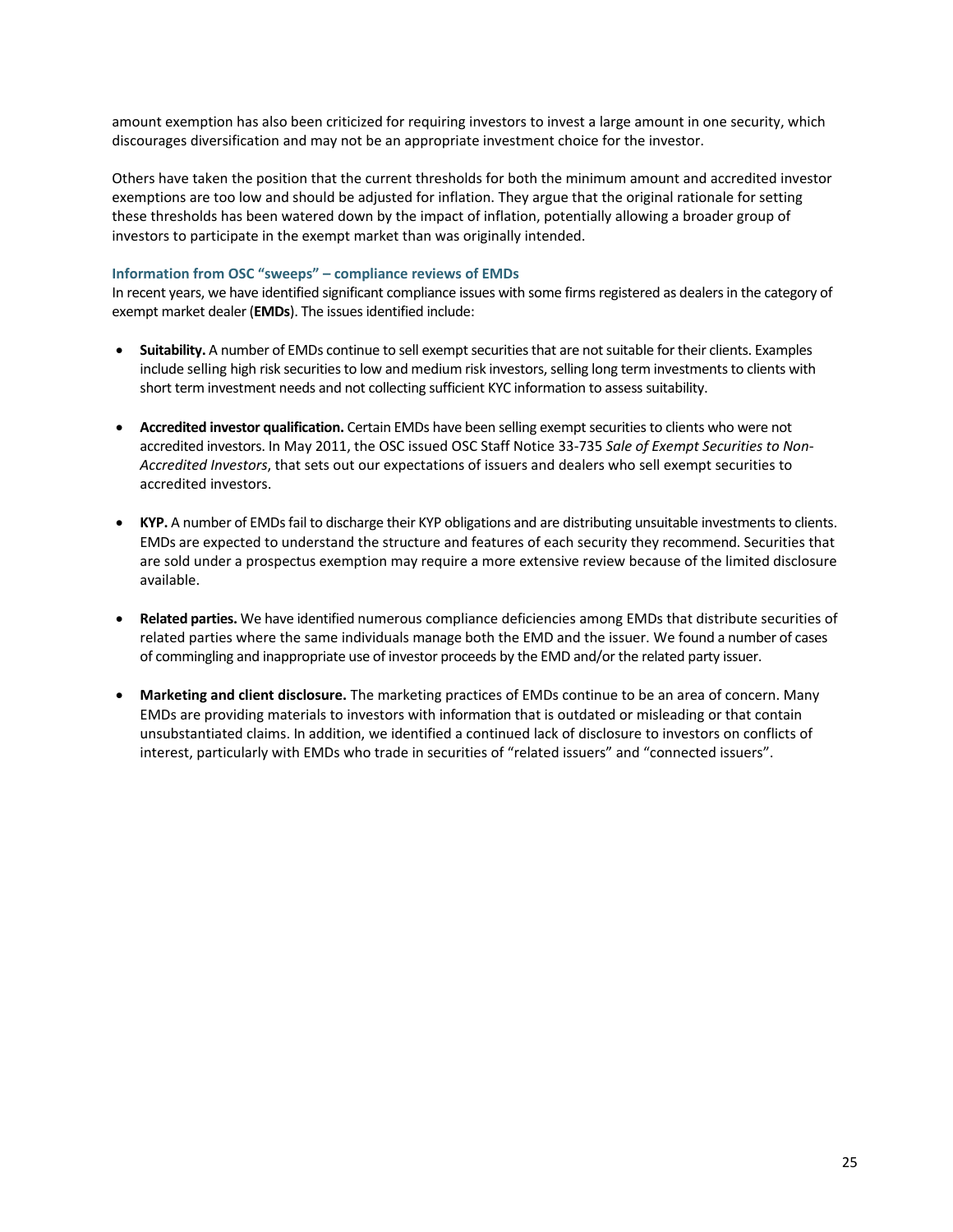### **5. CONSIDERATIONS FOR CROWDFUNDING AND OM PROSPECTUS EXEMPTIONS**

## **5.1 Introduction**

Stakeholders have suggested that we consider adopting a prospectus exemption to permit crowdfunding similar to the one found in the JOBS Act as well as a form of OM exemption. They submit that these exemptions would increase capital raising opportunities for issuers, particularly SMEs. They also have indicated that they would provide investors with more access to investment opportunities through the exempt market and thereby "democratize the exempt market".

We view a crowdfunding exemption and an OM exemption along the same continuum. While these exemptions may be subject to different conditions, they both would allow retail investors greater access to the exempt market. We have historically limited investor access to the exempt market due to investor protection concerns.

Both of these exemptions are premised on some form of disclosure being provided to investors on which they could base an investment decision. One of the key differences between the two exemptions is that the crowdfunding exemption contemplates investing through an online funding portal, whereas distributions under the OM exemption historically have been made through more traditional investment channels.

We explore each of these options below.

We note that neither of these options is currently proposed to apply to investment funds. This approach is consistent with the JOBS Act, which excludes investment fund companies from the crowdfunding exemption. We also note that an investment fund that is advised by a registered adviser or a person exempt from registration already qualifies (as a form of institutional investor) as an accredited investor to invest in all types of businesses, including SMEs, on an exempt basis.

### **5.2 Exploration of crowdfunding**

Permitting capital raising by allowing retail investors access to the exempt market would represent a significant change to the current exempt market regulatory regime. In addition, allowing investments to be made through the internet may raise heightened concerns regarding the potential risk of fraud and abuse. As a result, it is important to consider not only the potential benefits of crowdfunding, but also its potential challenges. The benefits and the challenges of crowdfunding for both issuers and investors have been the subject of much debate.

#### **Issuer perspective**

Crowdfunding arguably may provide a new source of capital for start‐ups and SMEs that either have limited access to capital or have exhausted other available sources of capital. More traditional funding models may not be available to invest in these issuers and having a more diverse investor pool may lead to increased investment in underfunded businesses. Crowdfunding would also be less expensive than raising capital through a public offering.

Crowdfunding, however, may not be appropriate for all issuers. It would likely work best for projects that require relatively small amounts of capital as limits on investment and offering size will restrict how much can be raised through crowdfunding in a 12‐month period. It may also not be an effective capital raising mechanism for issuers with less "marketable" projects that are less attractive to the crowd. For example, the crowd may be more interested in funding a film or an art project or supporting a community initiative, than providing an issuer's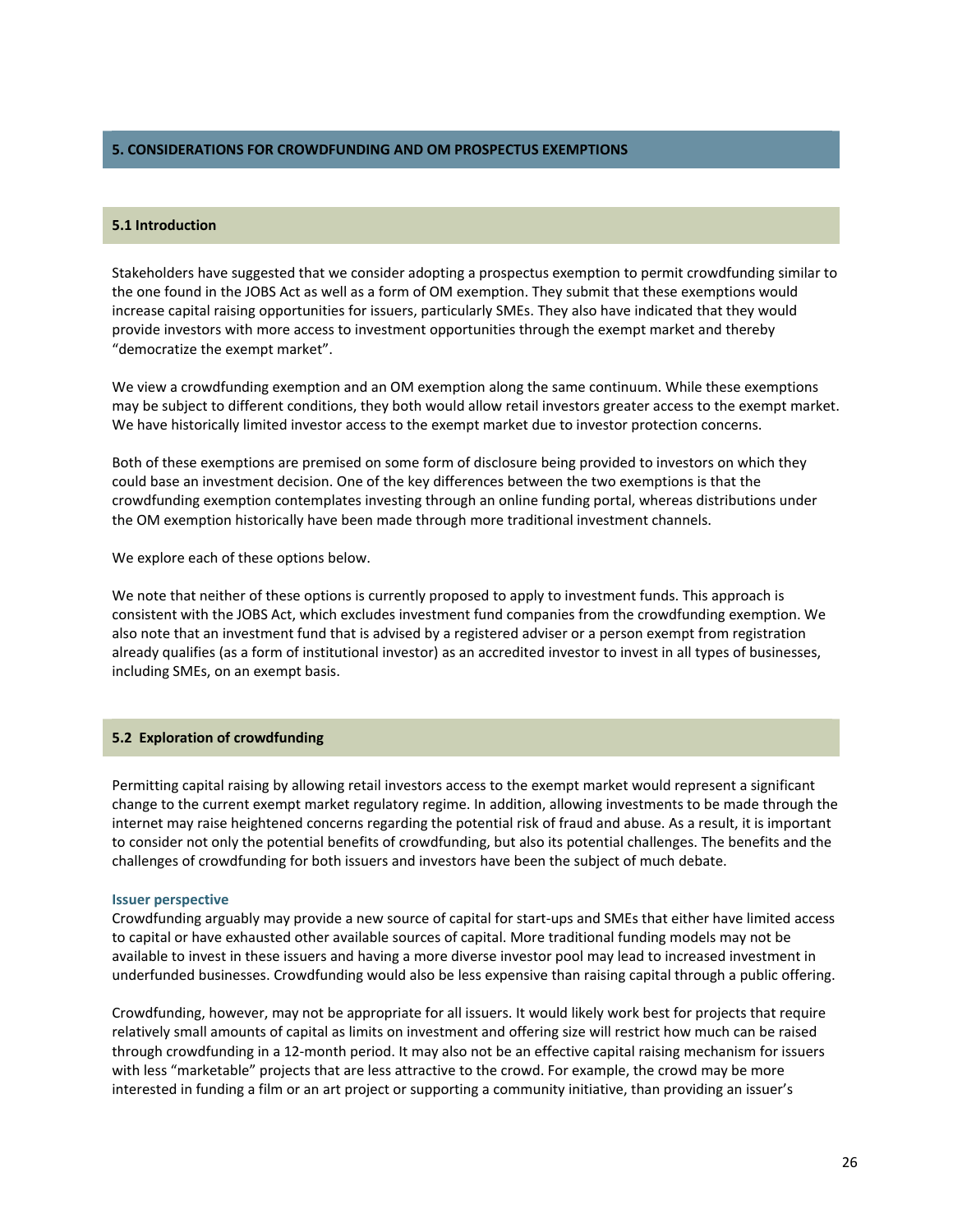working capital needs. As a result, crowdfunding may not be a useful capital raising tool for issuers at all stages of development or in all industry sectors.

There may also be disadvantages associated with raising capital under this model. Crowdfunding may result in an issuer having a large number of potentially unsophisticated shareholders with relatively small interests in the issuer and thereby limit the issuer's future financing options. That may make it more difficult to attract angel investors and venture capital financing at later stages of development. In addition, a large number of shareholders may result in increased compliance costs under corporate law. On the other hand, having a large pool of investors with small interests may be attractive to angel investors or venture capitalist financing as this shareholder profile may facilitate acquiring a control position at a relatively low cost.

An issuer that distributes securities through crowdfunding will also have to provide ongoing disclosure to investors, which will result in costs to the issuer.

Finally, given the potential illiquid nature of the securities and the high business risk, investors may not receive a return in the short term or at all on their investment. That may in turn lead to lawsuits and a decline in investor interest in crowdfunding in the future.

## **Investor perspective**

Crowdfunding may provide investors that do not qualify as accredited investors opportunities to invest in the exempt market. This would democratize the exempt market so that investment opportunities can be accessed by all investors, not just those with a high income or net worth. In particular, it would allow retail investors to participate, to a limited extent, in start‐ups and SMEs.

However, there are a number of investor protection concerns associated with the crowdfunding model. The North American Securities Administrators Association (**NASAA**) has described it as one of the top investor threats in its 2012 Enforcement Report.<sup>13</sup> NASAA has also highlighted potential fraud concerns in an investor alert and in its comment letter to the SEC.<sup>14</sup>

The concerns include the risk that crowdfunding will be subject to fraud and abuse. The existing non‐equity crowdfunding models have reported a two percent rate of fraud.<sup>15</sup> However, such a low rate of fraud may not apply to the equity crowdfunding models under consideration by securities regulators.

In addition, issuers may not be appropriately accountable to their investors regarding the use of the proceeds raised.

There are also concerns that investors may not fully understand the risks associated with their investment. For example:

- Investors need to understand that they could lose all of their money and it is important that they are able to withstand that loss.
- There will be limited disclosure made to investors at the time of distribution and on an ongoing basis.
- Investors need to understand that crowdfunding offerings will not have undergone the same level of due diligence as that undertaken in connection with a prospectus offering.

<sup>13</sup> NASAA Enforcement Section, *North American Securities Administrators Association – Enforcement Report* (Washington: NASAA, October 2012), online: <http://www.nasaa.org/wp‐content/uploads/2012/10/2012‐Enforcement‐Report‐on‐2011‐Data.pdf>. <sup>14</sup> NASAA, News Release, "Laws Provide Con Artists with Personal Economic Growth Plan" (August 21, 2012), online:

<sup>&</sup>lt;http://www.nasaa.org/14679/laws‐provide‐con‐artists‐with‐personal‐economic‐growth‐plan/>; Comment letter from the North American Securities Administrators Association on SEC Regulatory Initiatives Under the JOBS Act: Title III ‐ Crowdfunding (July 3, 2012), online: <http://www.sec.gov/comments/jobs‐title‐ii/jobstitleii‐40.pdf>. <sup>15</sup> Quentin Casey, "Equity crowdfunding source of innovation, capital for startups" *Financial Post* (October 22, 2012), online:

<sup>&</sup>lt;http://business.financialpost.com/2012/10/22/equity‐crowdfunding‐source‐of‐innovation‐capital‐for‐startups/>.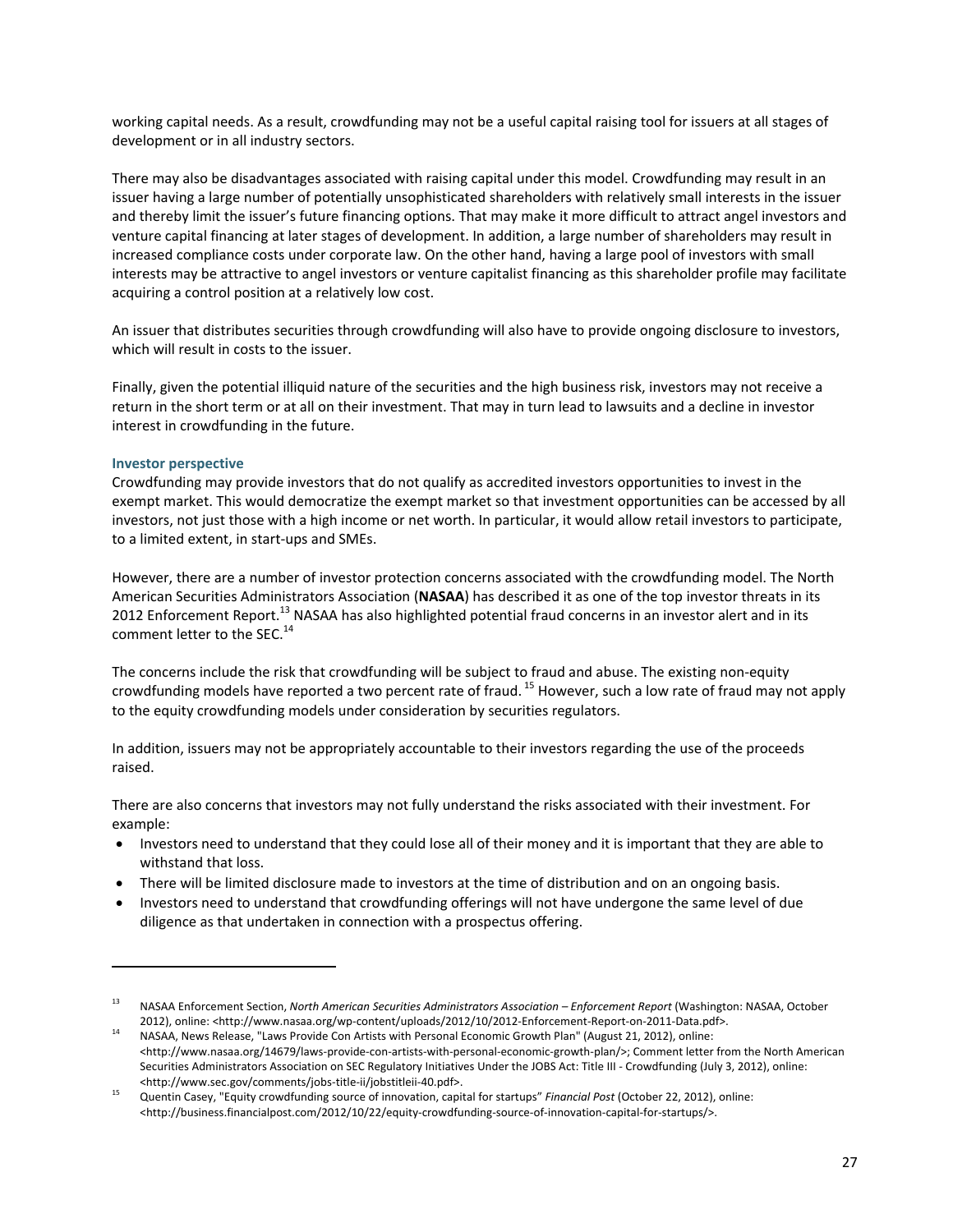- It will be difficult for investors to value their investments unless the issuer becomes a reporting issuer in the future.
- Investors need to understand that they may not be able to resell their investment.
- There may be limited rights of recourse with respect to the issuer. Investors also need to understand that they will have little recourse to the funding portal.

# **Consultation questions**

- Would a crowdfunding exemption be useful for issuers, particularly SMEs, in raising capital?
- Have we recognized the potential benefits of this exemption for investors?
- What would motivate an investor to make an investment through crowdfunding?
- Can investor protection concerns associated with crowdfunding be addressed and, if so, how?
- What measures, if any, would be the most effective at reducing the risk of potential abuse and fraud?
- Are there concerns with retail investors making investments that are illiquid with very limited options for monetizing their investments?
- Are there concerns with SMEs that are not reporting issuers having a large number of security holders?
- If we determine that crowdfunding may be appropriate for our market, should we consider introducing it on a trial or limited basis? For example, should we consider introducing it for a particular industry sector, for a limited time period or through a specified portal?

# **Crowdfunding concept**

In order to explore the possibility of a crowdfunding exemption, we have developed a concept idea for this type of exemption solely for discussion purposes. Based on the feedback received from stakeholders and further consideration of investor protection and other regulatory concerns, we may decide not to introduce a crowdfunding exemption in this or any other form.

In developing this concept idea, we considered some elements of the BC and Alberta models of the OM exemption. We understand that BC, Alberta and certain other CSA jurisdictions are currently reviewing their OM exemptions based on market experience. We will consider the results of that review as part of our consultation process.

Our concept idea encompasses many of the investor protection elements of the crowdfunding exemption in the JOBS Act. As noted above, many details of the crowdfunding exemption, including those related to the funding portal, have not yet been resolved by the SEC in rulemaking. The SEC is required to issue rules not later than 270 days following enactment (December 31, 2012). However, we note that there is speculation that there may be delays in meeting this deadline.

There are three parties that would be involved in a distribution under the crowdfunding model: the issuer, the investor and the funding portal. We have discussed the elements of this concept idea relevant to each party below.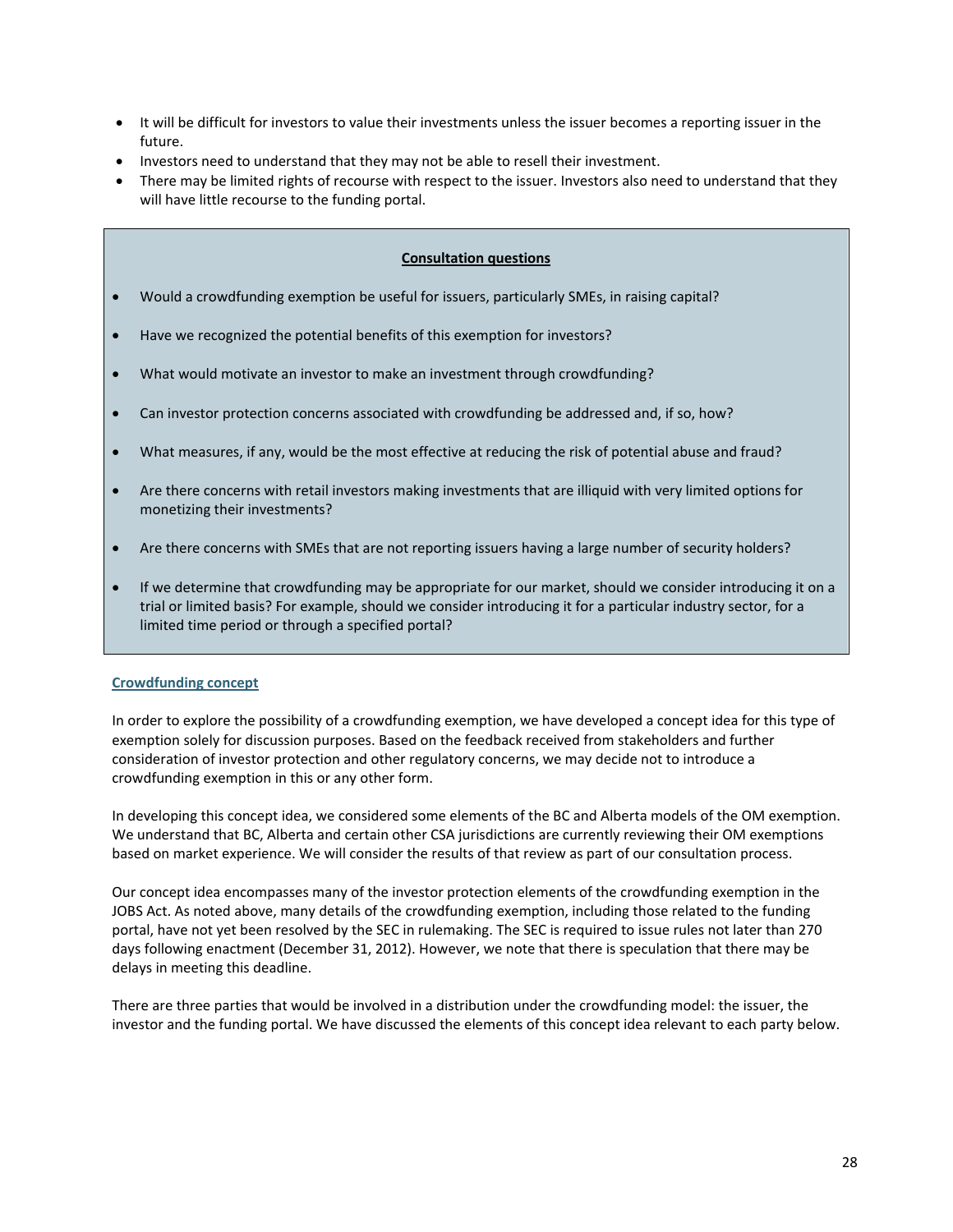## **Issuer restrictions**

There are four primary restrictions imposed on the issuer:

- **Qualification criteria.** In order to rely on this exemption, the issuer, its parent (if applicable) and its principal operating subsidiary (if applicable) must be incorporated or organized under Canadian federal laws or the laws of a Canadian jurisdiction and the issuer must have its head office located in Canada.
- **Limit on offerings.** The issuer cannot raise more than \$1.5 million under this exemption in any 12‐month period.
- **Limit on security.** Only the following securities can be distributed under this exemption:
	- common shares,
	- non‐convertible preferred shares,
	- non-convertible debt securities that are linked only to a fixed or floating interest rate, and
	- securities convertible into common shares or non-convertible preferred shares.
- **Limit on advertising.** The issuer is not permitted to advertise an investment except through the funding portal or on the issuer's website. However, the issuer would be able to use social media to direct investors to the funding portal or the issuer's website.

### **Investor protection measures**

This exemption could be used to sell securities to any investor, regardless of his/her income, net worth or investment sophistication. As a result, there are several conditions that are designed to provide greater investor protection:

- **Investment limits.** The primary investor protection measure is a limit on the amount of money an investor can invest. The investor cannot invest more than \$2,500 in a single investment under this exemption. In addition, the investor cannot invest more than \$10,000 in total under this exemption in any calendar year. Bright-line tests enhance the clarity and contribute to the simplicity of this important investor protection measure. The investment limits are intended to reduce the investor's exposure by capping the amount of money that the investor is placing at risk.
- **Provision of disclosure at point of sale.** At the time of distribution, the investor must be provided with a streamlined information statement that includes basic information about the offering, the issuer, the funding portal and any other registrant involved. In particular, the information statement must include a description of the principal risks facing the issuer as well as one year of financial statements, if any. If the proceeds of the distribution are proposed to be greater than \$500,000 or if the issuer is a reporting issuer, the financial statements must be audited. Otherwise, they can be certified by management.

The information statement must be certified by the issuer. In addition, the investor must be given statutory rights in the event of a misrepresentation in the information statement.

- **Risk acknowledgement.** Investors must sign a risk acknowledgement in which they confirm that:
	- they fall within the investment limitations,
	- they understand that they may lose their entire investment and they can bear that loss, and
	- they understand the illiquid nature of the investment (in the case of securities of a non-reporting issuer).
- **Two‐business day "cooling off" period.** Investors must be provided with a two‐business day right of withdrawal from the date of their investment decision in order to provide investors with an opportunity to consider the disclosure provided and reflect on their investment decisions.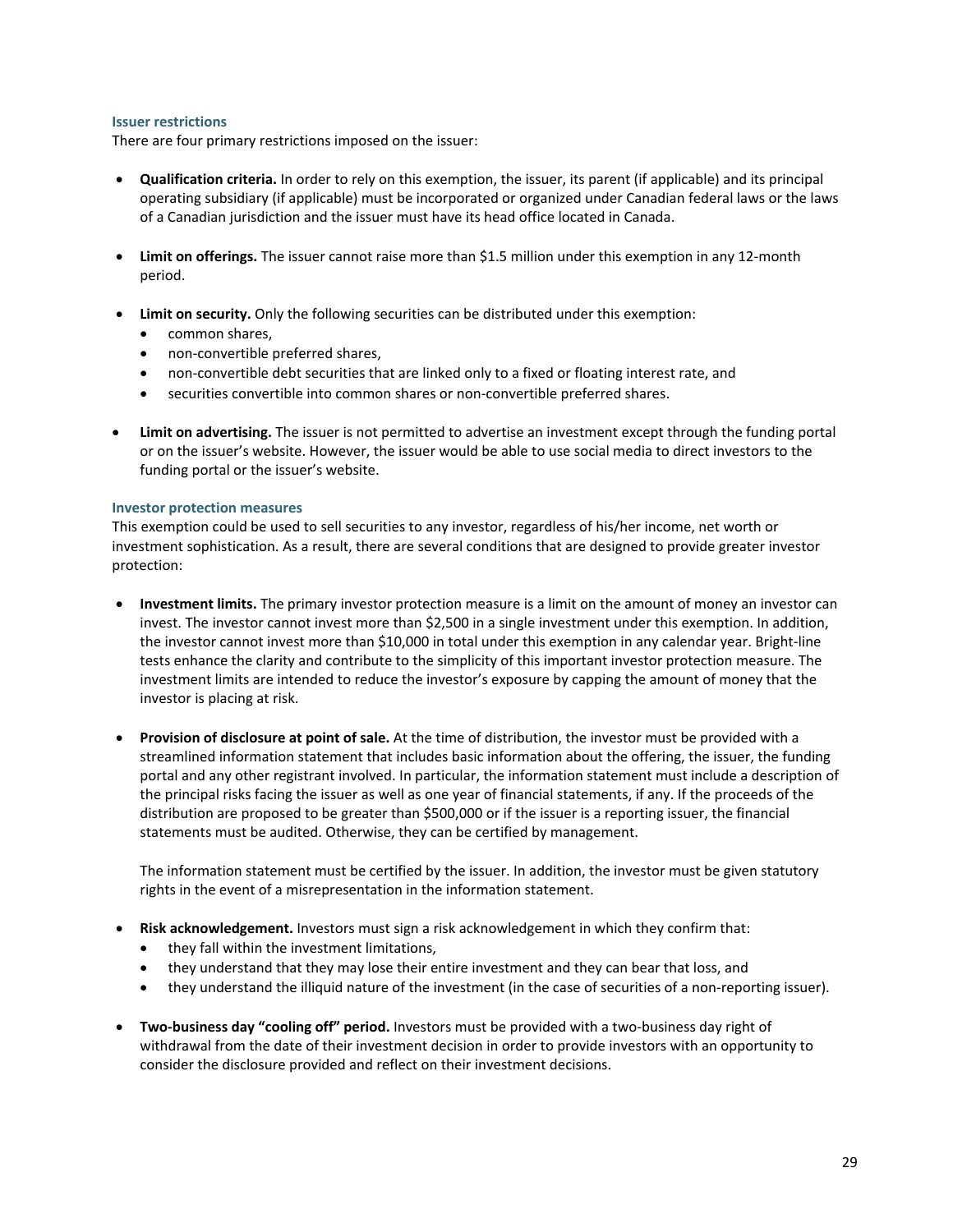- **Provision of ongoing disclosure.** The issuer must provide investors with annual financial statements. The issuer must also keep books and records which contain, at a minimum:
	- information on the securities issued by the issuer as well as the distribution price and date,
	- the names of all security holders and the size of their holdings, and
	- the use of funds raised.

## **Registration of funding portal**

All investments under this exemption must be made through a registered funding portal.

As indicated above, under the JOBS Act, a crowdfunding portal will be required to obtain registration with the SEC as a broker or funding portal and with any SRO.

We expect that funding portals that carry on business in Ontario will also be required to register in an appropriate dealer or adviser category in Ontario, since the activities of the portals (i.e., showcasing investment opportunities to investors and matching issuers with investors) will generally constitute registerable trading or advising activity under the Securities Act. In this regard, we note that clause (e) of the definition of "trade" in section 1(1) of the Securities Act includes "any act, advertisement, solicitation, conduct or negotiation directly or indirectly in furtherance of" a sale of a security and that a number of OSC and Court decisions have held that establishing a website that offers securities or information about securities offerings to investors through the internet constitutes an act in furtherance of a trade. Where this type of trading activity is conducted with regularity and for a business purpose, we will generally consider the funding portal to be "in the business" of trading or advising (depending on the particular business model) and therefore subject to the dealer or adviser registration requirement.

The registration requirement is an important investor protection measure necessary to address, among other things, integrity, proficiency and solvency requirements applicable to funding portals and the persons operating them. We also believe that the registration requirement will help address concerns relating to possible conflicts of interest and self‐dealing and provide some assurance that funding portals will not be established or used to facilitate fraudulent offerings of securities to investors through the internet.

We recognize that, in light of the limited nature of a funding portal's activities, existing dealer or adviser categories, such as investment dealer, EMD or portfolio manager, may not be well tailored to a particular portal's business model. Accordingly, OSC staff would consider registration either in an existing dealer or adviser category or in a restricted dealer or adviser category. Similarly, we recognize that certain traditional dealer or adviser obligations, such as the obligation to provide client‐specific suitability advice about investments that are made through a funding portal, may not be well suited to the portal's business model. We would consider exempting funding portals from specific dealer or adviser registration requirements, after considering the particular features of the portal's proposed business model and our continuing review of crowdfunding developments in other jurisdictions.

A more detailed summary of this concept idea, along with explanatory commentary, is set out in Appendix A.

## **Implications for registration regime**

We note that no registrant, other than the funding portal, will be required to be involved in a crowdfunding distribution.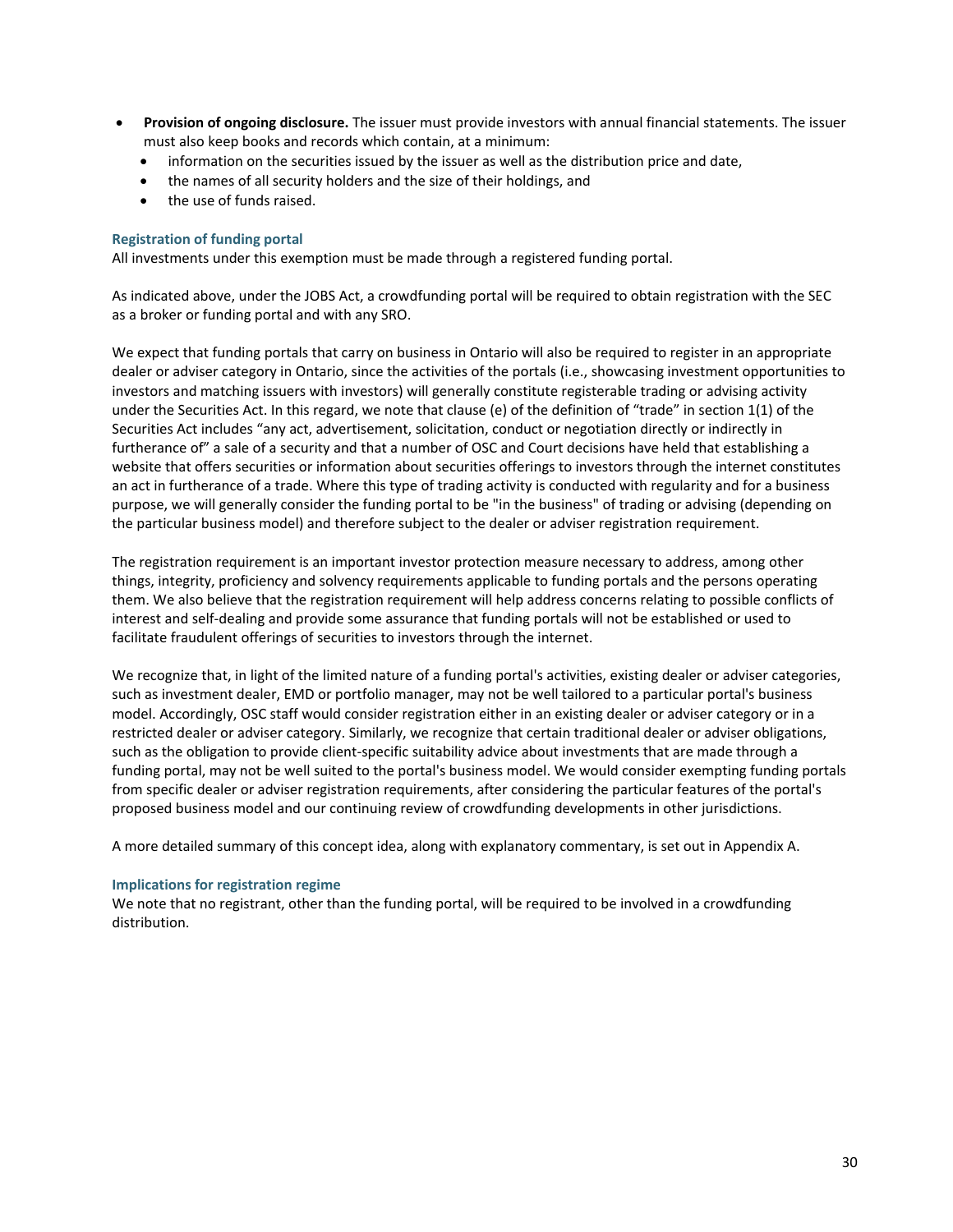## **Consultation questions**

### **Issuer restrictions**

- Should there be a limit on the amount of capital that can be raised under this exemption? If so, what should the limit be?
- Should issuers be required to spend the proceeds raised in Canada?

## **Investor protection measures**

- Should there be limits on the amount that an investor can invest under this exemption? If so, what should the limits be?
- What information should be provided to investors at the time of sale as a condition of this exemption? Should that information be certified and by whom?
- Should issuers that rely on this exemption be required to provide ongoing disclosure to investors? If so, what form should this disclosure take?
- Should the issuer be required to provide audited financial statements to investors at the time of the sale or on an ongoing basis? Is the proposed threshold of \$500,000 for requiring audited financial statements (in the case of a non‐reporting issuer) appropriate?
- Should rights and protections, such as anti‐dilution protection, tag‐along rights and pre‐emptive rights, be provided to shareholders?

## **Funding portals and other registrants**

- Should we allow investments through a funding portal (similar to the funding portals contemplated by the crowdfunding exemption in the JOBS Act)? If so:
	- What obligations should a funding portal have?
	- Should funding portals be exempt from certain registration requirements? If so, what requirements should they be exempted from?
- Should a registrant other than the funding portal be involved in this type of distribution? If so, what category of registrant? Should additional obligations be imposed on the registrant?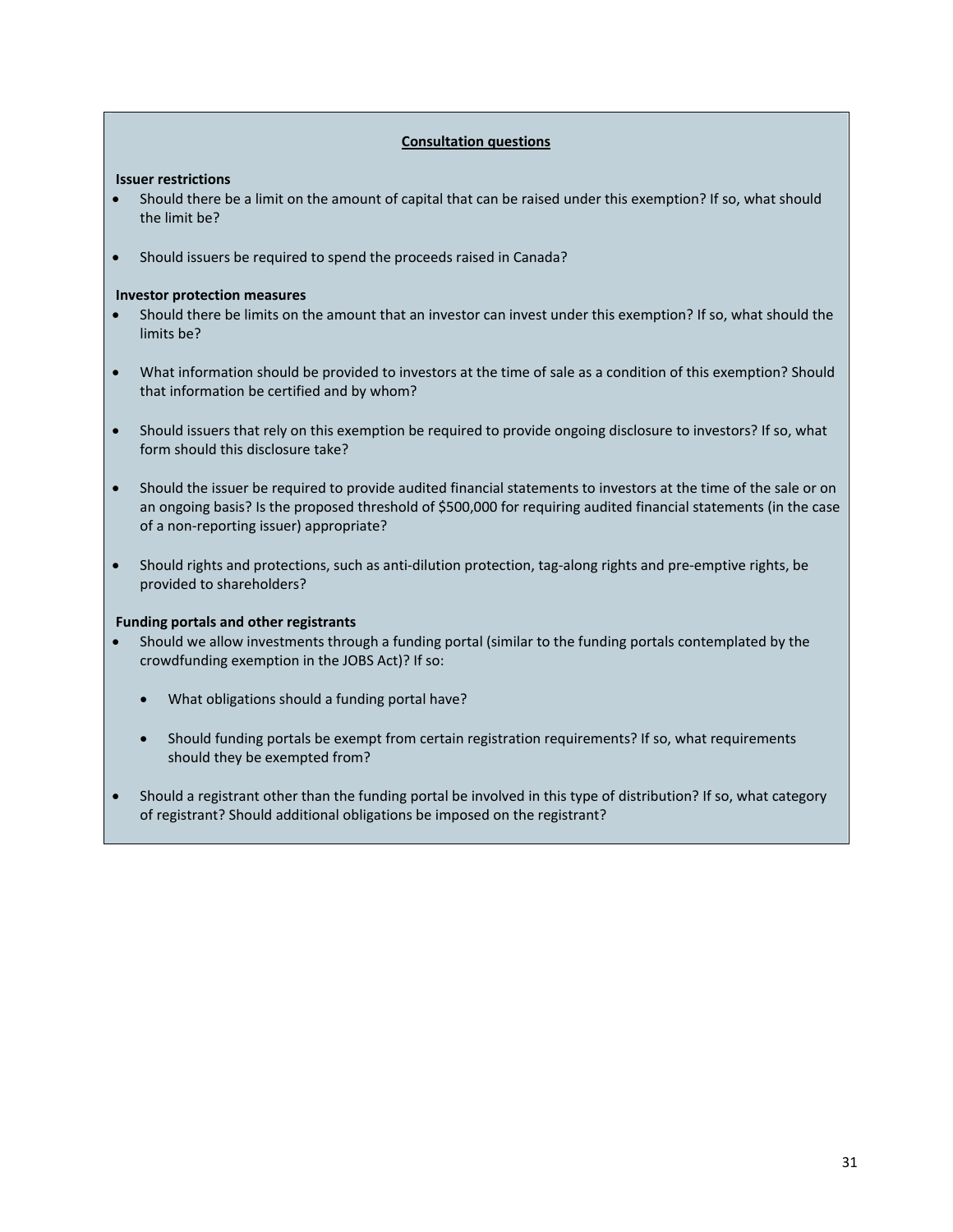# **5.3 Exploration of an OM prospectus exemption**

An OM exemption would permit a distribution of securities based on a limited disclosure document.

In order to explore the possibility of an OM exemption, we have developed a concept idea for this type of exemption solely for discussion purposes. Based on the feedback received from stakeholders and further consideration of investor protection and other regulatory concerns, we may decide not to introduce an OM exemption in this or any other form.

We believe that certain of the terms and conditions applied to the crowdfunding exemption should be applied to the OM exemption. For example:

- The issuer, its parent (if applicable) and its principal operating subsidiary (if applicable) must be incorporated or organized under Canadian federal laws or the laws of a Canadian jurisdiction and the issuer must have their head office located in Canada.
- There would be a \$1.5 million limit on the amount of capital that can be raised under this exemption in a 12‐ month period.
- The exemption could not be used to distribute securities other than common shares, non-convertible preferred shares, non‐convertible debt securities that are linked only to a fixed or floating interest rate and securities convertible into common shares or non-convertible preferred shares.
- There would be a limit on a purchaser's investment in a particular distribution of \$2,500 under this exemption and a limit of \$10,000 in total under this exemption in any calendar year.
- A limited disclosure document that includes basic information about the offering, the issuer and the registrant (if the securities are distributed through a registrant) must be provided to the purchaser.
- The purchaser must sign a risk acknowledgement form and must be provided with a two-business day right of withdrawal. In addition, the purchaser must have statutory rights in the case of a misrepresentation in the disclosure document.

There are two notable differences between the two exemptions. An OM investment would not need to be conducted through a funding portal and there would be no requirement for involvement of a registrant as a condition to reliance on the exemption (unless the issuer or any intermediary is in the business of trading in securities).

This concept idea is a prospectus exemption and is not an exemption from ordinary dealer registration or adviser registration requirements under National Instrument 31‐103 *Registration Requirements, Exemptions and Ongoing Registrant Obligations* (**NI 31‐103**). To the extent an issuer or intermediary may be considered to be "in the business" of trading securities or advising with respect to securities, ordinary registration requirements will continue to apply.

This concept idea, if implemented, will have implications for the registration regime since it will expand the class of investors with whom EMDs may deal. Through our compliance reviews, we have recently identified significant compliance issues and concerning trends with certain types of EMDs, particularly EMDs that distribute securities of "related issuers" and "connected issuers". Although these concerns may also apply to other classes of registrants, we have highlighted these concerns in relation to EMDs since the proposed exemption will expand the class of investors with whom an EMD may deal. Broadening the prospectus exemption regime may heighten these current issues with these types of EMDs.

A more detailed summary of this concept idea, along with explanatory commentary, is set out in Appendix A.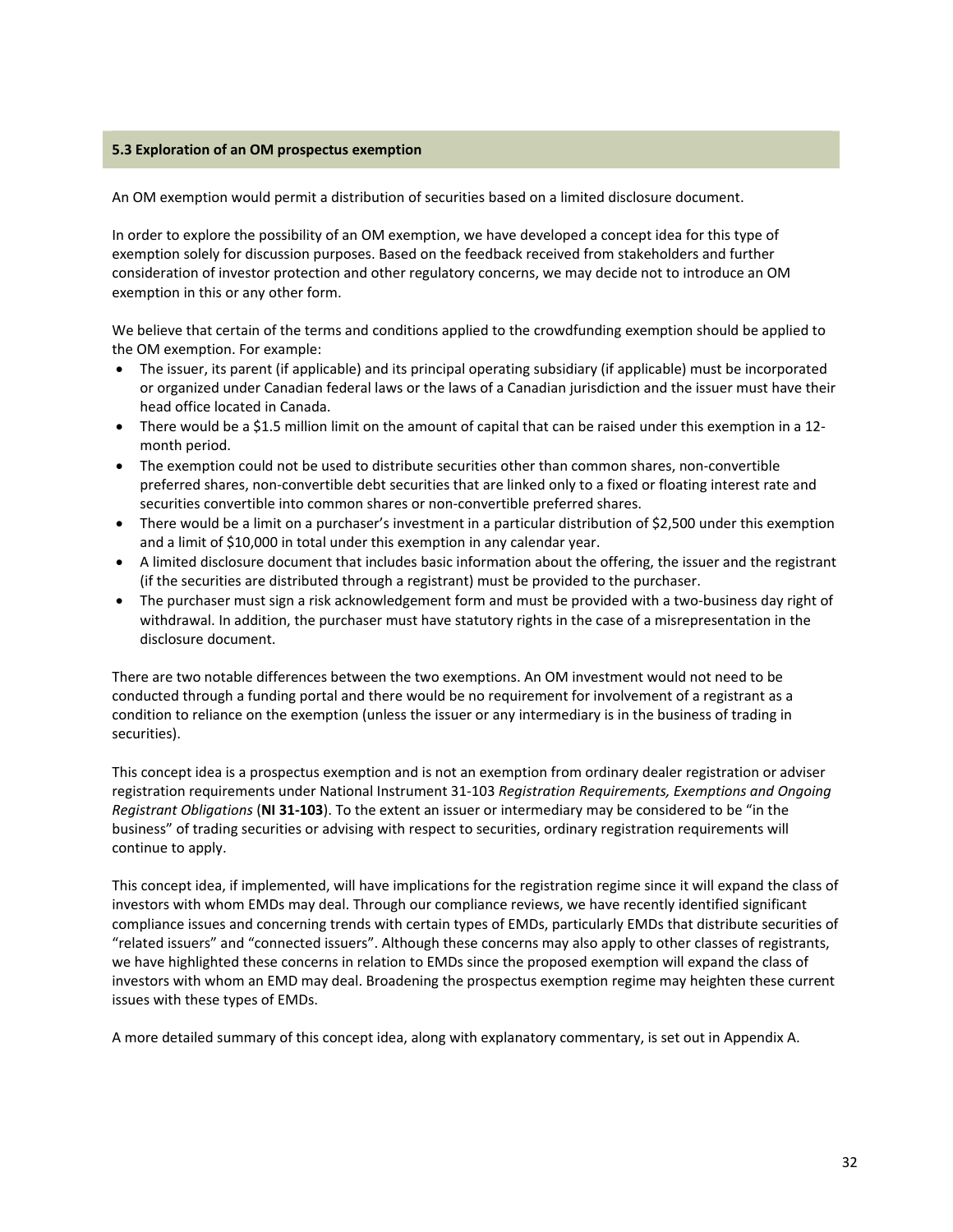# **Consultation questions**

- Should an OM exemption be adopted in Ontario? If so, why?
- Should there be any monetary limits on this exemption? If so, should those limits be in addition to any limits imposed under any crowdfunding exemption?
- Should a purchaser be required to receive investment advice from an adviser in order to rely on this exemption?
- Should there be mandatory disclosure required in an OM? If so, what level of disclosure should be required?
- Should we require registrant involvement as a condition of this exemption? If so, what category of registration should be required?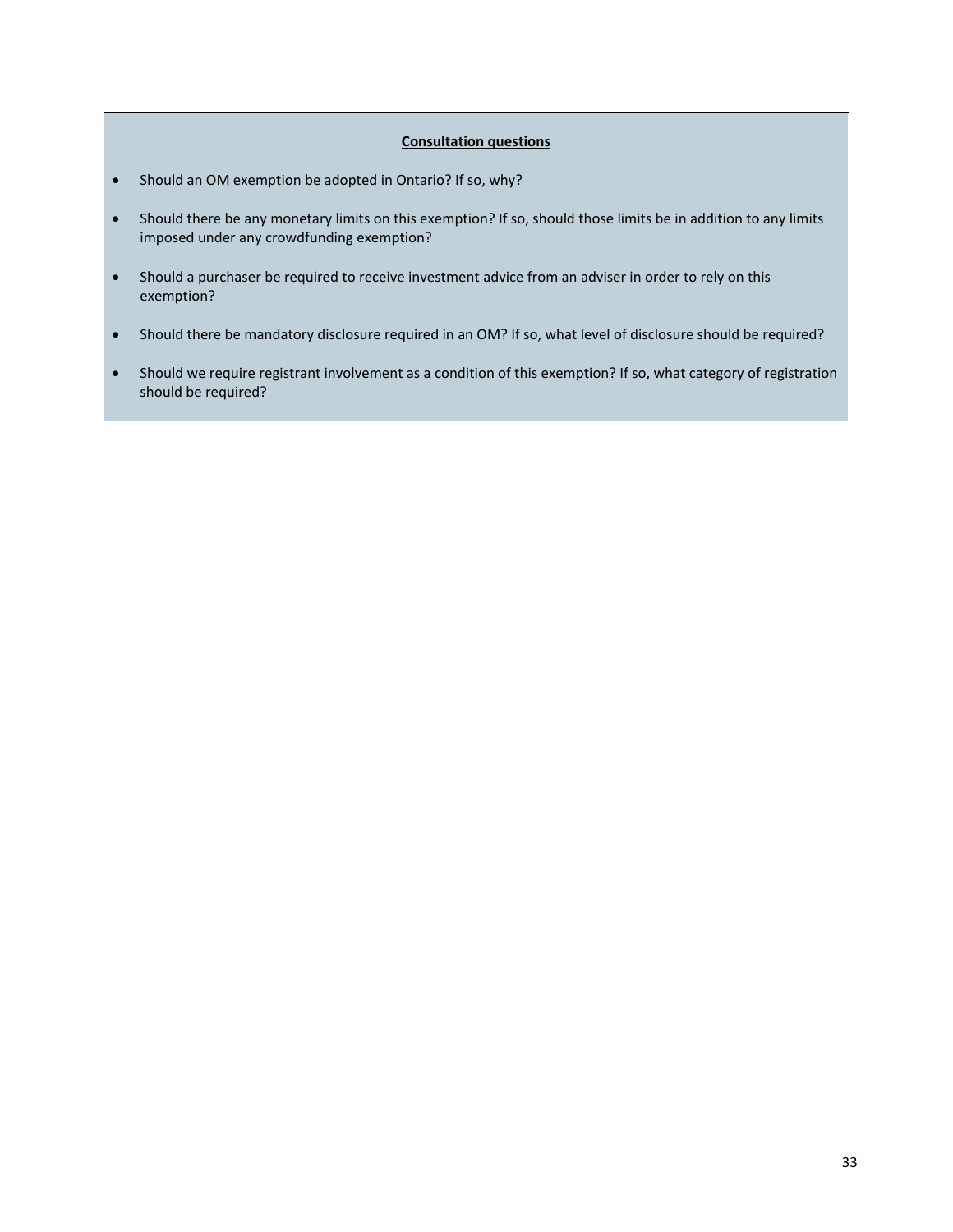# **6. CONSIDERATIONS FOR PROSPECTUS EXEMPTIONS BASED ON SOPHISTICATION AND ADVICE**

## **6.1 Introduction**

Stakeholders have suggested that we consider adopting prospectus exemptions that would allow a distribution to an investor where:

- the investor is sophisticated and has knowledge of investments, or
- the investor receives advice about the investment from a registrant.

Both of these options can be viewed as extensions of the current accredited investor exemption. That exemption is based on an investor having one or more of the following:

- a certain level of sophistication,
- the ability to withstand financial loss, and
- the financial resources to obtain expert advice.

These options are similarly based on investor sophistication or expert advice.

We explore each option below to obtain feedback from stakeholders on whether these options would be useful to issuers trying to raise capital and appropriate for investors wishing to invest in the exempt market. This feedback will inform our analysis before we decide whether the OSC should adopt new capital raising prospectus exemptions based on these concepts. We may decide not to introduce exemptions based on these concepts or that other alternatives are preferable.

## **6.2 Exploration of a prospectus exemption based on investment knowledge**

Some stakeholders have submitted that having income or net worth of a certain minimum amount does not assure investment sophistication. Conversely, an investor may have investment sophistication but not meet the prescribed minimum income or net worth bright‐line tests. A more appropriate test for investment sophistication is the investor's knowledge of an investment as a result of his/her education or work experience.

#### **Concept idea**

The following concept idea is for an exemption which would allow for distributions of securities to "sophisticated" investors who do not qualify as accredited investors.

#### **Premise of the exemption**

Given an investor's investment knowledge, the investor does not require the protections afforded by a prospectus offering, including the delivery of a prospectus that is subject to statutory liability for a misrepresentation and the involvement of a registrant.

As noted in Part 2, this concept is found in the UK's regulatory regime.

#### **Investor qualification criteria**

To qualify as a "sophisticated" investor, the investor would have to satisfy two conditions: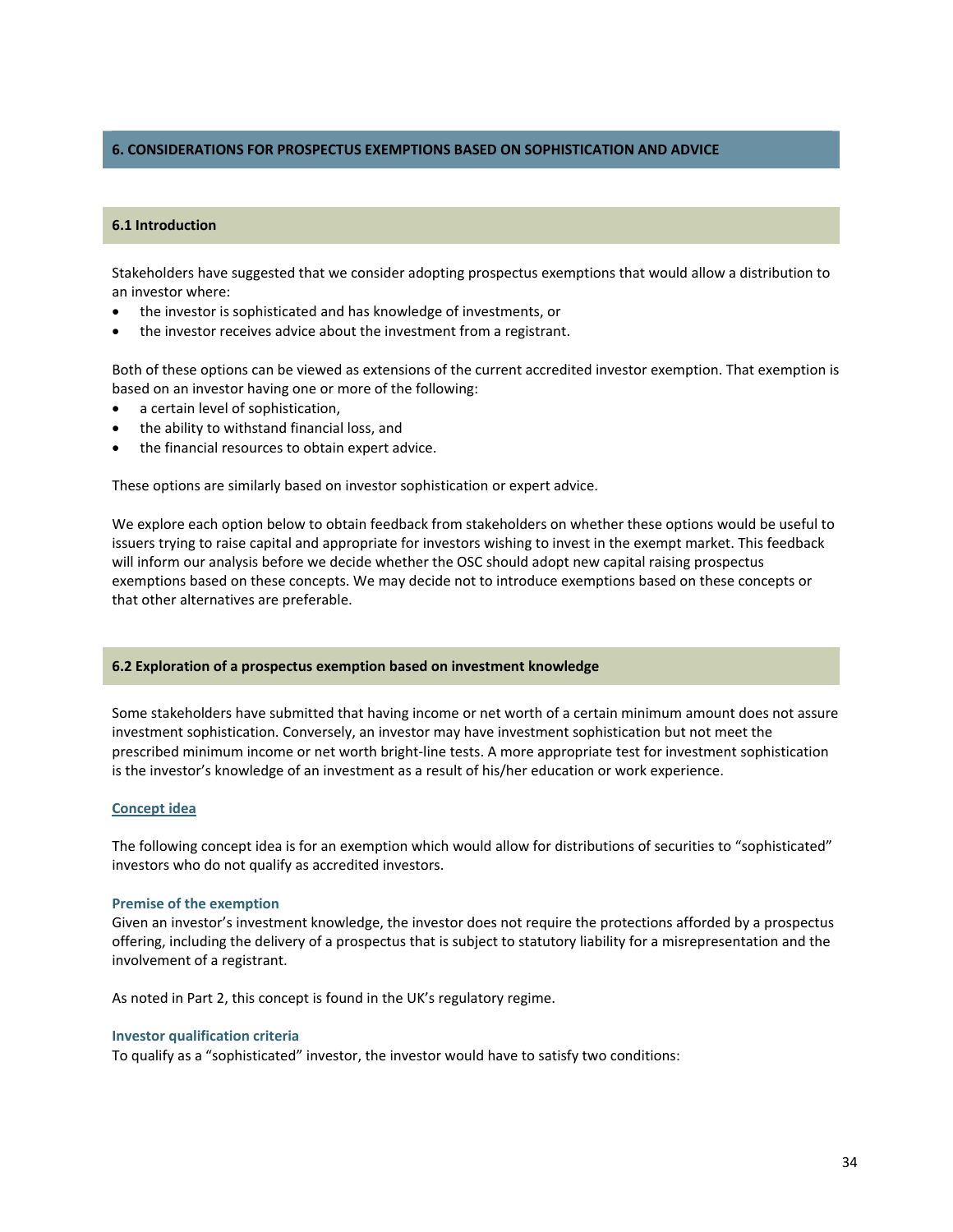- **Relevant work experience.** The investor must have worked in the investment industry for at least one year in a position that requires knowledge of securities investments.
- **Relevant educational qualification.** The investor must have earned or received one of the following:
	- a Chartered Financial Analyst designation (**CFA Charter**),
	- a Chartered Investment Manager designation (**CIM designation**), or
	- a Master in Business Administration degree (**MBA**) from an accredited university.

We considered whether other educational qualifications or work experience would satisfy these conditions. For example, we considered whether a person who is a "qualified person" under National Instrument 43‐101 *Standards of Disclosure for Mineral Projects* should be able to invest in an issuer in the mining industry. Such a person has familiarity with the industry and would arguably be in a position to assess an issuer's prospects based on the issuer's scientific and technical disclosure. However, there are many challenges associated with creating qualification criteria on an industry‐by‐industry basis because not all industries have clearly defined qualification standards. As a result, we focused more broadly on general investment knowledge and expertise.

We also considered whether the size of an investor's portfolio and/or the frequency and size of the investor's investment transactions are relevant for measuring sophistication. As noted above, several stakeholders do not agree that net worth is an adequate proxy for investment sophistication. An investor may have a sizeable investment portfolio as a result of an inheritance or as a result of investment decisions previously made on his/her behalf by a registrant. We also do not believe that transaction size and frequency are indicators of investment sophistication and, in fact, such criteria could provide an incentive for an investor to make larger and more frequent investments than would make sense for his/her personal circumstances.

# **Other conditions**

Similar to the accredited investor exemption, there would be no restrictions on:

- $\bullet$  the type of security that may be distributed,
- the size of the investor's investment, or
- the size of the offering.

However, additional conditions would apply to provide greater investor protection. They include:

- the investor must be provided with basic information about the offering, such as the information typically found in a term sheet, and
- the investor must sign a risk acknowledgement form.

A more detailed summary of this concept idea, along with explanatory commentary, is set out in Appendix B.

# **Benefits and challenges of this concept idea**

This concept idea may provide greater investment opportunities for "sophisticated investors" and may increase the investor pool for issuers. While we recognize that "sophisticated investors" may not need the protections afforded by a prospectus offering, there are a number of challenges associated with this concept idea.

# **Potentially small impact**

We do not expect that the number of investors who will qualify under this exemption will be significant and we note that there is already a prospectus exemption for distributions to registrants. As a result, the introduction of this type of exemption may not have a significant impact on capital raising by issuers and, in particular, SMEs.

# **Implementation and compliance issues**

This concept idea is principles‐based and refers to terms such as "investment industry" and "knowledge of securities investments" which are not readily defined. As a result, assessing whether an investor satisfies the qualification criteria will involve subjective determinations, which may be more challenging than applying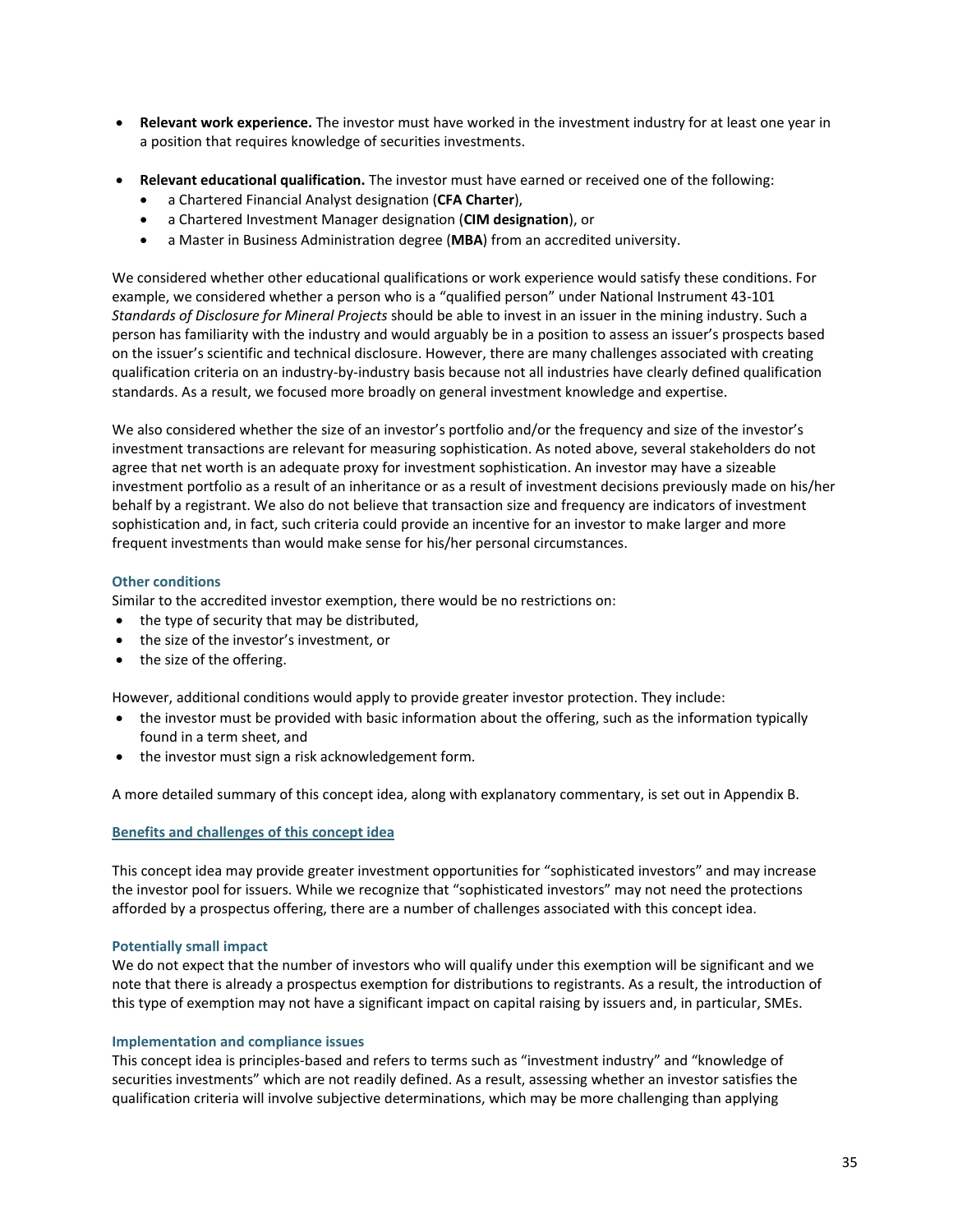quantitative bright‐line tests.

### **Appropriate framing of qualification criteria**

It is challenging to define relevant work experience and educational qualifications in a manner that is neither overinclusive nor under‐inclusive.

## **Implications for registration regime**

This concept idea is a prospectus exemption and is not an exemption from ordinary dealer registration or adviser registration requirements under NI 31‐103. To the extent an issuer or intermediary may be considered to be "in the business" of trading securities or advising with respect to securities, ordinary registration requirements will continue to apply.

This concept idea, if implemented, will have implications for the registration regime since it will expand the class of investors with whom EMDs may deal. Through our compliance reviews, we have recently identified significant compliance issues and concerning trends with certain types of EMDs, particularly EMDs that distribute securities of "related issuers" and "connected issuers". Although these concerns may also apply to other classes of registrants, we have highlighted these concerns in relation to EMDs since the concept idea will expand the class of investors with whom an EMD may deal. Broadening the prospectus exemption regime may heighten these current issues with these types of EMDs.

# **Consultation questions**

## **General questions**

- Would this exemption be useful for issuers, particularly SMEs, in raising capital?
- Are there sufficient investor protections built into this exemption?

## **Questions on the specific terms of the concept idea**

- Should we require an investor to satisfy both a relevant work experience condition and an educational qualification condition or would one suffice?
- How should we define the relevant work experience criteria?
- What educational qualifications should be met? Should we broaden the relevant educational qualifications?
- Are there other proxies for sophistication that we should consider?

## **6.3 Exploration of a prospectus exemption based on registrant advice**

We heard from stakeholders that we should consider adopting a prospectus exemption for distributions to an investor where the investor has received appropriate advice from a registrant. The investor would not need to satisfy any sophistication criteria or have an income or net worth of a minimum amount.

## **Managed account exemption**

A prospectus exemption based on registrant involvement already exists under Ontario securities law. A portfolio manager acting on behalf of a "fully managed account" managed by the portfolio manager is an "accredited investor" under clause (q) of the definition of "accredited investor" in section 1.1 of NI 45-106. As a result, the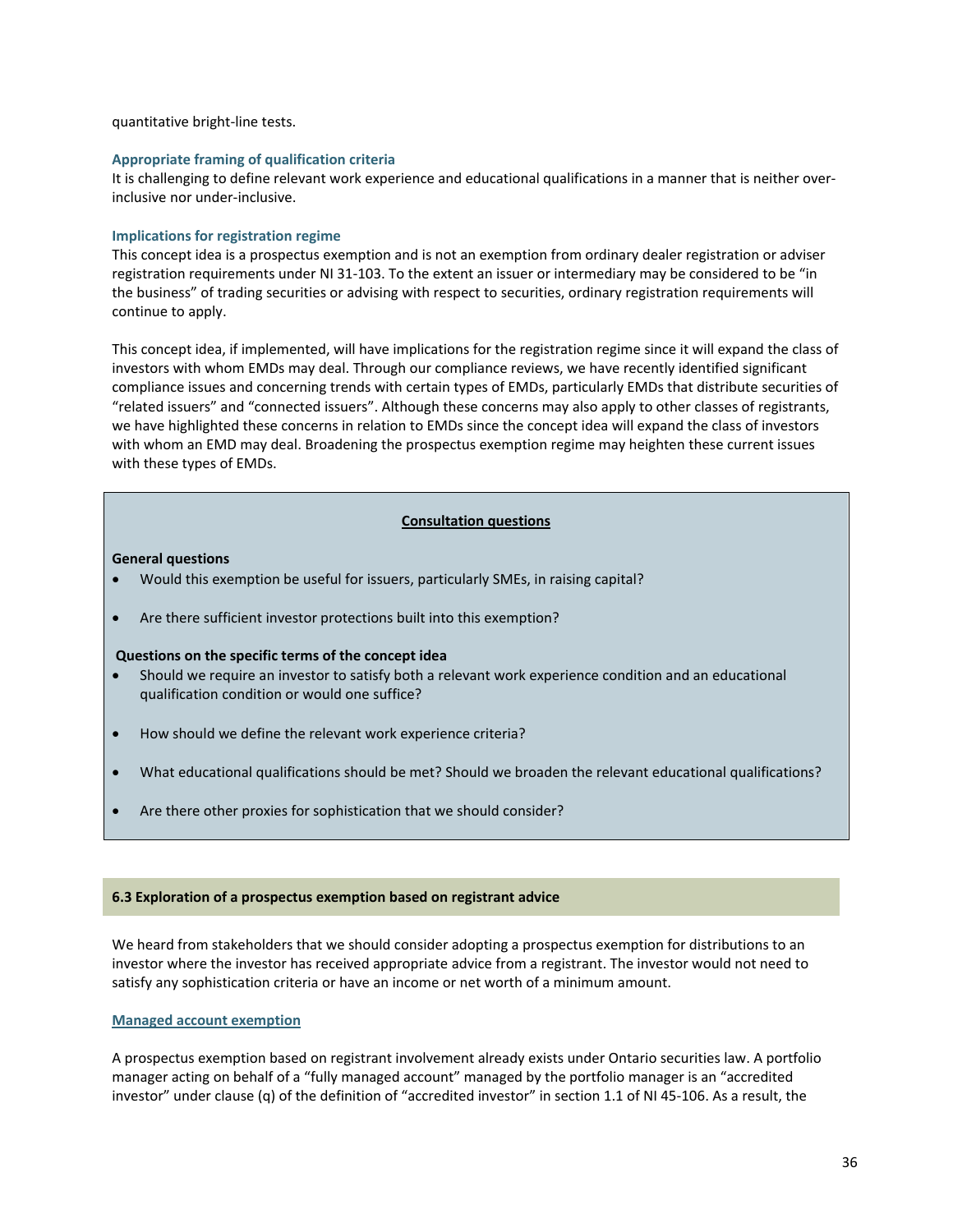portfolio manager is able to acquire securities (other than, in Ontario, investment fund securities) of non-reporting issuers on a prospectus‐exempt basis on behalf of accounts for retail clients.

The existing exemption is premised on the portfolio manager:

- having satisfied the requisite proficiency requirements required for registration in that category,
- having an ongoing relationship with its client, and
- being in a fiduciary relationship with its client.

#### **Concept idea for broader exemption based on the provision of advice**

In order to explore the possibility of an exemption based on registrant advice, we have developed a concept idea for this type of exemption. It contemplates a prospectus exemption for a distribution to an investor where:

- an investment dealer is providing advice to the investor in connection with the distribution,
- the investment dealer has an ongoing relationship with the investor,
- the investment dealer has contractually agreed that it has a fiduciary duty to act in the best interests of the investor, and
- the investment dealer is not providing advice in connection with a distribution of securities of a "related issuer" or a "connected issuer" of the investment dealer. Accordingly, the investment dealer must not be otherwise acting for the issuer or in connection with the distribution.

Only dealing representatives within the investment dealer who are qualified to provide advice can do so. Investment dealers do not include other types of registrants, such as EMDs.

### **Concerns with extending exemption to EMDs**

EMDs would not be permitted to provide advice under this exemption. We have excluded EMDs because there are important differences in terms of the duties owed to a client and the proficiency, solvency and other requirements applicable to an EMD as compared with a portfolio manager managing a fully managed account or an investment dealer who is qualified to provide advice. Based on our experience with recent compliance reviews, we have concerns about the ability and willingness of *some* EMDs to comply with their KYC, KYP and suitability obligations, and other registrant obligations when dealing with accredited investors. These concerns are particularly apparent when the EMD is dealing in products of a "related issuer" or "connected issuer". We believe these concerns may be exacerbated if EMDs were able to deal with retail clients under this concept idea.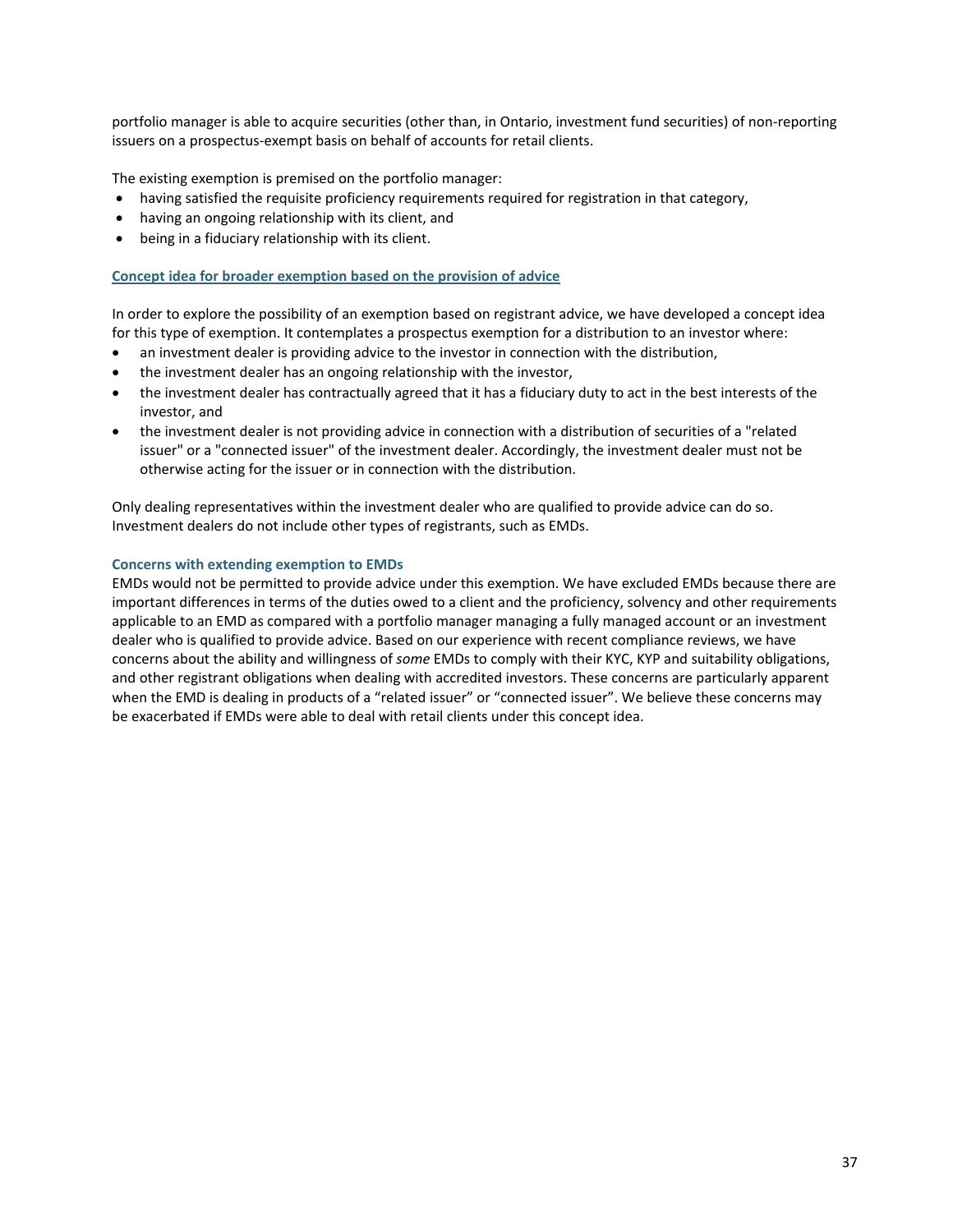# **Consultation questions**

- Should we consider a new prospectus exemption that is based on advice provided by a registrant? If so:
	- Do you agree with limiting this exemption to a situation where the registrant has a fiduciary duty to act in the best interests of the client?
	- Do you agree that this type of exemption should be limited to certain types of registrants (e.g., investment dealers) or should this exemption be available for another type of registrant (e.g., an EMD)?
	- Should this type of exemption be available for registrants that sell securities of "related issuers" or "connected issuers" (which would raise conflict of interest concerns, as explained in National Instrument 33‐105 *Underwriting Conflicts* and Part 13 of NI 31‐103)? If so, would this be consistent with the registrant being subject to a fiduciary duty to the client?
	- Would exempting the issuer from a disclosure obligation have implications for a registrant's ability to conduct a meaningful KYP and suitability review?
	- Do you agree that a registrant should be required to have an ongoing relationship with the client?
	- Should there be any restrictions on the type of security that could be purchased? For example, should this exemption be available for purchases of securities of investment funds and/or complex products (including securitized products and derivatives)?
- Should the existing managed account exemption described above be expanded in Ontario to permit purchases of securities of investment funds?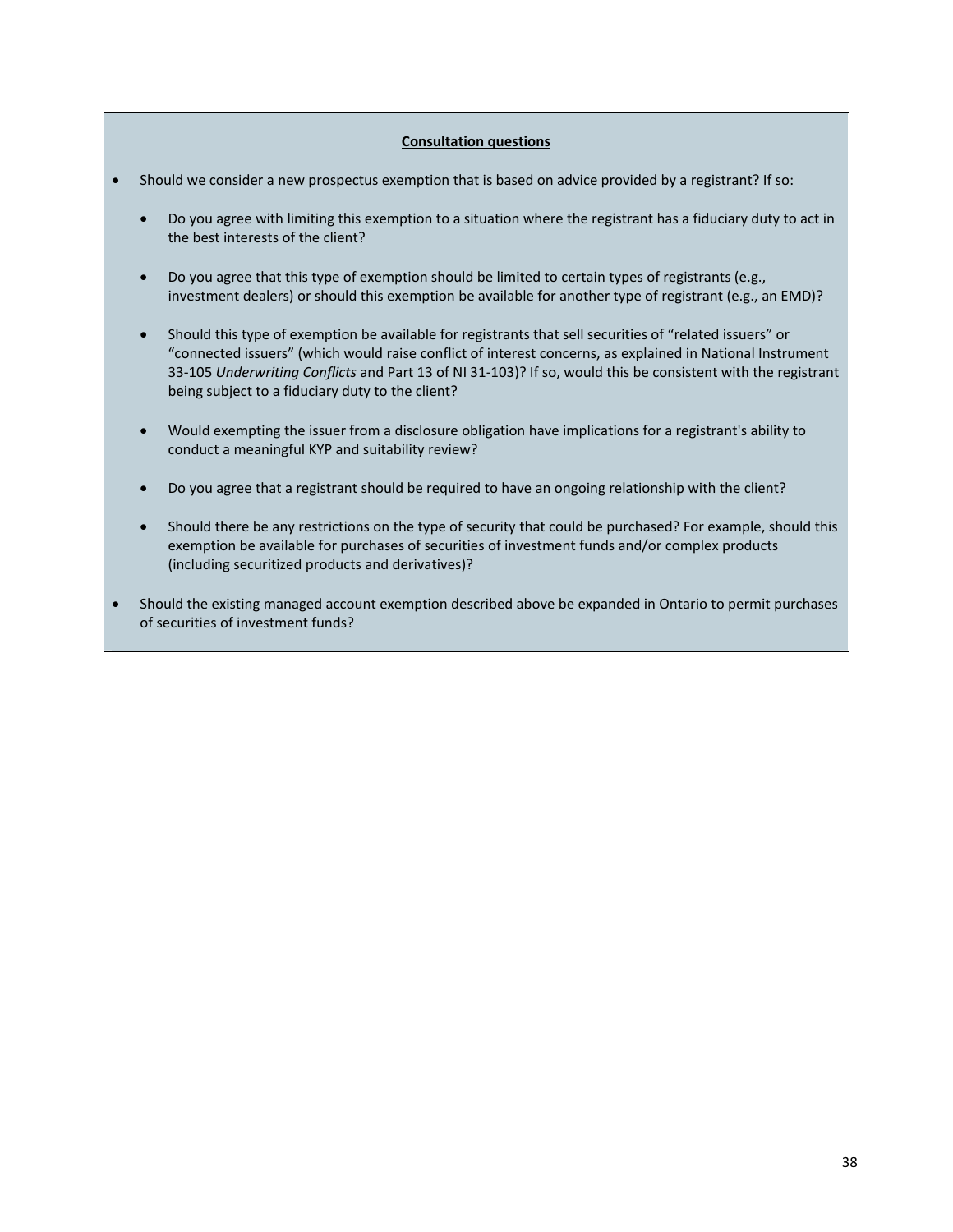# **7. NEED FOR ADDITIONAL EXEMPT MARKET DATA**

#### **7.1 Need for more data**

Data on exempt market activity is necessary to inform decisions about regulatory changes to the exempt market.

Issuers or underwriters that sell securities under certain prospectus exemptions are required to file a report of exempt distribution on Form 45‐106F1 *Report of Exempt Distribution* (the **report**) with securities regulators. The report includes some information about the issuer, the offering and the purchasers. The report is our primary source for information regarding activity in the exempt market.

While this information is useful, there are three challenges with the current reporting requirement:

- **Manner of collection.** The reports currently can be filed with the OSC in paper format. In Ontario, we receive thousands of reports each year. In order to properly analyze the data in the reports, we need to manually review and extract the key pieces of information from each form, which is extremely labour‐intensive and time‐consuming.
- **Information collected.** The information required to be included in the report is limited and is more focused on the details of the distribution, rather than the parties involved in the distribution (being the issuer, the investors and potentially a registrant).
- **Reporting trigger.** Not all prospectus exemptions trigger a reporting requirement. For example, a report is not required for a distribution under the private issuer exemption.

As a result, we do not have a complete picture of activity in the exempt market.

We are considering two means of addressing these issues:

- mandating electronic filing of the reports, and
- amending the reports to require additional information.

#### **7.2 Electronic filing**

In June 2012, the OSC launched an electronic version of the report (the **E‐form**) which can be filed through the OSC's website. Our goal in providing an E‐form is to both make it easier for filers to prepare and file the report and also to facilitate the OSC's ability to review the data contained in the report.

The information required to be included in the report did not change and no new reporting requirements were added at that time.

Issuers and underwriters that are required to prepare and file a report may now choose to prepare and file the report using the E‐form, instead of in paper format. While filing the report electronically is voluntary, we anticipate moving towards mandatory electronic filings in the future.

Please see OSC Staff Notice 45‐708 *Introduction of Electronic Report of Exempt Distribution on Form 45‐106F1* (June 21, 2012) for further information.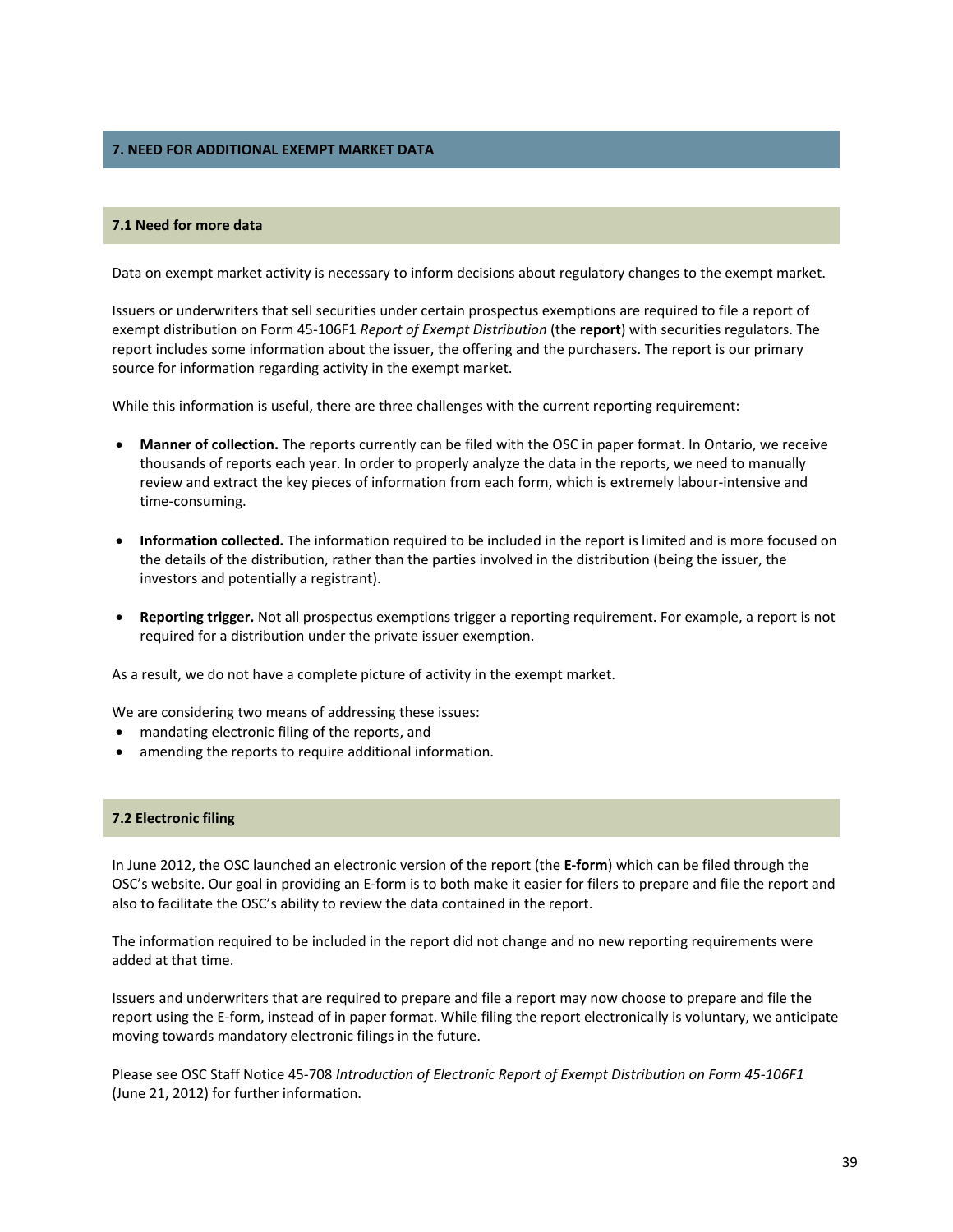# **Consultation question**

■ Are there any concerns with mandating use of the E-form?

#### **7.3 Additional information required**

# **Information currently collected**

Currently, the report requires the reporting of the following types of information:

- basic information about the issuer, including its name, head office address, reporting issuer status and industry,
- if an underwriter is completing the form, the name and address of the underwriter,
- details of the distribution, including the date, the type of security distributed, the total number of securities distributed, the price of the securities and the prospectus exemptions relied on,
- information regarding commissions and finder's fees, and
- basic information regarding the investors, including their names and addresses and the number and type of securities purchased by them.

The report must be certified by the issuer or underwriter.

### **Additional information required**

As part of this policy review, we have identified additional information that would provide us with a better understanding of issuers, registrants and investors in the exempt market. This information includes: <sup>16</sup>

| Party         | <b>Additional information sought</b>                                                                                                                                                                                                                                                                                                                                                                                                      |  |
|---------------|-------------------------------------------------------------------------------------------------------------------------------------------------------------------------------------------------------------------------------------------------------------------------------------------------------------------------------------------------------------------------------------------------------------------------------------------|--|
| <b>Issuer</b> | For non-investment fund issuers:                                                                                                                                                                                                                                                                                                                                                                                                          |  |
|               | the issuer's full legal name                                                                                                                                                                                                                                                                                                                                                                                                              |  |
|               | the full legal name of the issuer's parent<br>$\bullet$                                                                                                                                                                                                                                                                                                                                                                                   |  |
|               | the industry of the issuer based on a more granular industry categorization<br>$\bullet$                                                                                                                                                                                                                                                                                                                                                  |  |
|               | than is currently set out in the report                                                                                                                                                                                                                                                                                                                                                                                                   |  |
|               | the number of years that the issuer has been in operation<br>$\bullet$                                                                                                                                                                                                                                                                                                                                                                    |  |
|               | information regarding the issuer's directors and executive officers                                                                                                                                                                                                                                                                                                                                                                       |  |
|               | For investment fund issuers:<br>key service providers to the fund, including the fund's manager, trustee,<br>portfolio manager, sub-advisor, custodian, registrar and auditor<br>manager's assets under management<br>$\bullet$<br>type of fund by strategy<br>$\bullet$<br>redemptions during the period<br>$\bullet$<br>key financial information such as size of fund and management expense ratio<br>(MER)<br>performance information |  |

Any proposed changes to the report would be published for comment.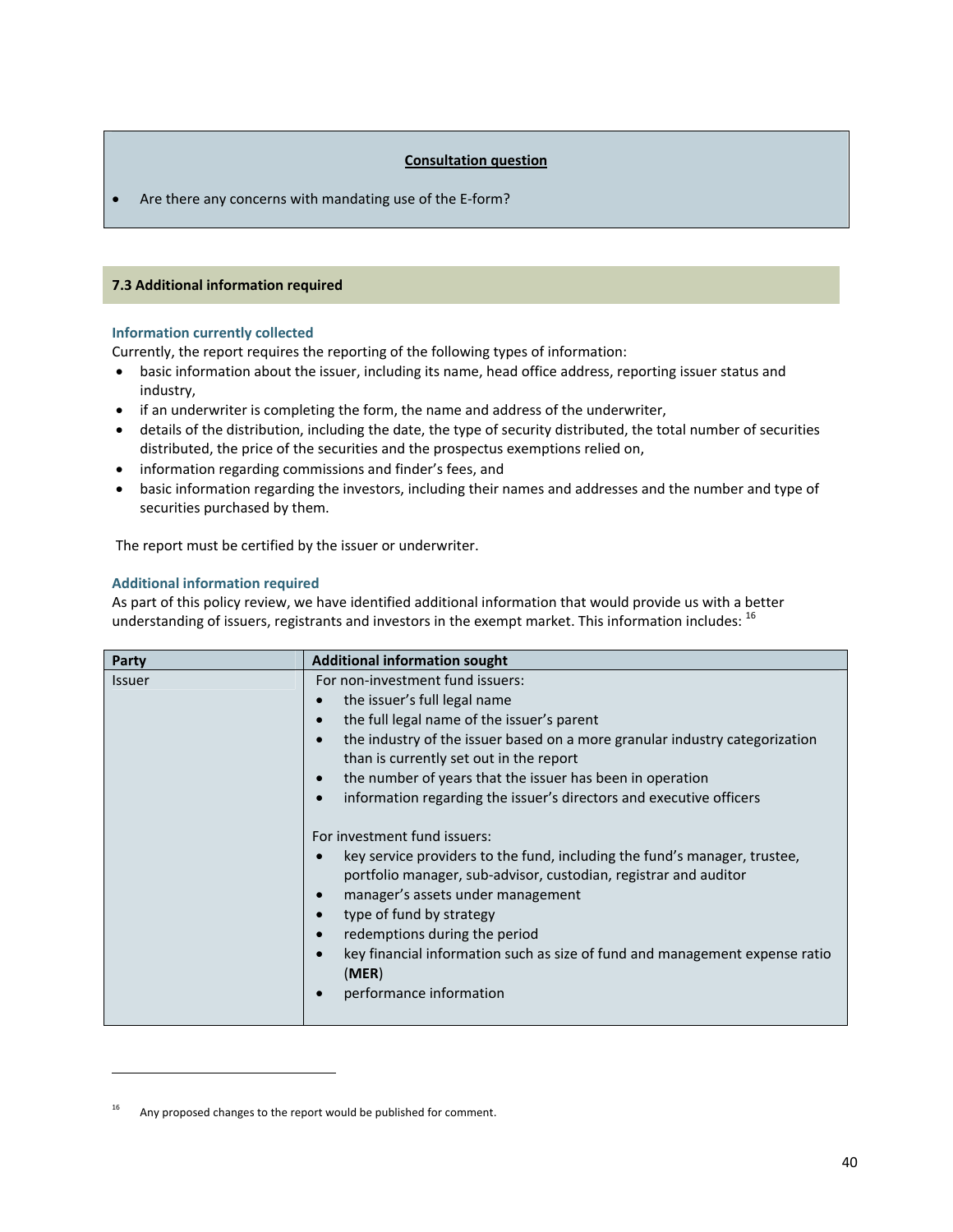| Party      | <b>Additional information sought</b>                                                                                                                                                                                                                                                                                                                                                                            |  |
|------------|-----------------------------------------------------------------------------------------------------------------------------------------------------------------------------------------------------------------------------------------------------------------------------------------------------------------------------------------------------------------------------------------------------------------|--|
| Registrant | whether the distribution involves a registrant<br>C<br>if a registrant is involved:<br>$\bullet$<br>the name of registrant<br>registrant's contact information<br>information on the category of registrant<br>$\bullet$<br>the registrant's National Registration Database (NRD) number<br>$\bullet$<br>information about whether the registrant is somehow related or<br>$\bullet$<br>connected to the issuer |  |
| Investor   | whether the investor is an individual<br>if the distribution was made to the investor under the accredited investor<br>$\bullet$<br>prospectus exemption, the category of accredited investor in which the<br>investor qualifies<br>where the investor is an individual:<br>$\bullet$<br>the investor's age range<br>the investor's work status (i.e. full-time, part-time, retired)<br>$\bullet$               |  |

We also would like to obtain more specificity on the type of security distributed and whether an OM was provided to investors as part of the distribution.

In our view, collecting this additional information will enable the OSC to better understand its stakeholders (both issuers and investors) that access the exempt market and better enable the OSC to monitor exempt market activity and identify compliance issues.

# **Consultation questions**

- Are there any concerns with requiring this additional information in the report? Please explain.
- Are there other types of information that we should require in the report?
- Should we require more frequent reporting for investment funds? If not, why not?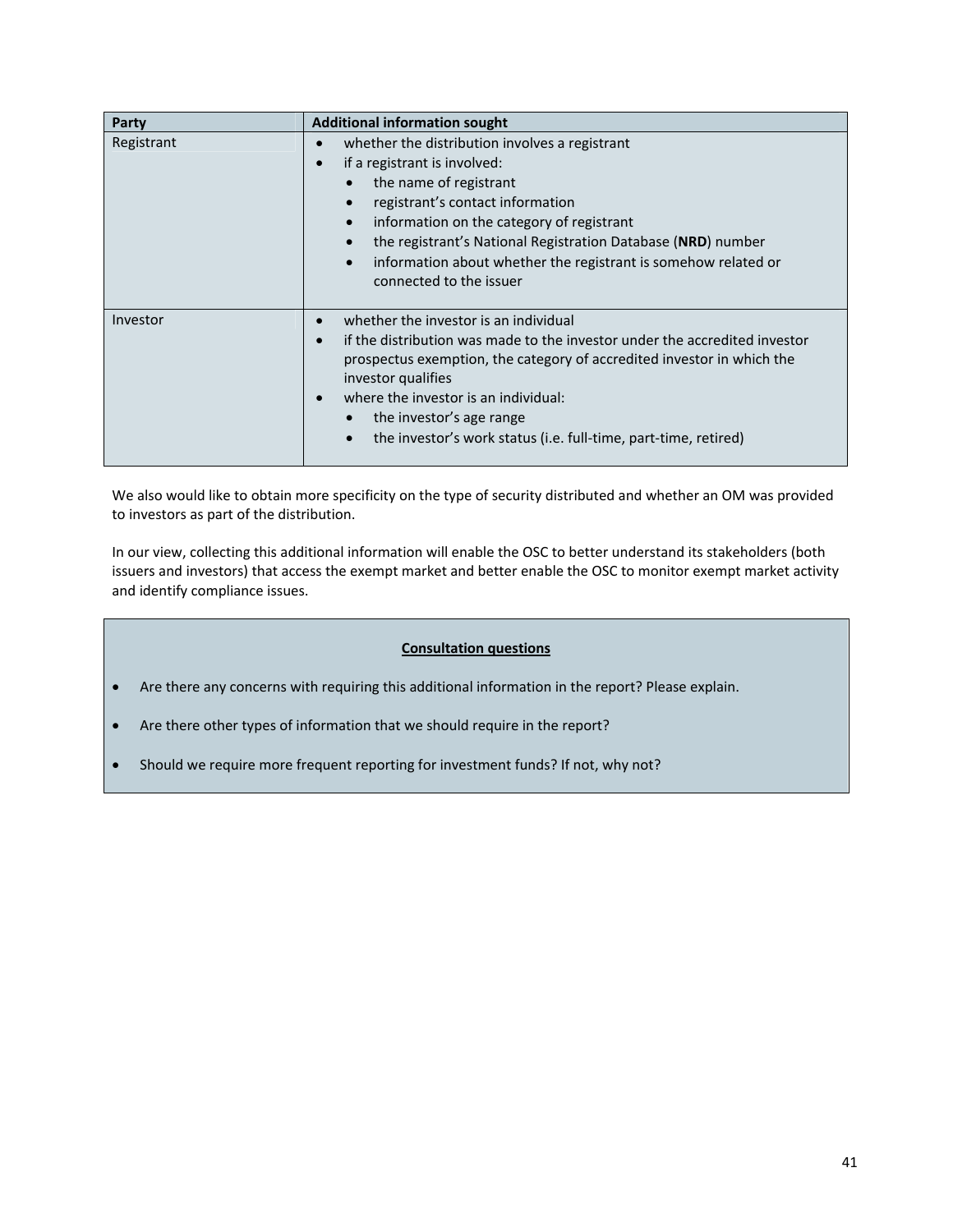# **8. CONCLUSION**

#### **8.1 Implications for broadening access to the exempt market**

Introducing new capital raising prospectus exemptions may provide issuers, particularly SMEs, with greater access to capital and may provide investors with greater investment opportunities. However, greater access does have significant implications for the regulation of the exempt market.

If we allow more issuers and registrants to actively participate in the exempt market, we will need to adjust our regulatory oversight of this market. In particular, if we introduce either a crowdfunding or OM exemption, we would need to consider developing new programs for the review of the disclosure provided to investors and for the oversight of funding portals and other registrants involved in these distributions.

Based on current research, there are concerns regarding the level of financial literacy of retail investors. These concerns will be heightened if retail investors are able to make investments in the exempt market without the benefit of expert advice.

The OSC's mandate is to provide protection to investors from unfair, improper or fraudulent practices and to foster fair and efficient capital markets. Any consideration of increasing access to capital raising in the exempt market should be consistent with the aim of aligning the interests of issuers and investors. As noted above, this paper is the initial step in soliciting comments from all interested stakeholders on these important issues. The OSC does not intend to make any decisions regarding new capital raising prospectus exemptions without:

- broad consultation with all interested stakeholders,
- obtaining the results of our further investor research, and
- consulting with the other members of the CSA on their review of their OM exemption.

#### **Consultation question**

 Are there prospectus exemptions, in addition to the concept ideas discussed in this paper, that we should consider? Please elaborate.

#### **8.2 Need for investor research to support review**

Information about the investment knowledge, objectives and behaviour of individual investors is difficult to obtain and the feedback that we have received during our consultations to date has principally been from the investment industry. In order to ensure that any new prospectus exemptions introduced by the OSC include appropriate investor protections, we need to gain insight into individual investors' approaches when investing in start‐ups and SMEs.

Concurrent with this consultation, we are conducting investor research to help us better understand:

- investors' desire to invest in start-ups and SMEs, including risk appetite and size of investment,
- investors' perceptions of the risks associated with investing in the exempt market,
- the specific information needs of investors investing in start‐ups and SMEs,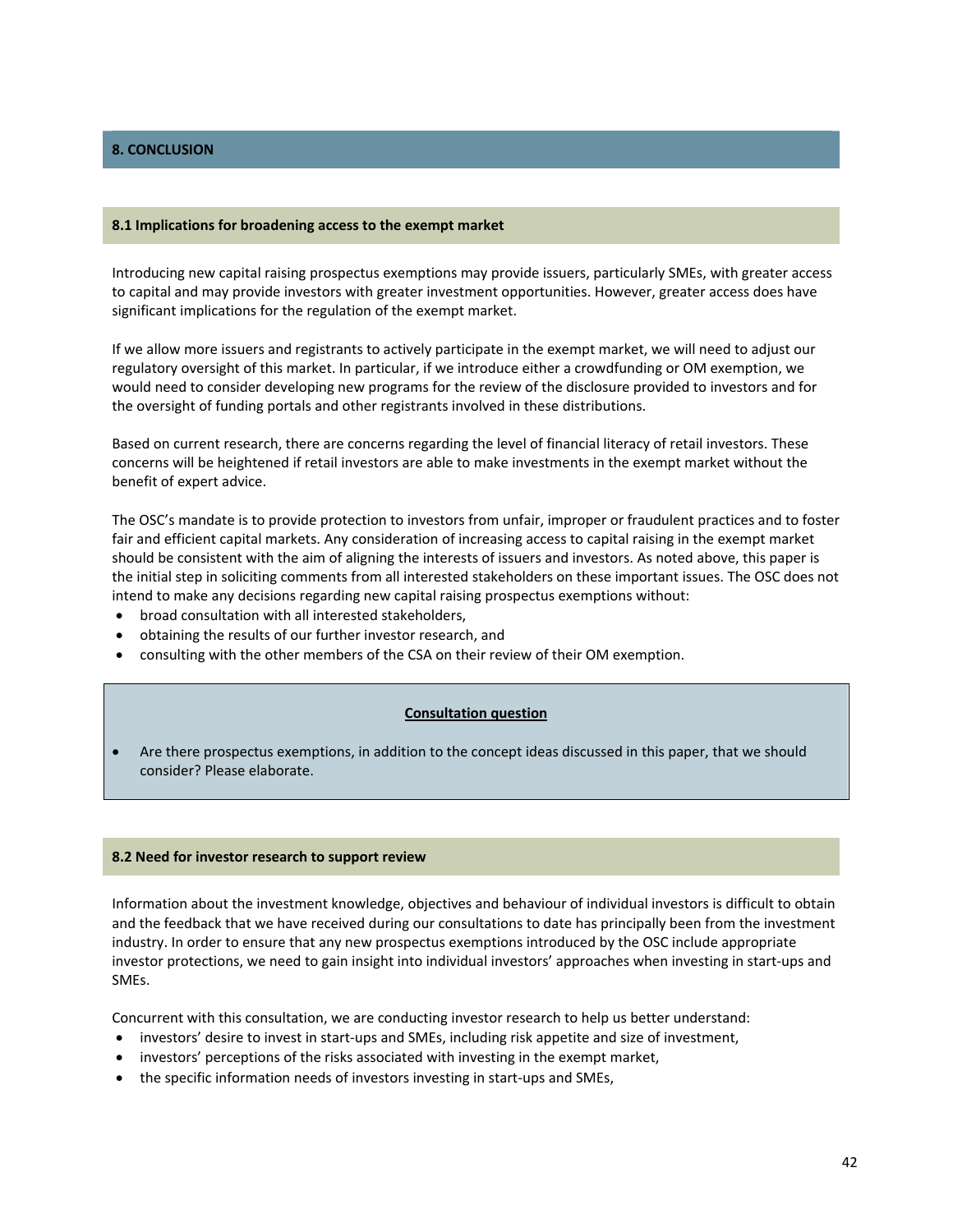- the experiences of those investors that do or have considered investing in securities in the exempt market, and
- the role of professional advisors in investors' investment decision‐making process.

We are seeking investor feedback on the following general topics:

- **Access to investment opportunities.** We would like to better understand the level of individual investor interest in investing in the exempt market, including in start‐ups and SMEs as an investment class. We are interested to learn if individual investors want access to investment opportunities in the exempt market, and if so, what investor protections they believe that they need. In particular, if new prospectus exemptions provide individual investors with more opportunities to invest in start‐ups and SMEs, we want to understand the level of disclosure that individual investors need, the level of investment they are willing to make and who they would consult in making these decisions.
- **Information about investment decision making by individual investors.** We would like to better understand the current information relied on by individual investors. In particular, what information do investors want before making an investment decision in start-ups or SMEs? We also want to understand the reliance by individual investors on advisors in the decision making process.
- **Knowledge of investment products – investor sophistication.** We are interested in gaining a better understanding of individual investors' level of sophistication and knowledge.
- **Past experience with investments in the exempt market.** We are interested in learning more about the direct investing experience of individual investors who have invested in the exempt market. For example, we would like to know more about investors' experiences and whether they feel they understood the investments they made. We would also like to determine if investors understood the risks associated with the investment.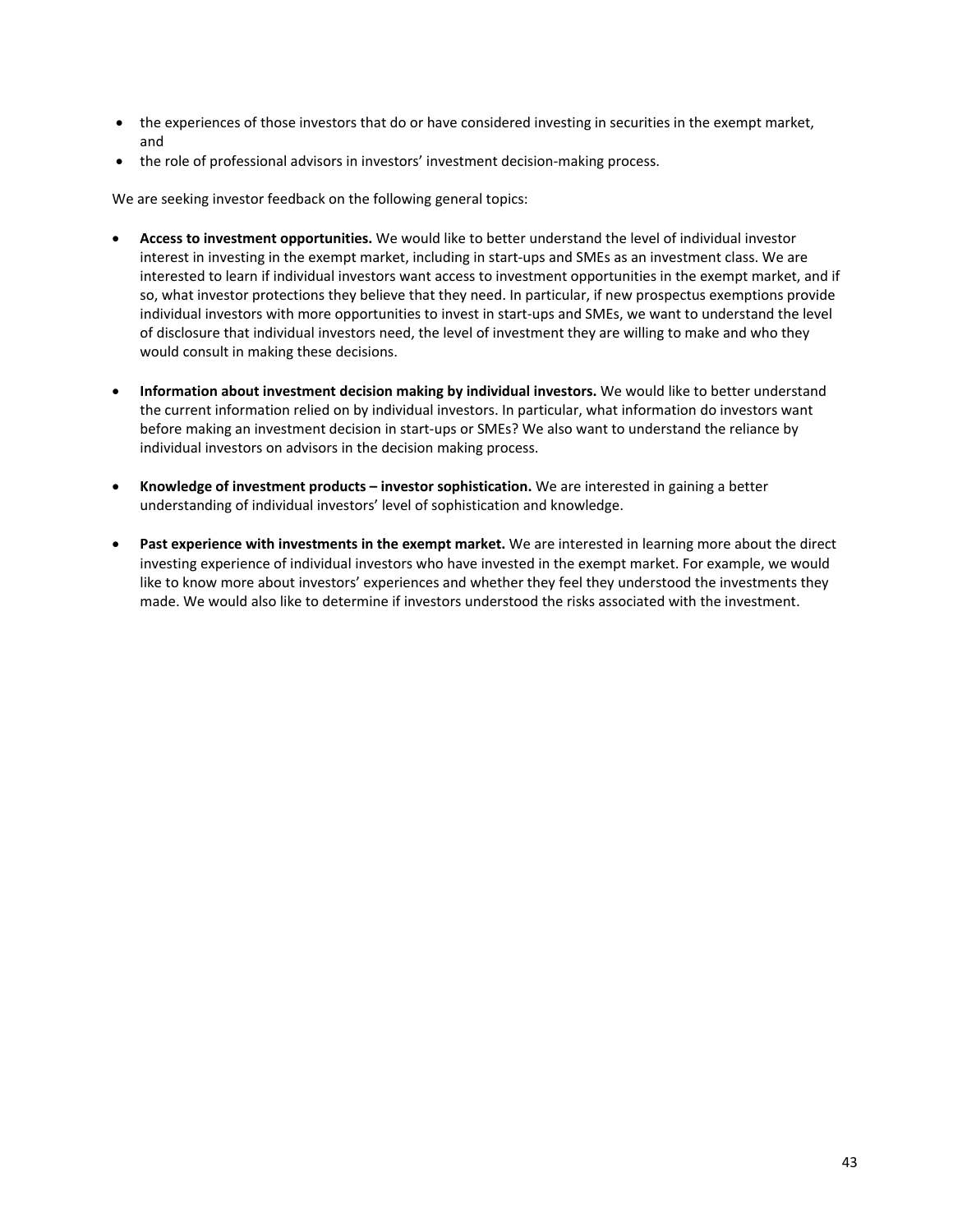# **9. HOW TO PROVIDE FEEDBACK**

#### **9.1 Written comments**

You must submit your comments in writing by **February 12, 2013**. If you are sending your comments by email, you should also send an electronic file containing the submissions in Microsoft Word.

Please address and send you comments to the address below.

**John Stevenson Secretary** Ontario Securities Commission 20 Queen Street West 19<sup>th</sup> Floor, Box 55 Toronto, Ontario M5H 3S8 Fax: 416‐593‐2318 Email: jstevenson@osc.gov.on.ca

Please note that all comments received during the comment period will be made publicly available. We will post all comments to the OSC website at www.osc.gov.on.ca to improve the transparency of the policy-making process.

#### **9.2 Questions**

If you have any questions, please contact:

| <b>Jo-Anne Matear</b>                               | <b>Elizabeth Topp</b>                           |
|-----------------------------------------------------|-------------------------------------------------|
| Manager, Corporate Finance Branch                   | Senior Legal Counsel, Corporate Finance Branch  |
| 416-593-2323                                        | 416-593-2377                                    |
| jmatear@osc.gov.on.ca                               | etopp@osc.gov.on.ca                             |
| <b>Carolyn Slon</b>                                 | <b>Rick Whiler</b>                              |
| Legal Counsel, Corporate Finance Branch             | Senior Accountant, Corporate Finance Branch     |
| 416-593-2364                                        | 416-593-8127                                    |
| cslon@osc.gov.on.ca                                 | rwhiler@osc.gov.on.ca                           |
| <b>Maria Carelli</b>                                | Paul Hayward                                    |
| Senior Accountant, Compliance and Registrant        | Senior Legal Counsel, Compliance and Registrant |
| <b>Regulation Branch</b>                            | <b>Regulation Branch</b>                        |
| 416-593-2380                                        | 416-593-3657                                    |
| mcarelli@osc.gov.on.ca                              | phayward@osc.gov.on.ca                          |
| <b>Paul Redman</b>                                  | <b>Chris Le Pan</b>                             |
| Principal Economist, Strategy and Operations Branch | Economist, Strategy and Operations Branch       |
| 416-593-2396                                        | 416-593-8279                                    |
| predman@osc.gov.on.ca                               | clepan@osc.gov.on.ca                            |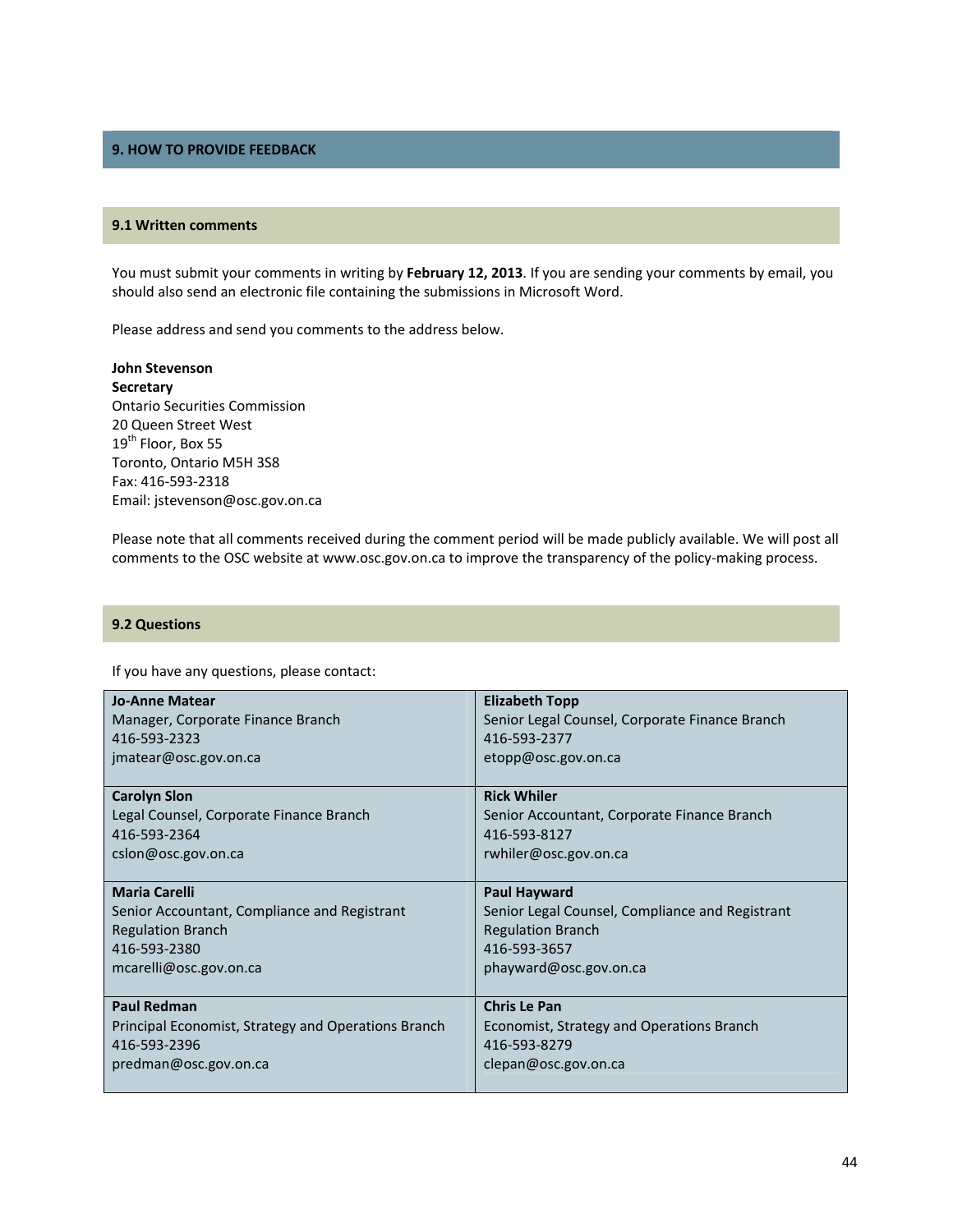# **Melissa Schofield**

Senior Legal Counsel, Investment Funds Branch 416‐595‐8777 mschofield@osc.gov.on.ca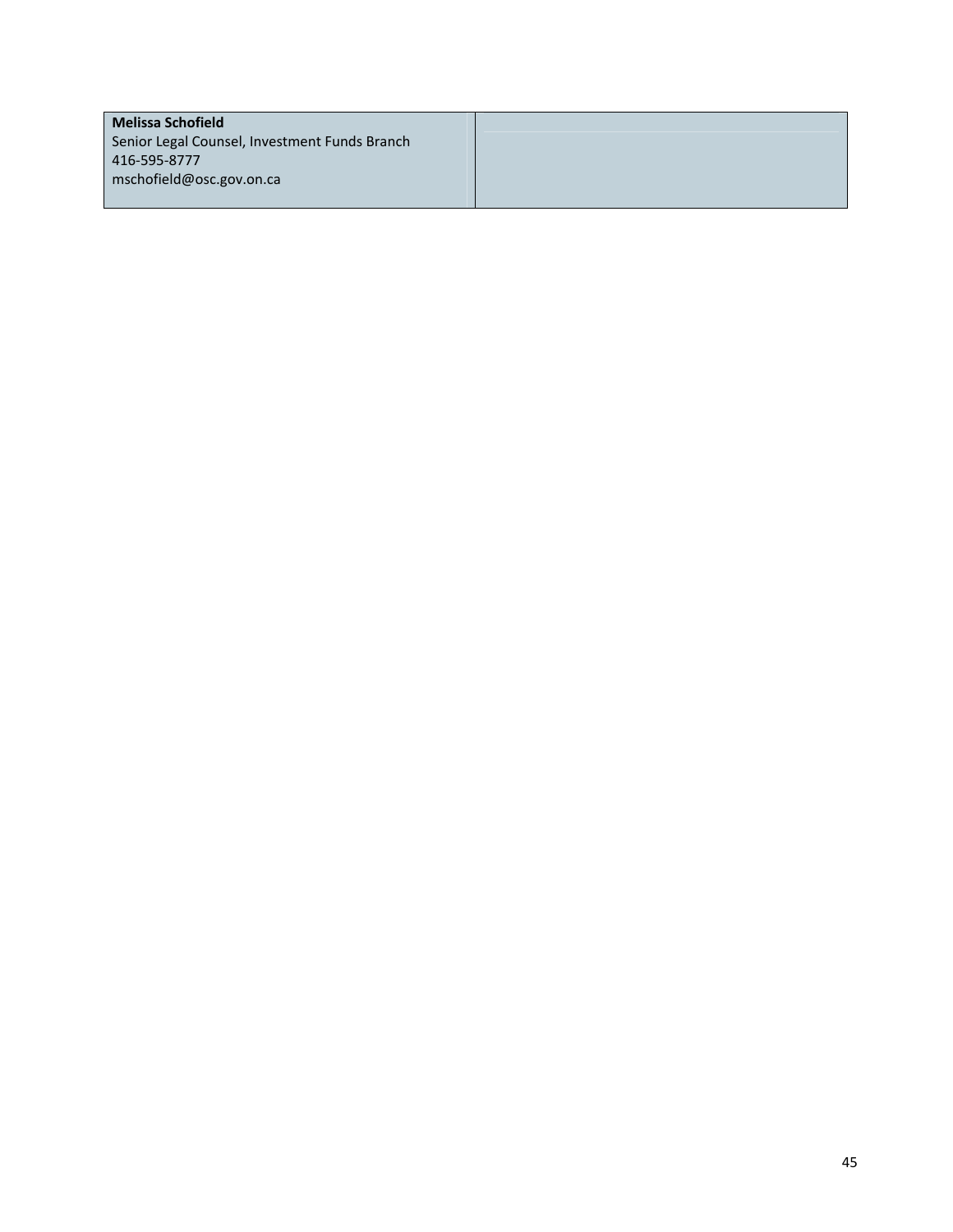**OSC EXEMPT MARKET REVIEW**

**APPENDICES TO OSC STAFF CONSULTATION PAPER 45‐710 CONSIDERATIONS FOR NEW CAPITAL RAISING PROSPECTUS EXEMPTIONS**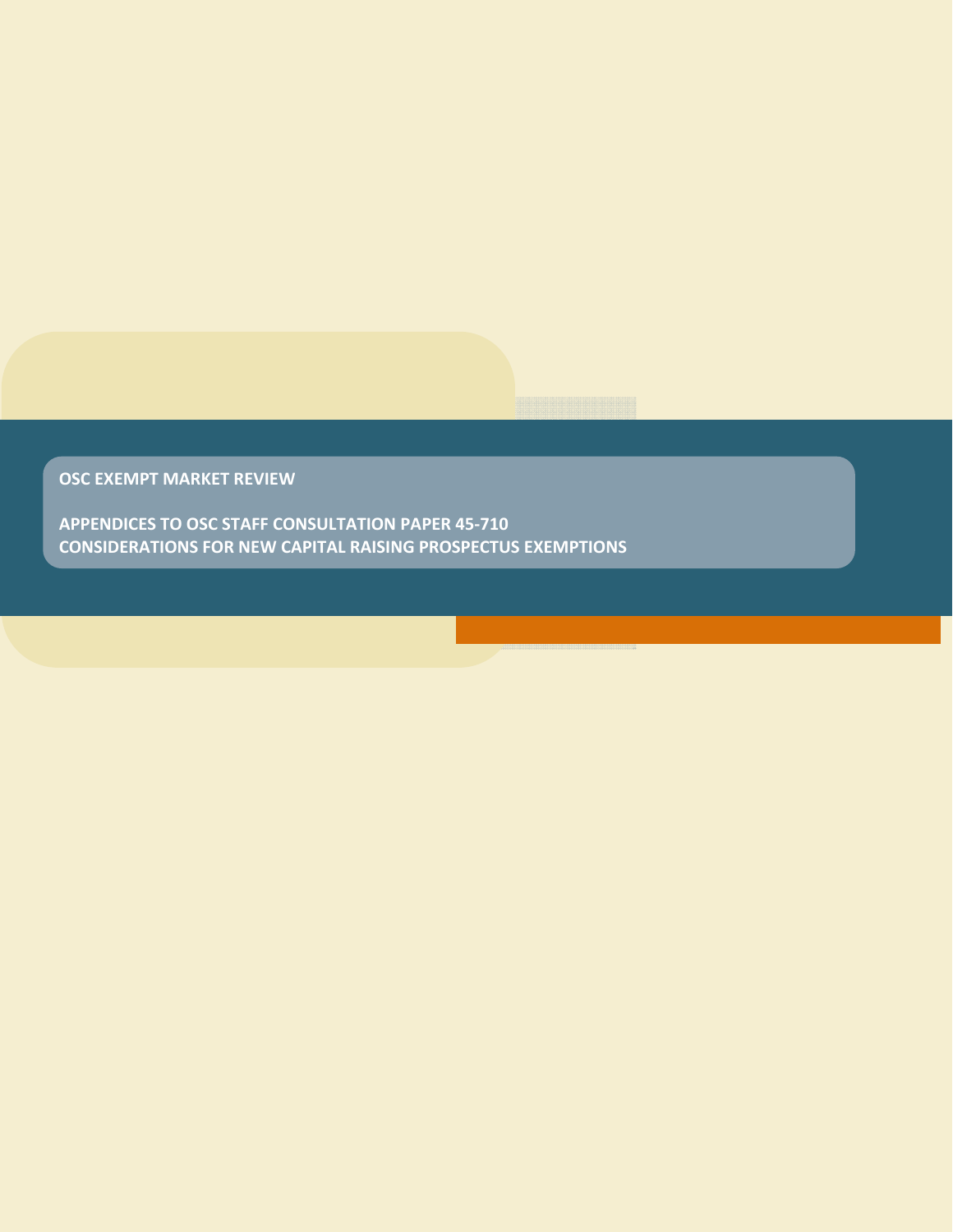# **APPENDIX A – CONCEPT IDEAS FOR A CROWDFUNDING AND OM PROSPECTUS EXEMPTION**

### **1. Crowdfunding prospectus exemption**

The key elements of this concept idea, along with explanatory commentary, are set out in the table below. This concept idea is being put forward solely for discussion purposes. We are requesting comments on each of the elements of this concept idea.

|           | Key elements of the crowdfunding concept idea |           | <b>Explanatory notes</b>                                                                         |
|-----------|-----------------------------------------------|-----------|--------------------------------------------------------------------------------------------------|
|           | <b>Type of issuer</b>                         |           | We have proposed that the issuer of the security, its                                            |
|           | The issuer of the security, its parent (if    |           | parent (if applicable) and its principal operating                                               |
|           | applicable) and its principal operating       |           | subsidiary (if applicable) must be incorporated or                                               |
|           | subsidiary (if applicable) must be            |           | organized under Canadian federal laws or the legislation                                         |
|           | incorporated or organized under Canadian      |           | of a Canadian jurisdiction and have its head office                                              |
|           | federal laws or the legislation of a Canadian |           | located in Canada because one of our objectives is to                                            |
|           | jurisdiction, and the issuer must have its    |           | facilitate capital raising for SMEs in Canada. We note                                           |
|           | head office located in Canada.                |           | that the JOBS Act has similarly limited the availability of                                      |
|           |                                               |           | the crowdfunding exemption to domestic US issuers. It                                            |
| $\bullet$ | This exemption is not available for           |           | remains unclear whether the crowdfunding exemption                                               |
|           | distributions of securities of investment     |           | will be available to US subsidiaries of Canadian issuers                                         |
|           | funds.                                        |           | or issuers domiciled in other foreign jurisdictions.                                             |
|           |                                               |           | However, we note that the accredited investor                                                    |
|           |                                               |           | exemption, the minimum amount exemption and the                                                  |
|           |                                               |           | OM exemption in NI 45-106 are not currently limited to                                           |
|           |                                               |           | distributions of securities of issuers based in Canada.                                          |
|           |                                               |           |                                                                                                  |
|           |                                               | $\bullet$ | We have suggested making this exemption available for                                            |
|           |                                               |           | distributions of both reporting and non-reporting                                                |
|           |                                               |           | issuers. That is consistent with the accredited investor                                         |
|           |                                               |           | exemption and the OM exemption available in other                                                |
|           |                                               |           | Canadian jurisdictions. We recognize that some SMEs                                              |
|           |                                               |           | are reporting issuers.                                                                           |
|           |                                               |           |                                                                                                  |
|           |                                               | $\bullet$ | The focus of this paper is to consider possible new                                              |
|           |                                               |           | prospectus exemptions that could facilitate capital                                              |
|           |                                               |           | raising for business enterprises. As a result, we have                                           |
|           |                                               |           | suggested limiting the use of this exemption to                                                  |
|           |                                               |           | distributions of securities of issuers other than                                                |
|           |                                               |           | investment funds. This approach is consistent with the                                           |
|           |                                               |           | JOBS Act, which excludes investment fund companies                                               |
|           |                                               |           | from using the crowdfunding exemption. We note that                                              |
|           |                                               |           | an investment fund that is advised by a registered                                               |
|           |                                               |           | adviser or a person exempt from registration already                                             |
|           |                                               |           | qualifies (as a form of institutional investor) as an                                            |
|           |                                               |           | accredited investor to invest in all types of businesses,<br>including SMEs, on an exempt basis. |
|           |                                               |           |                                                                                                  |
|           |                                               |           |                                                                                                  |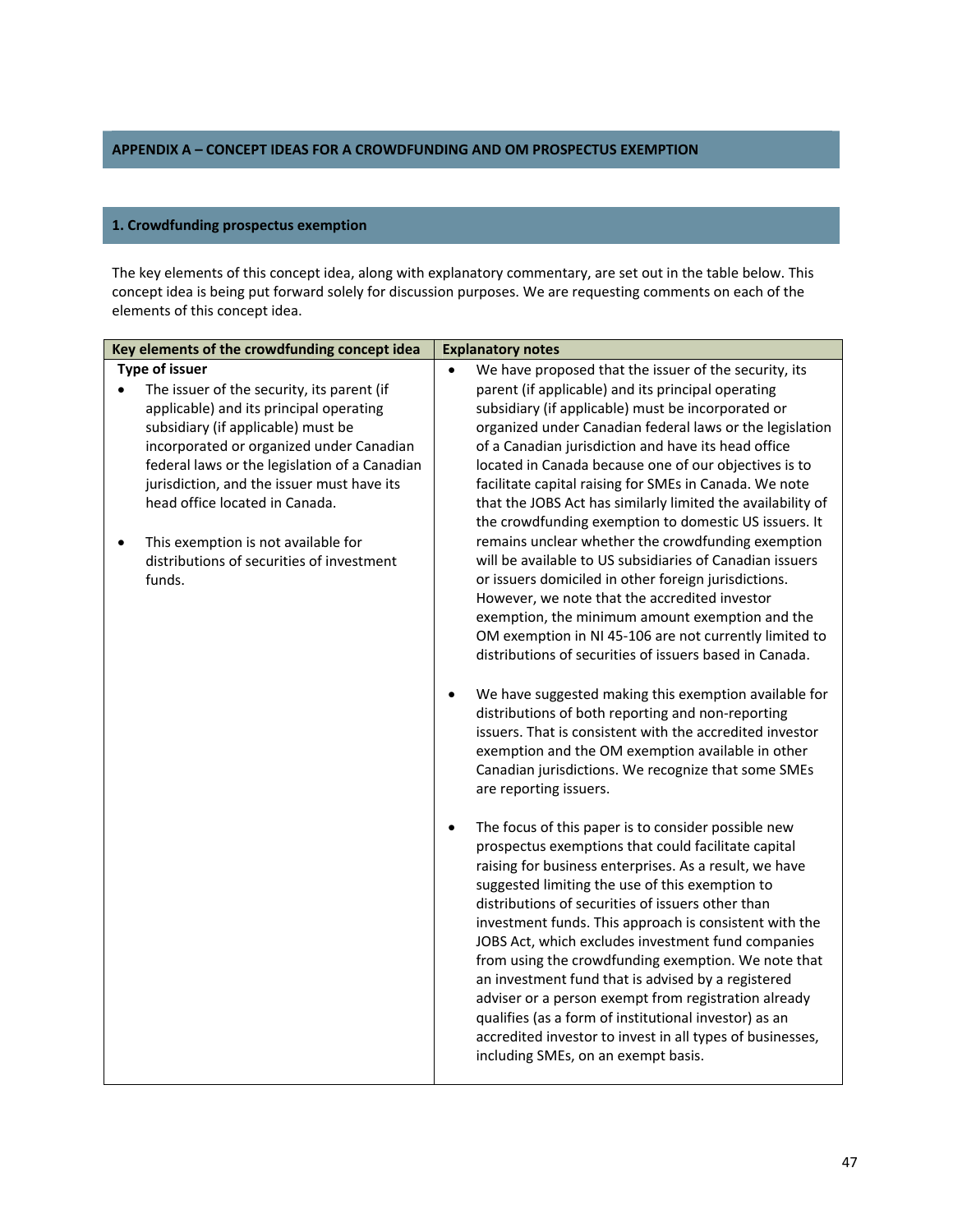| Type of security<br>$\bullet$<br>The only securities that can be distributed<br>under this exemption are:<br>common shares<br>$\circ$<br>non-convertible preferred shares<br>$\circ$<br>non-convertible debt securities that are<br>$\circ$<br>linked only to a fixed or floating<br>interest rate<br>$\bullet$<br>securities convertible into common<br>$\circ$<br>shares or non-convertible preferred<br>shares<br>to be distributed under this exemption.<br>securities of investment funds.<br>Type of purchaser<br>$\bullet$<br>There are no limitations on the purchaser of<br>the security. However, the purchaser is<br>subject to investment limitations, as<br>discussed below.<br>US approach<br>crowdfunding exemption in the JOBS Act.<br><b>BC</b> approach<br>model of the OM exemption.<br>Alberta approach |                                                                                                                                                                                                                                                                                                                                                                                                                                                                                                                                                                                                                                                                                                         |
|-----------------------------------------------------------------------------------------------------------------------------------------------------------------------------------------------------------------------------------------------------------------------------------------------------------------------------------------------------------------------------------------------------------------------------------------------------------------------------------------------------------------------------------------------------------------------------------------------------------------------------------------------------------------------------------------------------------------------------------------------------------------------------------------------------------------------------|---------------------------------------------------------------------------------------------------------------------------------------------------------------------------------------------------------------------------------------------------------------------------------------------------------------------------------------------------------------------------------------------------------------------------------------------------------------------------------------------------------------------------------------------------------------------------------------------------------------------------------------------------------------------------------------------------------|
|                                                                                                                                                                                                                                                                                                                                                                                                                                                                                                                                                                                                                                                                                                                                                                                                                             | There are currently no restrictions on the type of<br>security that can be sold under the accredited investor<br>exemption or the OM exemption available in other<br>Canadian jurisdictions. There similarly do not appear to<br>be any restrictions on the type of security that can be<br>sold under the crowdfunding exemption in the JOBS Act.<br>Only four classes of security can be issued under this<br>exemption. Given that this exemption is intended to<br>facilitate capital raising by SMEs, we do not think it is<br>necessary or appropriate to allow certain complex<br>products, such as derivatives and securitized products,<br>For the reasons discussed above, we have carved out |
|                                                                                                                                                                                                                                                                                                                                                                                                                                                                                                                                                                                                                                                                                                                                                                                                                             | We considered the approach taken in the JOBS Act and<br>the OM exemption available in other Canadian<br>jurisdictions regarding the type of purchaser.<br>There are no restrictions on the purchaser under the<br>There are no restrictions on the purchaser under the BC                                                                                                                                                                                                                                                                                                                                                                                                                               |
| protection.                                                                                                                                                                                                                                                                                                                                                                                                                                                                                                                                                                                                                                                                                                                                                                                                                 | Under the Alberta model of the OM exemption, the<br>purchaser must be an "eligible investor" or the<br>acquisition cost to the purchaser cannot exceed<br>\$10,000. We agree with the concept of an investment<br>limit. However, we question whether the "eligible<br>investor" criteria provides meaningful investor<br>Consistent with these approaches, we are suggesting<br>that any investor can buy securities under this<br>exemption. The purchaser, however, would be subject                                                                                                                                                                                                                 |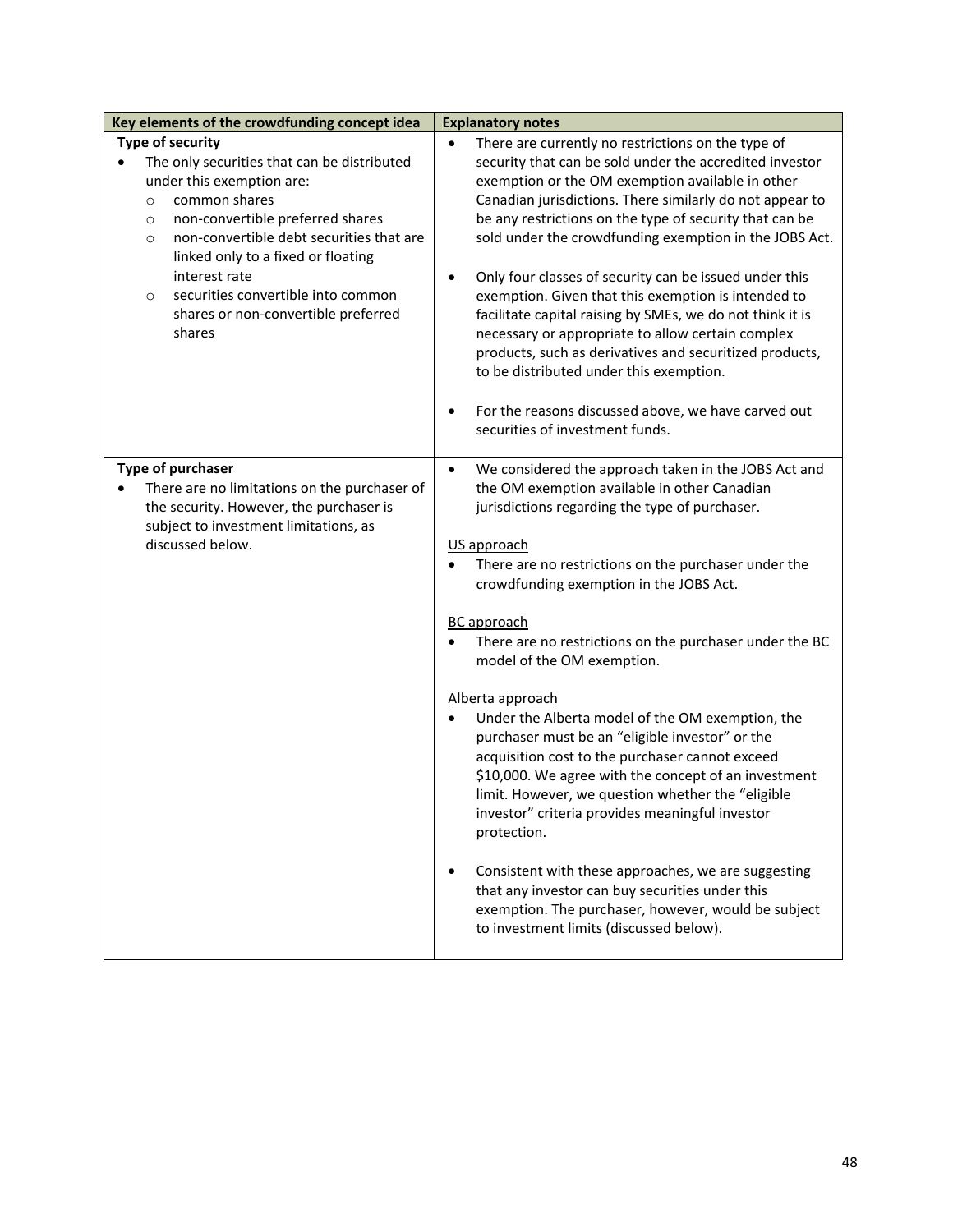| Key elements of the crowdfunding concept idea                                                                        | <b>Explanatory notes</b>                                                                                                                                                                                                                                                                                                                                                                                                                                                                                                                                                                                                                                              |
|----------------------------------------------------------------------------------------------------------------------|-----------------------------------------------------------------------------------------------------------------------------------------------------------------------------------------------------------------------------------------------------------------------------------------------------------------------------------------------------------------------------------------------------------------------------------------------------------------------------------------------------------------------------------------------------------------------------------------------------------------------------------------------------------------------|
| <b>Type of seller</b><br>This exemption is limited to distributions by<br>an issuer in securities of its own issue.  | This approach is substantially consistent with the OM<br>exemption available in other Canadian jurisdictions,<br>which is limited to distributions by issuers of securities<br>of their own issue.                                                                                                                                                                                                                                                                                                                                                                                                                                                                    |
|                                                                                                                      | Consistent with the OM exemption, we have suggested<br>٠<br>not allowing selling security holders to use this<br>exemption. This exemption is intended to facilitate<br>capital raising and not necessarily the resale of<br>securities. We do not believe selling security holders are<br>necessarily as well positioned to provide the disclosure<br>and other investor protection measures discussed<br>below.                                                                                                                                                                                                                                                     |
| <b>Size of investment</b><br>A purchaser's investment in securities of a<br>particular issuer cannot exceed \$2,500. | We believe investment limits are an important element<br>$\bullet$<br>of investor protection to limit an investor's exposure.                                                                                                                                                                                                                                                                                                                                                                                                                                                                                                                                         |
| In addition, a purchaser's investment under<br>this exemption during a calendar year<br>cannot exceed \$10,000.      | An investment limit presents difficulties with<br>٠<br>compliance. A centralized system where funding portals<br>are required to confirm the size of an investor's<br>investment in its own and other registered portals has<br>been suggested.                                                                                                                                                                                                                                                                                                                                                                                                                       |
|                                                                                                                      | Another alternative proposal would be to require the<br>$\bullet$<br>investor to self-certify that he/she is within the<br>investment limits and has not exceeded the annual<br>threshold.                                                                                                                                                                                                                                                                                                                                                                                                                                                                            |
|                                                                                                                      | US approach<br>Under the crowdfunding exemption in the JOBS Act, the<br>$\bullet$<br>aggregate amount of securities sold to any investor<br>within the previous 12-month period in reliance on the<br>exemption cannot exceed:<br>the greater of US\$2,000 or 5% of the investor's<br>$\circ$<br>annual income or net worth if either the annual<br>income or the net worth of the investor is less than<br>US\$100,000, and<br>10% of the investor's annual income or net worth,<br>$\circ$<br>not to exceed a maximum aggregate amount sold of<br>US\$100,000, if either the annual income or net<br>worth of the investor is equal to or more than<br>US\$100,000. |
|                                                                                                                      | We are concerned that investors may not wish to share<br>their tax returns with issuers or registrants to establish<br>that they are investing within the prescribed limits. As a<br>result, a monetary cap may be easier to administer than<br>an approach that requires calculations of an investor's<br>net income or net worth.                                                                                                                                                                                                                                                                                                                                   |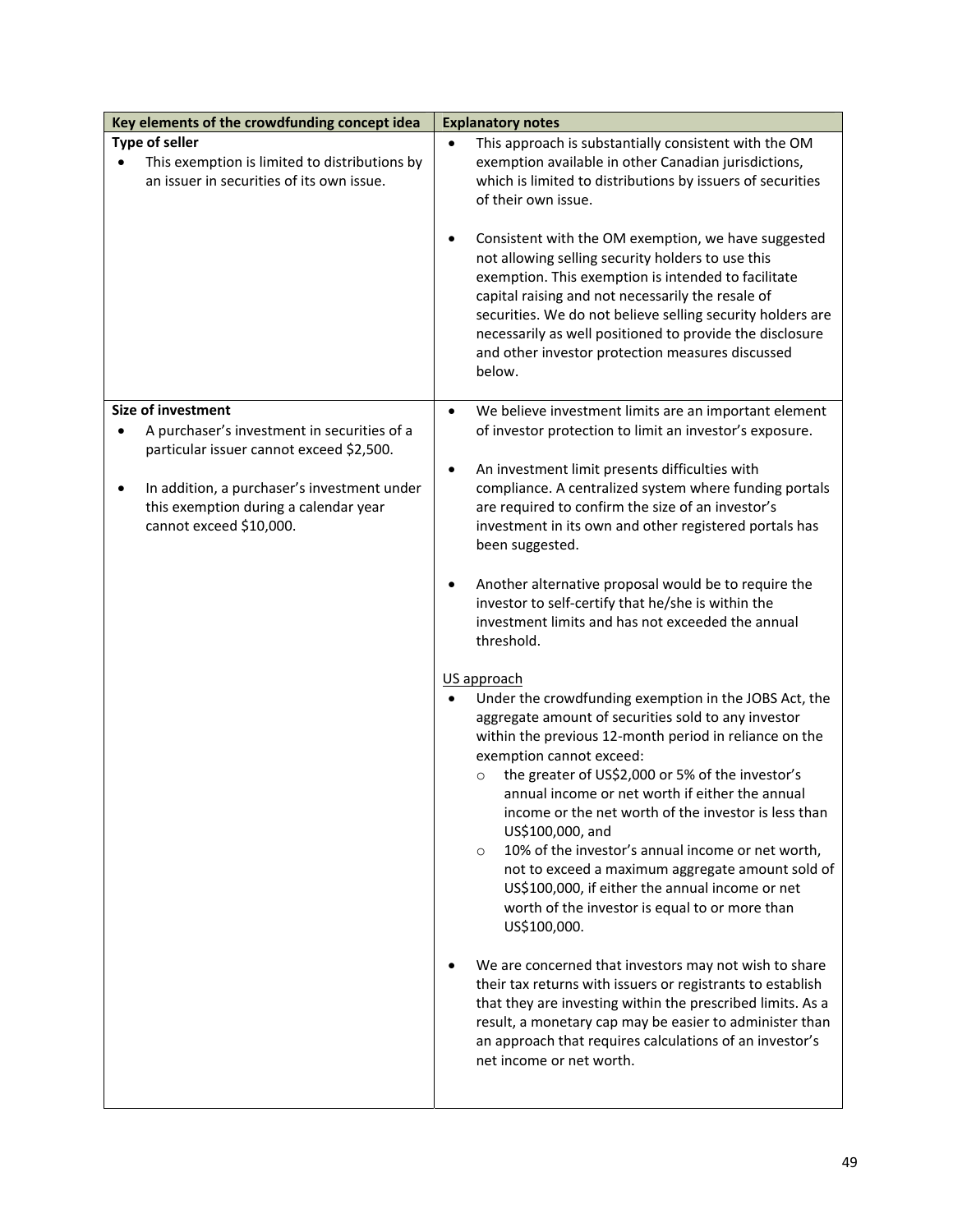| Key elements of the crowdfunding concept idea                                                   | <b>Explanatory notes</b>                                                                                                                                                                                                                                                                                                                                                                                                                                                                                                                                                                                                                                                        |
|-------------------------------------------------------------------------------------------------|---------------------------------------------------------------------------------------------------------------------------------------------------------------------------------------------------------------------------------------------------------------------------------------------------------------------------------------------------------------------------------------------------------------------------------------------------------------------------------------------------------------------------------------------------------------------------------------------------------------------------------------------------------------------------------|
|                                                                                                 | <b>BC</b> approach<br>There are no limits on the size of the investment under<br>$\bullet$<br>the BC model of the OM exemption. We have concerns<br>that this approach could result in too much of an<br>investor's assets being at risk.                                                                                                                                                                                                                                                                                                                                                                                                                                       |
|                                                                                                 | Alberta approach<br>As noted above, under the Alberta model of the OM<br>exemption, a purchaser can purchase securities under<br>the exemption if he/she is either an eligible investor or<br>the acquisition cost to the purchaser does not exceed<br>\$10,000.                                                                                                                                                                                                                                                                                                                                                                                                                |
|                                                                                                 | A monetary cap of \$10,000 may be easier to apply than<br>a limit based on a percentage of net income or net<br>worth.                                                                                                                                                                                                                                                                                                                                                                                                                                                                                                                                                          |
| Size of offerings                                                                               | <b>BC and Alberta approach</b>                                                                                                                                                                                                                                                                                                                                                                                                                                                                                                                                                                                                                                                  |
| An issuer cannot raise more than \$1.5<br>million in a 12-month period under this<br>exemption. | The OM exemption in other Canadian jurisdictions does<br>$\bullet$<br>not impose a limit on the amount of capital that can be<br>raised under the exemption by an issuer.                                                                                                                                                                                                                                                                                                                                                                                                                                                                                                       |
|                                                                                                 | US approach<br>Under the crowdfunding exemption in the JOBS Act, an<br>issuer can raise up to \$1 million in a 12-month period.<br>Some commenters have expressed concern that the<br>threshold is too low for the exemption to be a useful<br>capital raising tool. Some commenters have suggested<br>that a limit of \$5 to \$10 million may be more<br>appropriate.                                                                                                                                                                                                                                                                                                          |
|                                                                                                 | We acknowledge that not all SMEs' capital requirements<br>are the same. Issuers in different industry sectors may<br>require different capital needs at different stages of<br>growth. In looking at alternatives, we considered the<br>following:<br>The prospectuses of 298 SMEs that raised capital<br>$\circ$<br>between 2002 and 2006 were examined. The<br>median offering size was \$6 million and nearly two-<br>thirds of the offerings were for less than \$10<br>million.<br>The OSC's former closely-held issuer exemption<br>$\circ$<br>provided that an issuer could only raise \$3 million<br>under that exemption in total (not just in a 12-<br>month period). |
|                                                                                                 | We have suggested a limit of \$1.5 million in a 12-month<br>period.                                                                                                                                                                                                                                                                                                                                                                                                                                                                                                                                                                                                             |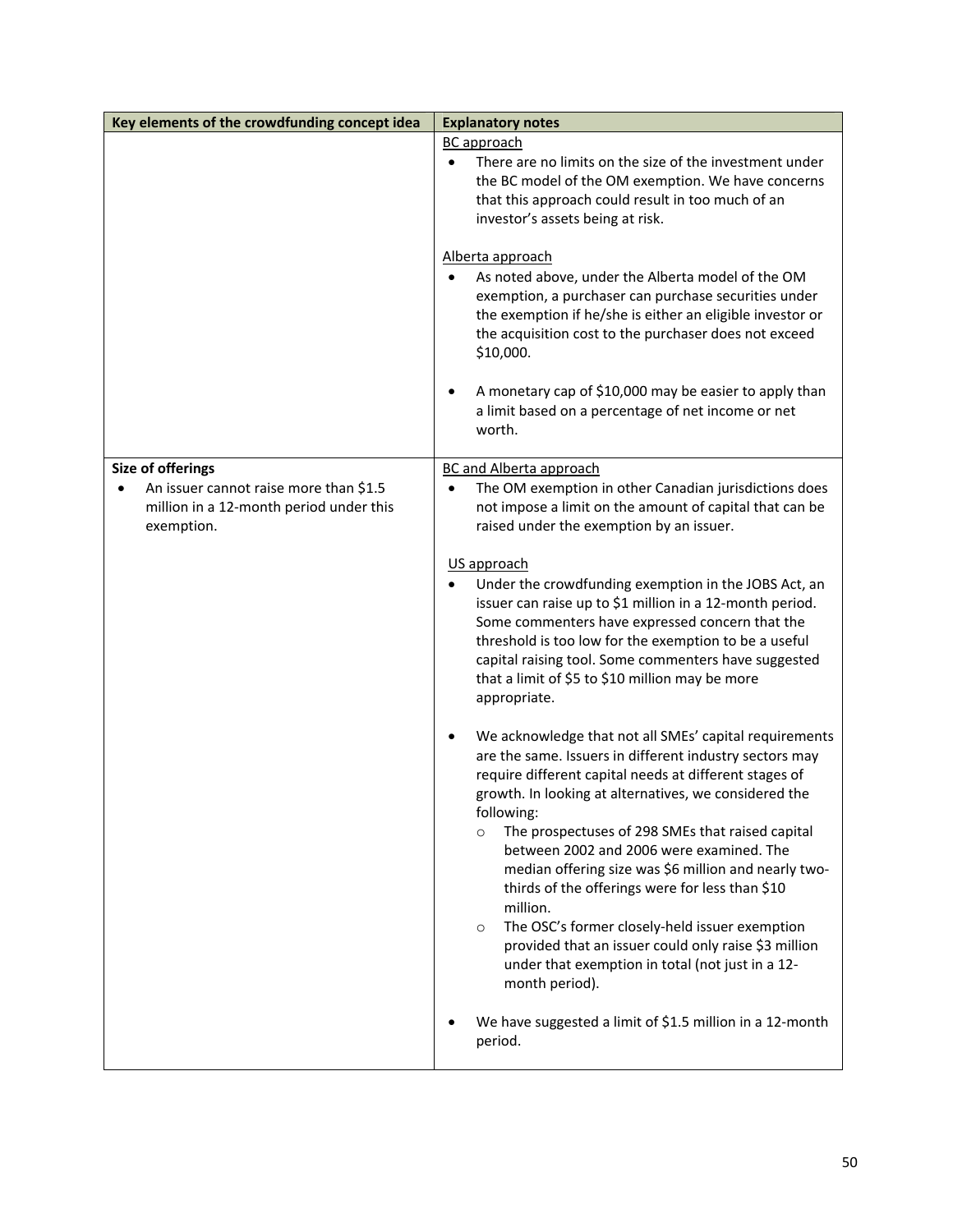| Key elements of the crowdfunding concept idea                 | <b>Explanatory notes</b>                                                                             |  |
|---------------------------------------------------------------|------------------------------------------------------------------------------------------------------|--|
| Disclosure provided to purchaser at the time of               | General comments on disclosure                                                                       |  |
| distribution                                                  | We believe that purchasers and any registrants advising                                              |  |
| A purchaser must be provided with an<br>$\bullet$             | them require a minimum level of disclosure on which to                                               |  |
| information statement at the time of the                      | base an investment decision or recommendation.                                                       |  |
| distribution.                                                 |                                                                                                      |  |
|                                                               | Both the BC and Alberta models of the OM exemption<br>$\bullet$                                      |  |
| The information statement must include<br>$\bullet$           | require disclosure that is similar to the type of                                                    |  |
| "financing facts", "issuer facts" and                         | disclosure found in a long-form prospectus. We have                                                  |  |
| "registrant facts".                                           | heard two concerns with this approach:                                                               |  |
|                                                               | Stakeholders have advised us that an offering<br>$\circ$                                             |  |
| "Financing facts"                                             | memorandum prepared in accordance with the                                                           |  |
| "Financing facts" (i.e. basic information                     | form requirements in NI 45-106 contains an                                                           |  |
| about the offering) include:                                  | overwhelming amount of information that is                                                           |  |
| the type/nature of the securities being                       | neither useful nor read by investors.                                                                |  |
| $\circ$<br>offered                                            | We have been advised that the OM exemption is<br>$\circ$                                             |  |
| the price of the securities                                   | not particularly useful to SMEs. The speculated                                                      |  |
| $\circ$                                                       |                                                                                                      |  |
| the rights attached to the securities<br>$\circ$              | reason is the cost associated with preparing an<br>offering memorandum (and the cost of obtaining an |  |
| (including the impact on those rights if                      | audit of the financial statements).                                                                  |  |
| the issuer's operations and/or assets                         |                                                                                                      |  |
| are located outside of Canada)                                |                                                                                                      |  |
| whether there is a minimum and<br>$\circ$                     | In light of these concerns, we have suggested more<br>$\bullet$                                      |  |
| maximum subscription, and if so, the                          | streamlined disclosure in the information statement.                                                 |  |
| deadline to reach the minimum                                 | The key items of disclosure are substantially derived                                                |  |
| subscription                                                  | from:                                                                                                |  |
| the use of the proceeds from the<br>$\circ$                   | the requirements for the summary of a long-form<br>$\circ$                                           |  |
| offering (including whether any                               | prospectus, and                                                                                      |  |
| directors, officers, promoters or related                     | the disclosure requirements set out in the<br>$\circ$                                                |  |
| parties of the issuer will receive any of                     | crowdfunding exemption in the JOBS Act (which                                                        |  |
| the proceeds)                                                 | remain subject to SEC rulemaking).                                                                   |  |
| resale restrictions<br>$\circ$                                |                                                                                                      |  |
| statutory rights in the event of a<br>$\circ$                 | Financial statement disclosure                                                                       |  |
| misrepresentation and a right of                              | This concept idea requires one year of audited annual<br>$\bullet$                                   |  |
| withdrawal (please see discussion                             | financial statements of the issuer if the issuer has been<br>in business.                            |  |
| below)                                                        |                                                                                                      |  |
| "Issuer facts"                                                |                                                                                                      |  |
| "Issuer facts" (i.e. basic information about                  | The crowdfunding exemption in the JOBS Act has                                                       |  |
| the issuer) include:                                          | adopted a scaled approach to financial disclosure. Under                                             |  |
| a description of the issuer's business or                     | that exemption, if the aggregate offering proceeds                                                   |  |
| $\circ$<br>proposed business, and its anticipated             | within a 12-month period are:                                                                        |  |
|                                                               | \$100,000 or less: the issuer must file income tax<br>$\circ$                                        |  |
| business plan                                                 | statements for the most recently completed year                                                      |  |
| one year of annual financial<br>$\circ$<br>statements, if any | and have its financial statements certified by the                                                   |  |
| a description of the directors, officers                      | principal executive officer to be true and complete                                                  |  |
| $\circ$<br>and control persons of the issuer                  | in all material respects<br>more than \$100,000 but not more than \$500,000:                         |  |
| limited executive compensation                                | $\circ$<br>the issuer must file financial statements reviewed                                        |  |
| $\circ$<br>disclosure                                         |                                                                                                      |  |
| principal risks of the issuer's business                      | by an independent public accountant, using                                                           |  |
| $\circ$                                                       | professional standards and procedures for such                                                       |  |
|                                                               | review or standards and procedures established by                                                    |  |
|                                                               | the SEC                                                                                              |  |
|                                                               | more than \$500,000: the issuer must file audited<br>$\circ$                                         |  |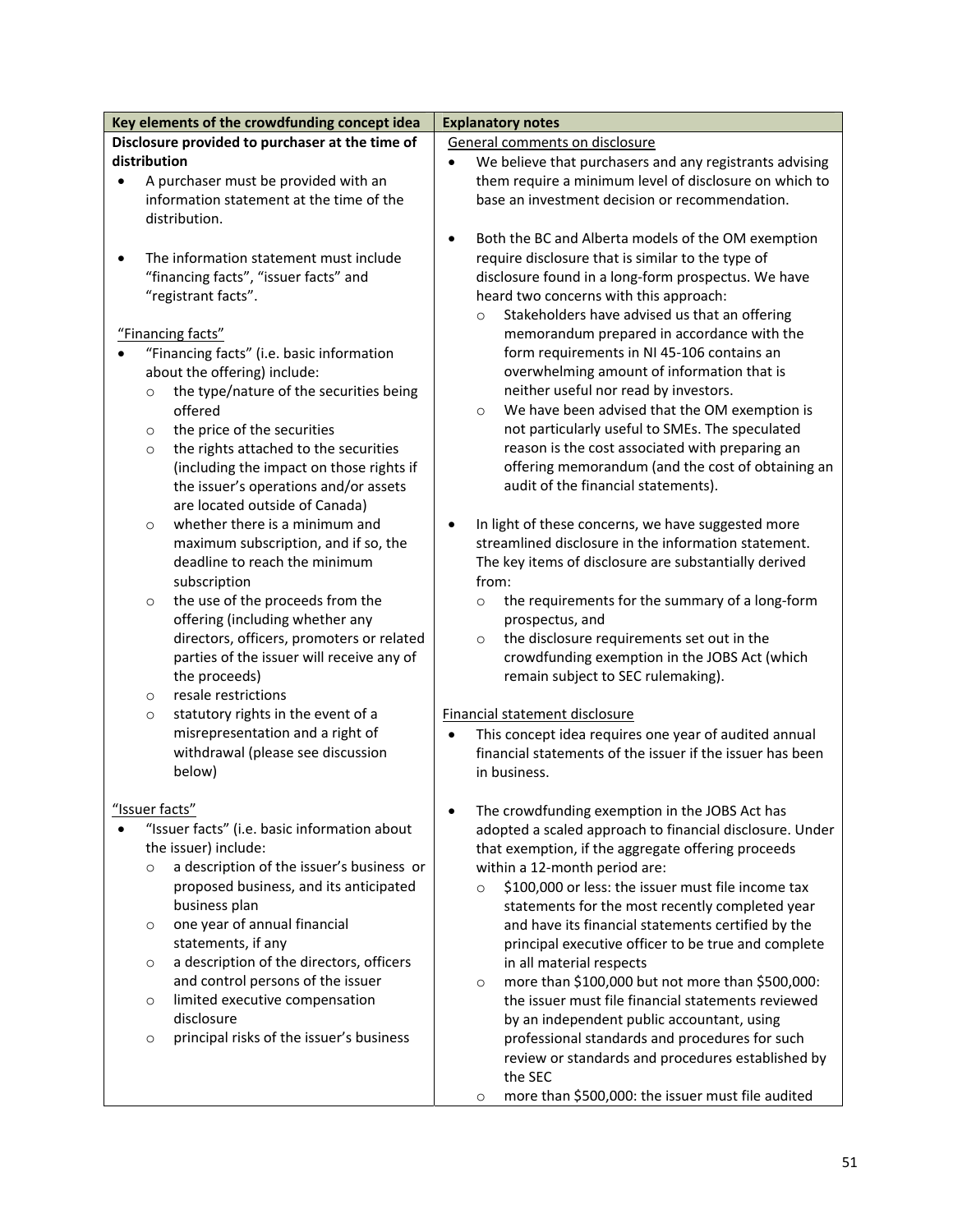| Key elements of the crowdfunding concept idea                                                                                                                                                                                                                                                                                                                                                                                                                                                                                                                                                                                                                                                                                                                                               | <b>Explanatory notes</b>                                                                                                                                                                                                                                                                                                                                                                                                                                                                                                                                                                                                                                                                                                                                                                                                                                                                                                                                                                                                                                                                                                                                                                                                                                                                                                                                                                                                                                                                                                                                                               |
|---------------------------------------------------------------------------------------------------------------------------------------------------------------------------------------------------------------------------------------------------------------------------------------------------------------------------------------------------------------------------------------------------------------------------------------------------------------------------------------------------------------------------------------------------------------------------------------------------------------------------------------------------------------------------------------------------------------------------------------------------------------------------------------------|----------------------------------------------------------------------------------------------------------------------------------------------------------------------------------------------------------------------------------------------------------------------------------------------------------------------------------------------------------------------------------------------------------------------------------------------------------------------------------------------------------------------------------------------------------------------------------------------------------------------------------------------------------------------------------------------------------------------------------------------------------------------------------------------------------------------------------------------------------------------------------------------------------------------------------------------------------------------------------------------------------------------------------------------------------------------------------------------------------------------------------------------------------------------------------------------------------------------------------------------------------------------------------------------------------------------------------------------------------------------------------------------------------------------------------------------------------------------------------------------------------------------------------------------------------------------------------------|
| "Registrant facts"                                                                                                                                                                                                                                                                                                                                                                                                                                                                                                                                                                                                                                                                                                                                                                          | financial statements                                                                                                                                                                                                                                                                                                                                                                                                                                                                                                                                                                                                                                                                                                                                                                                                                                                                                                                                                                                                                                                                                                                                                                                                                                                                                                                                                                                                                                                                                                                                                                   |
| "Registrant facts" (i.e. basic information<br>about the registrant) include (where<br>applicable):<br>the name of the funding portal<br>$\circ$<br>the name of any other registrant<br>$\circ$<br>involved and the relationship between<br>that registrant and the issuer, if any<br>Certification<br>We believe that the issuer should take<br>responsibility for the disclosure provided.<br>Management of the issuer should certify<br>the disclosure.<br><b>Marketing</b><br>No other marketing materials may be<br>provided.<br>In addition, no advertising by an issuer<br>٠<br>would be permitted except through the<br>funding portal or the issuer's website. The<br>issuer would be able to use social media to<br>direct investors to the funding portal or<br>issuer's website. | We are suggesting a similarly scaled approach:<br>If the proceeds of the offering are proposed to be at<br>$\circ$<br>least \$500,000 or if the issuer is a reporting issuer,<br>then audited annual financial statements must be<br>included in the information statement.<br>If the proceeds of the offering are proposed to be<br>$\circ$<br>less than \$500,000 and if the issuer is not a<br>reporting issuer, then only management-certified<br>financial statements need to be included.<br>We recognize that the cost of an audit could be an<br>٠<br>impediment for start-ups and SMEs using this<br>exemption.<br>Risk factor disclosure<br>The summary of a long-form prospectus requires<br>disclosure of risk factors. Similarly, the crowdfunding<br>exemption in the JOBS Act contemplates some level of<br>risk factor disclosure. We are similarly suggesting that<br>the information statement include a discussion of the<br>principal risks facing the issuer's business.<br>We have heard from stakeholders that risk factor<br>$\bullet$<br>disclosure is often not helpful as the issuer and its<br>advisors include a lengthy list of risk factors, many of<br>which are boilerplate. Some stakeholders have argued<br>that having those risk factors protects the issuer from<br>liability.<br>We have suggested that all purchasers sign a risk<br>٠<br>acknowledgement form. Please see the discussion<br>below.<br>Marketing<br>General solicitation and advertising would be prohibited<br>other through the issuer's or the funding portal's<br>website. |
|                                                                                                                                                                                                                                                                                                                                                                                                                                                                                                                                                                                                                                                                                                                                                                                             |                                                                                                                                                                                                                                                                                                                                                                                                                                                                                                                                                                                                                                                                                                                                                                                                                                                                                                                                                                                                                                                                                                                                                                                                                                                                                                                                                                                                                                                                                                                                                                                        |
| Ongoing information available to investors<br>Ongoing continuous disclosure<br>The issuer must provide its security holders<br>$\bullet$<br>with annual financial statements within 120<br>days from its fiscal year end.                                                                                                                                                                                                                                                                                                                                                                                                                                                                                                                                                                   | Ongoing continuous disclosure<br>As noted above, this exemption contemplates issuers<br>$\bullet$<br>providing one year of annual financial statements to<br>potential investors, if any.<br>We believe that issuers who raise money under this<br>$\bullet$                                                                                                                                                                                                                                                                                                                                                                                                                                                                                                                                                                                                                                                                                                                                                                                                                                                                                                                                                                                                                                                                                                                                                                                                                                                                                                                           |
| <b>Books and records</b><br>The issuer must maintain books and records<br>that are available for inspection by<br>purchasers and OSC staff.                                                                                                                                                                                                                                                                                                                                                                                                                                                                                                                                                                                                                                                 | exemption should provide ongoing financial statement<br>disclosure to investors. For start-up issuers, in particular,<br>the financial statements provided at the time of an<br>offering may be of little value to investors if the issuer is<br>in an early stage of development with little in the way of                                                                                                                                                                                                                                                                                                                                                                                                                                                                                                                                                                                                                                                                                                                                                                                                                                                                                                                                                                                                                                                                                                                                                                                                                                                                            |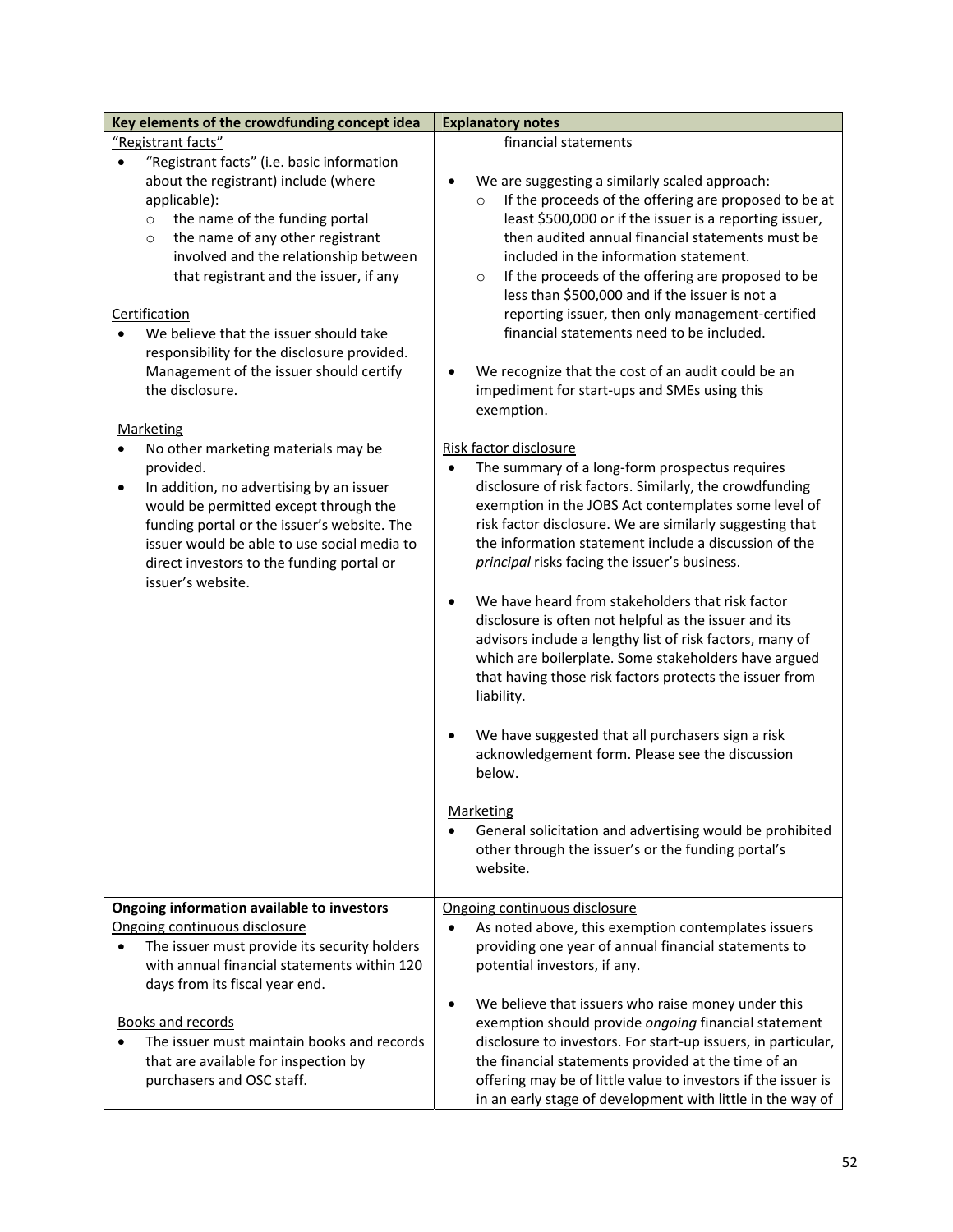| Key elements of the crowdfunding concept idea                                                                                                                                                                                                                                                                                                                                                                       | <b>Explanatory notes</b>                                                                                                                                                                                                                                                                                                                                                                                                                                                                                                                                                                                                                                                                                                                                                                                                                                                                                                    |
|---------------------------------------------------------------------------------------------------------------------------------------------------------------------------------------------------------------------------------------------------------------------------------------------------------------------------------------------------------------------------------------------------------------------|-----------------------------------------------------------------------------------------------------------------------------------------------------------------------------------------------------------------------------------------------------------------------------------------------------------------------------------------------------------------------------------------------------------------------------------------------------------------------------------------------------------------------------------------------------------------------------------------------------------------------------------------------------------------------------------------------------------------------------------------------------------------------------------------------------------------------------------------------------------------------------------------------------------------------------|
| The books and records must contain, at a<br>minimum:<br>the securities issued by the issuer as<br>$\circ$<br>well as the distribution price and date<br>the names of all security holders and<br>$\circ$<br>the size of their holdings<br>the use of funds raised under this<br>$\Omega$<br>exemption                                                                                                               | assets or earnings. In addition, requiring annual financial<br>statements may reduce the risk of fraud.<br>Under the terms of the crowdfunding exemption in the<br>$\bullet$<br>JOBS Act, issuers will be required to file with the SEC<br>and provide to investors on an annual basis reports of<br>the issuer's results of operations and financial<br>statements, with the details to be determined by SEC<br>rulemaking.<br>We note that it would be a novel approach in Ontario to<br>require an issuer to provide ongoing continuous<br>disclosure in the exempt market.<br><b>Books and records</b><br>We also believe requiring the issuer to maintain books<br>$\bullet$<br>and records provides another measure of investor<br>protection. This would enable security holders to assess<br>whether the issuer has used the proceeds from the<br>offering in the manner indicated in the information<br>statement. |
| Risk acknowledgement from purchaser<br>A purchaser must sign a stand-alone risk<br>acknowledgement form in which the<br>purchaser confirms that he/she:<br>falls within the investment limitations<br>$\circ$<br>understands the risk of loss of the<br>$\circ$<br>entire investment<br>can bear the loss of the entire<br>$\circ$<br>investment<br>understands the illiquid nature of the<br>$\circ$<br>investment | We believe that requiring the purchaser to sign a risk<br>$\bullet$<br>acknowledgement form provides another element of<br>investor protection. It puts the investor on notice that<br>he/she may lose all of his/her investment.<br>The OM exemption in other Canadian jurisdictions and<br>$\bullet$<br>the family, friends and business associates exemption in<br>Saskatchewan require a risk acknowledgement form.<br>Similarly, the crowdfunding exemption in the JOBS Act<br>contemplates a form of risk acknowledgement.                                                                                                                                                                                                                                                                                                                                                                                            |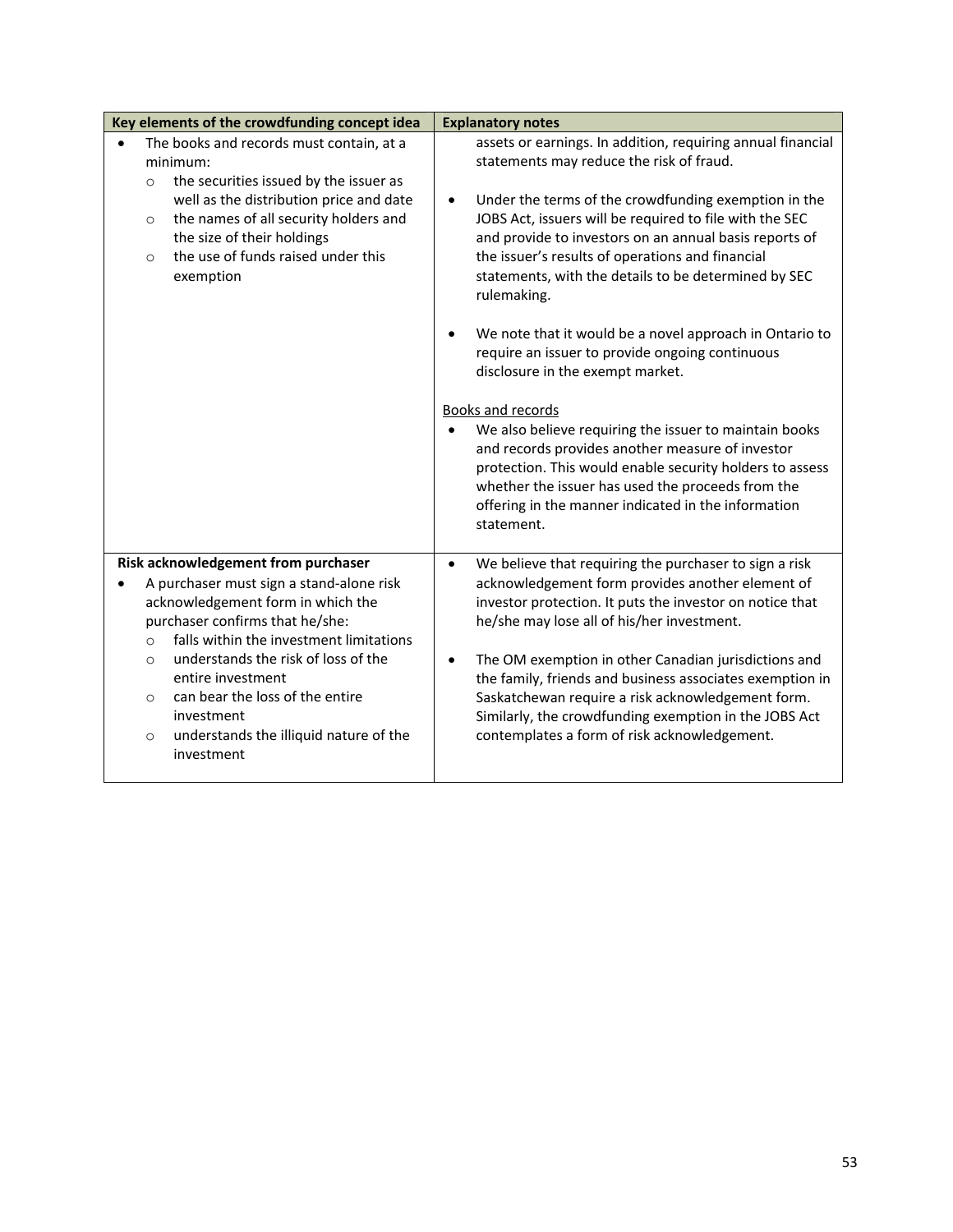| Key elements of the crowdfunding concept idea   | <b>Explanatory notes</b>                                             |
|-------------------------------------------------|----------------------------------------------------------------------|
| <b>Registrant involvement</b>                   | Use of an online funding portal is an important element<br>$\bullet$ |
| Distributions must be made through a            | of this exemption and is found in the crowdfunding                   |
| registered funding portal.                      | exemption in the JOBS Act.                                           |
|                                                 |                                                                      |
| The funding portal may be registered in an<br>٠ | Under the JOBS Act, intermediaries involved in a<br>$\bullet$        |
| existing dealer or adviser category or in a     | crowdfunding transaction must be registered as a                     |
| restricted dealer or adviser category.          | broker or funding portal under the US Securities                     |
|                                                 | Exchange Act of 1934 and registered with a SRO.                      |
|                                                 |                                                                      |
| The funding portal must play a                  |                                                                      |
| "gatekeeper" role and take reasonable           | A "funding portal" is defined in the JOBS Act to mean                |
| measures to reduce the risk of fraud. That      | any person acting as an intermediary in a transaction                |
| would include obtaining background and          | involving the offer or sale of securities for the account of         |
| securities enforcement regulatory history       | others pursuant to the exemption that meets certain                  |
| checks on the issuer and each officer,          | conditions.                                                          |
| director and significant shareholder of the     |                                                                      |
| issuer.                                         | The funding portal cannot:<br>٠                                      |
|                                                 | offer investment advice or recommendations<br>$\circ$                |
|                                                 | solicit purchases, sales or offers to buy securities<br>$\circ$      |
|                                                 | offered or displayed on its website or portal                        |
|                                                 | compensate employees and others for such<br>$\circ$                  |
|                                                 | solicitation or based on the sale of securities                      |
|                                                 |                                                                      |
|                                                 | The JOBS Act requires a person acting as a broker or<br>٠            |
|                                                 | funding portal intermediary to take certain actions,                 |
|                                                 | including to:                                                        |
|                                                 | register with the SEC as a broker or funding portal<br>$\circ$       |
|                                                 | and register with any applicable SRO                                 |
|                                                 | provide such disclosures, including those related to<br>$\circ$      |
|                                                 | risks and other investor education materials, as the                 |
|                                                 | SEC by rule will determine appropriate, and ensure                   |
|                                                 | that investors review such disclosures, affirm risk of               |
|                                                 | loss and answer various questions                                    |
|                                                 | take such measures to reduce risk of fraud, as will<br>$\circ$       |
|                                                 | be established by the SEC, including background                      |
|                                                 | and regulatory checks on directors, officers and                     |
|                                                 | significant shareholders of issuers                                  |
|                                                 | make available to the SEC and to potential investors<br>$\circ$      |
|                                                 | any information provided by the issuer to investors                  |
|                                                 | and intermediaries, not later than 21 days prior to                  |
|                                                 | the first day on which securities are sold to any                    |
|                                                 | investor                                                             |
|                                                 | ensure that all offering proceeds are only provided                  |
|                                                 | $\circ$                                                              |
|                                                 | to the issuer when the aggregate capital raised                      |
|                                                 | from all investors is equal to or greater than a                     |
|                                                 | target offering amount and allow all investors to                    |
|                                                 | cancel their commitments to invest as determined                     |
|                                                 | by SEC rulemaking                                                    |
|                                                 | make such efforts as the SEC determines<br>$\circ$                   |
|                                                 | appropriate by rule to ensure that no investor in a                  |
|                                                 | 12-month period has purchased securities offered                     |
|                                                 | pursuant to this exemption that, in the aggregate,                   |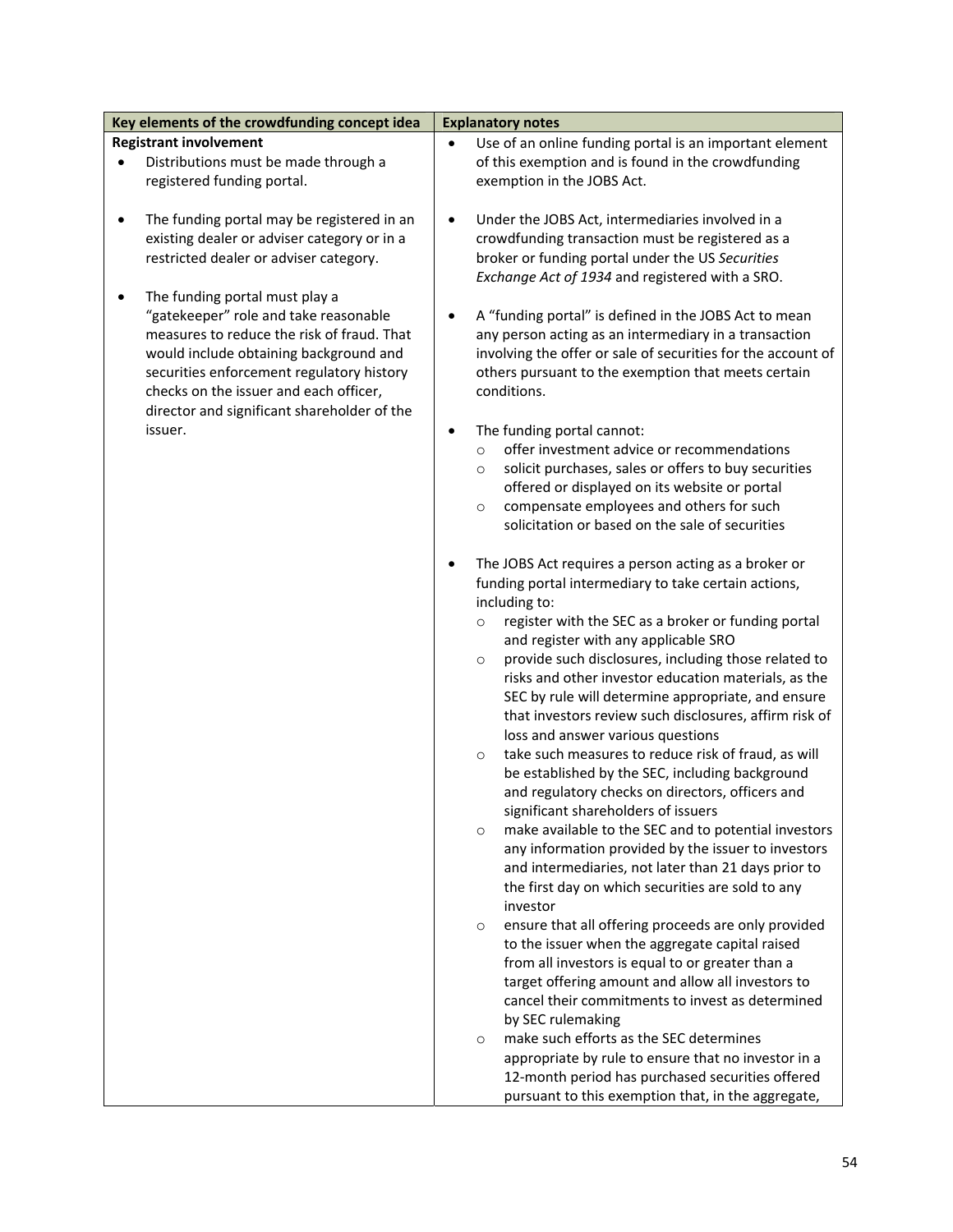| Key elements of the crowdfunding concept idea                                                                                                                                           | <b>Explanatory notes</b>                                                                                                                                                                                                                                                                                                                                                                                                                                                                                                                                                                                                                                                                                                                                                                                                                                                                                                                                                                                                                                                         |
|-----------------------------------------------------------------------------------------------------------------------------------------------------------------------------------------|----------------------------------------------------------------------------------------------------------------------------------------------------------------------------------------------------------------------------------------------------------------------------------------------------------------------------------------------------------------------------------------------------------------------------------------------------------------------------------------------------------------------------------------------------------------------------------------------------------------------------------------------------------------------------------------------------------------------------------------------------------------------------------------------------------------------------------------------------------------------------------------------------------------------------------------------------------------------------------------------------------------------------------------------------------------------------------|
|                                                                                                                                                                                         | from all issuers, exceed the investment limits set<br>forth above<br>take steps to protect privacy of information<br>$\circ$<br>not compensate promoters, finders, or lead<br>$\circ$<br>generators for providing personal identifying<br>information of personal investors<br>prohibit insiders from having any financial interest<br>$\circ$<br>in an issuer using that intermediary's services<br>meet any other requirements that the SEC may<br>$\circ$<br>prescribe<br>Many details are not yet clear as they will be dealt with<br>by the SEC in rulemaking.<br>We believe that requiring the funding portal to<br>undertake a similar role would provide an important<br>element of investor protection. We note that this may<br>have the effect of enabling the funding portal to control<br>what investment opportunities are available to investors<br>and what capital raising opportunities are available to<br>issuers. Under the JOBS Act, the funding portal is<br>essentially acting as an "exchange" and its "listing<br>process" involves background checks. |
| <b>Other conditions</b><br><b>Rights if misrepresentation</b><br>This exemption would specify that the<br>information statement contemplated falls<br>within the definition of offering | <b>Rights if misrepresentation</b><br>We believe the purchaser's rights contemplated by<br>$\bullet$<br>section 130.1 of the Securities Act provide an important<br>element of investor protection.                                                                                                                                                                                                                                                                                                                                                                                                                                                                                                                                                                                                                                                                                                                                                                                                                                                                              |
| memorandum set out in the Securities Act.                                                                                                                                               | Withdrawal right                                                                                                                                                                                                                                                                                                                                                                                                                                                                                                                                                                                                                                                                                                                                                                                                                                                                                                                                                                                                                                                                 |
| As a result, the statutory rights in the event<br>of misrepresentation in the offering<br>memorandum set out in section 130.1 of<br>the Securities Act would apply.                     | We believe a right of withdrawal provides another<br>$\bullet$<br>element of investor protection. It allows the purchaser a<br>"cooling off" period to consider the disclosure provided<br>and reflect on the investment decision.                                                                                                                                                                                                                                                                                                                                                                                                                                                                                                                                                                                                                                                                                                                                                                                                                                               |
| Withdrawal right<br>The purchaser must be provided with a<br>right of withdrawal that is to be exercised<br>within two-business days of the<br>distribution.                            | This type of consumer protection is available in other<br>legislation. For example, an individual who purchases a<br>condo in pre-construction is provided with a 10-day<br>rescission period where the individual can withdraw the<br>offer to purchase.                                                                                                                                                                                                                                                                                                                                                                                                                                                                                                                                                                                                                                                                                                                                                                                                                        |
|                                                                                                                                                                                         | We have suggested a two-business day period in which<br>to exercise the right in order to be consistent with the<br>right of withdrawal period applicable in prospectus<br>offerings.                                                                                                                                                                                                                                                                                                                                                                                                                                                                                                                                                                                                                                                                                                                                                                                                                                                                                            |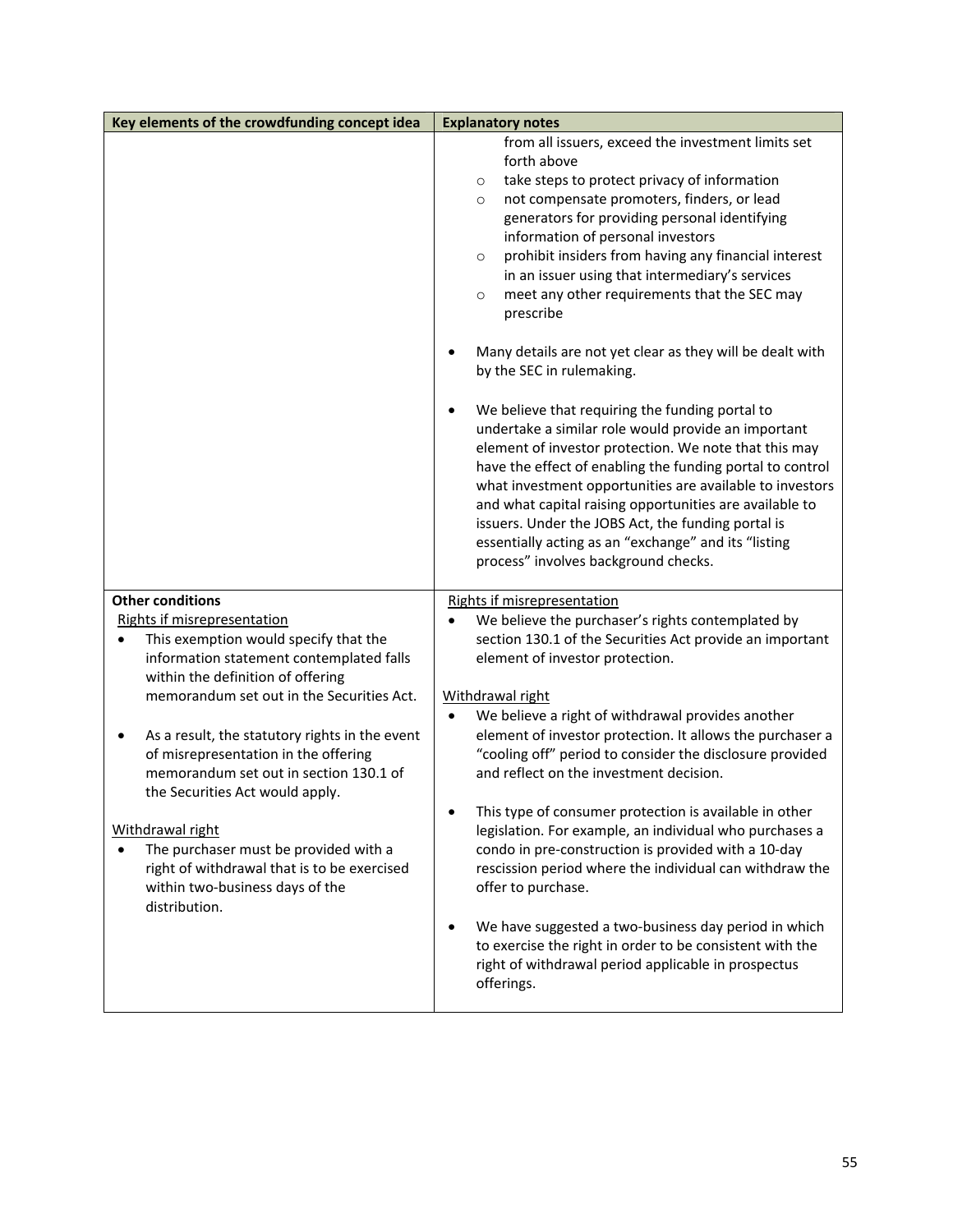| Key elements of the crowdfunding concept idea                                                                                                                            | <b>Explanatory notes</b>                                                                                                                                                                                                                  |
|--------------------------------------------------------------------------------------------------------------------------------------------------------------------------|-------------------------------------------------------------------------------------------------------------------------------------------------------------------------------------------------------------------------------------------|
| <b>Reporting requirement</b><br>A distribution by an issuer or underwriter<br>under this exemption triggers a<br>requirement to file a report of exempt<br>distribution. | Requiring a report of exempt distribution would be<br>consistent with the approach taken for other capital<br>raising exemptions.                                                                                                         |
| <b>Resale restrictions</b><br>Securities distributed under this exemption<br>are subject to a restricted resale period.                                                  | This resale treatment is consistent with the resale<br>$\bullet$<br>treatment of securities distributed under other capital<br>raising exemptions.<br>The resale restriction is indefinite where the issuer is<br>not a reporting issuer. |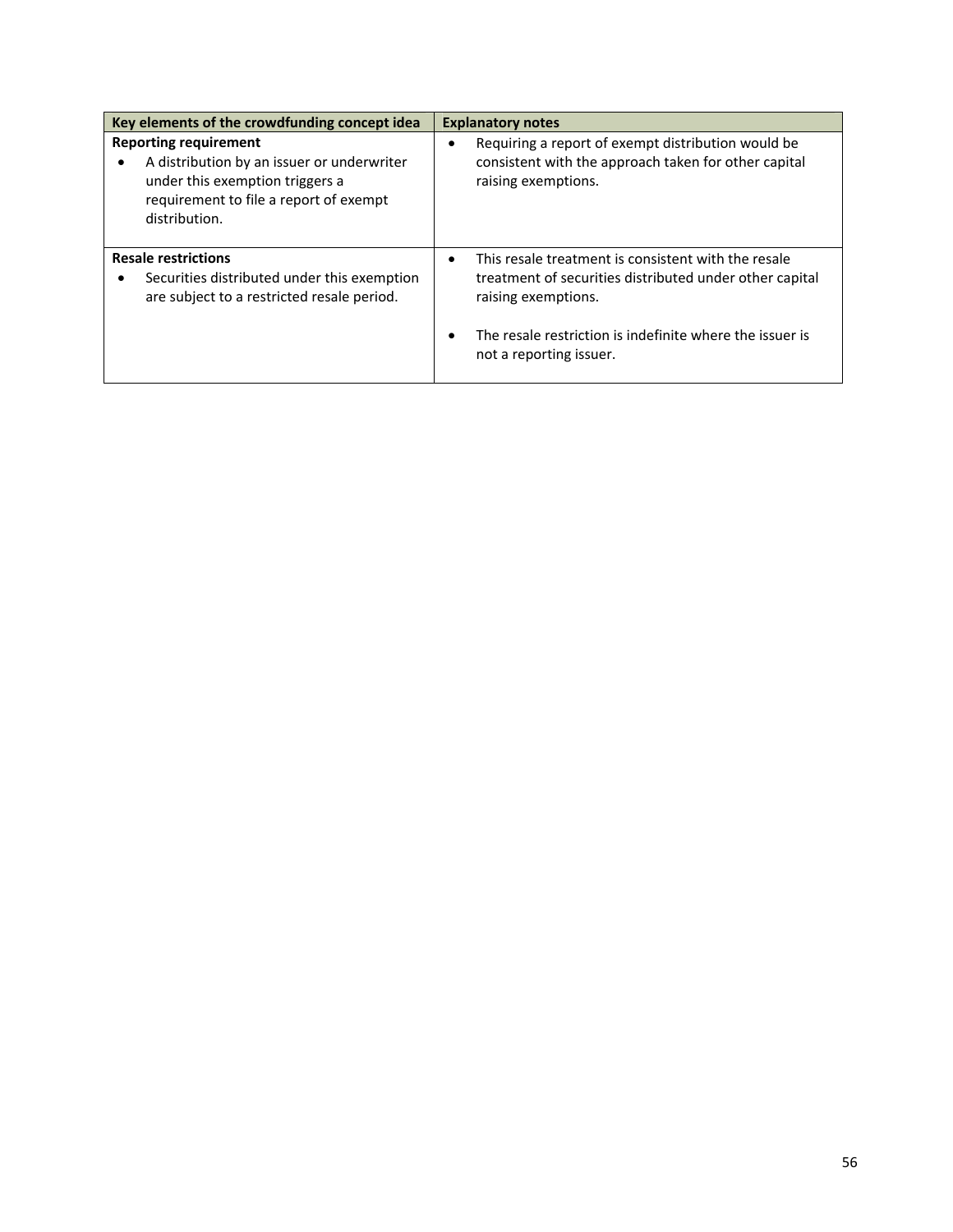# **2. OM prospectus exemption**

The key elements of this concept idea, along with explanatory commentary, are set out in the table below. This concept idea is being put forward solely for discussion purposes. We are requesting comments on each of the elements of this concept idea.

| Key elements of the OM concept idea                                                                                                                                                                                                                                                                                                                                                                                             | <b>Explanatory notes</b>                                                                                                                                                                                                                                                                                                                                                                                                                                                                                                                                                                                                                                                                                                                                                                                                                                                                                                                                                                                                                                                                                                                                                                                                                                                                                                                                                                                                                                                                                |
|---------------------------------------------------------------------------------------------------------------------------------------------------------------------------------------------------------------------------------------------------------------------------------------------------------------------------------------------------------------------------------------------------------------------------------|---------------------------------------------------------------------------------------------------------------------------------------------------------------------------------------------------------------------------------------------------------------------------------------------------------------------------------------------------------------------------------------------------------------------------------------------------------------------------------------------------------------------------------------------------------------------------------------------------------------------------------------------------------------------------------------------------------------------------------------------------------------------------------------------------------------------------------------------------------------------------------------------------------------------------------------------------------------------------------------------------------------------------------------------------------------------------------------------------------------------------------------------------------------------------------------------------------------------------------------------------------------------------------------------------------------------------------------------------------------------------------------------------------------------------------------------------------------------------------------------------------|
| <b>Type of issuer</b><br>The issuer of the security, its parent (if<br>applicable) and its principal operating<br>subsidiary (if applicable) must be<br>incorporated or organized under Canadian<br>federal laws or the legislation of a Canadian<br>jurisdiction, and the issuer must have its<br>head office located in Canada.<br>This exemption is not available for<br>distributions of securities of investment<br>funds. | We have proposed that the issuer of the security, its<br>$\bullet$<br>parent and principal operating subsidiary must be<br>incorporated or organized under Canadian federal laws<br>or the legislation of a Canadian jurisdiction and have its<br>head office located in Canada because one of our<br>objectives is to facilitate capital raising for SMEs in<br>Canada. However, we note that the accredited investor<br>exemption, the minimum amount exemption and the<br>OM exemption in NI 45-106 are not currently limited to<br>distributions of securities of issuers based in Canada.<br>We have suggested making this exemption available for<br>٠<br>distributions of both reporting and non-reporting<br>issuers. That is consistent with the accredited investor<br>exemption available in other Canadian jurisdictions. We<br>recognize that some SMEs are reporting issuers.<br>The focus of this paper is to consider possible new<br>٠<br>prospectus exemptions that could facilitate capital<br>raising for business enterprises. As a result, we have<br>currently suggested limiting the use of this exemption<br>to distributions of securities of issuers other than<br>investment funds. We note that an investment fund<br>that is advised by a registered adviser or a person<br>exempt from registration already qualifies (as a form of<br>institutional investor) as an accredited investor to invest<br>in all types of businesses, including SMEs, on an exempt<br>basis. |
| <b>Type of security</b><br>The only securities that can be distributed<br>under this exemption are:<br>common shares<br>$\circ$<br>non-convertible preferred shares<br>$\circ$<br>non-convertible debt securities that are<br>$\circ$<br>linked only to a fixed or floating<br>interest rate<br>securities convertible into common<br>$\circ$<br>shares or non-convertible preferred<br>shares                                  | There are currently no restrictions on the type of<br>$\bullet$<br>security that can be sold under the accredited investor<br>exemption or the OM exemption available in other<br>Canadian jurisdictions.<br>Only four classes of security can be issued under this<br>$\bullet$<br>exemption. Given that this exemption is intended to<br>facilitate capital raising by SMEs, we do not think it is<br>necessary or appropriate to allow certain complex<br>products, such as derivatives and securitized products,<br>to be distributed under this exemption.<br>For the reasons discussed above, we have carved out<br>٠<br>securities of investment funds.                                                                                                                                                                                                                                                                                                                                                                                                                                                                                                                                                                                                                                                                                                                                                                                                                                          |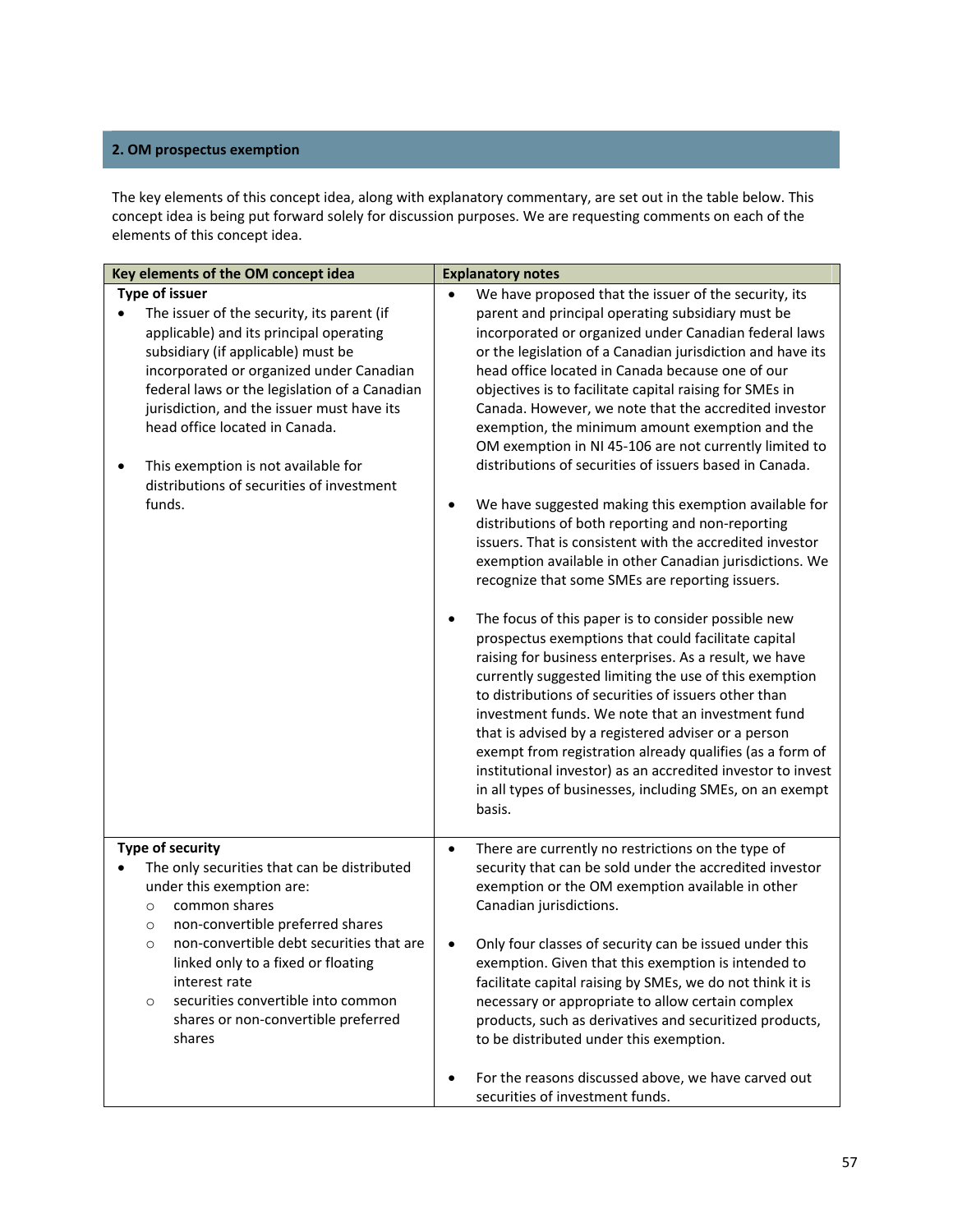| Key elements of the OM concept idea                                                                                                                                                    | <b>Explanatory notes</b>                                                                                                                                                                                                                                                                                                                                                                                                                                                                                                                                                                                                                                                                                                                                                                                                                                                                                                                                                                   |
|----------------------------------------------------------------------------------------------------------------------------------------------------------------------------------------|--------------------------------------------------------------------------------------------------------------------------------------------------------------------------------------------------------------------------------------------------------------------------------------------------------------------------------------------------------------------------------------------------------------------------------------------------------------------------------------------------------------------------------------------------------------------------------------------------------------------------------------------------------------------------------------------------------------------------------------------------------------------------------------------------------------------------------------------------------------------------------------------------------------------------------------------------------------------------------------------|
| Type of purchaser<br>There are no limitations on the purchaser of<br>$\bullet$<br>the security. However, the purchaser is<br>subject to investment limitations, as<br>discussed below. | We considered the approach taken in the JOBS Act and<br>the OM exemption available in other Canadian<br>jurisdictions regarding the type of purchaser.<br>US approach<br>There are no restrictions on the purchaser under the<br>crowdfunding exemption in the JOBS Act.<br><b>BC</b> approach<br>There are no restrictions on the purchaser under the BC<br>model of the OM exemption.<br>Alberta approach<br>Under the Alberta model of the OM exemption, the<br>$\bullet$<br>purchaser must be an "eligible investor" or the<br>acquisition cost to the purchaser cannot exceed<br>\$10,000. We agree with the concept of an investment<br>limit. However, we question whether the "eligible<br>investor" criteria provides meaningful investor<br>protection.<br>Consistent with these approaches, we are suggesting<br>$\bullet$<br>that any investor can buy securities under this<br>exemption. The purchaser, however, would be subject<br>to investment limits (discussed below). |
| <b>Type of seller</b><br>This exemption is limited to distributions by<br>an issuer in securities of its own issue.                                                                    | This approach is substantially consistent with the OM<br>$\bullet$<br>exemption available in other Canadian jurisdictions,<br>which is limited to distributions by issuers of securities<br>of their own issue.<br>Consistent with the OM exemption, we have suggested<br>$\bullet$<br>not allowing selling security holders to use this<br>exemption. This exemption is intended to facilitate<br>capital raising and not necessarily the resale of<br>securities. In addition, we do not believe selling security<br>holders are necessarily as well positioned to provide the<br>disclosure and other investor protection measures<br>discussed below.                                                                                                                                                                                                                                                                                                                                  |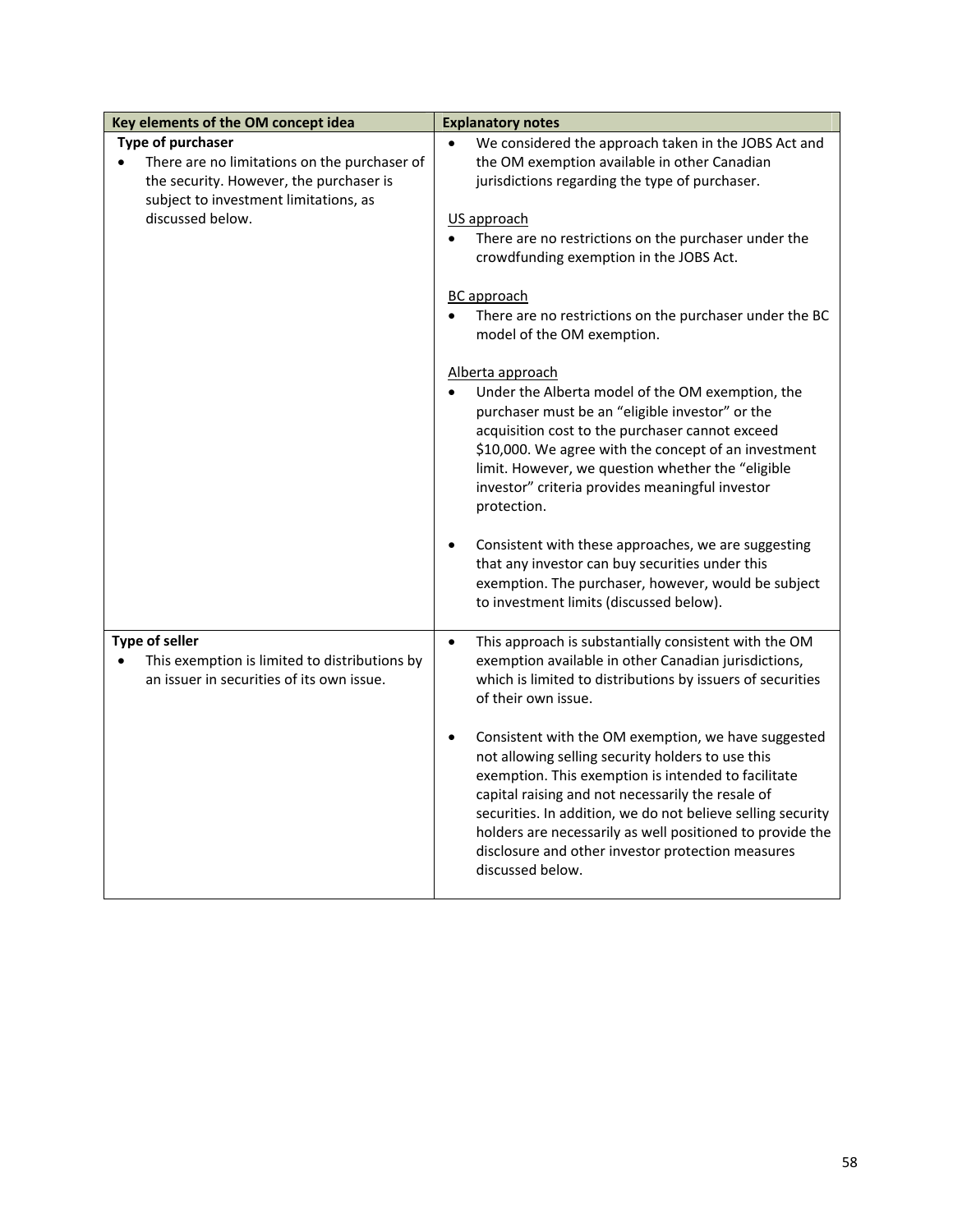| Key elements of the OM concept idea         | <b>Explanatory notes</b>                                          |
|---------------------------------------------|-------------------------------------------------------------------|
| <b>Size of investment</b>                   | We believe investment limits are an important element             |
| A purchaser's investment in securities of a | of investor protection to limit an investor's exposure.           |
| particular issuer cannot exceed \$2,500.    |                                                                   |
|                                             | We recognize that an investment limit presents<br>$\bullet$       |
| In addition, a purchaser's investment under | difficulties with compliance.                                     |
| this exemption during a calendar year       |                                                                   |
| cannot exceed \$10,000.                     | Another alternative proposal would be to require the<br>$\bullet$ |
|                                             | investor to self-certify that he/she is within the                |
|                                             | investment limits and has not exceeded the annual                 |
|                                             | threshold.                                                        |
|                                             |                                                                   |
|                                             | US approach                                                       |
|                                             | Under the crowdfunding exemption in the JOBS Act, the             |
|                                             | aggregate amount of securities sold to any investor               |
|                                             | within the previous 12-month period in reliance on the            |
|                                             | exemption cannot exceed:                                          |
|                                             | the greater of US\$2,000 or 5% of the investor's<br>$\circ$       |
|                                             | annual income or net worth if either the annual                   |
|                                             | income or the net worth of the investor is less than              |
|                                             | US\$100,000, and                                                  |
|                                             | 10% of the investor's annual income or net worth,<br>$\circ$      |
|                                             | not to exceed a maximum aggregate amount sold                     |
|                                             | of US\$100,000, if either the annual income or net                |
|                                             | worth of the investor is equal to or more than                    |
|                                             | US\$100,000.                                                      |
|                                             |                                                                   |
|                                             | We are concerned that investors may not wish to share             |
|                                             | their tax returns with issuers or registrants to establish        |
|                                             | that they are investing within the prescribed limits. As a        |
|                                             | result, a monetary cap may be easier to administer than           |
|                                             | an approach that requires calculations of an investor's           |
|                                             | net income or net worth.                                          |
|                                             |                                                                   |
|                                             | BC approach                                                       |
|                                             | There are no limits on the size of the investment under           |
|                                             | the BC model of the OM exemption. We have concerns                |
|                                             | that this approach could result in too much of an                 |
|                                             | investor's assets being at risk.                                  |
|                                             |                                                                   |
|                                             | Alberta approach                                                  |
|                                             | As noted above, under the Alberta model of the OM                 |
|                                             | exemption, a purchaser can purchase securities under              |
|                                             | the exemption if he/she is either an eligible investor or         |
|                                             | the acquisition cost to the purchaser does not exceed             |
|                                             | \$10,000.                                                         |
|                                             |                                                                   |
|                                             | A monetary cap of \$10,000 may be easier to implement             |
|                                             | than a limit based on a percentage of net income or net<br>worth. |
|                                             |                                                                   |
|                                             |                                                                   |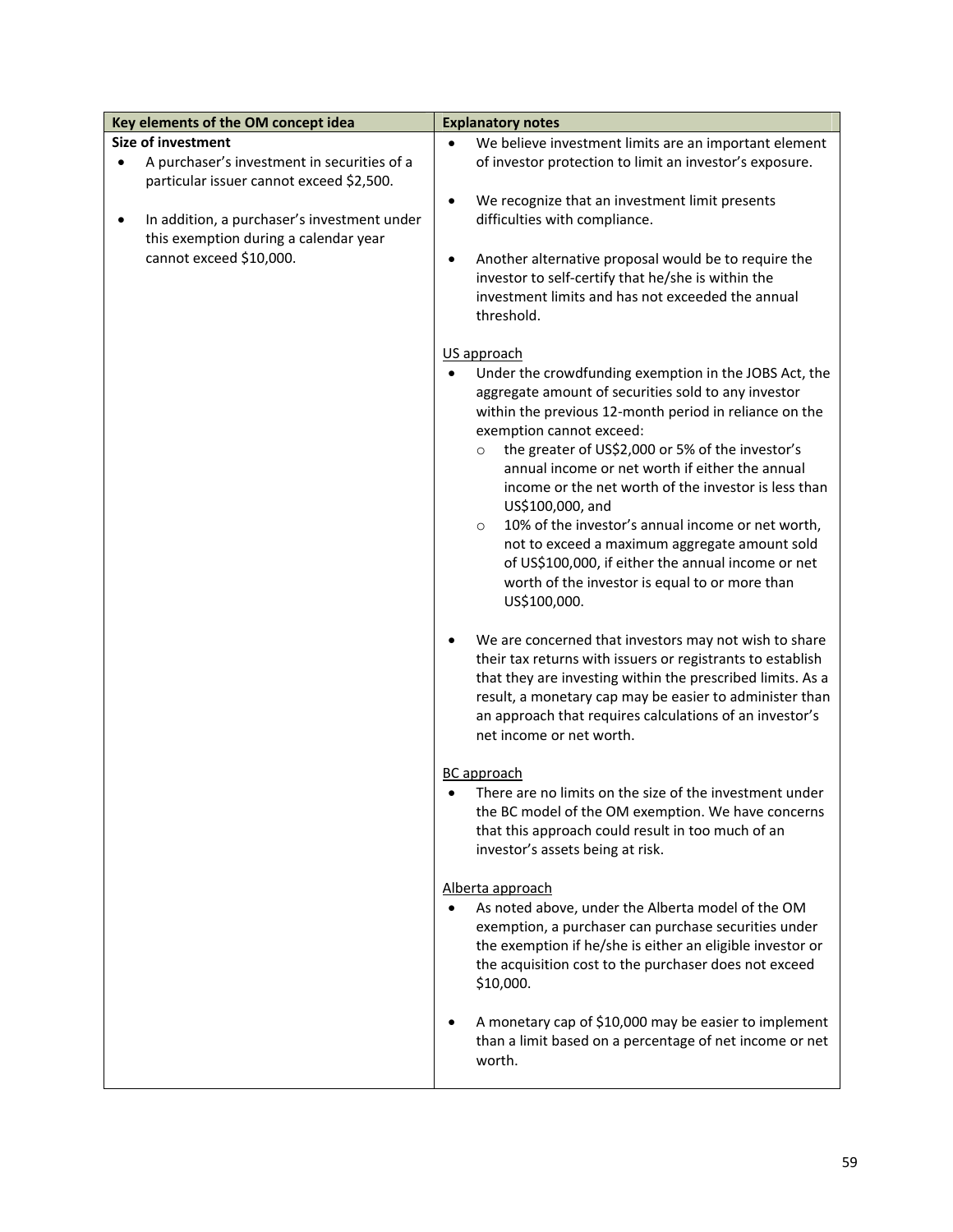| Key elements of the OM concept idea                                              | <b>Explanatory notes</b>                                                                               |
|----------------------------------------------------------------------------------|--------------------------------------------------------------------------------------------------------|
| Size of offerings                                                                | <b>BC and Alberta approach</b>                                                                         |
| An issuer cannot raise more than \$1.5                                           | The OM exemption in other Canadian jurisdictions does                                                  |
| million in a 12-month period under this                                          | not impose a limit on the amount of capital that can be                                                |
| exemption.                                                                       | raised under the exemption by an issuer.                                                               |
|                                                                                  |                                                                                                        |
|                                                                                  | US approach                                                                                            |
|                                                                                  | Under the crowdfunding exemption in the JOBS Act, an                                                   |
|                                                                                  | issuer can raise up to \$1 million in a 12-month period.                                               |
|                                                                                  | Some commenters have expressed concern that the                                                        |
|                                                                                  | threshold is too low for the exemption to be a useful                                                  |
|                                                                                  | capital raising tool. Some commenters have suggested                                                   |
|                                                                                  | that a limit of \$5 to \$10 million may be more                                                        |
|                                                                                  | appropriate.                                                                                           |
|                                                                                  |                                                                                                        |
|                                                                                  | We acknowledge that not all SMEs' capital                                                              |
|                                                                                  | requirements are the same. Issuers in different industry                                               |
|                                                                                  | sectors may require different capital needs at different                                               |
|                                                                                  | stages of growth. In looking at alternatives, we                                                       |
|                                                                                  | considered the following:                                                                              |
|                                                                                  | The prospectuses of 298 SMEs that raised capital<br>$\circ$                                            |
|                                                                                  | between 2002 and 2006 were examined. The                                                               |
|                                                                                  | median offering size was \$6 million and nearly two-                                                   |
|                                                                                  | thirds of the offerings were for less than \$10                                                        |
|                                                                                  | million.                                                                                               |
|                                                                                  | The OSC's former closely-held issuer exemption<br>$\circ$                                              |
|                                                                                  | provided that an issuer could only raise \$3 million                                                   |
|                                                                                  | under that exemption in total (not just in a 12-                                                       |
|                                                                                  | month period).                                                                                         |
|                                                                                  |                                                                                                        |
|                                                                                  | We have suggested a limit of \$1.5 million in a 12-month                                               |
|                                                                                  | period.                                                                                                |
|                                                                                  |                                                                                                        |
| Disclosure provided to purchaser at the time of<br>distribution                  | General comments on disclosure<br>We believe that purchasers and the registrants advising<br>$\bullet$ |
|                                                                                  | them require a minimum level of disclosure on which to                                                 |
| A purchaser must be provided with an<br>information statement at the time of the | base an investment decision or recommendation.                                                         |
| distribution.                                                                    |                                                                                                        |
|                                                                                  | Both the BC and Alberta models of the OM exemption                                                     |
| The information statement must include                                           | require disclosure that is similar to the type of                                                      |
| "financing facts", "issuer facts" and                                            | disclosure found in a long-form prospectus. We have                                                    |
| "registrant facts".                                                              | heard two concerns with this approach:                                                                 |
|                                                                                  | Stakeholders have advised us that an offering<br>$\circ$                                               |
| "Financing facts"                                                                | memorandum prepared in accordance with the                                                             |
| "Financing facts" (i.e. basic information                                        | form requirements in NI 45-106 contains an                                                             |
| about the offering) include:                                                     | overwhelming amount of information that is                                                             |
| the type/nature of the securities being<br>$\circ$                               | neither useful nor read by investors.                                                                  |
| offered                                                                          | We have been advised that the OM exemption is<br>$\circ$                                               |
| the price of the securities<br>O                                                 | not particularly useful to SMEs. The speculated                                                        |
| the rights attached to the securities<br>$\circ$                                 | reason is the cost associated with preparing an                                                        |
| (including the impact on those rights if                                         | offering memorandum (and the cost of obtaining                                                         |
| the issuer's operations and/or assets                                            | an audit of the financial statements).                                                                 |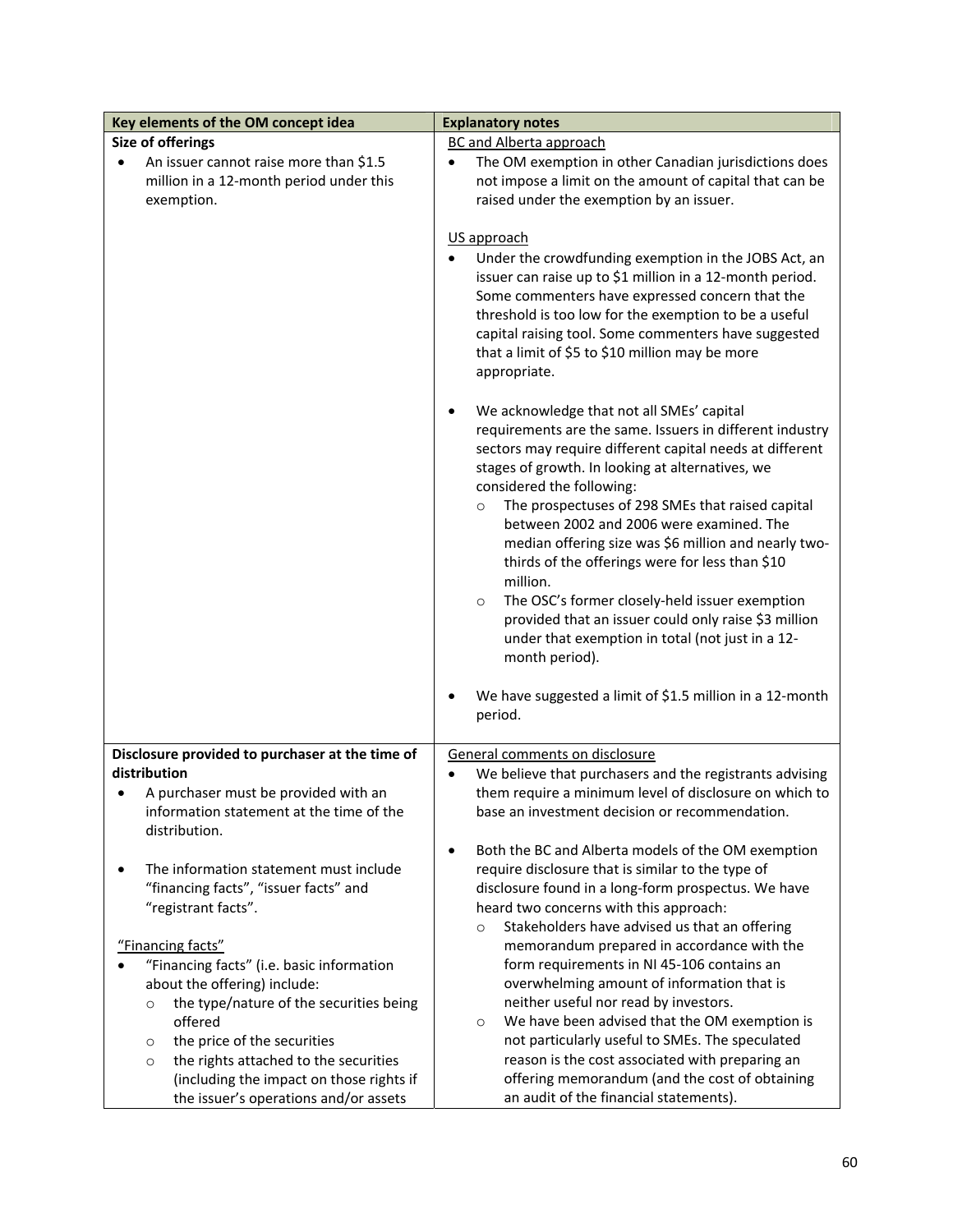| Key elements of the OM concept idea                  | <b>Explanatory notes</b>                                        |
|------------------------------------------------------|-----------------------------------------------------------------|
| are located outside of Canada)                       |                                                                 |
| whether there is a minimum and<br>$\circ$            | In light of these concerns, we have suggested more<br>$\bullet$ |
| maximum subscription, and if so, the                 | streamlined disclosure in the information statement.            |
| deadline to reach the minimum                        | The key items of disclosure are substantially derived           |
| subscription                                         | from:                                                           |
| the use of the proceeds from the<br>$\circ$          | the requirements for the summary of a long-form<br>$\circ$      |
| offering (including whether any                      | prospectus, and                                                 |
| directors, officers, promoters or related            | the disclosure requirements set out in the<br>$\circ$           |
| parties of the issuer will receive any of            | crowdfunding exemption in the JOBS Act (which                   |
| the proceeds)                                        | remain subject to SEC rulemaking).                              |
| resale restrictions<br>$\circ$                       |                                                                 |
| statutory rights in the event of a<br>$\circ$        | Financial statement disclosure                                  |
| misrepresentation and a right of                     |                                                                 |
| withdrawal (please see discussion                    | This concept idea requires one year of audited annual           |
|                                                      | financial statements of the issuer if the issuer has been       |
| below)                                               | in business.                                                    |
|                                                      |                                                                 |
| "Issuer facts"                                       | The crowdfunding exemption in the JOBS Act has<br>$\bullet$     |
| "Issuer facts" (i.e. basic information about         | adopted a scaled approach to financial disclosure.              |
| the issuer) include:                                 | Under the crowdfunding exemption, if the aggregate              |
| a description of the issuer's business or<br>$\circ$ | offering proceeds within a 12-month period are:                 |
| proposed business, and its anticipated               | \$100,000 or less: the issuer must file income tax<br>$\circ$   |
| business plan                                        | statements for the most recently completed year                 |
| one year of annual financial<br>$\circ$              | and have its financial statements certified by the              |
| statements, if any                                   | principal executive officer to be true and complete             |
| a description of the directors, officers<br>$\circ$  | in all material respects                                        |
| and control persons of the issuer                    | more than \$100,000 but not more than \$500,000:<br>$\circ$     |
| limited executive compensation<br>$\circ$            | the issuer must file financial statements reviewed              |
| disclosure                                           | by an independent public accountant, using                      |
| principal risks of the issuer's business<br>$\circ$  | professional standards and procedures for such                  |
|                                                      | review or standards and procedures established by               |
| "Registrant facts"                                   | the SEC                                                         |
| "Registrant facts" (i.e. basic information           | more than \$500,000: the issuer must file audited<br>$\circ$    |
| about any registrant including the name of           | financial statements                                            |
| that registrant and the relationship                 |                                                                 |
| between that registrant and the issuer, if           | We are suggesting a similarly scaled approach:                  |
| any).                                                | If the proceeds of the offering are proposed to be              |
|                                                      | at least \$500,000 or if the issuer is a reporting              |
| Certification                                        | issuer, then audited annual financial statements                |
| We believe that the issuer should take               | must be included in the information statement.                  |
| responsibility for the disclosure provided.          | If the proceeds of the offering are proposed to be<br>$\circ$   |
| Management of the issuer should certify              | less than \$500,000 and if the issuer is not a                  |
| the disclosure.                                      | reporting issuer, then only management-certified                |
|                                                      | financial statements need to be included.                       |
| <b>Marketing</b>                                     |                                                                 |
| No other marketing materials may be                  | We recognize that the cost of an audit could be an              |
| provided.                                            | impediment for start-ups and SMEs using this                    |
|                                                      | exemption.                                                      |
| In addition, no advertising by an issuer             |                                                                 |
| would be permitted except through the                | Risk factor disclosure                                          |
| issuer's website.                                    | The summary of a long-form prospectus requires<br>$\bullet$     |
|                                                      | disclosure of risk factors. Similarly, the crowdfunding         |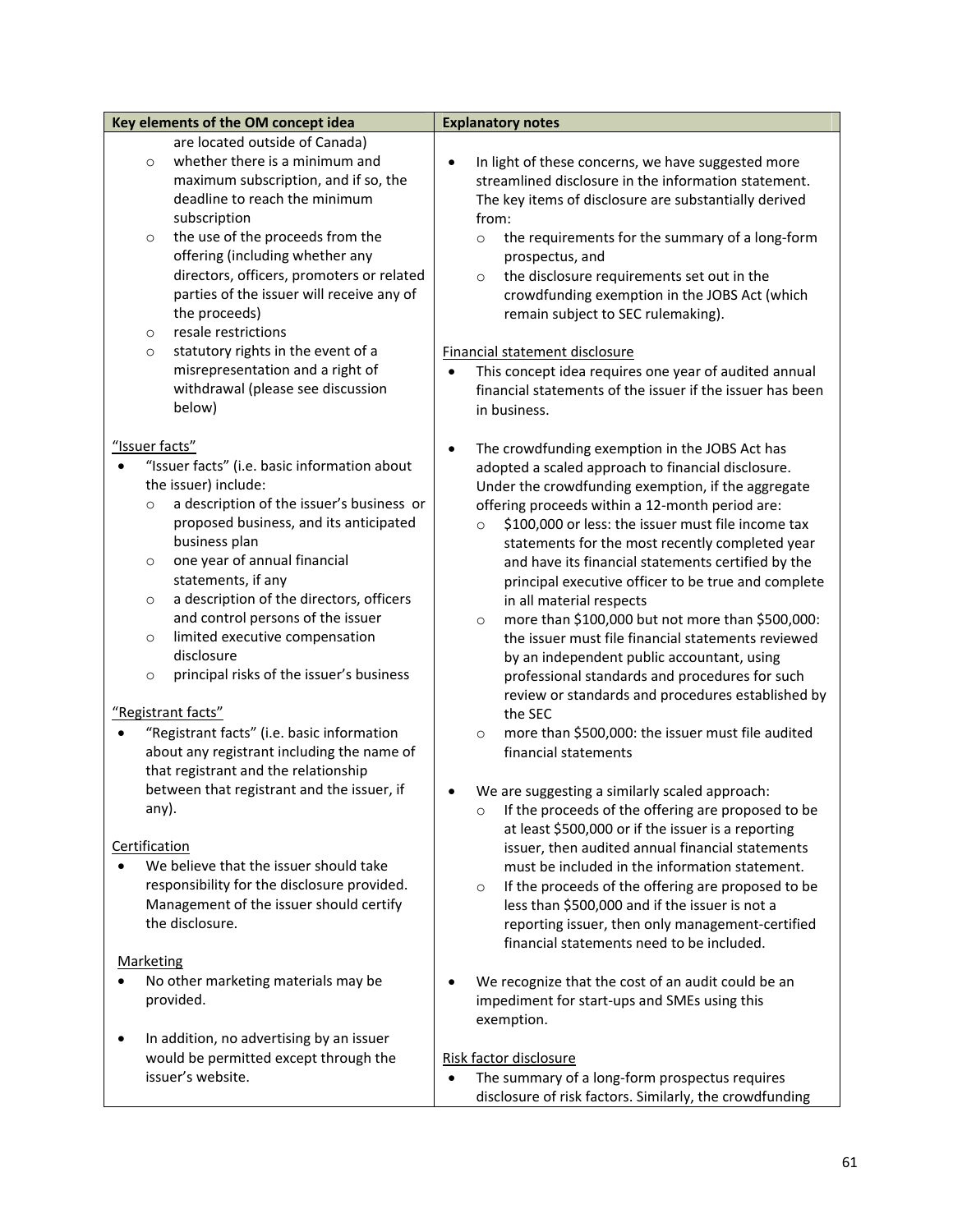| Key elements of the OM concept idea                                                                                                                                                                                                                                                                 | <b>Explanatory notes</b>                                                                                                                                                                                                                                                                                                                                                                                                                                                                     |
|-----------------------------------------------------------------------------------------------------------------------------------------------------------------------------------------------------------------------------------------------------------------------------------------------------|----------------------------------------------------------------------------------------------------------------------------------------------------------------------------------------------------------------------------------------------------------------------------------------------------------------------------------------------------------------------------------------------------------------------------------------------------------------------------------------------|
|                                                                                                                                                                                                                                                                                                     | exemption in the JOBS Act contemplates some level of<br>risk factor disclosure. We are similarly suggesting that<br>the information statement include a discussion of the<br>principal risks facing the issuer's business.                                                                                                                                                                                                                                                                   |
|                                                                                                                                                                                                                                                                                                     | We have heard from stakeholders that risk factor<br>٠<br>disclosure is often not helpful as the issuer and its<br>advisors include a lengthy list of risk factors, some of<br>which are boilerplate. Some stakeholders have argued<br>that having those risk factors protects the issuer from<br>liability.                                                                                                                                                                                  |
|                                                                                                                                                                                                                                                                                                     | We have suggested that all purchasers sign a risk<br>acknowledgement form. Please see the discussion<br>below.                                                                                                                                                                                                                                                                                                                                                                               |
|                                                                                                                                                                                                                                                                                                     | <b>Marketing</b><br>General solicitation and advertising would be prohibited<br>other than through the issuer's website.                                                                                                                                                                                                                                                                                                                                                                     |
| Ongoing information available to investors                                                                                                                                                                                                                                                          | Ongoing continuous disclosure                                                                                                                                                                                                                                                                                                                                                                                                                                                                |
| Ongoing continuous disclosure<br>The issuer must provide its security holders<br>٠<br>with annual financial statements within 120<br>days from its fiscal year end.                                                                                                                                 | As noted above, this exemption contemplates issuers<br>$\bullet$<br>providing one year of annual financial statements to<br>potential investors.                                                                                                                                                                                                                                                                                                                                             |
| <b>Books and records</b><br>The issuer must maintain books and records<br>that are available for inspection by<br>purchasers and OSC staff.<br>The books and records must contain, at a<br>minimum:<br>the securities issued by the issuer as<br>$\circ$<br>well as the distribution price and date | We believe that issuers who raise money under this<br>$\bullet$<br>exemption should provide ongoing financial statement<br>disclosure to investors. For start-up issuers, in<br>particular, the financial statements provided at the time<br>of an offering may be of little value to investors if the<br>issuer is in an early stage of development with little in<br>the way of assets or earnings. In addition, requiring<br>annual financial statements may reduce the risk of<br>fraud. |
| the names of all security holders and<br>$\circ$<br>the size of their holdings<br>the use of funds raised under this<br>$\circ$<br>exemption                                                                                                                                                        | Under the terms of the crowdfunding exemption in the<br>JOBS Act, issuers will be required to file with the SEC<br>and provide to investors on an annual basis reports of<br>the issuer's results of operations and financial<br>statements, with the details to be determined by SEC<br>rulemaking.                                                                                                                                                                                         |
|                                                                                                                                                                                                                                                                                                     | We note that it would be a novel approach in Ontario to<br>$\bullet$<br>require an issuer to provide ongoing continuous<br>disclosure in the exempt market.                                                                                                                                                                                                                                                                                                                                  |
|                                                                                                                                                                                                                                                                                                     | <b>Books and records</b><br>We also believe requiring the issuer to maintain books<br>$\bullet$<br>and records provides another measure of investor<br>protection. This would enable security holders to assess<br>whether the issuer has used the proceeds from the                                                                                                                                                                                                                         |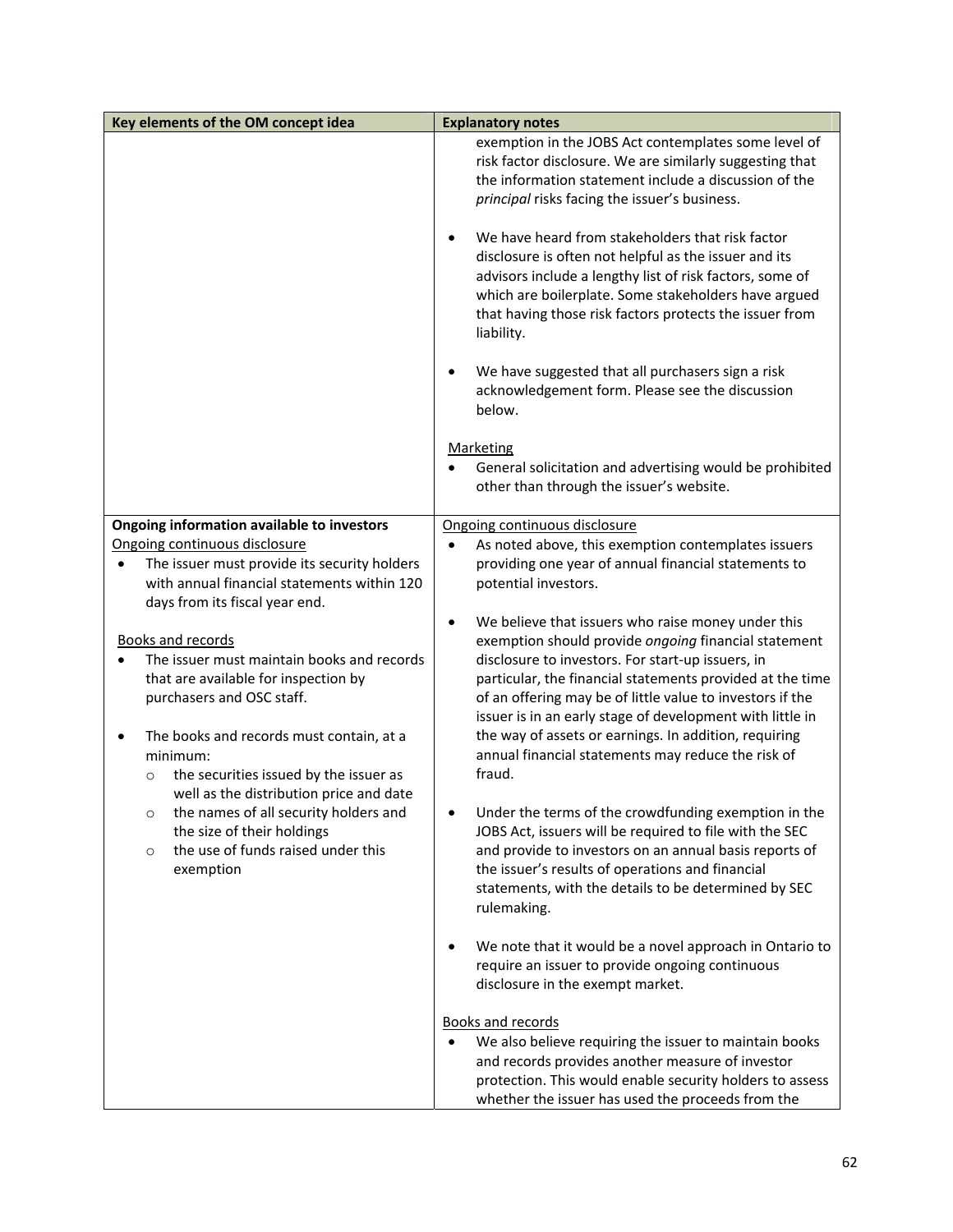| Key elements of the OM concept idea                                                                                                                                                                                                                                                                                                                                                                                                                                                                                                                                         | <b>Explanatory notes</b>                                                                                                                                                                                                                                                                                                                                                                                                                                                                                                                                                                                                                                                                                                                            |
|-----------------------------------------------------------------------------------------------------------------------------------------------------------------------------------------------------------------------------------------------------------------------------------------------------------------------------------------------------------------------------------------------------------------------------------------------------------------------------------------------------------------------------------------------------------------------------|-----------------------------------------------------------------------------------------------------------------------------------------------------------------------------------------------------------------------------------------------------------------------------------------------------------------------------------------------------------------------------------------------------------------------------------------------------------------------------------------------------------------------------------------------------------------------------------------------------------------------------------------------------------------------------------------------------------------------------------------------------|
|                                                                                                                                                                                                                                                                                                                                                                                                                                                                                                                                                                             | offering in the manner indicated in the information<br>statement.                                                                                                                                                                                                                                                                                                                                                                                                                                                                                                                                                                                                                                                                                   |
| Risk acknowledgement from purchaser<br>A purchaser must sign a stand-alone risk<br>acknowledgement form in which the<br>purchaser confirms that he/she:<br>falls within the investment limitations<br>$\circ$<br>understands the risk of loss of the<br>$\circ$<br>entire investment<br>can bear the loss of the entire<br>O<br>investment<br>understands the illiquid nature of the<br>$\circ$<br>investment                                                                                                                                                               | We believe that requiring the purchaser to sign a risk<br>$\bullet$<br>acknowledgement form provides another element of<br>investor protection. It puts the investor on notice that<br>he/she may lose all of his/her investment.<br>The OM exemption in other Canadian jurisdictions and<br>٠<br>the family, friends and business associates exemption in<br>Saskatchewan require a risk acknowledgement form.<br>Similarly, the crowdfunding exemption in the JOBS Act<br>contemplates a form of risk acknowledgement.                                                                                                                                                                                                                            |
| <b>Registrant involvement</b><br>Registrant involvement in the distribution<br>would not be required as a condition to the<br>prospectus exemption.<br>To the extent an issuer or intermediary may<br>be considered to be "in the business" of<br>trading securities or advising with respect<br>to securities, ordinary registration<br>requirements will continue to apply.                                                                                                                                                                                               | The OM exemption in the other Canadian jurisdictions<br>$\bullet$<br>does not require registrant involvement.<br>We believe registrant involvement can provide an<br>٠<br>important element of investor protection as the<br>registrant is subject to KYC, KYP and suitability<br>assessment obligations. This may be particularly<br>important given that the purchasers may not be<br>sophisticated investors.<br>However, we note that involvement of a registrant<br>٠<br>could prevent many issuers from accessing the exempt<br>market through this exemption because registrants may<br>not be prepared to participate in smaller distributions.<br>Registrant involvement would also increase the costs of<br>the distribution for issuers. |
| <b>Other conditions</b><br><b>Rights if misrepresentation</b><br>This exemption would specify that the<br>information statement contemplated falls<br>within the definition of offering<br>memorandum set out in the Securities Act.<br>As a result, the statutory rights in the event<br>of misrepresentation in the offering<br>memorandum set out in section 130.1 of<br>the Securities Act would apply.<br>Withdrawal right<br>The purchaser must be provided with a<br>right of withdrawal that is to be exercised<br>within two-business days of the<br>distribution. | <b>Rights if misrepresentation</b><br>We believe the purchaser's rights contemplated by<br>section 130.1 of the Securities Act provide an important<br>element of investor protection.<br>Withdrawal right<br>We believe a right of withdrawal provides another<br>$\bullet$<br>element of investor protection. It allows the purchaser<br>a "cooling off" period to consider the disclosure<br>provided and reflect on the investment decision.<br>This type of consumer protection is available in other<br>$\bullet$<br>legislation. For example, an individual who purchases a<br>condo in pre-construction is provided with a 10-day<br>rescission period where the individual can withdraw the<br>offer to purchase.                          |
|                                                                                                                                                                                                                                                                                                                                                                                                                                                                                                                                                                             | We have suggested a two-business day period in which<br>to exercise the right in order to be consistent with the                                                                                                                                                                                                                                                                                                                                                                                                                                                                                                                                                                                                                                    |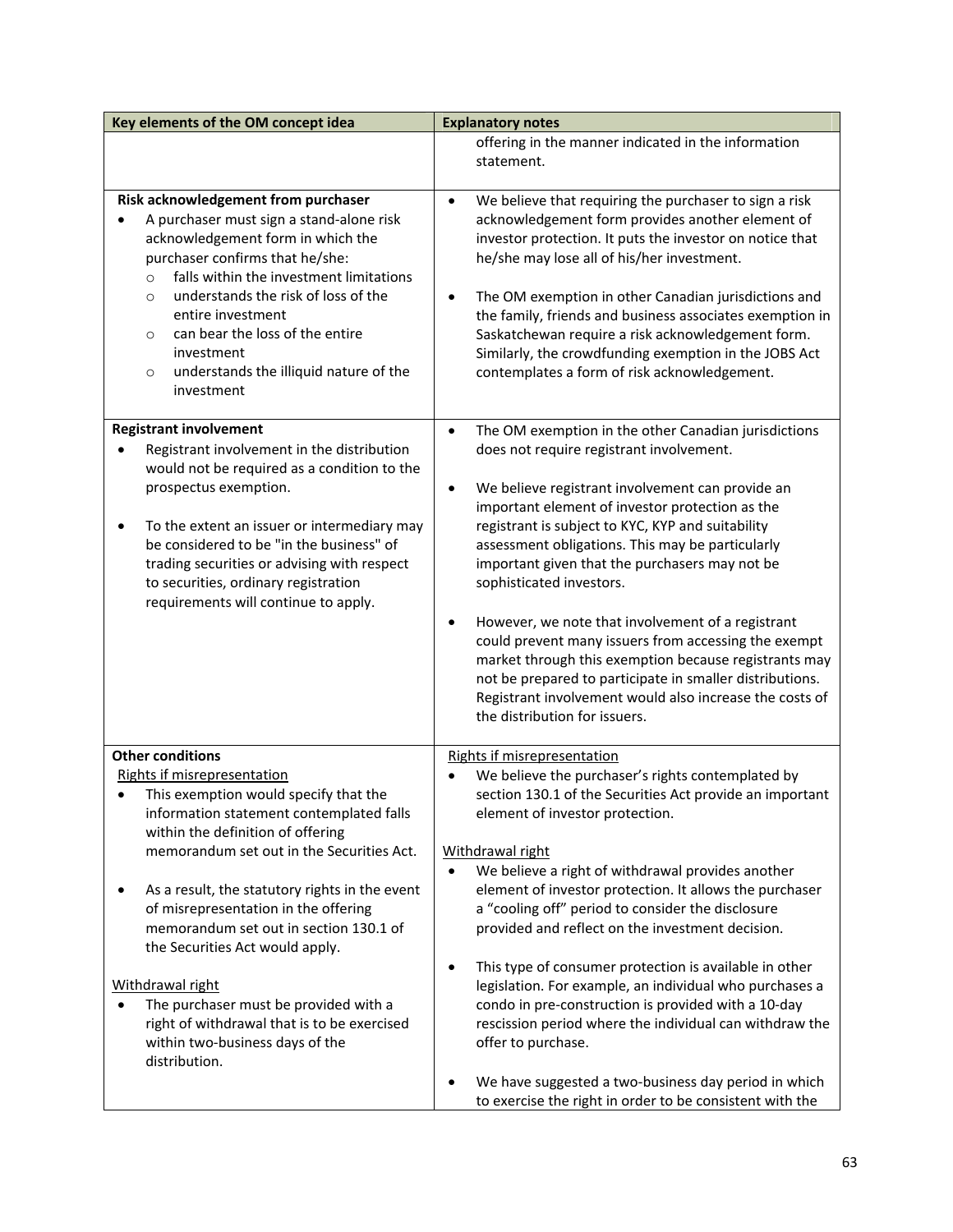| Key elements of the OM concept idea                                                                                                                                      | <b>Explanatory notes</b>                                                                                                                                                                                                                  |
|--------------------------------------------------------------------------------------------------------------------------------------------------------------------------|-------------------------------------------------------------------------------------------------------------------------------------------------------------------------------------------------------------------------------------------|
|                                                                                                                                                                          | right of withdrawal period applicable in prospectus<br>offerings.                                                                                                                                                                         |
| <b>Reporting requirement</b><br>A distribution by an issuer or underwriter<br>under this exemption triggers a<br>requirement to file a report of exempt<br>distribution. | Requiring a report of exempt distribution would be<br>consistent with the approach taken for other capital<br>raising exemptions.                                                                                                         |
| <b>Resale restrictions</b><br>Securities distributed under this exemption<br>are subject to a restricted resale period.                                                  | This resale treatment is consistent with the resale<br>$\bullet$<br>treatment of securities distributed under other capital<br>raising exemptions.<br>The resale restriction is indefinite where the issuer is<br>not a reporting issuer. |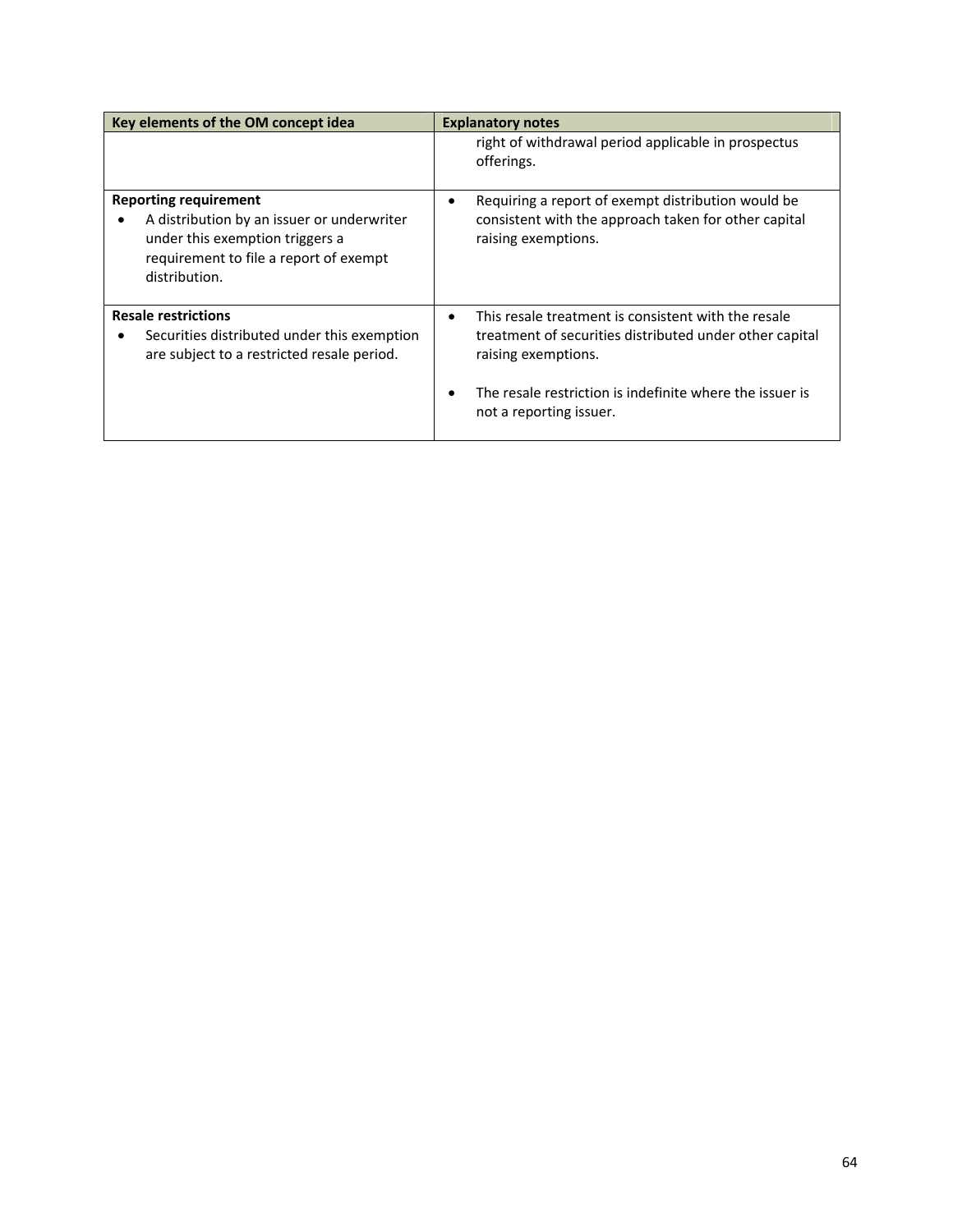# **APPENDIX B – CONCEPT IDEA FOR A PROSPECTUS EXEMPTION BASED ON AN INVESTOR'S INVESTMENT KNOWLEDGE**

The key elements of this concept idea, along with explanatory commentary, are set out in the table below. This concept idea is being put forward solely for discussion purposes. We are requesting comments on each of the elements of this concept idea.

| Key elements of the investment knowledge                                                                                                                                                                                                                                                                   | <b>Explanatory notes</b>                                                                                                                                                                                                                                                                                                                                                                                                                                                                                                                                                                                                                                                                                                                               |
|------------------------------------------------------------------------------------------------------------------------------------------------------------------------------------------------------------------------------------------------------------------------------------------------------------|--------------------------------------------------------------------------------------------------------------------------------------------------------------------------------------------------------------------------------------------------------------------------------------------------------------------------------------------------------------------------------------------------------------------------------------------------------------------------------------------------------------------------------------------------------------------------------------------------------------------------------------------------------------------------------------------------------------------------------------------------------|
| concept idea                                                                                                                                                                                                                                                                                               |                                                                                                                                                                                                                                                                                                                                                                                                                                                                                                                                                                                                                                                                                                                                                        |
| Type of issuer<br>This exemption is available for distributions<br>$\bullet$<br>of securities of any issuer.                                                                                                                                                                                               | We have suggested making this exemption available for<br>$\bullet$<br>distributions of securities of both reporting and non-<br>reporting issuers. That is consistent with the accredited<br>investor exemption.                                                                                                                                                                                                                                                                                                                                                                                                                                                                                                                                       |
| <b>Type of security</b><br>There are no restrictions on the type of<br>$\bullet$<br>security that can be distributed under this<br>exemption.                                                                                                                                                              | There are no restrictions on the type of security that<br>$\bullet$<br>can be distributed under the accredited investor<br>exemption. We suggest being consistent with that<br>approach.                                                                                                                                                                                                                                                                                                                                                                                                                                                                                                                                                               |
| Type of purchaser<br>The purchaser must meet a work<br>experience condition and an educational<br>qualification condition.                                                                                                                                                                                 | As the premise behind this exemption is that the<br>$\bullet$<br>purchaser is a sophisticated investor, we have identified<br>relevant work experience and relevant educational<br>qualifications that we believe could operate as proxies<br>for investment sophistication.                                                                                                                                                                                                                                                                                                                                                                                                                                                                           |
| Work experience condition<br>The purchaser must have worked in the<br>investment industry for at least one year in<br>a position that requires knowledge of<br>securities investments.                                                                                                                     | We note that registrants and former registrants (other<br>than limited market dealers) qualify as accredited<br>investors. This exemption is intended to extend the<br>class of sophisticated investors beyond registrants.                                                                                                                                                                                                                                                                                                                                                                                                                                                                                                                            |
| <b>Educational qualification condition</b><br>One of the following must apply to the<br>purchaser:<br>the individual has earned a CFA Charter<br>$\circ$<br>the individual has received the CIM<br>$\circ$<br>designation<br>the individual has received a MBA from<br>$\circ$<br>an accredited university | Work experience condition<br>We suggest that the purchaser must have at least one<br>year of relevant work experience.<br>In the UK, there is an exemption for distributions to<br>$\bullet$<br>"qualified investors". The investor must meet two of<br>three criteria, one of which is that the investor is<br>working, or has worked for at least one year, in the<br>financial sector in a professional position which requires<br>knowledge of securities transactions. We were<br>concerned that this threshold for relevant work<br>experience was too low as anyone currently working in<br>the financial sector, regardless of how long, would meet<br>this criteria. We also questioned whether one year of<br>work experience is sufficient. |
|                                                                                                                                                                                                                                                                                                            | We reviewed work experience requirements for other<br>relevant Canadian designations. For example, to<br>become a regular CFA member, an individual must have<br>completed four years of qualifying work experience (in                                                                                                                                                                                                                                                                                                                                                                                                                                                                                                                                |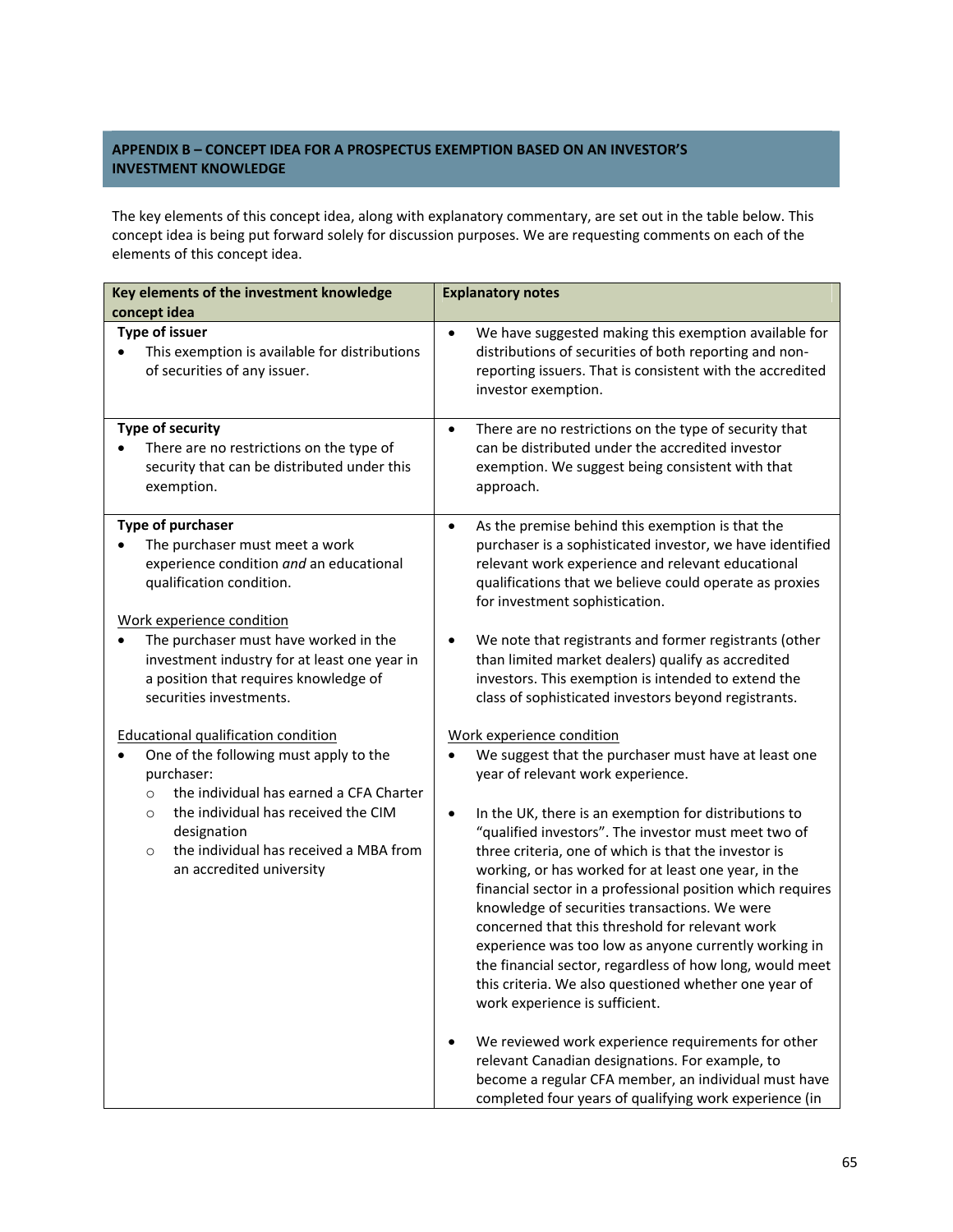| Key elements of the investment knowledge | <b>Explanatory notes</b>                                                                                                                                                                                                                                                                                                                                                                                                                                                                                                                                                                                                                                                                                                                                                |
|------------------------------------------|-------------------------------------------------------------------------------------------------------------------------------------------------------------------------------------------------------------------------------------------------------------------------------------------------------------------------------------------------------------------------------------------------------------------------------------------------------------------------------------------------------------------------------------------------------------------------------------------------------------------------------------------------------------------------------------------------------------------------------------------------------------------------|
| concept idea                             |                                                                                                                                                                                                                                                                                                                                                                                                                                                                                                                                                                                                                                                                                                                                                                         |
|                                          | addition to completing the requisite examinations). The<br>concept of "relevant work experience" also appears in<br>NI 31-103. For example, portfolio managers must have<br>gained 12, 24 or 48 months of relevant investment<br>management experience (depending on their<br>educational qualifications and type of registration).<br>There are challenges with this condition as it is<br>$\bullet$<br>principles-based and refers to terms such as<br>"investment industry", "professional position" and<br>"knowledge of securities investments" which are not<br>readily defined. An issuer and/or a registrant would be<br>responsible for determining whether a purchaser<br>satisfies this work experience requirement, which may<br>raise compliance concerns. |
|                                          | <b>Educational qualification condition</b><br>In assessing which educational qualifications would be<br>$\bullet$<br>appropriate, we considered the educational<br>qualifications which would be needed to become<br>registered as a dealing representative of an exempt<br>market dealer (set out in section 3.9 of NI 31-103). In<br>that circumstance, an individual must have obtained or<br>completed one of the following:<br>Canadian Securities Course Exam<br>$\circ$<br>Exempt Market Products Exam<br>$\circ$<br><b>CFA Charter</b><br>$\circ$<br>CIM designation<br>$\circ$                                                                                                                                                                                 |
|                                          | While we are comfortable with a CFA Charter and the<br>CIM designation as proxies for investment<br>sophistication, we do not believe passing the Canadian<br>Securities Course Exam or the Exempt Market Products<br>Exam is sufficient.                                                                                                                                                                                                                                                                                                                                                                                                                                                                                                                               |
|                                          | In our view, an MBA is also an adequate proxy for<br>$\bullet$<br>investment sophistication given that that degree would<br>provide an individual with the basic tools for assessing<br>investments.                                                                                                                                                                                                                                                                                                                                                                                                                                                                                                                                                                    |
|                                          | We also considered whether lawyers and/or Chartered<br>Accountants should meet the educational qualification<br>condition, but did not consider these educational<br>backgrounds to necessarily be sufficiently relevant for<br>investing.                                                                                                                                                                                                                                                                                                                                                                                                                                                                                                                              |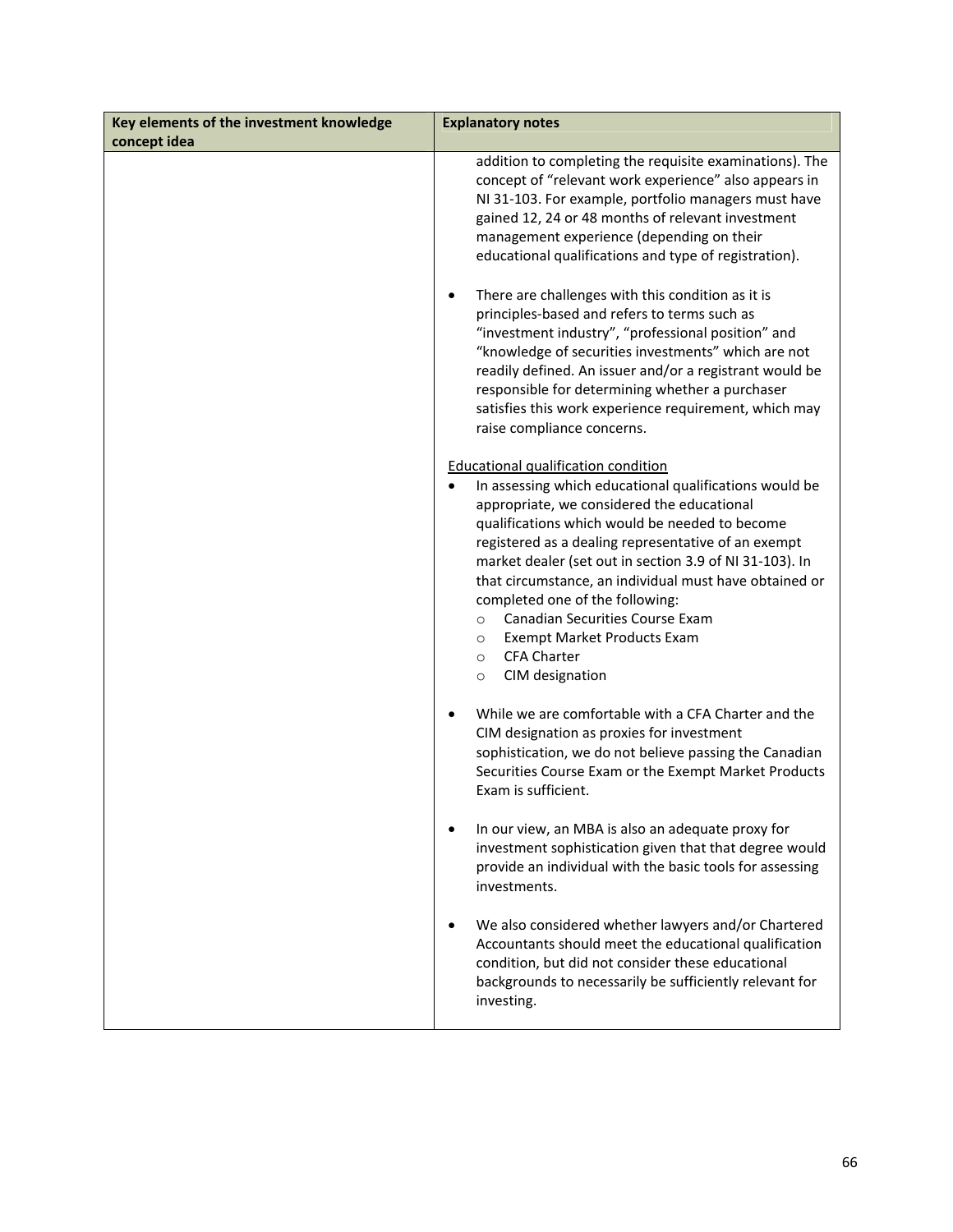| Key elements of the investment knowledge<br>concept idea                                                                                                                                                                                                                                                                                                                                                                                                                                                                                                | <b>Explanatory notes</b>                                                                                                                                                                                                                                                                                                                                                                                    |
|---------------------------------------------------------------------------------------------------------------------------------------------------------------------------------------------------------------------------------------------------------------------------------------------------------------------------------------------------------------------------------------------------------------------------------------------------------------------------------------------------------------------------------------------------------|-------------------------------------------------------------------------------------------------------------------------------------------------------------------------------------------------------------------------------------------------------------------------------------------------------------------------------------------------------------------------------------------------------------|
| Type of seller<br>Any seller may distribute securities under<br>this exemption. This includes the issuer of<br>the security, an underwriter or a selling<br>security holder.                                                                                                                                                                                                                                                                                                                                                                            | This approach is consistent with the accredited investor<br>$\bullet$<br>exemption, which is available to any seller.                                                                                                                                                                                                                                                                                       |
| <b>Size of investment</b><br>There is no limit on the size of a purchaser's<br>investment under this exemption.                                                                                                                                                                                                                                                                                                                                                                                                                                         | This approach is consistent with the accredited investor<br>$\bullet$<br>exemption, which similarly does not impose any limits<br>on the size of the investment.                                                                                                                                                                                                                                            |
| <b>Size of offerings</b><br>There is no limit on the size of an offering<br>under this exemption.                                                                                                                                                                                                                                                                                                                                                                                                                                                       | This approach is consistent with the accredited investor<br>$\bullet$<br>exemption, which similarly does not impose any<br>limitations on the size of the offering.                                                                                                                                                                                                                                         |
| <b>Registrant involvement</b><br>There is no requirement for a registrant to<br>be involved in the distribution.                                                                                                                                                                                                                                                                                                                                                                                                                                        | We acknowledge that registrant involvement provides<br>$\bullet$<br>an element of investor protection as the registrant is<br>subject to KYC, KYP and suitability assessment<br>obligations.                                                                                                                                                                                                                |
| Although registrant involvement is not<br>required, to the extent an issuer or<br>intermediary may be considered to be "in<br>the business" of trading securities or<br>advising with respect to securities, ordinary<br>registration requirements will continue to<br>apply.                                                                                                                                                                                                                                                                           | However, the rationale for this exemption is that the<br>٠<br>purchaser is a sophisticated investor who is familiar<br>with investments. As a result, involvement of a<br>registrant is not necessary.                                                                                                                                                                                                      |
| Disclosure provided to purchaser<br>Term sheet<br>A purchaser must be provided with a term<br>sheet setting out basic information about<br>the offering. This includes:<br>For a non-investment fund:                                                                                                                                                                                                                                                                                                                                                   | Term sheet<br>We believe that purchasers require basic information<br>$\bullet$<br>about what they are buying in the exempt market in<br>order to make an informed investment decision. The<br>term sheet is intended to provide basic information<br>about the security being sold, the offering price and the<br>purchasers' rights.                                                                      |
| the type/nature of the securities being<br>$\circ$<br>offered<br>the price of the securities<br>$\circ$<br>the rights attached to the securities<br>$\circ$<br>(including the impact on those rights if<br>the issuer's operations and/or assets<br>are located outside of Canada)<br>whether there is a minimum and<br>$\circ$<br>maximum subscription, and if so, the<br>deadline to reach the minimum<br>subscription<br>the use of the proceeds from the<br>$\circ$<br>offering (including whether any<br>directors, officers, promoters or related | <b>Marketing materials</b><br>In our compliance reviews, we have seen misleading<br>$\bullet$<br>marketing materials that misstate the risks and safety<br>of investments. To address this concern, we suggest<br>requiring that all marketing materials be consistent with<br>the term sheet and explicitly refer a purchaser to the<br>term sheet and the risk acknowledgement form<br>(discussed below). |
| parties of the issuer will receive any of<br>the proceeds)                                                                                                                                                                                                                                                                                                                                                                                                                                                                                              |                                                                                                                                                                                                                                                                                                                                                                                                             |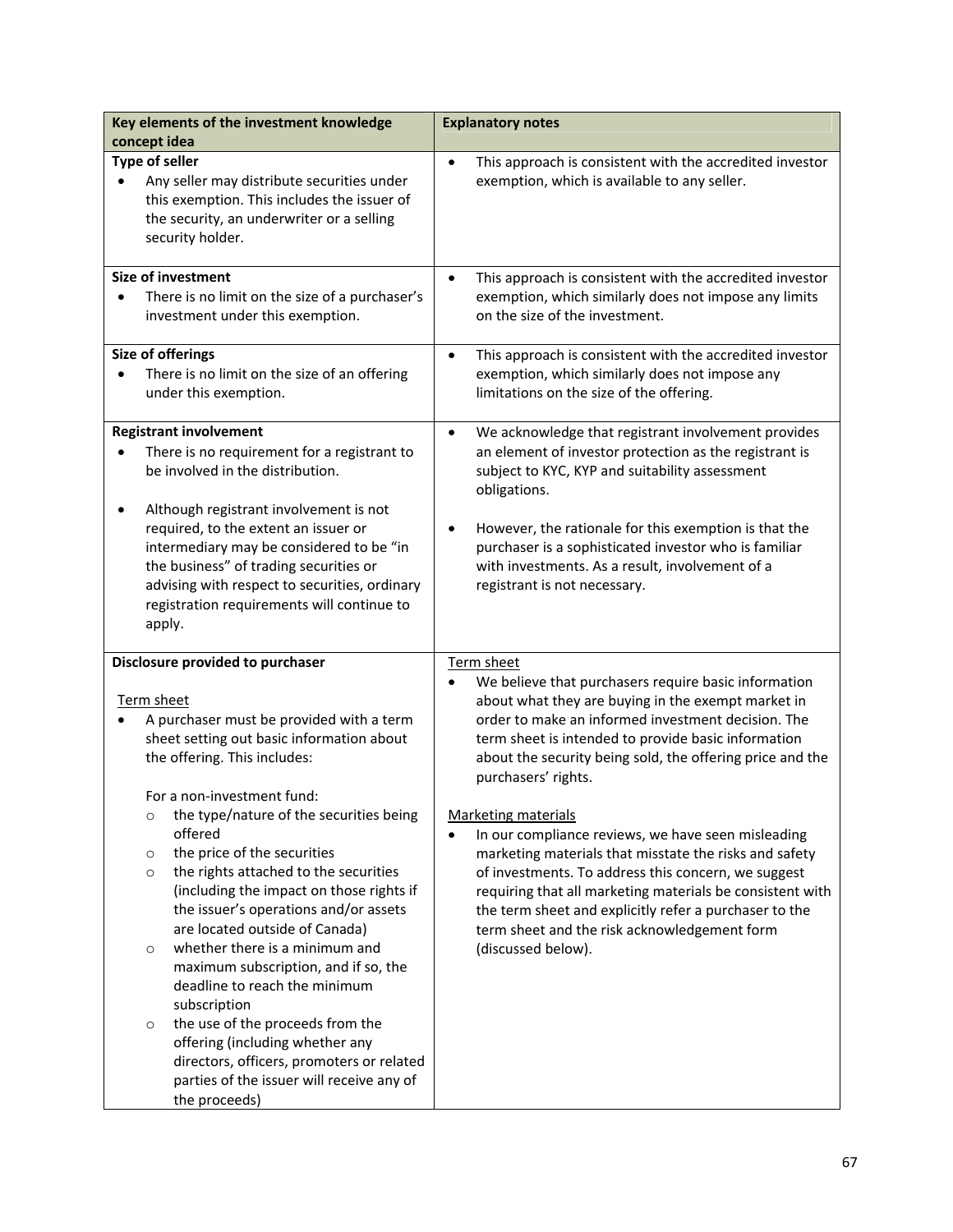| Key elements of the investment knowledge                                                                                                                                                                                                                                                                                                                                                                                                                                                                                    | <b>Explanatory notes</b>                                                                                                                                                                                                                                                                                                                                                                                                                                                                                                                                                                                                                    |
|-----------------------------------------------------------------------------------------------------------------------------------------------------------------------------------------------------------------------------------------------------------------------------------------------------------------------------------------------------------------------------------------------------------------------------------------------------------------------------------------------------------------------------|---------------------------------------------------------------------------------------------------------------------------------------------------------------------------------------------------------------------------------------------------------------------------------------------------------------------------------------------------------------------------------------------------------------------------------------------------------------------------------------------------------------------------------------------------------------------------------------------------------------------------------------------|
| concept idea                                                                                                                                                                                                                                                                                                                                                                                                                                                                                                                |                                                                                                                                                                                                                                                                                                                                                                                                                                                                                                                                                                                                                                             |
| resale restrictions<br>$\Omega$                                                                                                                                                                                                                                                                                                                                                                                                                                                                                             |                                                                                                                                                                                                                                                                                                                                                                                                                                                                                                                                                                                                                                             |
| For an investment fund, information similar<br>to that appearing in the Fund Facts for<br>public mutual funds, including:<br>the investment objective of the fund,<br>$\circ$<br>the manager, portfolio advisor, trustee,<br>$\circ$<br>custodian and other key service<br>providers to the fund, and<br>the fees and expenses associated with<br>$\circ$<br>operating the fund and with<br>distributing securities of the fund.                                                                                            |                                                                                                                                                                                                                                                                                                                                                                                                                                                                                                                                                                                                                                             |
| <b>Marketing materials</b><br>Any marketing materials provided to a<br>purchaser in addition to the term sheet<br>must:<br>be consistent with the term sheet<br>$\circ$<br>explicitly refer a purchaser to the term<br>$\circ$<br>sheet and the risk acknowledgement<br>form (discussed below)                                                                                                                                                                                                                              |                                                                                                                                                                                                                                                                                                                                                                                                                                                                                                                                                                                                                                             |
| Risk acknowledgement from purchaser<br>A purchaser must sign a stand-alone risk<br>acknowledgement form in which the<br>purchaser confirms that he/she:<br>meets the eligibility criteria (and<br>$\circ$<br>explains how this criteria is met)<br>understands the risk of loss of the<br>$\Omega$<br>entire investment<br>can bear the loss of the entire<br>$\circ$<br>investment<br>understands the potentially illiquid<br>$\circ$<br>nature of the investment (in the case of<br>a security of a non-reporting issuer) | We believe that requiring the purchaser to sign a risk<br>$\bullet$<br>acknowledgement form provides another element of<br>investor protection. It puts the purchaser on notice that<br>he/she may lose all of his/her investment.<br>The OM exemption in other Canadian jurisdictions and<br>$\bullet$<br>the family, friends and business associates exemption in<br>Saskatchewan require a risk acknowledgement form.<br>Similarly, the crowdfunding exemption under the JOBS<br>Act contemplates a form of risk acknowledgement. We<br>note, however, that the accredited investor exemption<br>currently does not require such a form. |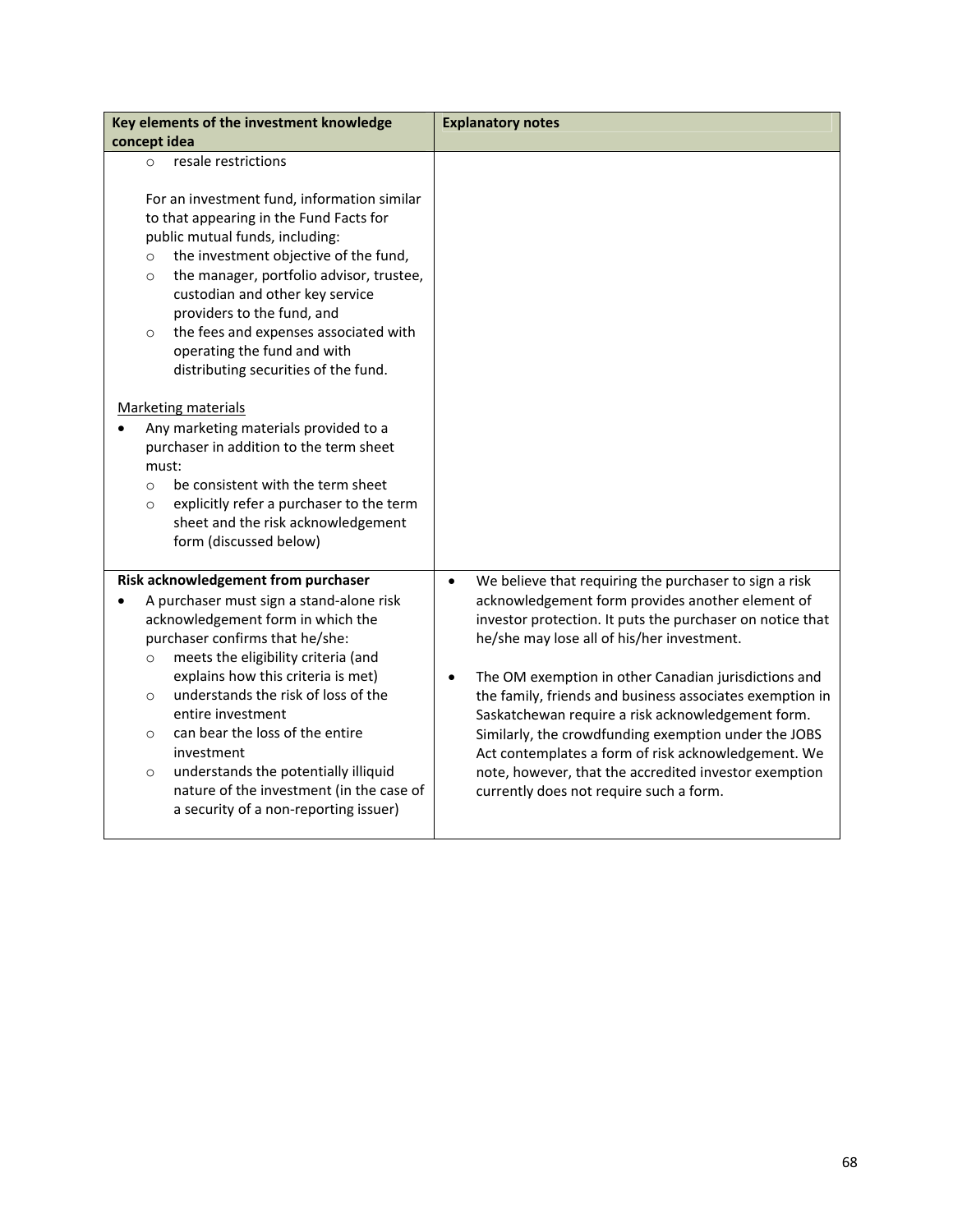| Key elements of the investment knowledge<br>concept idea                                                                                                                                                                                                                                                                                        | <b>Explanatory notes</b>                                                                                                                                                                                                                                                                                                                                                                                                                                                                                                                                                                                                    |
|-------------------------------------------------------------------------------------------------------------------------------------------------------------------------------------------------------------------------------------------------------------------------------------------------------------------------------------------------|-----------------------------------------------------------------------------------------------------------------------------------------------------------------------------------------------------------------------------------------------------------------------------------------------------------------------------------------------------------------------------------------------------------------------------------------------------------------------------------------------------------------------------------------------------------------------------------------------------------------------------|
| <b>Rights if misrepresentation</b><br>The term sheet would not likely constitute<br>$\bullet$<br>an offering memorandum under the<br>Securities Act because it does not describe<br>the business and affairs of the issuer. As a<br>result, the purchasers' rights set out in<br>section 130.1 of the Securities Act would<br>not be available. | We could consider whether contractual rights of action<br>$\bullet$<br>should apply in the case of a misrepresentation in the<br>term sheet. That would represent a departure from our<br>current approach to term sheets provided to<br>purchasers.<br>We note that the term sheet would be subject to the<br>$\bullet$<br>prohibition on misleading or untrue statements in<br>section 126.2 of the Securities Act.<br>In addition, if an issuer or other seller voluntarily<br>$\bullet$<br>provides an offering memorandum to a purchaser, the<br>rights set out in section 130.1 of the Securities Act<br>would apply. |
| <b>Reporting requirement</b><br>A distribution by an issuer or underwriter<br>under this exemption triggers a<br>requirement to file a report of exempt<br>distribution.                                                                                                                                                                        | Requiring a report of exempt distribution would be<br>$\bullet$<br>consistent with the approach taken for the accredited<br>investor exemption.                                                                                                                                                                                                                                                                                                                                                                                                                                                                             |
| <b>Resale restrictions</b><br>Securities distributed under this exemption<br>are subject to a restricted resale period.                                                                                                                                                                                                                         | This resale treatment is consistent with the resale<br>$\bullet$<br>treatment of securities distributed under the accredited<br>investor exemption.<br>The resale restriction is indefinite where the issuer is<br>not a reporting issuer.                                                                                                                                                                                                                                                                                                                                                                                  |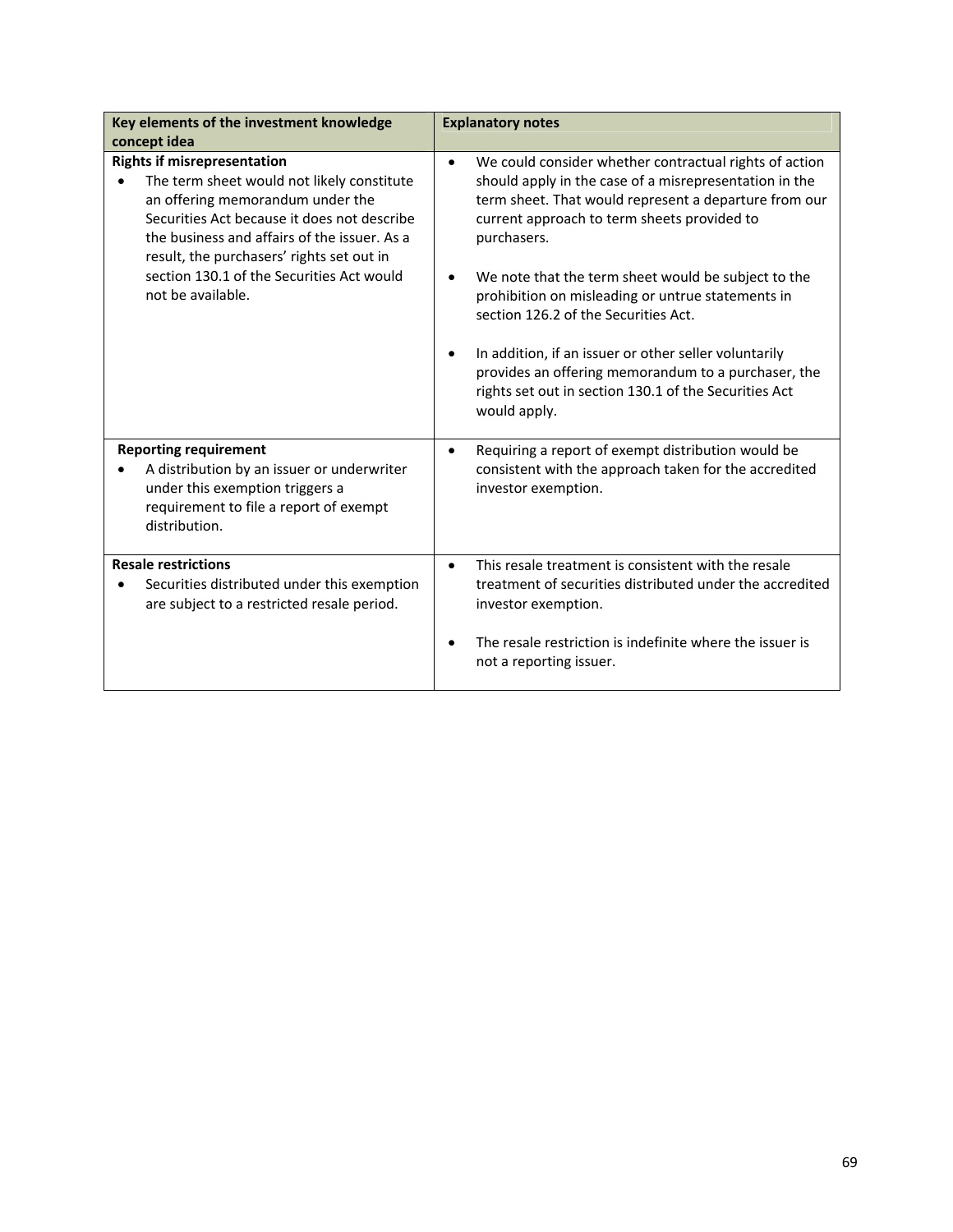# **APPENDIX C – EXEMPT MARKET ACTIVITY IN ONTARIO**

The following exempt market statistics are based on reports of exempt distribution filed with the OSC. Only specified prospectus exemptions trigger a requirement to file a report. As a result, these statistics do not capture all exempt market activity.

# **(1) Size of exempt market**

Approximately \$86.5 billion was raised through the exempt market in Ontario in 2011.



#### **(2) Exempt market activity by investment funds vs. non‐investment funds**

Investment funds<sup>17</sup> accounted for approximately 68% of the capital raised in Ontario in 2011.



<sup>&</sup>lt;sup>17</sup> We note that the data for distributions of investment fund securities reflects distributions to both individual and institutional investors of both public and private investment fund securities. We also note that this data reflects purchases and not redemptions of investment fund securities.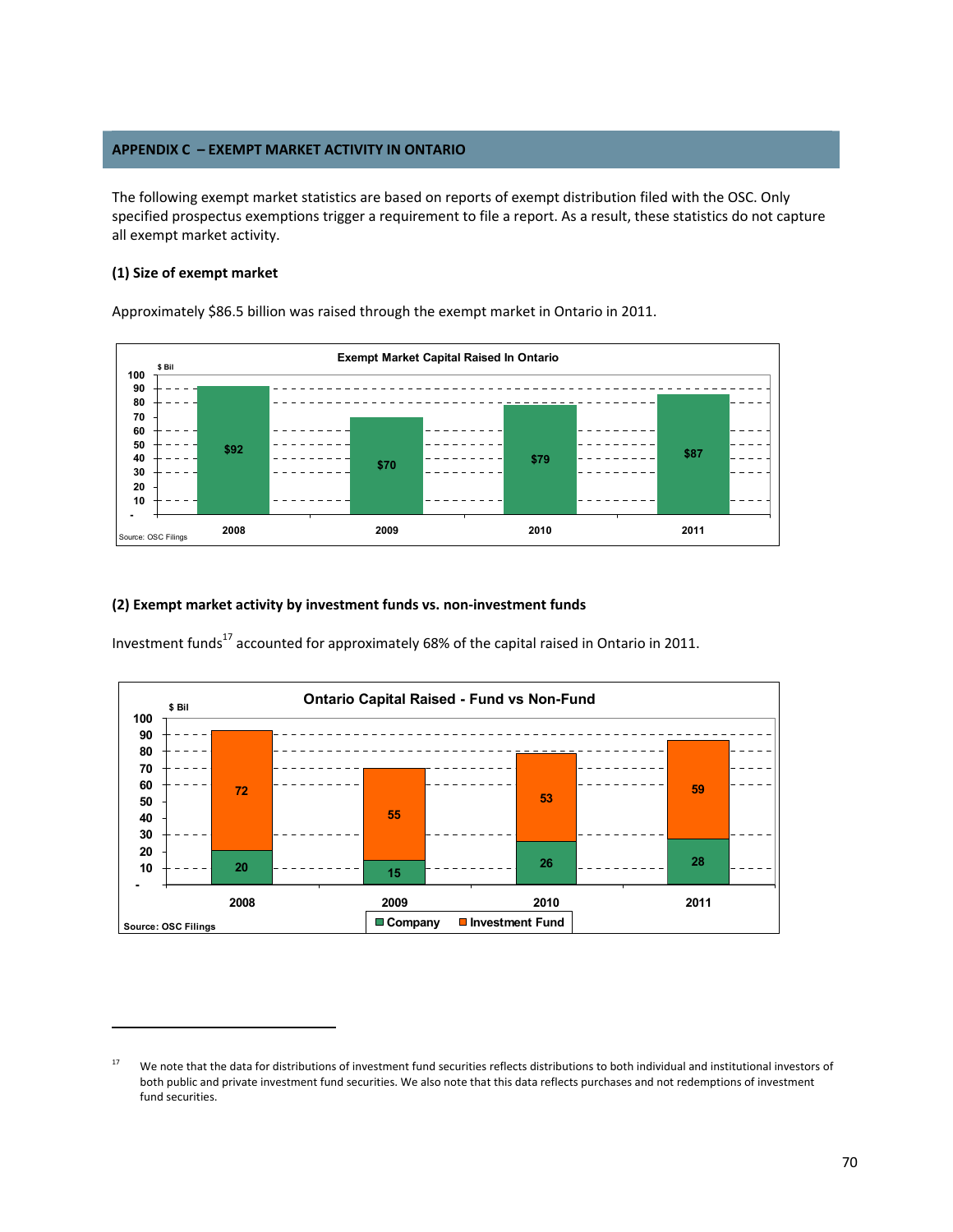### **(3) Industries represented in the exempt market**

Approximately 23% of the capital raised by non‐investment funds was raised by issuers in the financial services industry. The mining and technology sectors represented approximately 14% and 5%, respectively, of this segment of the exempt market.



### **(4) Use of accredited investor and minimum amount exemptions**

In 2011, approximately \$72.8 billion was raised under the accredited investor prospectus exemption in Ontario. In 2011, approximately \$3.9 billion was raised under the minimum amount prospectus exemption in Ontario.

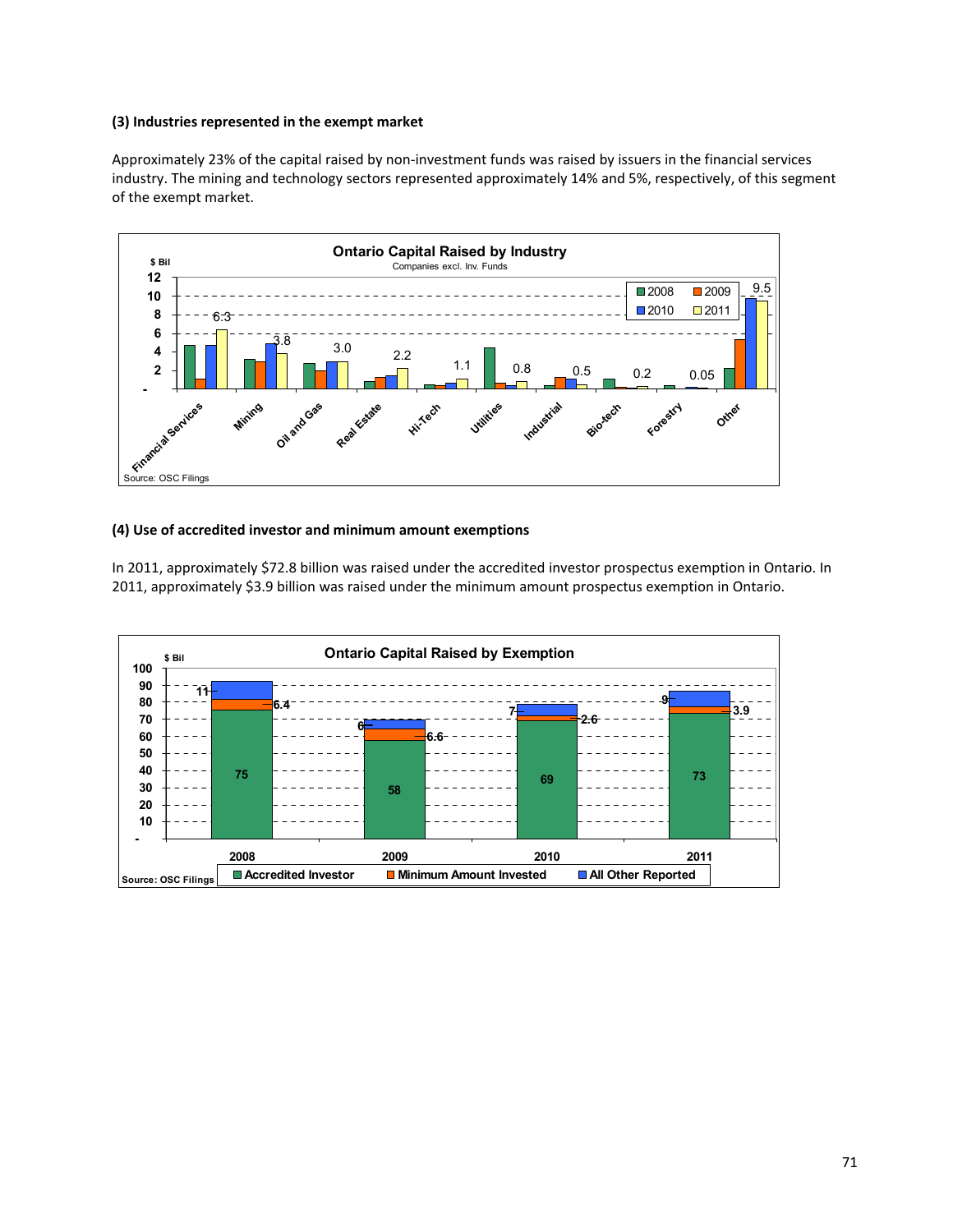# **(5) Exempt market activity by reporting vs. non‐reporting issuers**



Approximately 76% of the capital raised in Ontario in 2011 by non‐investment funds was raised by non‐reporting issuers (such as private companies).

# **(6) Number of distributions and purchases**

3,701 non-investment fund distributions were reported to the Commission in 2011 involving 26,156 purchases from Ontario investors.

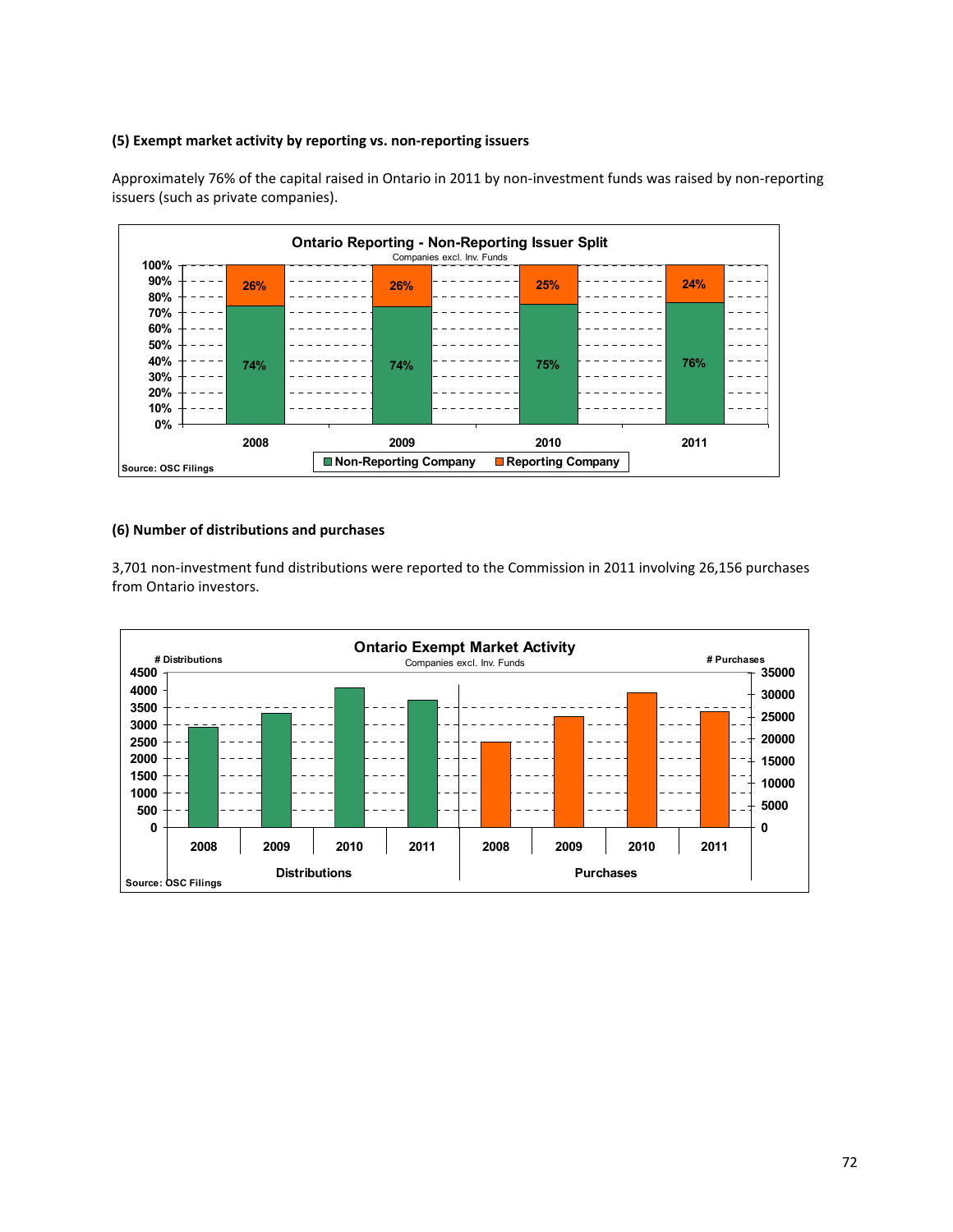## **(7) Use of different prospectus exemptions**

The accredited investor exemption is the most used capital raising exemption. The accredited investor exemption accounts for over 50% of purchases, over 70% of distributions, and over 80% of funds raised.



## **(8) Use of accredited investor exemption in 2011**

Approximately 85% of the total amount raised under this exemption was raised by non‐reporting issuers.

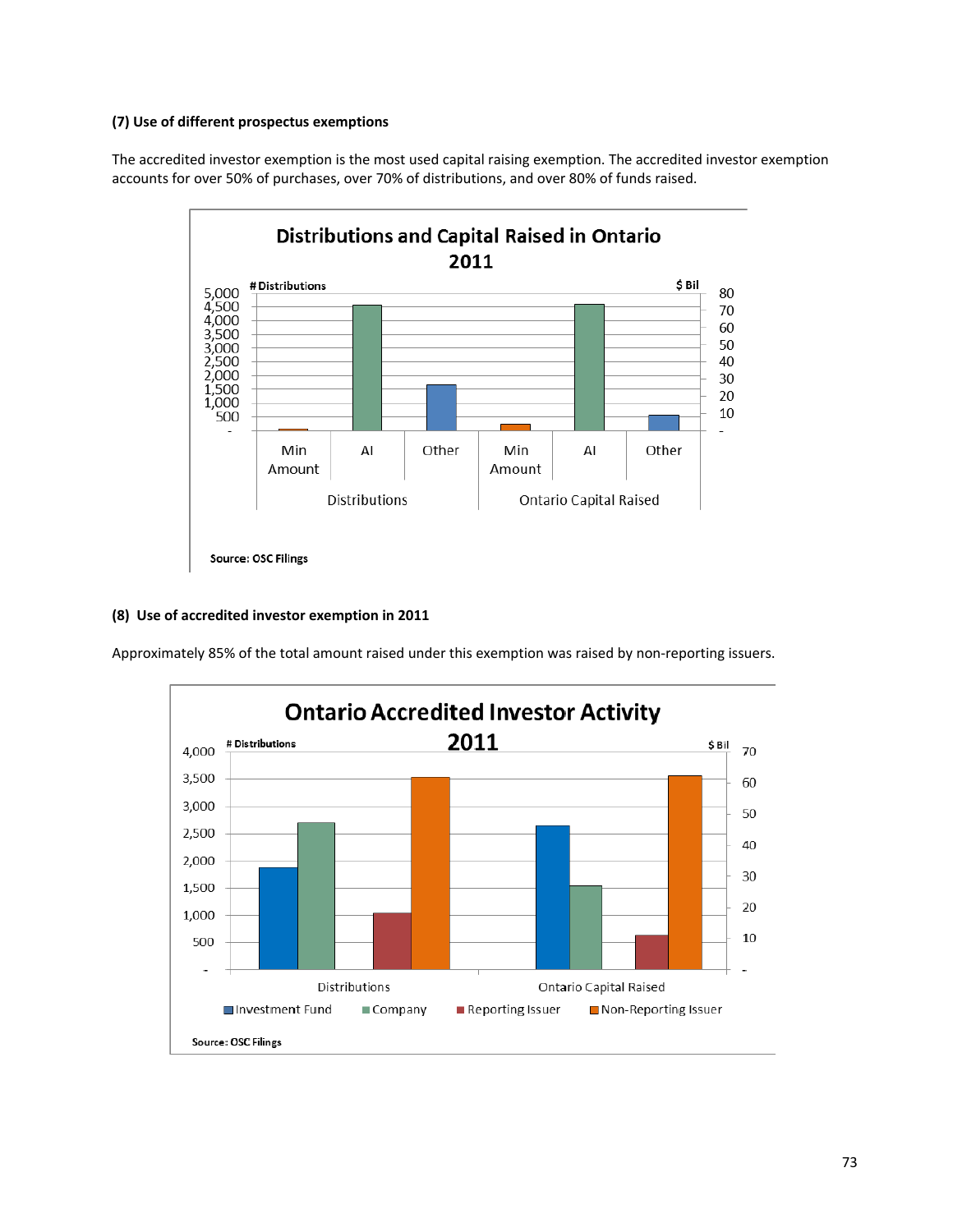## **(9) Use of minimum amount exemption in 2011**

Approximately 62% of the total amount raised under this exemption was raised by non‐reporting issuers.

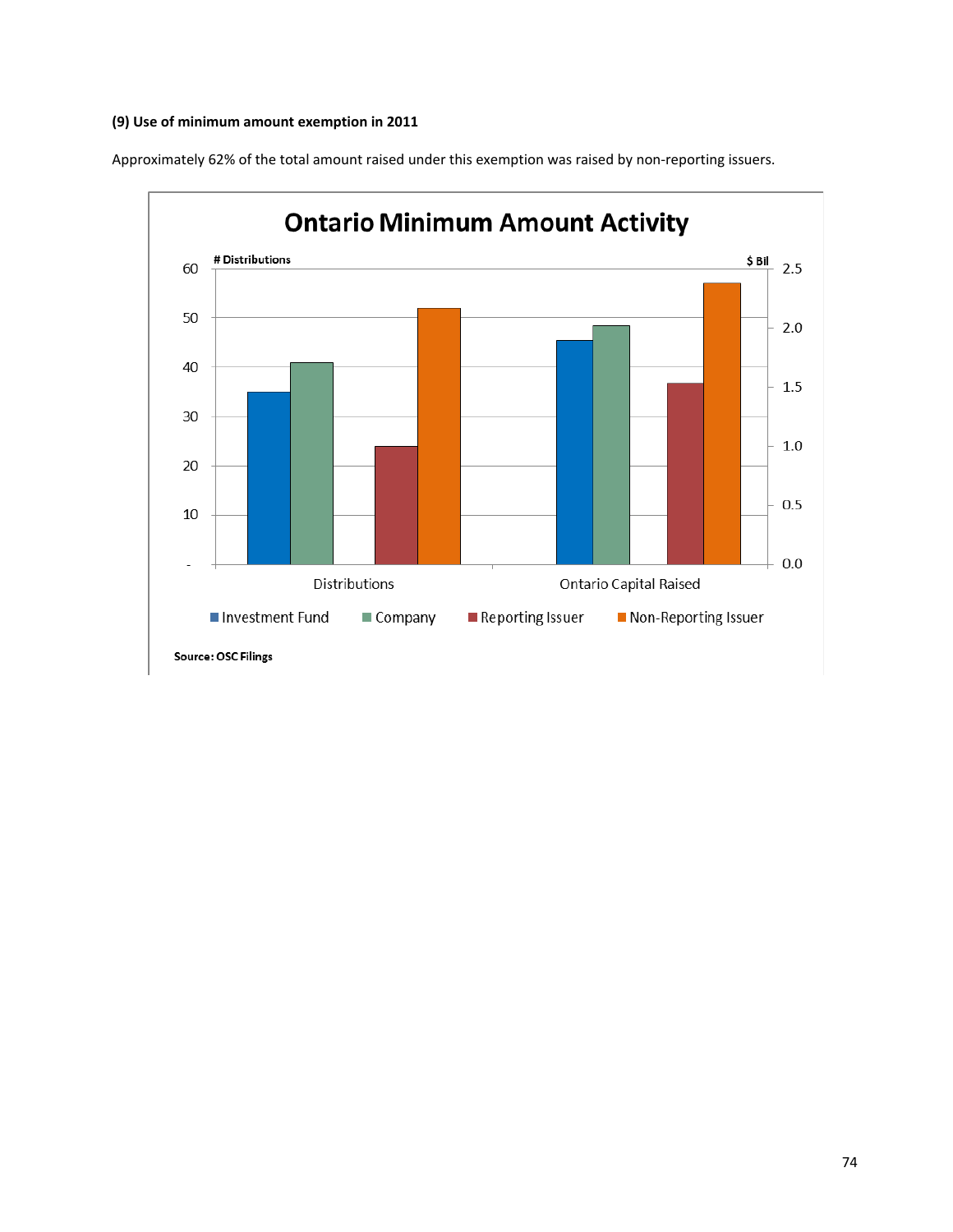## **APPENDIX D – INCOME DATA**